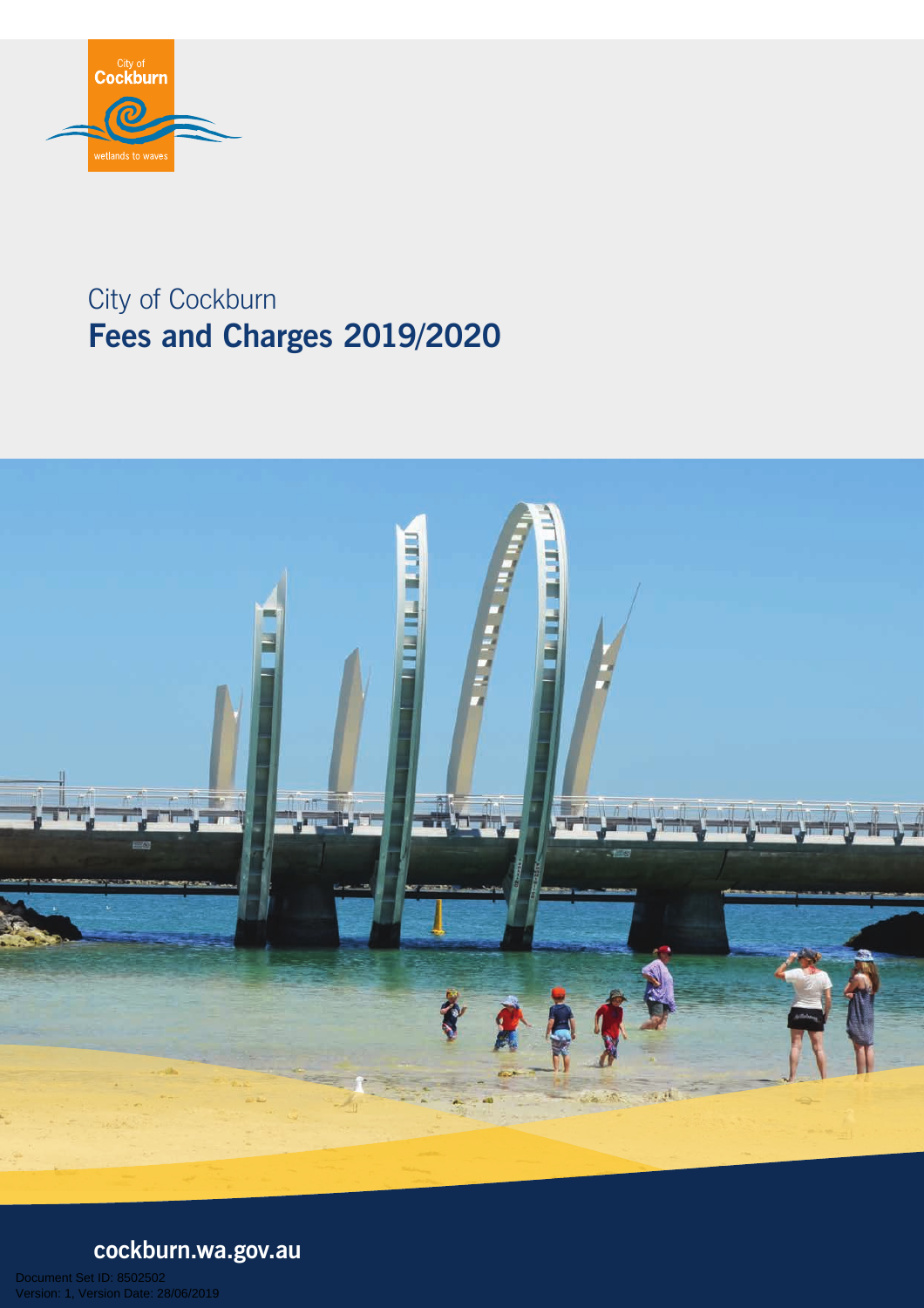## **Table Of Contents**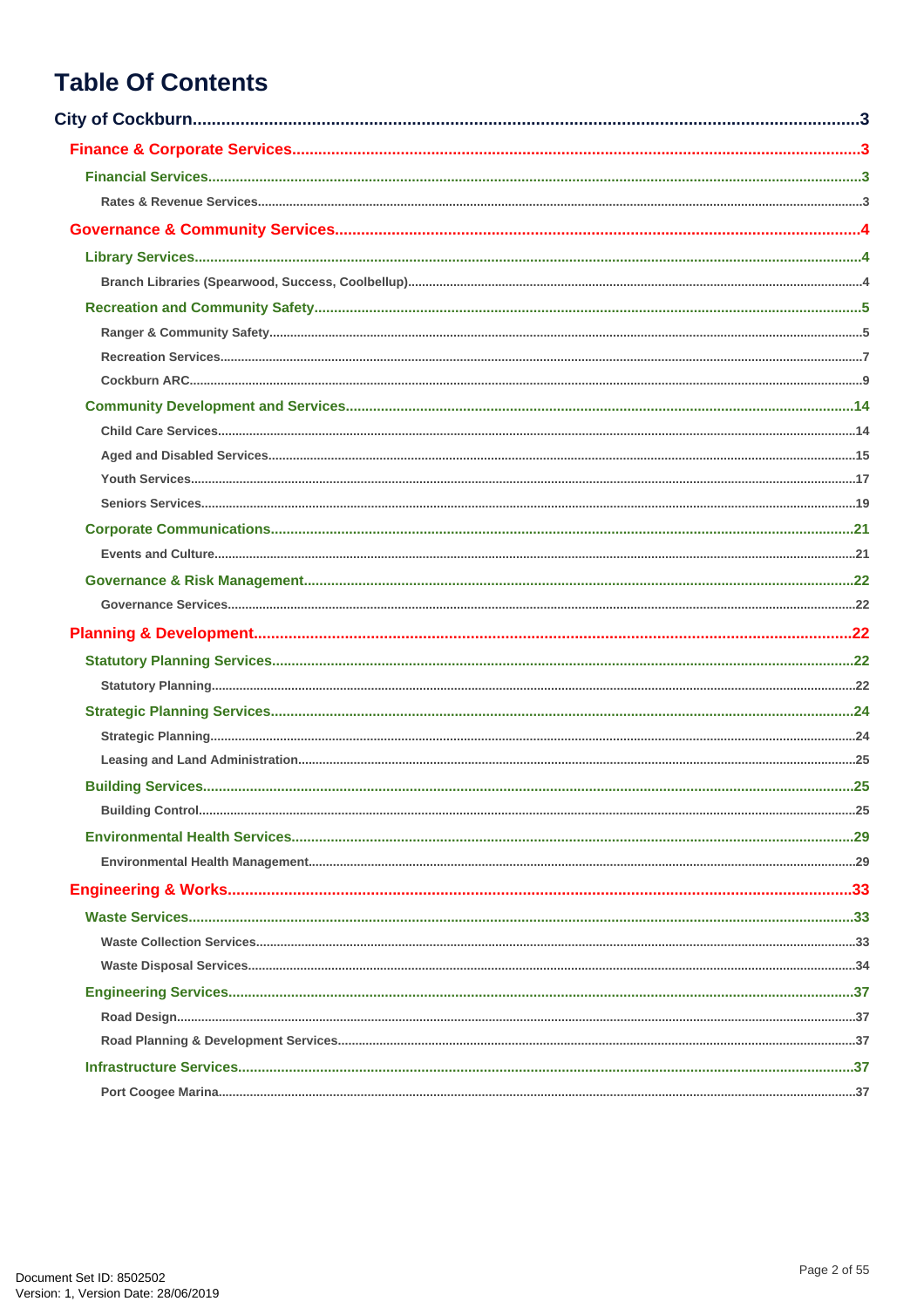<span id="page-2-0"></span>

|             |                         |            | Year 18/19  |             | Year 19/20 |             |
|-------------|-------------------------|------------|-------------|-------------|------------|-------------|
| <b>Name</b> | Authority<br>to set Fee | <b>GST</b> | Fee         | <b>Fee</b>  | <b>GST</b> | Fee         |
|             |                         |            | (incl. GST) | (excl. GST) |            | (incl. GST) |

## **City of Cockburn**

## **Finance & Corporate Services**

## **Financial Services**

## **Rates & Revenue Services**

| Rate Account Search                                                          | C | N | \$30.00 | \$30.00 | \$0.00 | \$30.00 |
|------------------------------------------------------------------------------|---|---|---------|---------|--------|---------|
| Rates Instalment Fee (per instalment)                                        | C | N | \$5.00  | \$5.00  | \$0.00 | \$5.00  |
| Payment Arrangement Admin Fee                                                | C | N | \$20.00 | \$20.00 | \$0.00 | \$20.00 |
| Rate Notice Reprint per notice up to max \$100<br>per property (prior years) | С | N | \$20.00 | \$20.00 | \$0.00 | \$20.00 |
| <b>Transaction Information Search/Rates</b><br>Certificate                   | C | N | \$20.00 | \$20.00 | \$0.00 | \$20.00 |
| Refund Fee (including bank reversal initiated<br>by ratepayer)               | C | N | \$20.00 | \$20.00 | \$0.00 | \$20.00 |
| Dishonoured Cheque Processing Fee                                            | C | N | \$35.00 | \$35.00 | \$0.00 | \$35.00 |
| Direct Debit Default Fee                                                     | C | N | \$15.00 | \$15.00 | \$0.00 | \$15.00 |
| Rates Settlement Statement Reprint/Resend<br>Fee                             | C | N | \$20.00 | \$20.00 | \$0.00 | \$20.00 |
| Legal Fees                                                                   | S | N |         |         |        | At Cost |
| Memorandum of Consent Order                                                  | S | N |         |         |        | At Cost |
| Debt Clearance Letter                                                        | С | N | \$20.00 | \$20.00 | \$0.00 | \$20.00 |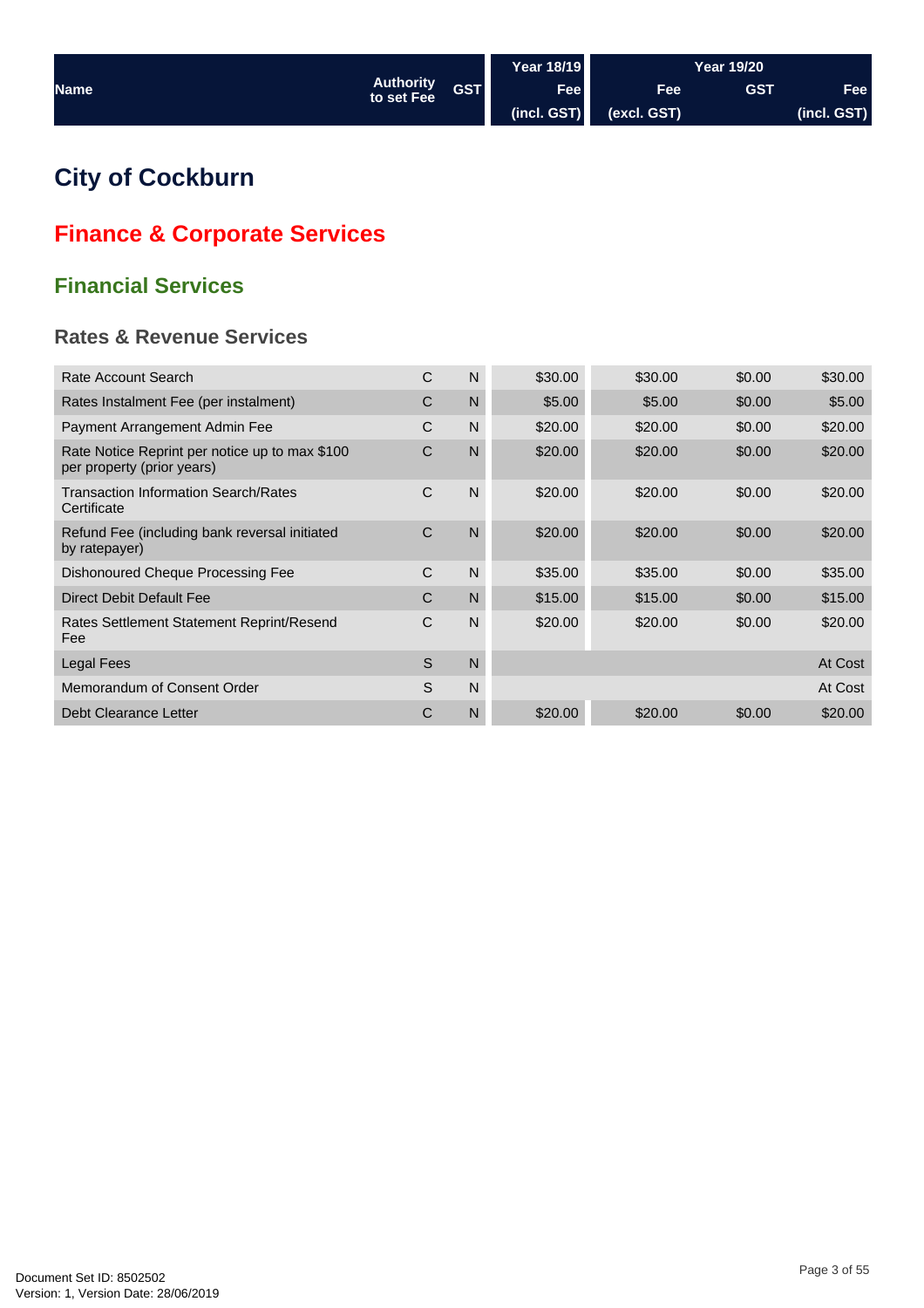<span id="page-3-0"></span>

|             |                                         | Year 18/19                   |             | <b>Year 19/20</b> |             |
|-------------|-----------------------------------------|------------------------------|-------------|-------------------|-------------|
| <b>Name</b> | Authority<br>  to set Fee<br><b>GST</b> | Fee                          | <b>Fee</b>  | <b>GST</b>        | <b>Fee</b>  |
|             |                                         | $\left  \right $ (incl. GST) | (excl. GST) |                   | (incl. GST) |

## **Governance & Community Services**

## **Library Services**

| Lost and damaged items                 |   | N | Charged for at replacement cost |         |        |          |  |
|----------------------------------------|---|---|---------------------------------|---------|--------|----------|--|
| Replacement plastic readers' ticket    |   | Υ | \$0.00                          | \$2.73  | \$0.27 | \$3.00   |  |
| Community Rooms 1 & 2                  | C | Υ | \$50.00                         | \$45.45 | \$4.55 | \$50.00  |  |
| Conference Room                        | C | Υ | \$100.00                        | \$90.91 | \$9.09 | \$100.00 |  |
| Overdue Book Fine                      | C | N | \$5.00                          | \$5.00  | \$0.00 | \$5.00   |  |
| Earbuds for public access computers    | C | Υ | \$3.00                          | \$2.73  | \$0.27 | \$3.00   |  |
| USB Sticks for public access computers | C | Υ | \$6.00                          | \$6.36  | \$0.64 | \$7.00   |  |
| Library Bags                           | C | Υ | \$2.00                          | \$1.82  | \$0.18 | \$2.00   |  |
| Library Program Booking Fee            | С | Υ | \$5.00                          | \$4.55  | \$0.45 | \$5.00   |  |

## **Branch Libraries (Spearwood, Success, Coolbellup)**

## **Printing & Photocopying**

| A4 and A3 monochrome single sided                       | С | $\check{ }$  | \$0.20 | \$0.18 | \$0.02 | \$0.20 |
|---------------------------------------------------------|---|--------------|--------|--------|--------|--------|
| A4 and A3 monochrome double sided                       | С | $\checkmark$ | \$0.40 | \$0.36 | \$0.04 | \$0.40 |
| A4 and A3 colour single sided                           | C | Υ            | \$0.60 | \$0.55 | \$0.05 | \$0.60 |
| A4 and A3 colour double sided                           | C | $\checkmark$ | \$1.20 | \$1.09 | \$0.11 | \$1.20 |
| A4 and A3 computer print (monochrome)                   | C | v            | \$0.20 | \$0.18 | \$0.02 | \$0.20 |
| A4 and A3 computer print (colour)                       | C | $\checkmark$ | \$0.60 | \$0.55 | \$0.05 | \$0.60 |
| A4 and A3 computer print (monochrome) –<br>double sided | C | $\check{ }$  | \$0.30 | \$0.27 | \$0.03 | \$0.30 |
| A4 and A3 computer print (colour) – double<br>sided     | С | $\checkmark$ | \$0.90 | \$0.82 | \$0.08 | \$0.90 |

#### **Document Laminating**

| A <sub>4</sub>       |           | \$2.00 | \$1.82 | \$0.18 | \$2.00 |
|----------------------|-----------|--------|--------|--------|--------|
| A <sub>3</sub>       |           | \$4.00 | \$3.64 | \$0.36 | \$4.00 |
| <b>Business Card</b> | $\sqrt{}$ | \$0.50 | \$0.45 | \$0.05 | \$0.50 |

#### **Basic Facsimile Charges**

#### *Metropolitan Area – up to 100kms.*

| Fax 1st page (metro)         |  | \$1.00 | \$0.91 | \$0.09 | \$1.00 |
|------------------------------|--|--------|--------|--------|--------|
| Fax Subsequent pages (metro) |  | \$0.50 | \$0.45 | \$0.05 | \$0.50 |

#### *Rest of Australia, NZ & PG*

| Fax 1st page (Australia NZ & PG) |  | 2.00ه | .82 |  |
|----------------------------------|--|-------|-----|--|
|                                  |  |       |     |  |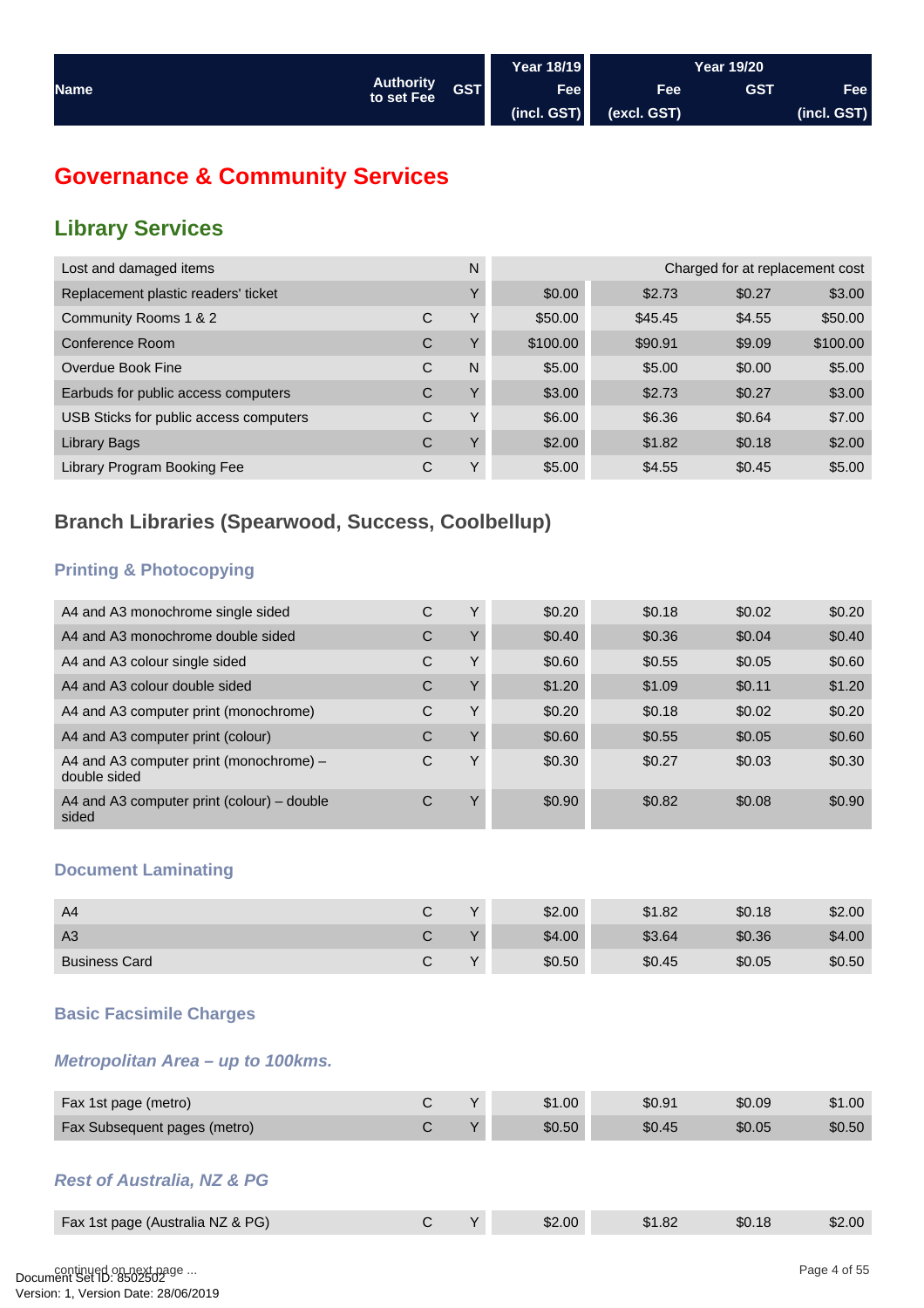<span id="page-4-0"></span>

|                                                   |                                |            | <b>Year 18/19</b> |             | <b>Year 19/20</b> |             |
|---------------------------------------------------|--------------------------------|------------|-------------------|-------------|-------------------|-------------|
| <b>Name</b>                                       | <b>Authority</b><br>to set Fee | <b>GST</b> | <b>Fee</b>        | <b>Fee</b>  | <b>GST</b>        | Fee         |
|                                                   |                                |            | (incl. GST)       | (excl. GST) |                   | (incl. GST) |
|                                                   |                                |            |                   |             |                   |             |
| <b>Rest of Australia, NZ &amp; PG</b> [continued] |                                |            |                   |             |                   |             |
| Fax Subsequent pages (Australia NZ & PG)          | C                              | Υ          | \$0.50            | \$0.45      | \$0.05            | \$0.50      |
|                                                   |                                |            |                   |             |                   |             |
| <b>Rest of the World</b>                          |                                |            |                   |             |                   |             |
| Fax 1st page (International)                      | C                              | Υ          | \$5.00            | \$3.64      | \$0.36            | \$4.00      |
| Fax Subsequent pages (International)              | $\mathsf{C}$                   | Υ          | \$1.00            | \$0.45      | \$0.05            | \$0.50      |

## **Recreation and Community Safety**

## **Ranger & Community Safety**

### **Animal Control**

| Cat Trap Collection Fee (If no cat is trapped)       |   |              | \$0.00   | \$13.64  | \$1.36  | \$15.00  |
|------------------------------------------------------|---|--------------|----------|----------|---------|----------|
| Cat Trap Fee                                         |   | $\checkmark$ | \$0.00   | \$90.91  | \$9.09  | \$100.00 |
| Cat Trap Weekly Hiring Fee (After the first<br>week) |   | $\check{ }$  | \$0.00   | \$18.18  | \$1.82  | \$20.00  |
| Lost Cat Trap                                        |   | $\checkmark$ | \$0.00   | \$136.36 | \$13.64 | \$150.00 |
| Dangerous Dog - Declaration hourly rate              | S | N            | \$60.00  | \$60.00  | \$0.00  | \$60.00  |
| Dangerous Dog - Inspection of property               | S | N            | \$60.00  | \$60.00  | \$0.00  | \$60.00  |
| Multiple Dog Application                             | S | N            | \$120.00 | \$120.00 | \$0.00  | \$120.00 |

## *Impounding Livestock, Other Animals & Signs*

| Ranger, hourly rate chargeable after the first<br>fifteen minutes | S | N | \$60.00 | \$60.00 | \$0.00 | \$60.00 |
|-------------------------------------------------------------------|---|---|---------|---------|--------|---------|
| Impounding                                                        | S | N | \$60.00 | \$60.00 | \$0.00 | \$60.00 |
| Sustenance (per day of part thereof)                              |   | N | \$20.00 | \$30.00 | \$0.00 | \$30.00 |
| Impounded after the hours of 7pm – 7am                            | S | N | \$90.00 | \$90.00 | \$0.00 | \$90.00 |
| Impounding Signs                                                  |   | N | \$30.00 | \$30.00 | \$0.00 | \$30.00 |

### *Impounding Dogs*

| Dog Microchipping                            | N | \$0.00  | \$60.00 | \$0.00 | \$60.00 |
|----------------------------------------------|---|---------|---------|--------|---------|
| Impounding Dog                               | N | \$80.00 | \$80.00 | \$0.00 | \$80.00 |
| Sustenance of dogs (per day or part thereof) | N | \$20.00 | \$25.00 | \$0.00 | \$25.00 |

## *Impounding Cats*

| Impounding Cat                               | N |         | \$35.00 | \$35.00 |
|----------------------------------------------|---|---------|---------|---------|
| Sustenance of cats (per day or part thereof) | N | \$10.00 |         |         |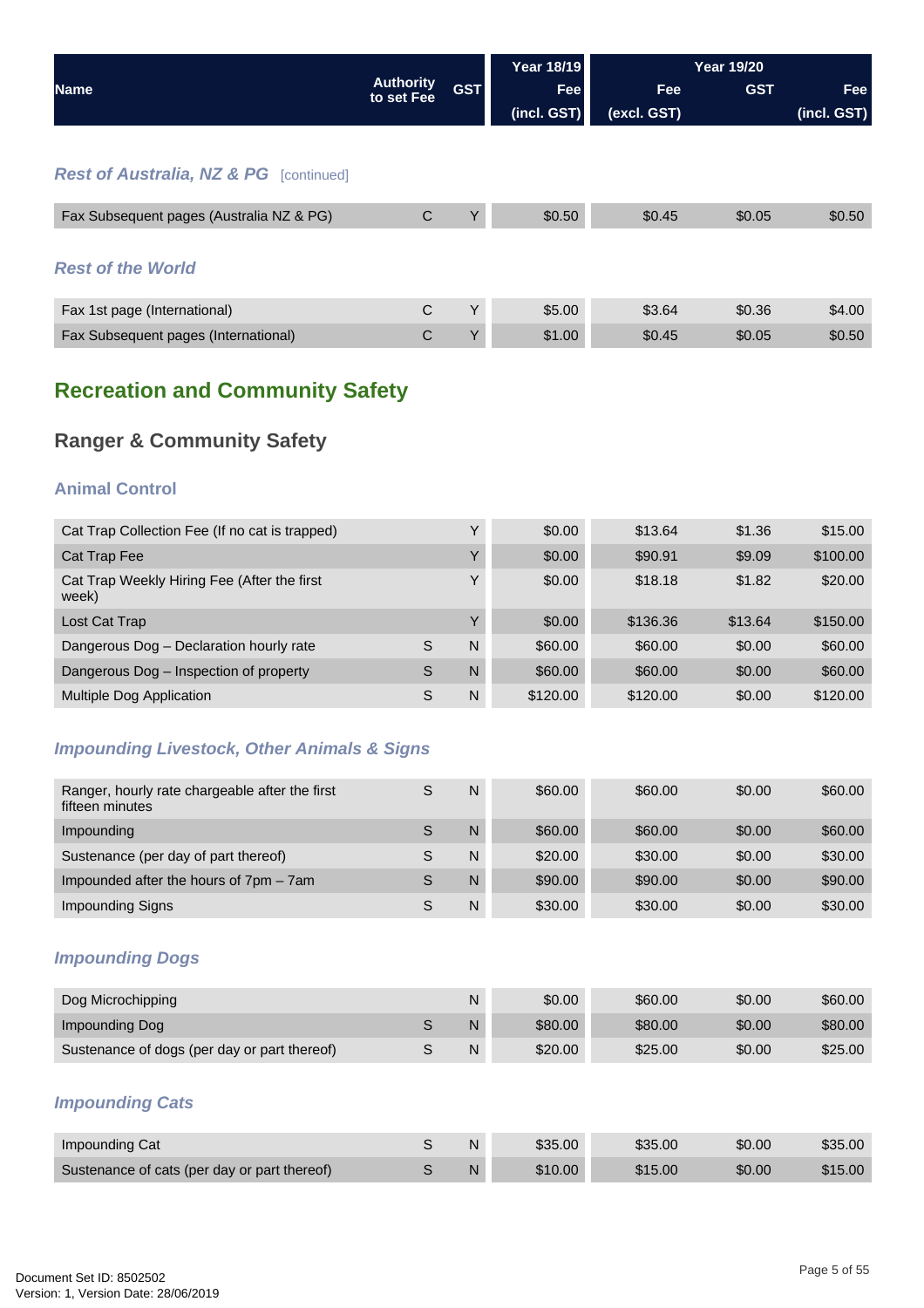<span id="page-5-0"></span>

|                                           |                                |            | <b>Year 18/19</b> |             |            |             |
|-------------------------------------------|--------------------------------|------------|-------------------|-------------|------------|-------------|
| <b>Name</b>                               | <b>Authority</b><br>to set Fee | <b>GST</b> | <b>Fee</b>        | Fee         | <b>GST</b> | Fee         |
|                                           |                                |            | (incl. GST)       | (excl. GST) |            | (incl. GST) |
|                                           |                                |            |                   |             |            |             |
| <b>Euthanasia</b>                         |                                |            |                   |             |            |             |
| Cats - Owners Request                     | S                              | Y          | \$40.00           | \$36.36     | \$3.64     | \$40.00     |
| Dogs - Owners Request                     | S                              | Υ          | \$90.00           | \$81.82     | \$8.18     | \$90.00     |
| Pups - Owners Request                     | S                              | Y          | \$25.00           | \$22.73     | \$2.27     | \$25.00     |
| Pension Cardholders - Owners Request      | S                              | Y          | \$45.00           | \$40.91     | \$4.09     | \$45.00     |
| Cats - Voluntary Surrender                | S                              | Y          | \$40.00           | \$36.36     | \$3.64     | \$40.00     |
| Dogs - Voluntary Surrender                | S                              | Y          | \$90.00           | \$81.82     | \$8.18     | \$90.00     |
| Pups - Voluntary Surrender                | S                              | Y          | \$25.00           | \$22.73     | \$2.27     | \$25.00     |
| Pension Cardholders - Voluntary Surrender | S                              | Υ          | \$45.00           | \$40.91     | \$4.09     | \$45.00     |
| <b>Impounding Vehicles</b>                |                                |            |                   |             |            |             |

| Proactive Parking Patrolling (For profit private<br>events, per hour per officer) | $\checkmark$ | \$0.00   | \$72.73  | \$7.27 | \$80.00  |
|-----------------------------------------------------------------------------------|--------------|----------|----------|--------|----------|
| <b>Towing Fee</b>                                                                 | N.           | \$150.00 | \$150.00 | \$0.00 | \$150.00 |
| Holding fee (per day)                                                             | N            | \$30.00  | \$30.00  | \$0.00 | \$30.00  |
| <b>Impounded Trolley</b>                                                          | N            | \$25.00  | \$25.00  | \$0.00 | \$25.00  |

## **Non-food Hawker and Stallholders and Traders Licences**

| Administration Officer Cost (Per hour)                                              |   | N | \$0.00     | \$60.00    | \$0.00 | \$60.00    |
|-------------------------------------------------------------------------------------|---|---|------------|------------|--------|------------|
| Hawkers License (Per day)                                                           |   | N | \$0.00     | \$22.00    | \$0.00 | \$22.00    |
| Licence Fee - Initial & Renewal (non-food<br>operators)                             | C | N | \$80.00    | \$80.00    | \$0.00 | \$80.00    |
| Additional annual charge - weekend and public<br>holidays only (non-food operators) | C | N | \$562.00   | \$562.00   | \$0.00 | \$562.00   |
| Additional daily charge – other than the<br>weekend (non-food operators)            | C | N | \$22.00    | \$35.00    | \$0.00 | \$35.00    |
| Additional weekly charge – other than the<br>weekend (non-food operators)           | C | N | \$102.00   | \$102.00   | \$0.00 | \$102.00   |
| Additional monthly charge – other than the<br>weekend (non-food operators)          | C | N | \$238.00   | \$238.00   | \$0.00 | \$238.00   |
| Additional annual charge – other than the<br>weekend (non-food operators)           | С | N | \$2,163.00 | \$2,163.00 | \$0.00 | \$2,163.00 |

#### **Fire Prevention**

| <b>Administration Fee</b>                                                            | С | N | \$40.00 | \$40.00 | \$0.00 | \$40.00 |
|--------------------------------------------------------------------------------------|---|---|---------|---------|--------|---------|
| Fire Break Inspection Fee for repeat offenders:<br>2nd visit                         | С | N | \$70.00 | \$70.00 | \$0.00 | \$70.00 |
| Hazard Reduction Burning Prescription<br>Planning (Private Property) per hour        | C | N | \$60.00 | \$60.00 | \$0.00 | \$60.00 |
| <b>Hazard Reduction Burning Prescription</b><br>Planning (State Government) per hour | С | N | \$60.00 | \$60.00 | \$0.00 | \$60.00 |
| Application Hire (for Hazard Reduction Burns)<br>- Light Tanker                      | С | N | \$70.00 | \$70.00 | \$0.00 | \$70.00 |
| Application Hire (for Hazard Reduction Burns)<br>$-2.4$                              | C | N | \$80.00 | \$80.00 | \$0.00 | \$80.00 |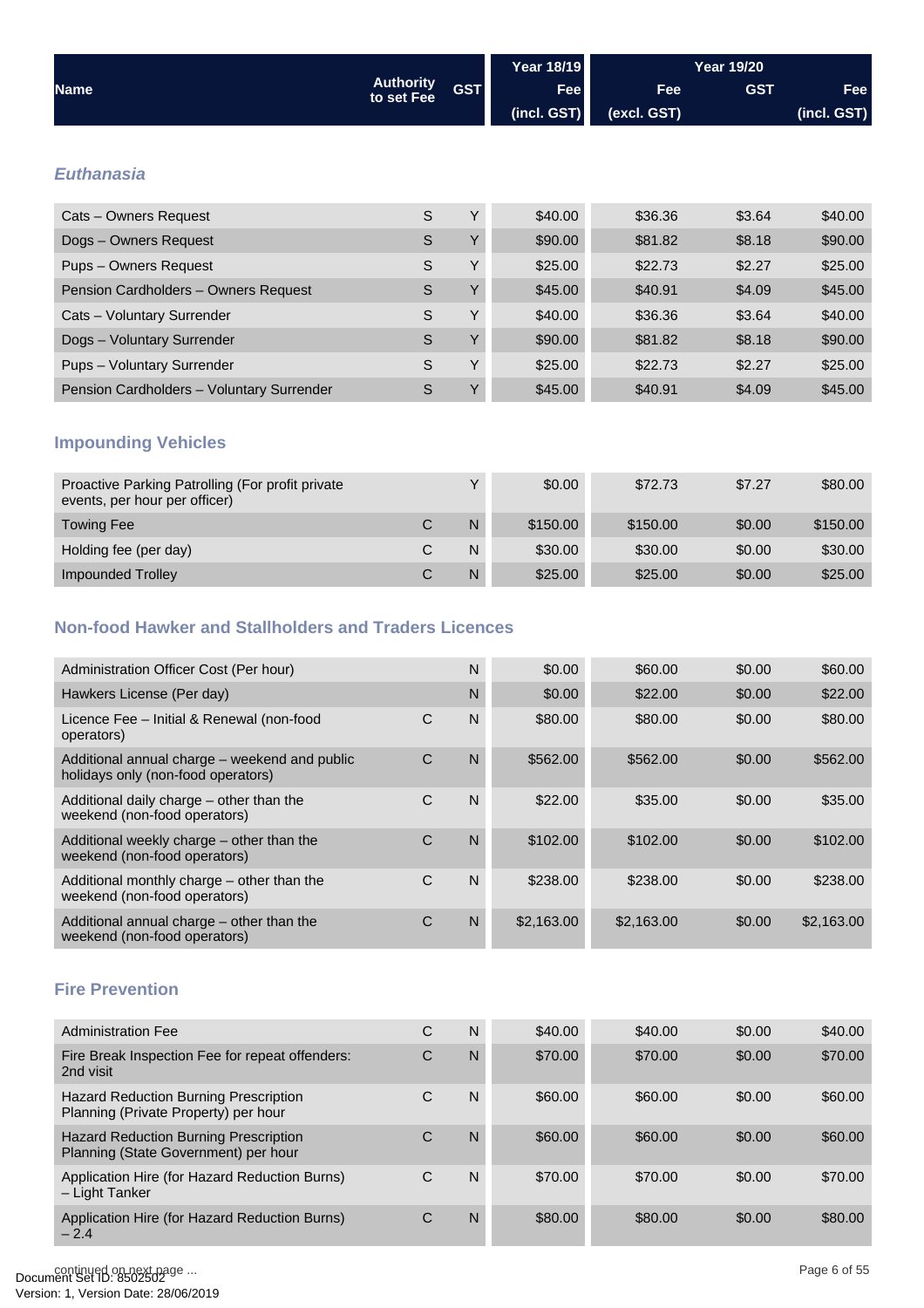<span id="page-6-0"></span>

|                                                                           |                                |              | <b>Year 18/19</b> |             | Year 19/20 |             |
|---------------------------------------------------------------------------|--------------------------------|--------------|-------------------|-------------|------------|-------------|
| <b>Name</b>                                                               | <b>Authority</b><br>to set Fee | <b>GST</b>   | Fee               | Fee         | <b>GST</b> | Fee         |
|                                                                           |                                |              | (incl. GST)       | (excl. GST) |            | (incl. GST) |
|                                                                           |                                |              |                   |             |            |             |
| <b>Fire Prevention</b> [continued]                                        |                                |              |                   |             |            |             |
| Application Hire (for Hazard Reduction Burns)<br>$-3.4$                   | $\mathsf C$                    | $\mathsf{N}$ | \$80.00           | \$80.00     | \$0.00     | \$80.00     |
| Application Hire (for Hazard Reduction Burns)<br>$-12.2$                  | $\mathsf C$                    | $\mathsf{N}$ | \$120.00          | \$120.00    | \$0.00     | \$120.00    |
| Application Hire (for Hazard Reduction Burns)<br>- Support Vehicle        | $\mathsf C$                    | $\mathsf{N}$ | \$70.00           | \$70.00     | \$0.00     | \$70.00     |
| <b>Security</b>                                                           |                                |              |                   |             |            |             |
| Reviewing CCTV Footage hourly rate                                        | $\mathsf C$                    | $\mathsf{N}$ | \$80.00           | \$80.00     | \$0.00     | \$80.00     |
| <b>Security Levy</b>                                                      | $\mathsf C$                    | $\mathsf{N}$ | \$72.57           | \$72.57     | \$0.00     | \$72.57     |
| <b>Recreation Services</b><br><b>Hall Hire Charges</b>                    |                                |              |                   |             |            |             |
| <b>Bond Category 1</b>                                                    | $\mathsf S$                    | N            | \$0.00            | \$250.00    | \$0.00     | \$250.00    |
| <b>Bond Category 2</b>                                                    | $\mathsf{S}$                   | $\mathsf{N}$ | \$0.00            | \$500.00    | \$0.00     | \$500.00    |
| <b>Bond Category 3</b>                                                    | $\mathsf{S}$                   | N            | \$0.00            | \$1,000.00  | \$0.00     | \$1,000.00  |
| Regular Hire Storage Large (p/month)                                      |                                | Y            | \$21.00           | \$19.09     | \$1.91     | \$21.00     |
| Regular Hire Storage Medium (p/month)                                     |                                | Y            | \$12.50           | \$11.36     | \$1.14     | \$12.50     |
| Regular Hire Storage Small (p/month)                                      |                                | Y            | \$8.50            | \$7.73      | \$0.77     | \$8.50      |
| Success Function Room - Not for profit rate                               | $\mathsf S$                    | Υ            | \$0.00            | \$22.73     | \$2.27     | \$25.00     |
| Success Function Room - Standard Rate                                     | S                              | Y            | \$0.00            | \$36.36     | \$3.64     | \$40.00     |
| Small Room - Standard Rate p/h                                            | C                              | Y            | \$26.00           | \$24.55     | \$2.45     | \$27.00     |
| Small Rooms - Not for Profit Rate p/h                                     | $\mathsf C$                    | Υ            | \$16.00           | \$15.45     | \$1.55     | \$17.00     |
| Medium Room - Standard Rate p/h                                           | $\mathsf C$                    | Υ            | \$29.00           | \$27.27     | \$2.73     | \$30.00     |
| Medium Room - Not for Profit Rate p/h                                     | C                              | Υ            | \$18.00           | \$17.27     | \$1.73     | \$19.00     |
| Large Room - Standard Rate p/h                                            | C                              | Y            | \$35.00           | \$32.73     | \$3.27     | \$36.00     |
| Large Room - Not for Profit Rate p/h                                      | $\mathsf C$                    | Y            | \$21.00           | \$20.00     | \$2.00     | \$22.00     |
| Hall Hire – Function Charges (Bookings of 5 or more hours on Fri/Sat/Sun) |                                |              |                   |             |            |             |
| <b>Success Function Room</b>                                              | $\mathsf{S}$                   | Υ            | \$0.00            | \$627.27    | \$62.73    | \$690.00    |
| Small Halls (0-50 people)                                                 | $\mathsf C$                    | Y            | \$225.00          | \$209.09    | \$20.91    | \$230.00    |
| Medium Halls (50-150 people)                                              | $\mathsf C$                    | Υ            | \$400.00          | \$372.73    | \$37.27    | \$410.00    |
| Large Halls (150+ people)                                                 | $\mathsf C$                    | Y            | \$580.00          | \$536.36    | \$53.64    | \$590.00    |
| <b>Tennis Courts</b>                                                      |                                |              |                   |             |            |             |
| Tennis Courts with lights (per hour)                                      | $\mathsf C$                    | Y            | \$15.00           | \$13.64     | \$1.36     | \$15.00     |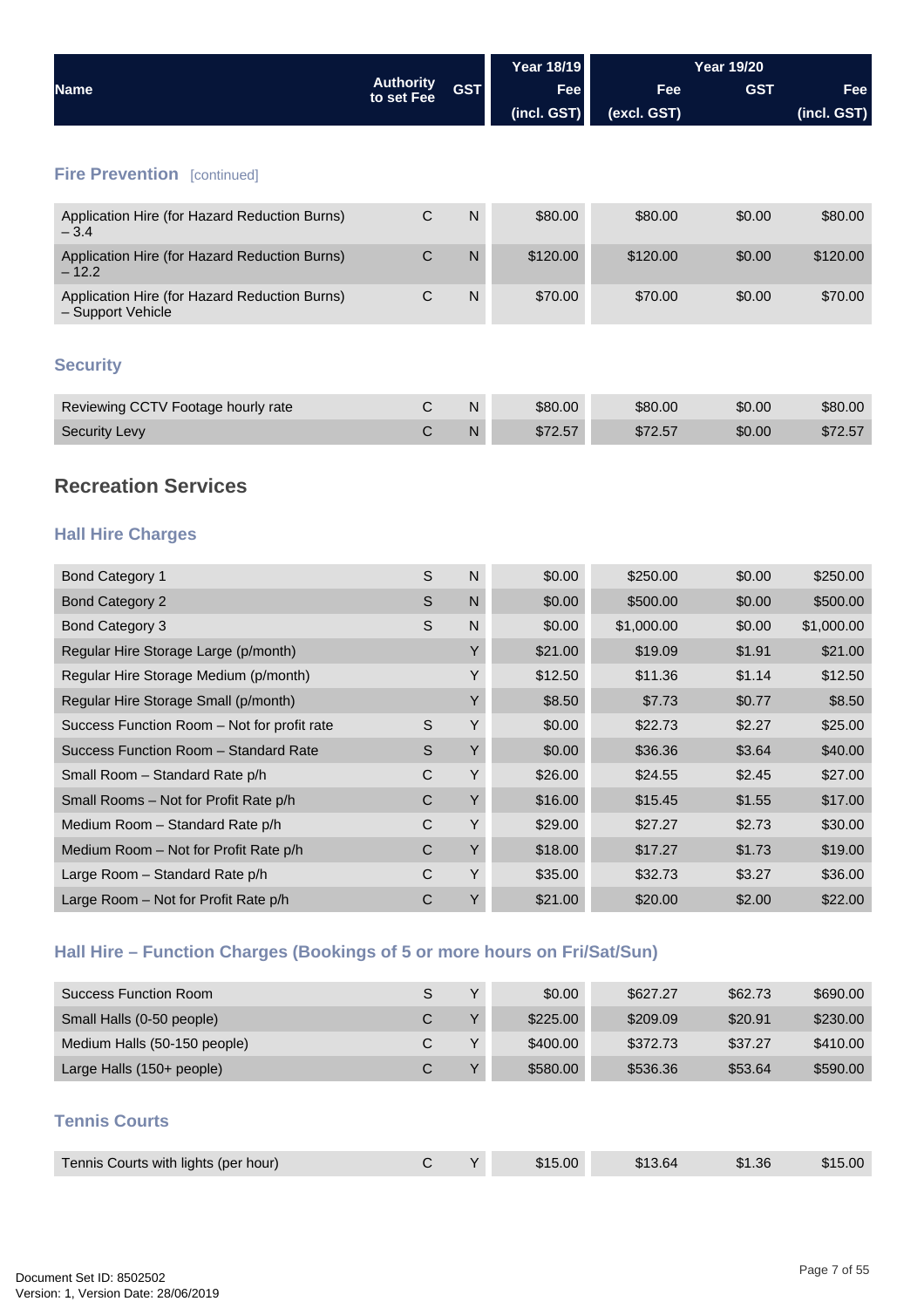<span id="page-7-0"></span>

|                                                                                    |                                |            | <b>Year 18/19</b> | <b>Year 19/20</b> |                                          |             |
|------------------------------------------------------------------------------------|--------------------------------|------------|-------------------|-------------------|------------------------------------------|-------------|
| <b>Name</b>                                                                        | <b>Authority</b><br>to set Fee | <b>GST</b> | <b>Fee</b>        | Fee               | <b>GST</b>                               | Fee         |
|                                                                                    |                                |            | (incl. GST)       | (excl. GST)       |                                          | (incl. GST) |
|                                                                                    |                                |            |                   |                   |                                          |             |
| <b>Reserve Hire</b>                                                                |                                |            |                   |                   |                                          |             |
|                                                                                    |                                |            |                   |                   |                                          |             |
| Active Reserve Hire per day (Sports Only)                                          | $\mathsf{C}$                   | Y          | \$92.00           | \$83.64           | \$8.36                                   | \$92.00     |
| Active Reserve Hire per hour (Sports Only)                                         | $\mathsf{C}$                   | Y          | \$26.00           | \$23.64           | \$2.36                                   | \$26.00     |
| Active Reserve Hire with Lights per hour<br>(Sports Only) – no individual metering | $\mathsf C$                    | Y          | \$28.00           | \$27.27           | \$2.73                                   | \$30.00     |
| Changeroom Hire per hour                                                           | $\mathsf{C}$                   | Y          | \$30.00           | \$27.27           | \$2.73                                   | \$30.00     |
| Changeroom Hire per day                                                            | C                              | Y          | \$42.00           | \$38.18           | \$3.82                                   | \$42.00     |
| Toilet Block Hire per hour                                                         | $\mathsf{C}$                   | Y          | \$20.00           | \$18.18           | \$1.82                                   | \$20.00     |
| Toilet Block Hire per day                                                          | C                              | Y          | \$30.00           | \$27.27           | \$2.73                                   | \$30.00     |
| Reserve Hire - Weddings                                                            | C                              | Y          | \$55.00           | \$50.00           | \$5.00                                   | \$55.00     |
| Reserve Power Charge per day                                                       | C                              | Y          | \$100.00          | \$90.91           | \$9.09                                   | \$100.00    |
| Sports Lighting Charge                                                             | С                              | Y          |                   |                   | 23 cents per unit (As per meter reading) |             |
|                                                                                    |                                |            |                   |                   |                                          |             |

## **School/Junior Program Rates (18 and under)**

| Full Day Reserve Hire (Over 5hrs)                                          | С | $\vee$       | \$55,00 | \$50.00 | \$5.00 | \$55.00 |
|----------------------------------------------------------------------------|---|--------------|---------|---------|--------|---------|
| Half Day Reserve Hire                                                      | С | $\vee$       | \$35.00 | \$31.82 | \$3.18 | \$35.00 |
| Toilet/Changerooms - Full Day                                              | С | $\vee$       | \$30.00 | \$27.27 | \$2.73 | \$30.00 |
| Toilet/Changerooms - Half Day                                              | С | $\vee$       | \$15.00 | \$13.64 | \$1.36 | \$15.00 |
| Reserve Power (if power required a call out fee<br>of $$50.00$ is charged) | С | $\checkmark$ | \$50.00 | \$45.45 | \$4.55 | \$50.00 |

### **Sports Ground Seasonal Hire**

## *Juniors Fees (per player) – 6 months*

| Grass Fees                    | $\checkmark$  | \$4.00 | \$4.09 | \$0.41 | \$4.50 |
|-------------------------------|---------------|--------|--------|--------|--------|
| Changerooms/Toilets (Juniors) | $\mathbf{v}$  | \$4.50 | \$4.55 | \$0.45 | \$5.00 |
| Clubrooms/Canteen (Juniors)   | $\mathcal{L}$ | \$5.00 | \$5.00 | \$0.50 | \$5.50 |

#### *Seniors Fees (per player) – 6 months*

| Grass Fees (Training and Match)      | C | Υ            | \$50.00 | \$46.36 | \$4.64 | \$51.00 |
|--------------------------------------|---|--------------|---------|---------|--------|---------|
| Grass Fees (Training)                | C | Υ            | \$29.00 | \$27.27 | \$2.73 | \$30.00 |
| Grass Fees (Match)                   | C | Υ            | \$27.00 | \$25.45 | \$2.55 | \$28.00 |
| Hard Court Fees (Training and Match) | С | Υ            | \$35.00 | \$32.73 | \$3.27 | \$36.00 |
| Hard Court Fees (Training)           | С | Υ            | \$21.00 | \$20.00 | \$2.00 | \$22.00 |
| Hard Court Fees (Match)              | С | $\vee$       | \$19.00 | \$18.18 | \$1.82 | \$20.00 |
| Changerooms/Toilets (Seniors)        | С | Υ            | \$7.00  | \$6.82  | \$0.68 | \$7.50  |
| Clubrooms/Canteen (Seniors)          | С | $\checkmark$ | \$6.00  | \$5.91  | \$0.59 | \$6.50  |

## **Recreation Traders Licence**

| 1 session (up to 5 hrs) | $\sqrt{}$ | \$20.00 | \$18.18 | \$1.82 | \$20.00 |
|-------------------------|-----------|---------|---------|--------|---------|
|                         |           |         |         |        |         |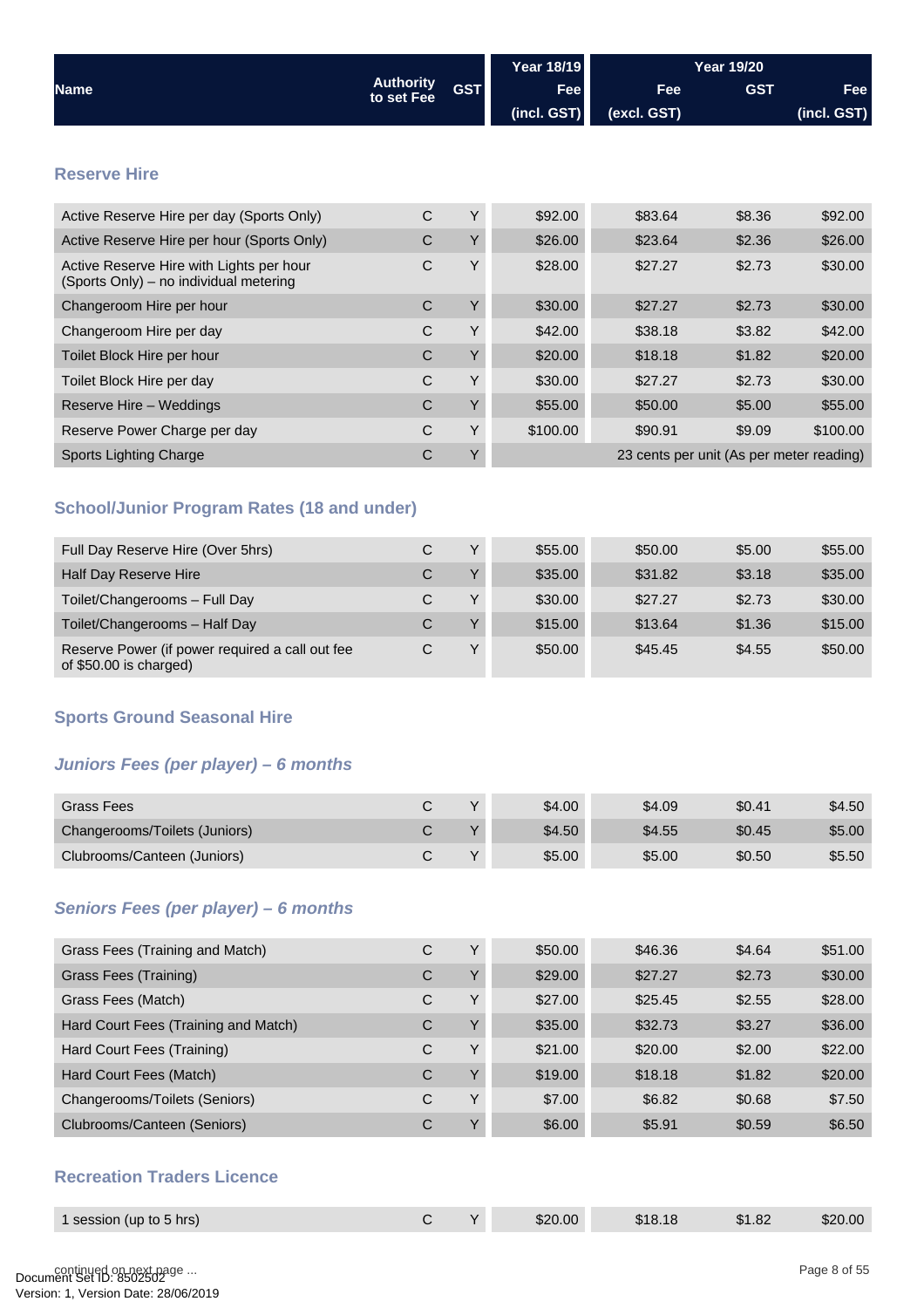<span id="page-8-0"></span>

|                                                                                          |                                |                | <b>Year 18/19</b> |                                                   | <b>Year 19/20</b>                        |                          |
|------------------------------------------------------------------------------------------|--------------------------------|----------------|-------------------|---------------------------------------------------|------------------------------------------|--------------------------|
| <b>Name</b>                                                                              | <b>Authority</b><br>to set Fee | <b>GST</b>     | Fee               | Fee                                               | <b>GST</b>                               | <b>Fee</b>               |
|                                                                                          |                                |                | (incl. GST)       | (excl. GST)                                       |                                          | (incl. GST)              |
|                                                                                          |                                |                |                   |                                                   |                                          |                          |
| <b>Recreation Traders Licence [continued]</b>                                            |                                |                |                   |                                                   |                                          |                          |
| Monthly License Fee (3 sessions per week)                                                | $\mathsf C$                    | Υ              | \$216.00          | \$196.36                                          | \$19.64                                  | \$216.00                 |
| Half yearly license                                                                      | C                              | Y              | \$750.00          | \$681.82                                          | \$68.18                                  | \$750.00                 |
| Yearly License Fee                                                                       | $\mathsf C$                    | Υ              | \$1,500.00        | \$1,363.64                                        | \$136.36                                 | \$1,500.00               |
| <b>Application Fee</b>                                                                   | $\mathsf C$                    | Υ              | \$150.00          | \$136.36                                          | \$13.64                                  | \$150.00                 |
| <b>Events Application</b>                                                                |                                |                |                   |                                                   |                                          |                          |
| Application Fee - Private/Commercial Events                                              | $\mathsf{C}$                   | $\overline{N}$ | \$150.00          | \$150.00                                          | \$0.00                                   | \$150.00                 |
| Facility/Park Clean per hour                                                             | C                              | Y              | \$50.00           | \$50.00                                           | \$5.00                                   | \$55.00                  |
| Bin Hire for events - Cost/Bin                                                           | С                              | Υ              | \$10.00           | \$9.55                                            | \$0.95                                   | \$10.50                  |
| <b>Event Reserve Hire</b>                                                                | $\mathsf{C}$                   | Υ              | \$150.00          | \$136.36                                          | \$13.64                                  | \$150.00                 |
| <b>Community Markets</b>                                                                 |                                |                |                   |                                                   |                                          |                          |
| Commercial - per stallholder                                                             | $\mathsf C$                    | Y              | \$5.00            | \$5.00                                            | \$0.50                                   | \$5.50                   |
| <b>Late Application Fee (excludes Wakes)</b>                                             |                                |                |                   |                                                   |                                          |                          |
| Bookings after closing deadline                                                          | $\mathsf C$                    | Υ              | \$100.00          | \$90.91                                           | \$9.09                                   | \$100.00                 |
| 3 weeks prior to booking date for facility hire, or two months for outdoor public events |                                |                |                   |                                                   |                                          |                          |
| <b>Other</b>                                                                             |                                |                |                   |                                                   |                                          |                          |
| Breach of Terms & Conditions Penalty<br>(minimum charge per breach)                      |                                | Y              | \$75.00           | \$72.73                                           | \$7.27                                   | \$80.00                  |
| <b>Cockburn ARC</b><br><b>Facility/Room Hire</b>                                         |                                |                |                   |                                                   |                                          |                          |
|                                                                                          |                                |                |                   |                                                   |                                          |                          |
| <b>Bond - Commercial Special Event</b>                                                   | C                              | N              |                   |                                                   |                                          | Up to 200% of hire costs |
| <b>Bond - Community Special Event</b>                                                    | C                              | N              |                   |                                                   |                                          | Up to 100% of hire costs |
| Commercial - Special Event                                                               | $\mathsf{C}$                   | Υ              |                   |                                                   |                                          | 200% commercial rate     |
| Cleaning Costs - Special Event                                                           | С                              | Υ              |                   | Up to 125% cleaning charge on costed to the hirer |                                          |                          |
| Function Supervisor - After Hours                                                        | $\mathsf{C}$                   | Y              |                   |                                                   | Up to 125% charge on costed to the hirer |                          |
| <b>Facility Hire Bond</b>                                                                |                                |                |                   |                                                   |                                          |                          |
| <b>Bond Commercial</b>                                                                   | $\mathsf{C}$                   | $\mathsf{N}$   | \$800.00          | \$800.00                                          | \$0.00                                   | \$800.00                 |
| <b>Bond Community</b>                                                                    | $\mathsf C$                    | N              | \$420.00          | \$420.00                                          | \$0.00                                   | \$420.00                 |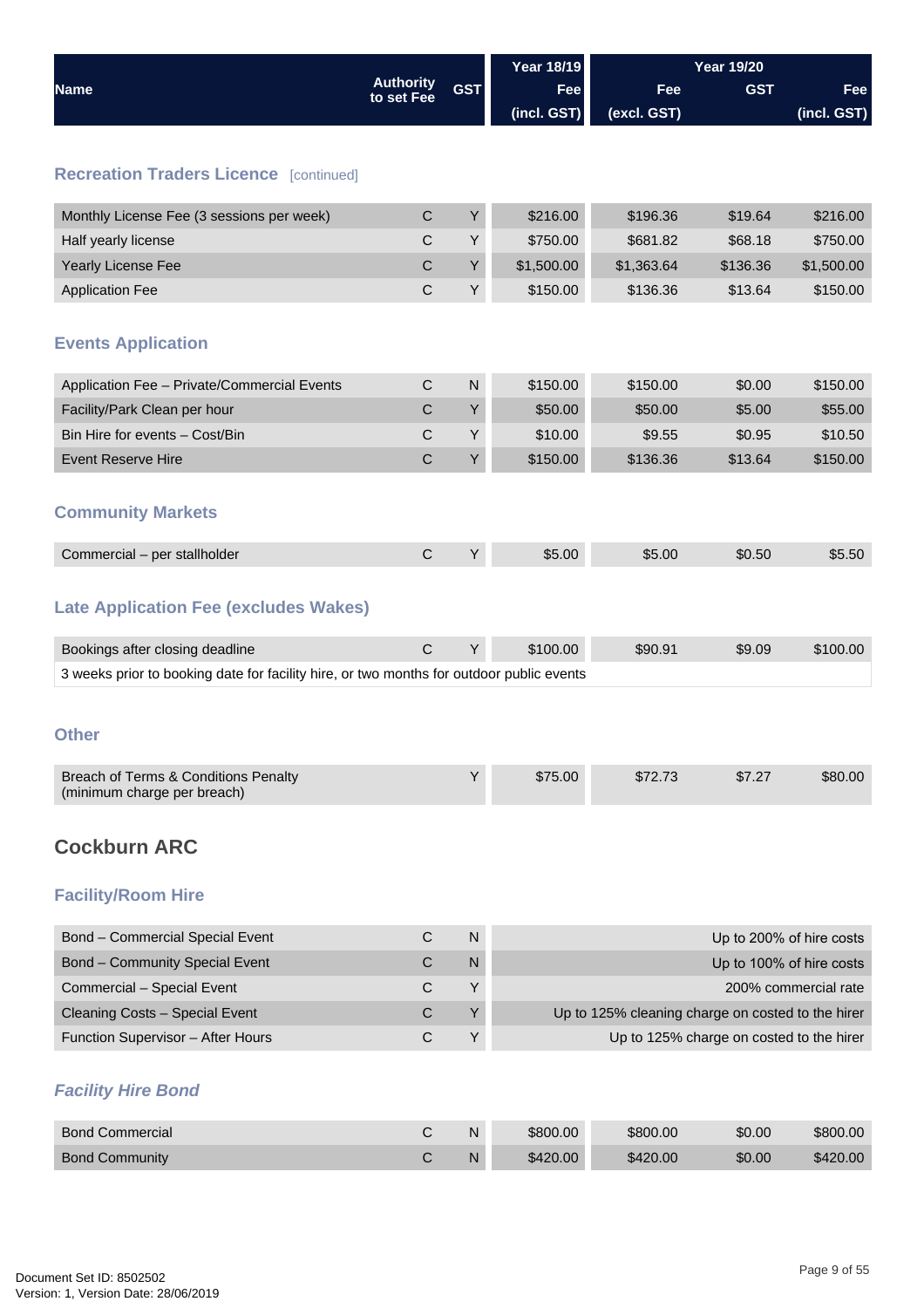<span id="page-9-0"></span>

|                                                |                                |            | <b>Year 18/19</b> |                                                     | <b>Year 19/20</b> |               |
|------------------------------------------------|--------------------------------|------------|-------------------|-----------------------------------------------------|-------------------|---------------|
| <b>Name</b>                                    | <b>Authority</b><br>to set Fee | <b>GST</b> | Fee               | Fee                                                 | <b>GST</b>        | Fee           |
|                                                |                                |            | (incl. GST)       | (excl. GST)                                         |                   | (incl. GST)   |
| <b>Level 1 (Per Hour)</b>                      |                                |            |                   |                                                     |                   |               |
| Group Fitness Studio - commercial              | $\mathsf C$                    | Υ          | \$100.00          | \$90.91                                             | \$9.09            | \$100.00      |
| Group Fitness Studio - community               | $\mathsf C$                    | Υ          | \$50.00           | \$45.45                                             | \$4.55            | \$50.00       |
| Group Fitness Studio - schools                 | $\mathsf C$                    | Υ          | \$25.00           | \$22.73                                             | \$2.27            | \$25.00       |
| Body and Mind Studio - commercial              | $\mathsf C$                    | Υ          | \$75.00           | \$68.18                                             | \$6.82            | \$75.00       |
| Body and Mind Studio - community               | $\mathsf C$                    | Y          | \$37.50           | \$34.09                                             | \$3.41            | \$37.50       |
| Body and Mind Studio - schools                 | $\mathsf C$                    | Υ          | \$18.75           | \$17.05                                             | \$1.70            | \$18.75       |
| Indoor cycle - commercial                      | C                              | Υ          | \$50.00           | \$45.45                                             | \$4.55            | \$50.00       |
| Indoor cycle - community                       | $\mathsf C$                    | Υ          | \$25.00           | \$22.73                                             | \$2.27            | \$25.00       |
| Indoor cycle - schools                         | $\mathsf C$                    | Υ          | \$12.50           | \$11.36                                             | \$1.14            | \$12.50       |
| Meeting room - commercial                      | $\mathsf C$                    | Υ          | \$50.00           | \$45.45                                             | \$4.55            | \$50.00       |
| Meeting room - community                       | $\mathsf C$                    | Y          | \$25.00           | \$22.73                                             | \$2.27            | \$25.00       |
| Meeting room - schools                         | $\mathsf C$                    | Υ          | \$12.50           | \$11.36                                             | \$1.14            | \$12.50       |
| Assessment rooms                               | $\mathsf C$                    | Υ          | \$25.00           | \$22.73                                             | \$2.27            | \$25.00       |
| <b>Service Fees - Room Hire</b>                |                                |            |                   |                                                     |                   |               |
| <b>Group Fitness Instructor</b>                | $\mathsf C$                    | Υ          |                   | Up to 125% of employee costs on costed to the hirer |                   |               |
| Setup/ pack down fee (per hour)                | $\mathsf C$                    | Υ          |                   | Up to 125% of employee costs on costed to the hirer |                   |               |
| <b>Sports Hall</b><br>Full court - commercial  | С                              | Υ          | \$100.00          | \$90.91                                             | \$9.09            | \$100.00      |
| Full court – community                         | С                              | Y          | \$50.00           | \$45.45                                             | \$4.55            | \$50.00       |
| Full court - schools                           | $\mathsf C$                    | Υ          | \$25.00           | \$22.73                                             | \$2.27            | \$25.00       |
| Half court - commercial                        | $\mathsf C$                    | Υ          | \$50.00           | \$45.45                                             | \$4.55            | \$50.00       |
| Half court - community                         | C                              | Υ          | \$25.00           | \$22.73                                             | \$2.27            | \$25.00       |
| Half court - schools                           | $\mathsf C$                    | Υ          | \$12.50           | \$11.36                                             | \$1.14            | \$12.50       |
| Badminton - per court                          | $\mathsf C$                    | Υ          | \$18.00           | \$16.36                                             | \$1.64            | \$18.00       |
| Umpire room                                    | $\mathsf C$                    | Υ          | \$15.00           | \$13.64                                             | \$1.36            | \$15.00       |
| <b>Sports Office</b>                           | $\mathsf C$                    | Y          | \$15.00           | \$13.64                                             | \$1.36            | \$15.00       |
| Casual court admission - per visit             | $\mathsf C$                    | Υ          | \$7.00            | \$6.55                                              | \$0.65            | \$7.20        |
| <b>Service Fees - Sports</b>                   |                                |            |                   |                                                     |                   |               |
| Referees, umpires etc.                         | $\mathsf C$                    | Υ          |                   | Up to 125% of employee costs on costed to the hirer |                   |               |
| <b>Aquatic Lane Hire</b>                       |                                |            |                   |                                                     |                   |               |
| Lane Hire (indoor) - commercial                | $\mathsf C$                    | Υ          | \$40.00           | \$36.36                                             | \$3.64            | \$40.00       |
| Lane Hire (indoor) - community                 | C                              | Y          | \$20.00           | \$18.18                                             | \$1.82            | \$20.00       |
| Lane Hire (indoor) - schools                   | $\mathsf C$                    | Υ          | \$10.00           | \$9.09                                              | \$0.91            | \$10.00       |
| Lane Hire (outdoor) - commercial               | $\mathsf C$                    | Y          | \$50.00           | \$45.45                                             | \$4.55            | \$50.00       |
| Lane Hire (outdoor) - community                | $\mathsf C$                    | Υ          | \$25.00           | \$22.73                                             | \$2.27            | \$25.00       |
| continued on next page<br>nent Set ID: 8502502 |                                |            |                   |                                                     |                   | Page 10 of 55 |

Document Set ID: 8502502<br>Version: 1, Version Date: 28/06/2019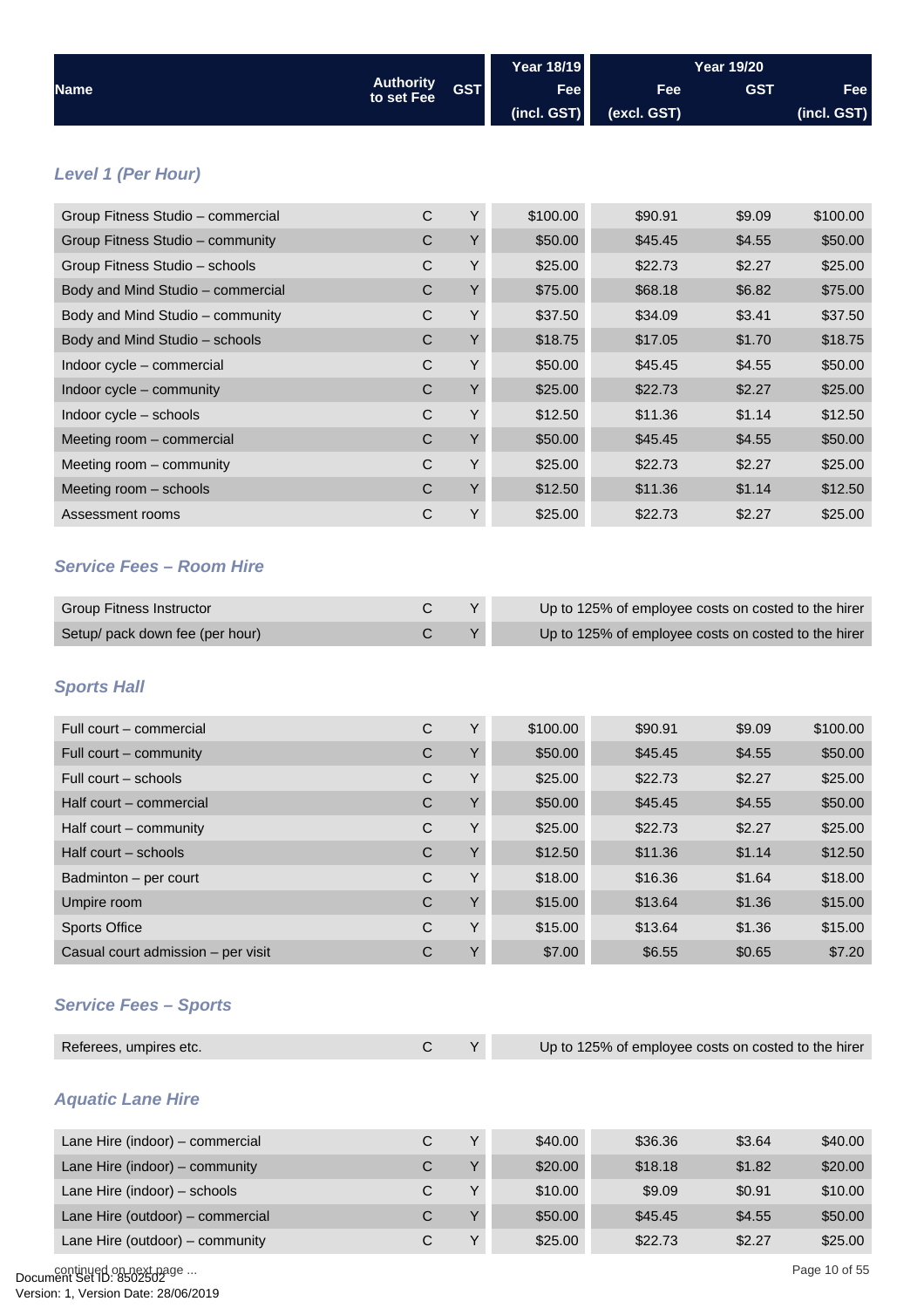<span id="page-10-0"></span>

|                                                             |                                |            | <b>Year 18/19</b> |                | <b>Year 19/20</b> |             |
|-------------------------------------------------------------|--------------------------------|------------|-------------------|----------------|-------------------|-------------|
| <b>Name</b>                                                 | <b>Authority</b><br>to set Fee | <b>GST</b> | Fee               | Fee            | <b>GST</b>        | Fee         |
|                                                             |                                |            | $($ incl. GST $)$ | (excl. GST)    |                   | (incl. GST) |
|                                                             |                                |            |                   |                |                   |             |
| <b>Aquatic Lane Hire</b> [continued]                        |                                |            |                   |                |                   |             |
| Lane Hire (outdoor) - schools                               | $\mathsf{C}$                   | Y          | \$12.50           | \$11.36        | \$1.14            | \$12.50     |
| Lane Hire (outdoor) 25m - commercial                        | $\mathsf{C}$                   | Y          | \$30.00           | \$27.27        | \$2.73            | \$30.00     |
| Lane Hire (outdoor) 25m - community                         | $\mathsf{C}$                   | Y          | \$15.00           | \$13.64        | \$1.36            | \$15.00     |
| Lane Hire (outdoor) 25m - schools                           | $\mathsf{C}$                   | Y          | \$7.50            | \$6.82         | \$0.68            | \$7.50      |
| Water Polo Hire (outdoor) 50m deep end -<br>water polo only | $\mathsf C$                    | Y          | \$60.00           | \$54.55        | \$5.45            | \$60.00     |
| Learn to swim pool - commercial                             | $\mathsf{C}$                   | Y          | \$40.00           | \$36.36        | \$3.64            | \$40.00     |
| Learn to swim pool - community                              | $\mathsf{C}$                   | Y          | \$20.00           | \$18.18        | \$1.82            | \$20.00     |
| Learn to swim pool - schools                                | $\mathsf C$                    | Y          | \$10.00           | \$9.09         | \$0.91            | \$10.00     |
| Warm water pool - Full                                      | $\mathsf{C}$                   | Y          | \$100.00          | \$90.91        | \$9.09            | \$100.00    |
| Warm water pool $-1/3$                                      | $\mathsf{C}$                   | Y          | \$50.00           | \$45.45        | \$4.55            | \$50.00     |
| Recovery pools                                              | $\mathsf{C}$                   | Y          | \$60.00           | \$54.55        | \$5.45            | \$60.00     |
| Swim Wall - set up / pack down                              | $\mathsf C$                    | Y          | \$20.00           | \$18.18        | \$1.82            | \$20.00     |
| <b>Service Fees - Aquatic Hire</b>                          |                                |            |                   |                |                   |             |
| Locker Hire (Casual)                                        |                                | Y          | \$2.00            | \$1.82         | \$0.18            | \$2.00      |
| Waterplide hire (biro coot only oveluded atoff              | $\sim$                         | $\vee$     | mn nnc¢           | <b>¢nin 70</b> | דר דר¢            | ma anco     |

| Waterslide hire (hire cost only, excludes staff<br>costs)      | C | v            | \$300.00 | \$272.73                                            | \$27.27 | \$300.00 |
|----------------------------------------------------------------|---|--------------|----------|-----------------------------------------------------|---------|----------|
| Pool inflatable hire (hire cost only, excludes<br>staff costs) | C | Y            | \$150.00 | \$136.36                                            | \$13.64 | \$150.00 |
| Lifeguard                                                      | C | $\checkmark$ |          | Up to 125% of employee costs on costed to the hirer |         |          |
| Instructor                                                     | C | Υ            |          | Up to 125% of employee costs on costed to the hirer |         |          |
| Carnival equipment hire                                        | C | $\vee$       | \$100.00 | \$90.91                                             | \$9.09  | \$100.00 |
| Outdoor meeting room - commercial                              | C | Υ            | \$75.00  | \$68.18                                             | \$6.82  | \$75.00  |
| Outdoor meeting room – community                               | C | $\checkmark$ | \$37.50  | \$34.09                                             | \$3.41  | \$37.50  |
| Outdoor meeting room - schools                                 | С | Υ            | \$17.50  | \$15.91                                             | \$1.59  | \$17.50  |

## **Facility Membership**

## *Service Fees – Memberships*

| Cancellation of Direct Debit - within contract<br>period                        | С | ν            | \$49.00 | \$44.55 | \$4.45 | \$49.00 |
|---------------------------------------------------------------------------------|---|--------------|---------|---------|--------|---------|
| Lost card fee / Wrist band                                                      | C | $\checkmark$ | \$5.00  | \$4.55  | \$0.45 | \$5.00  |
| Membership administration fee                                                   | С | Υ            | \$15.00 | \$13.64 | \$1.36 | \$15.00 |
| Day pass (gym, group fitness, indoor cycle,<br>pools) excluding wellness lounge | C | $\check{~}$  | \$22.00 | \$20.00 | \$2.00 | \$22.00 |
| <b>Group Fitness Casual Entry</b>                                               | C | Υ            | \$16.00 | \$15.00 | \$1.50 | \$16.50 |
| Group Fitness Casual Entry - Senior                                             | С | $\check{~}$  | \$10.00 | \$9.55  | \$0.95 | \$10.50 |
| <b>Membership General</b>                                                       |   |              |         |         |        |         |

# FIFO Active, Conditions Apply C Y \$0.00 \$13.05 \$1.30 \$14.35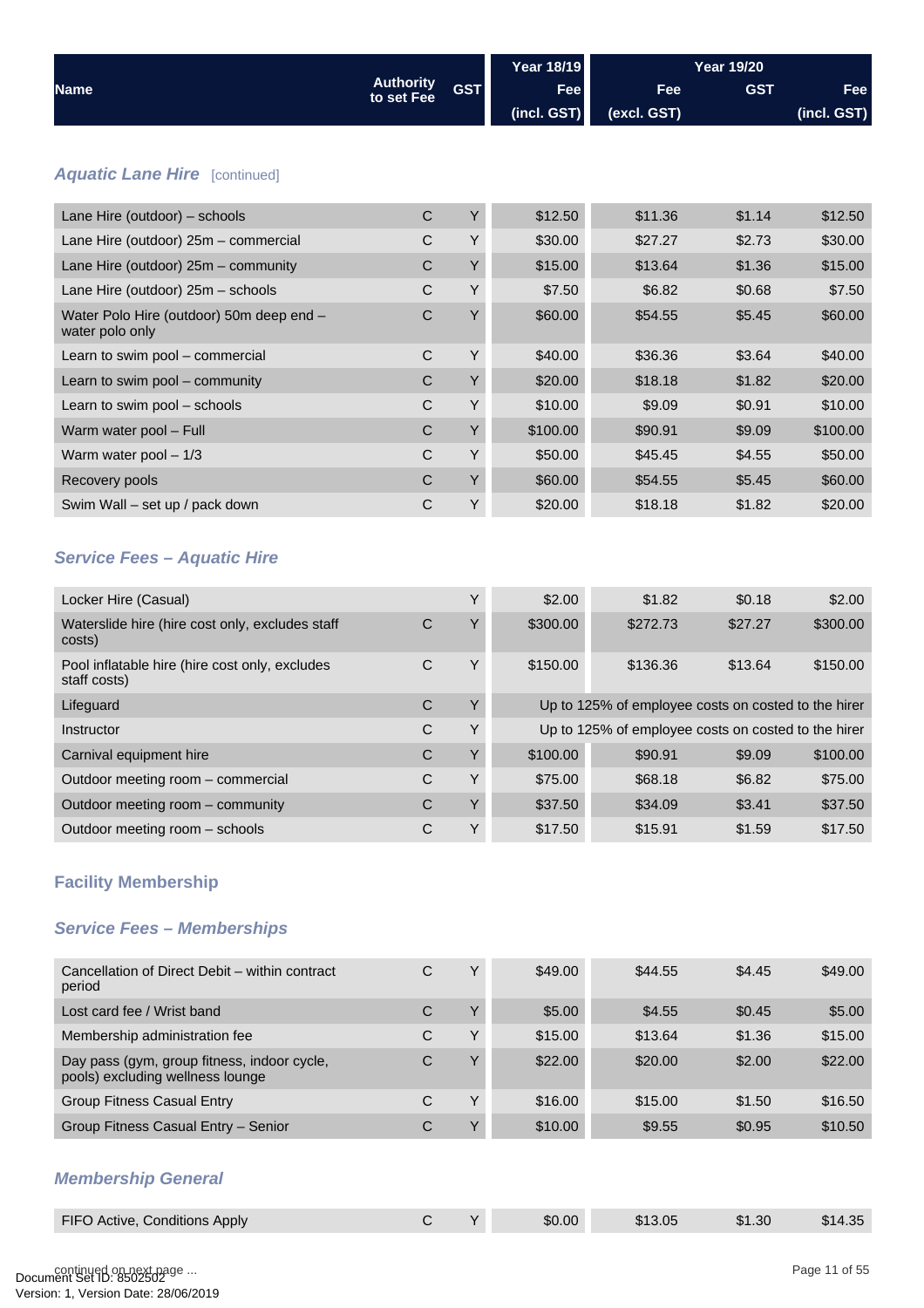<span id="page-11-0"></span>

|                                                       |                                |              | <b>Year 18/19</b> |             |            |               |
|-------------------------------------------------------|--------------------------------|--------------|-------------------|-------------|------------|---------------|
| <b>Name</b>                                           | <b>Authority</b><br>to set Fee | <b>GST</b>   | Fee               | Fee         | <b>GST</b> | Fee           |
|                                                       |                                |              | (incl. GST)       | (excl. GST) |            | (incl. GST)   |
|                                                       |                                |              |                   |             |            |               |
| <b>Membership General [continued]</b>                 |                                |              |                   |             |            |               |
| Lifestyle Active                                      | $\mathsf C$                    | Y            | \$20.50           | \$18.64     | \$1.86     | \$20.50       |
| <b>Flexi Active</b>                                   | $\mathsf C$                    | Y            | \$23.50           | \$21.36     | \$2.14     | \$23.50       |
| Lifestyle Aquatic                                     | $\mathsf C$                    | Υ            | \$15.50           | \$14.09     | \$1.41     | \$15.50       |
| Flexi Aquatic                                         | $\mathsf C$                    | Υ            | \$17.50           | \$15.91     | \$1.59     | \$17.50       |
| <b>Youth Active</b>                                   | $\mathsf C$                    | Υ            | \$15.50           | \$14.09     | \$1.41     | \$15.50       |
| Joining fee Adult Active                              | $\mathsf C$                    | Υ            | \$99.00           | \$90.00     | \$9.00     | \$99.00       |
| Joining fee Aquatic                                   | $\mathsf C$                    | Y            | \$49.00           | \$44.55     | \$4.45     | \$49.00       |
|                                                       |                                |              |                   |             |            |               |
| <b>Membership Foundation</b>                          |                                |              |                   |             |            |               |
| <b>Foundation Stage 1</b>                             | $\mathsf{C}$                   | Y            | \$15.45           | \$14.05     | \$1.40     | \$15.45       |
| <b>Foundation Stage 2</b>                             | $\mathsf C$                    | Υ            | \$17.45           | \$15.86     | \$1.59     | \$17.45       |
| Foundation Stage 3                                    | $\mathsf C$                    | Υ            | \$19.45           | \$17.68     | \$1.77     | \$19.45       |
|                                                       |                                |              |                   |             |            |               |
| <b>Swim School Membership</b>                         |                                |              |                   |             |            |               |
| <b>Active Swim School</b>                             | $\mathsf C$                    | ${\sf N}$    | \$17.00           | \$17.00     | \$0.00     | \$17.00       |
| Swim school - Access and Inclusion - 15<br>minutes    | $\mathsf C$                    | $\mathsf{N}$ | \$17.00           | \$17.00     | \$0.00     | \$17.00       |
| Swim school - Access and Inclusion - 30<br>minutes    | $\mathsf C$                    | ${\sf N}$    | \$34.00           | \$34.00     | \$0.00     | \$34.00       |
| <b>South Lake Dolphins Access Membership</b>          |                                |              |                   |             |            |               |
|                                                       |                                |              |                   |             |            |               |
| Squad Active (12 years and under) Conditions<br>apply |                                | Y            | \$13.00           | \$11.82     | \$1.18     | \$13.00       |
| Squad Active (13 years and above) Conditions<br>apply |                                | Υ            | \$15.50           | \$14.09     | \$1.41     | \$15.50       |
| <b>Children Services</b>                              |                                |              |                   |             |            |               |
|                                                       |                                |              |                   |             |            |               |
| <b>Crèche</b>                                         |                                |              |                   |             |            |               |
| Big Kids Creche (holidays only)                       | $\mathsf C$                    | Υ            | \$0.00            | \$6.55      | \$0.65     | \$7.20        |
| Per child (2 hours)                                   | $\mathsf C$                    | Y            | \$4.50            | \$4.27      | \$0.43     | \$4.70        |
| Per child (3 hours)                                   | $\mathsf C$                    | Υ            | \$6.00            | \$5.64      | \$0.56     | \$6.20        |
|                                                       |                                |              |                   |             |            |               |
| <b>Indoor Play Centre</b>                             |                                |              |                   |             |            |               |
| Per child (per session)                               | $\mathsf C$                    | Y            | \$8.00            | \$7.27      | \$0.73     | \$8.00        |
| Group Sessions (2 hours)                              | $\mathsf C$                    | Υ            | \$90.00           | \$81.82     | \$8.18     | \$90.00       |
|                                                       |                                |              |                   |             |            |               |
| <b>Birthday Parties</b>                               |                                |              |                   |             |            |               |
| Dry Birthday Party (per child)                        | $\mathsf C$                    | Y            | \$15.00           | \$13.64     | \$1.36     | \$15.00       |
| continued op next page                                |                                |              |                   |             |            | Page 12 of 55 |
|                                                       |                                |              |                   |             |            |               |

continued on next page ...<br>Document Set ID: 8502502<br>Version: 1, Version Date: 28/06/2019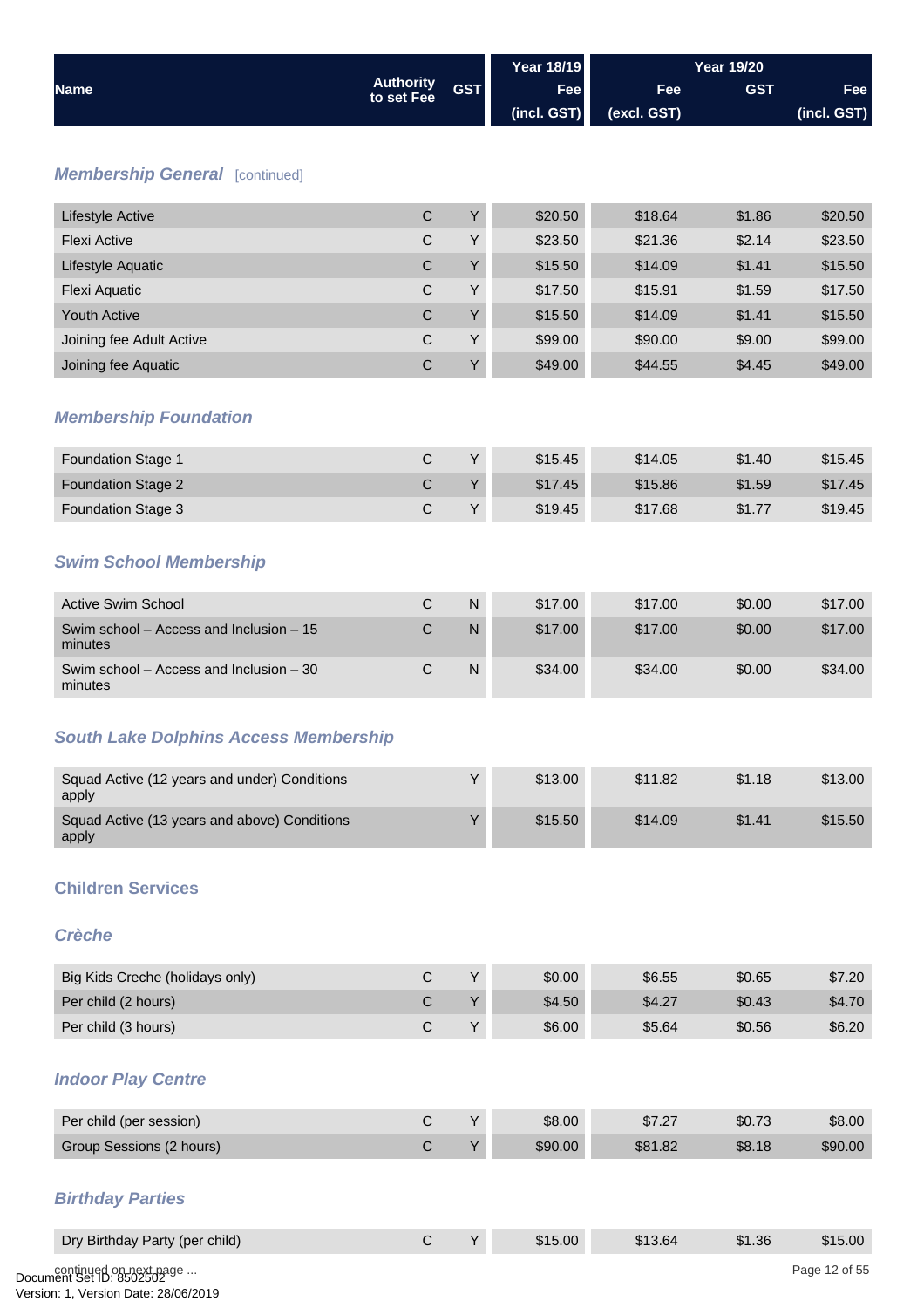<span id="page-12-0"></span>

| <b>Name</b>                                                 |                                | <b>GST</b>   | <b>Year 18/19</b> | <b>Year 19/20</b> |            |             |
|-------------------------------------------------------------|--------------------------------|--------------|-------------------|-------------------|------------|-------------|
|                                                             | <b>Authority</b><br>to set Fee |              | Fee               | Fee               | <b>GST</b> | Fee         |
|                                                             |                                |              | (incl. GST)       | (excl. GST)       |            | (incl. GST) |
|                                                             |                                |              |                   |                   |            |             |
| <b>Birthday Parties</b> [continued]                         |                                |              |                   |                   |            |             |
| Aquatic Birthday Party (per child)                          | $\mathsf C$                    | Y            | \$22.00           | \$20.00           | \$2.00     | \$22.00     |
| Inflatable Birthday Party (per child)                       | $\mathsf{C}$                   | Y            | \$30.00           | \$27.27           | \$2.73     | \$30.00     |
| Waterslide Birthday Exclusive (per child)                   | $\mathsf C$                    | Y            | \$40.00           | \$36.36           | \$3.64     | \$40.00     |
| Waterslide Birthday Non-Exclusive (per child)               | $\mathsf C$                    | Y            | \$28.00           | \$25.45           | \$2.55     | \$28.00     |
| <b>Children Programming</b>                                 |                                |              |                   |                   |            |             |
| Play Active - Casual Visit                                  | $\mathsf{C}$                   | Y            | \$0.00            | \$13.64           | \$1.36     | \$15.00     |
| Play Active - Term Program (per session)                    | $\mathsf C$                    | $\sf Y$      | \$0.00            | \$9.09            | \$0.91     | \$10.00     |
| <b>Aquatics</b><br><b>Pool General</b>                      |                                |              |                   |                   |            |             |
| Adult Entry (16 years+)                                     | $\mathsf{C}$                   | Y            | \$7.00            | \$6.55            | \$0.65     | \$7.20      |
| <b>Concession or Child Entry</b>                            | $\mathsf{C}$                   | Y            | \$5.20            | \$4.73            | \$0.47     | \$5.20      |
| Waterbubs session                                           | $\mathsf{C}$                   | Y            | \$7.00            | \$6.82            | \$0.68     | \$7.50      |
| Pool General - Under 3 years                                | $\mathsf{C}$                   | $\mathsf{N}$ |                   |                   |            | Free        |
| <b>Spectator Entry</b>                                      | $\mathsf{C}$                   | Y            | \$2.50            | \$2.27            | \$0.23     | \$2.50      |
| <b>School Entry</b>                                         | $\mathsf{C}$                   | Y            | \$3.80            | \$3.45            | \$0.35     | \$3.80      |
| Family Pass (2x adult, 2x child or 1 x adult, 3 x<br>child) | C                              | Y            | \$19.00           | \$18.18           | \$1.82     | \$20.00     |
| Spa, Sauna, Steam, Wellness pool                            | $\mathsf{C}$                   | Y            | \$14.00           | \$12.73           | \$1.27     | \$14.00     |
| Adult Wellness Lounge Upgrade                               | $\mathsf C$                    | Y            | \$7.00            | \$6.18            | \$0.62     | \$6.80      |
| <b>Adult Vouchers x 10</b>                                  | $\mathsf C$                    | Y            | \$62.10           | \$58.91           | \$5.89     | \$64.80     |
| Adult Vouchers x 20                                         | $\mathsf C$                    | Y            | \$120.75          | \$114.55          | \$11.45    | \$126.00    |
| Adult Vouchers x 40                                         | $\mathsf C$                    | Y            | \$234.60          | \$222.55          | \$22.25    | \$244.80    |
| Child Vouchers x 10                                         | $\mathsf C$                    | Y            | \$46.80           | \$42.55           | \$4.25     | \$46.80     |
| Child Vouchers x 20                                         | $\mathsf C$                    | $\sf Y$      | \$91.00           | \$82.73           | \$8.27     | \$91.00     |
| Child Vouchers x 40                                         | $\mathsf C$                    | Υ            | \$176.80          | \$160.73          | \$16.07    | \$176.80    |
| <b>VacSwim Entry</b>                                        |                                |              |                   |                   |            |             |
| VacSwim swimmer entry                                       | $\mathsf C$                    | Y            | \$4.50            | \$4.09            | \$0.41     | \$4.50      |
| VacSwim spectator entry                                     | $\mathsf C$                    | $\sf Y$      | \$2.50            | \$2.27            | \$0.23     | \$2.50      |
| <b>Water Slides</b>                                         |                                |              |                   |                   |            |             |
| Waterslide Entry (Adult & Child) per person                 | $\mathsf C$                    | Y            | \$0.00            | \$6.82            | \$0.68     | \$7.50      |
| <b>Team Sports</b>                                          |                                |              |                   |                   |            |             |
| Equipment hire (ball, racquet)                              | $\mathsf C$                    | Y            | \$5.00            | \$4.55            | \$0.45     | \$5.00      |
|                                                             |                                |              |                   |                   |            |             |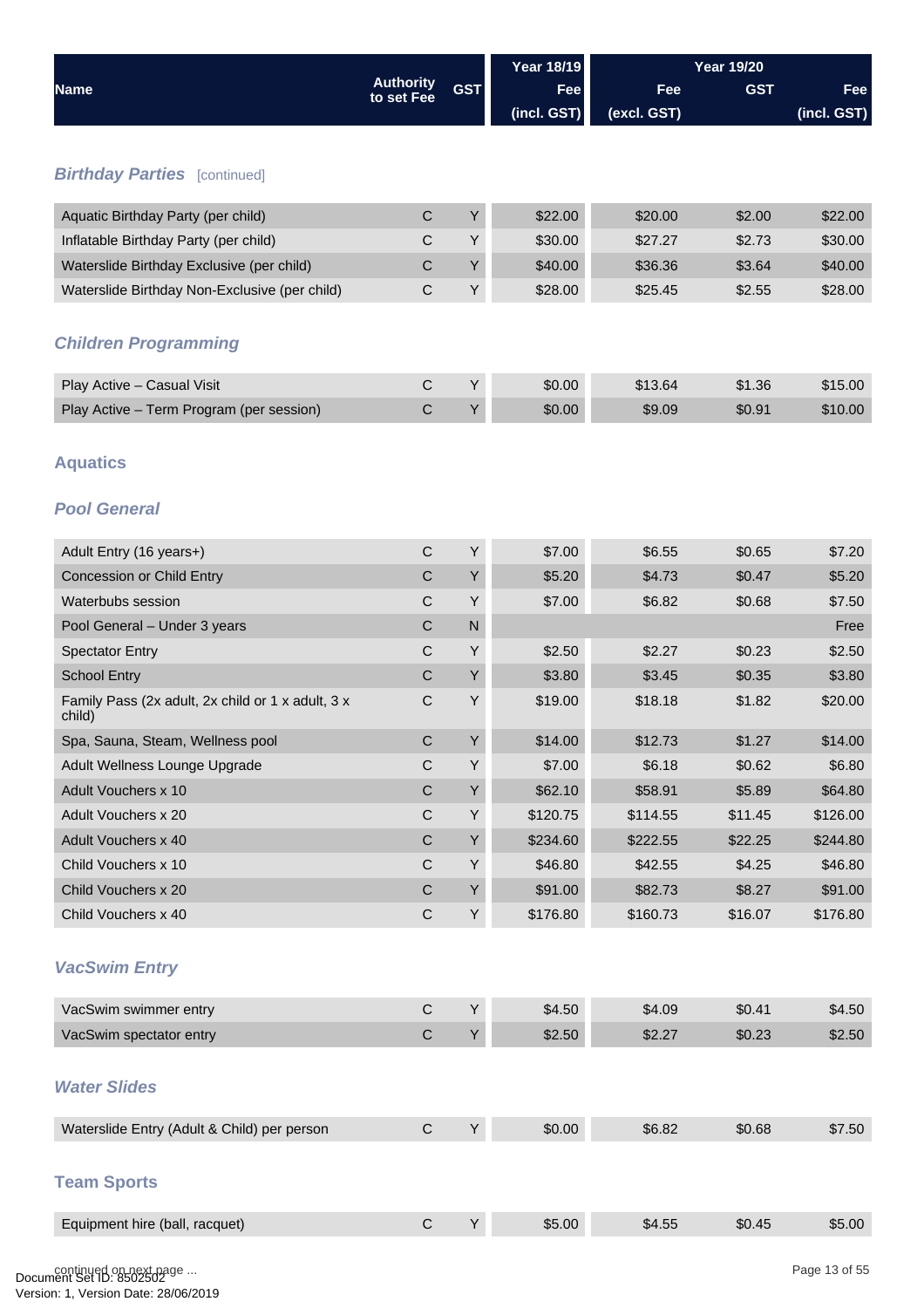<span id="page-13-0"></span>

|             |                                |            | <b>Year 18/19</b> |             | <b>Year 19/20</b> |             |
|-------------|--------------------------------|------------|-------------------|-------------|-------------------|-------------|
| <b>Name</b> | <b>Authority</b><br>to set Fee | <b>GST</b> | <b>Fee</b>        | <b>Fee</b>  | <b>GST</b>        | Fee         |
|             |                                |            | (incl. GST)       | (excl. GST) |                   | (incl. GST) |
|             |                                |            |                   |             |                   |             |

## **Team Sports** [continued]

| Senior Weekly Team Fees (all sports)    |   | $\mathbf{v}$ | \$70.00 | \$63.64 | \$6.36                   | \$70.00           |
|-----------------------------------------|---|--------------|---------|---------|--------------------------|-------------------|
| Junior Weekly Team Fees (all sports)    |   | $\checkmark$ | \$55,00 | \$50.00 | \$5.00                   | \$55.00           |
| <b>Forfeit fees</b>                     | С |              |         |         |                          | Up to 2 game fees |
| Upfront payment option – on season fees |   | $\checkmark$ |         |         | 10% discount on game fee |                   |

## **Service Fees – Discounts, to apply to Memberships, Single Aquatic Entry Only**

| Schools Discount (off Community Rate)                                                                                                                               | $\checkmark$ | 25% off prescribed fee                    |
|---------------------------------------------------------------------------------------------------------------------------------------------------------------------|--------------|-------------------------------------------|
| Seniors and Concession Card Holder Discount<br>(seniors & pension card, war and veterans<br>card, health care card, student card, very<br>important volunteer card) | $\checkmark$ | 20% off prescribed fee                    |
| Group Discount / Corporate 5 or more<br>members                                                                                                                     | ٧            | 10% off prescribed fee, 5 or more members |
|                                                                                                                                                                     |              |                                           |

#### **Retail**

| Retail shop sales | Cost + Mark-up up to 150% |
|-------------------|---------------------------|
|-------------------|---------------------------|

## **Community Development and Services**

## **Child Care Services**

### **Cockburn Family Day Care**

| <b>FDC Service Educator Levy</b>                         | S | $\mathsf{N}$ | \$1 per child per booked hour of childcare per week.<br>Educators may add this fee to their fee schedule in part or<br>in full. Educators also pay cost of IT system (approx. \$3.30)<br>per week per Educator)               |
|----------------------------------------------------------|---|--------------|-------------------------------------------------------------------------------------------------------------------------------------------------------------------------------------------------------------------------------|
|                                                          |   |              | Last YR Fee<br>\$1 per child per booked hour of childcare per week.<br>Educators may add this fee to their fee schedule in part or<br>in full. Educator also pays cost of IT system (approx. \$3.30<br>per week per Educator) |
|                                                          |   |              |                                                                                                                                                                                                                               |
| <b>FDC Service Parent Fee</b>                            | S | $\mathsf{N}$ | FDC Service Parent Fee = \$11 per child per week<br>regardless of enrolment contract                                                                                                                                          |
|                                                          |   |              | Last YR Fee<br>FDC Service Parent Fee = \$11 per child per week<br>regardless of enrolment contract (exemption can be<br>arranged)                                                                                            |
|                                                          |   |              |                                                                                                                                                                                                                               |
| FDC Service Educator Application Fee - GST<br>Applicable | S | Y            | \$275.00<br>\$250.00<br>\$275.00<br>\$25.00                                                                                                                                                                                   |
| <b>Transport Fee</b>                                     | S | N            | \$10 per round trip to and from Play Session for Educator<br>and children in care                                                                                                                                             |
|                                                          |   |              | Last YR Fee<br>\$10 per round trip to and from Play Session for Educator<br>and children in care                                                                                                                              |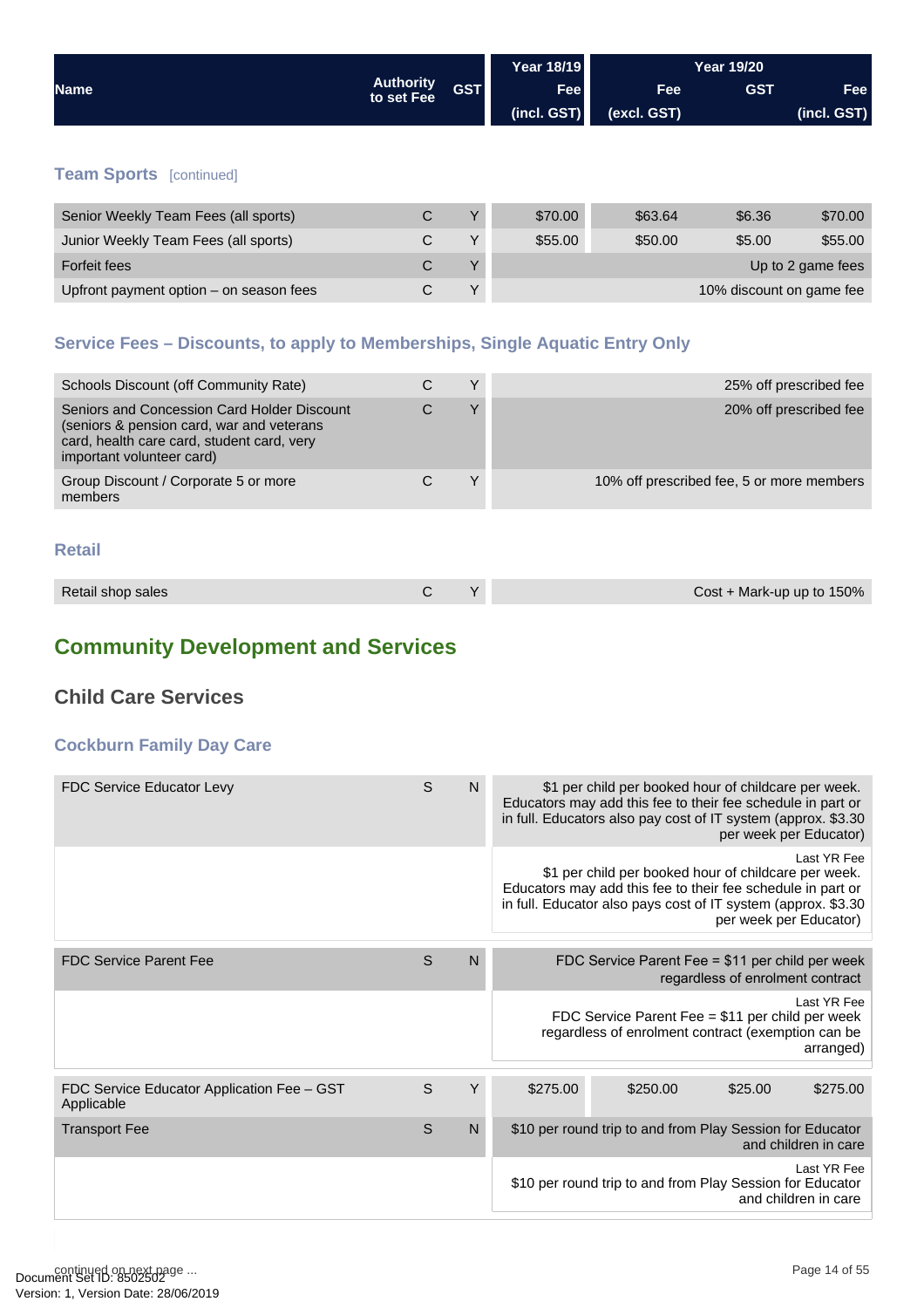<span id="page-14-0"></span>

|                                             |                                |            | <b>Year 18/19</b> | <b>Year 19/20</b>                                                                                                      |                             |             |
|---------------------------------------------|--------------------------------|------------|-------------------|------------------------------------------------------------------------------------------------------------------------|-----------------------------|-------------|
| <b>Name</b>                                 | <b>Authority</b><br>to set Fee | <b>GST</b> | <b>Fee</b>        | <b>Fee</b>                                                                                                             | <b>GST</b>                  | <b>Fee</b>  |
|                                             |                                |            | (incl. GST)       | (excl. GST)                                                                                                            |                             | (incl. GST) |
|                                             |                                |            |                   |                                                                                                                        |                             |             |
| <b>Cockburn Family Day Care [continued]</b> |                                |            |                   |                                                                                                                        |                             |             |
| Training Fee per FDC Program                | S                              | N          |                   | Included in new Educator's application fee. \$25 per child<br>protection or child behaviour management online training | for existing FDC Educators. |             |
|                                             |                                |            |                   | Included in new Educator's application fee. \$25 per child<br>protection or child behaviour management online training |                             | Last YR Fee |

#### **Cockburn In Home Care**

| <b>IHC Service Educator Levy</b>                         | S | N  | Service Educator Levy \$20 per week, charged fortnightly<br>on receipt of at least one child's attendance records for<br>CCMS process.                |  |  |  |  |
|----------------------------------------------------------|---|----|-------------------------------------------------------------------------------------------------------------------------------------------------------|--|--|--|--|
|                                                          |   |    | Last YR Fee<br>Service Educator Levy \$20 per week, charged fortnightly<br>on receipt of at least one child's attendance records for<br>CCMS process. |  |  |  |  |
| <b>IHC Service Parent Fee</b>                            | S | N  | Service Parent Fee \$2 per child per booked hours of<br>childcare per week. Family Fee Cap of \$4 per booked<br>hours of childcare per week.          |  |  |  |  |
| IHC Service Educator Application Fee - GST<br>Applicable | S | Υ  | \$154.00<br>\$140.00<br>\$154.00<br>\$14.00                                                                                                           |  |  |  |  |
| Training Fee per IHC Program                             | S | N. | New IHC Educators within Service application fee. Existing<br>Educators \$25 for child protection or child behaviour<br>management online training.   |  |  |  |  |

## **Aged and Disabled Services**

#### **Cockburn Care**

#### *Commonwealth Home Support Program*

| Centre – Based Day Care fee per day to max                 | S | N            | \$10.00 | \$10.00 | \$0.00 | \$10.00 |
|------------------------------------------------------------|---|--------------|---------|---------|--------|---------|
| Centre - Based Day Care Transport per trip                 | S | N            | \$3.00  | \$3.00  | \$0.00 | \$3.00  |
| Meals for Centre Based Respite (to maximum)<br><b>CHSP</b> | S | N            | \$13.00 | \$13.00 | \$0.00 | \$13.00 |
| Transport 0-10km (0-30km)                                  | S | $\mathsf{N}$ | \$7.00  | \$7.00  | \$0.00 | \$7.00  |
| Transport 11-30km (0-30 km)                                | S | N            | \$10.00 | \$10.00 | \$0.00 | \$10.00 |
| Transport 31-60km per trip                                 | S | N            | \$12.00 | \$12.00 | \$0.00 | \$12.00 |
| Transport 61km or more per trip                            | S | N            | \$17.00 | \$17.00 | \$0.00 | \$17.00 |
| Domestic Assistance per hour                               | S | $\mathsf{N}$ | \$10.00 | \$10.00 | \$0.00 | \$10.00 |
| Social Support per hour                                    | S | N            | \$10.00 | \$10.00 | \$0.00 | \$10.00 |
| Respite Care per hour                                      | S | $\mathsf{N}$ | \$10.00 | \$10.00 | \$0.00 | \$10.00 |
| Personal Care (per hour)                                   | S | N            | \$10.00 | \$10.00 | \$0.00 | \$10.00 |
|                                                            |   |              |         |         |        |         |

for existing FDC Educators.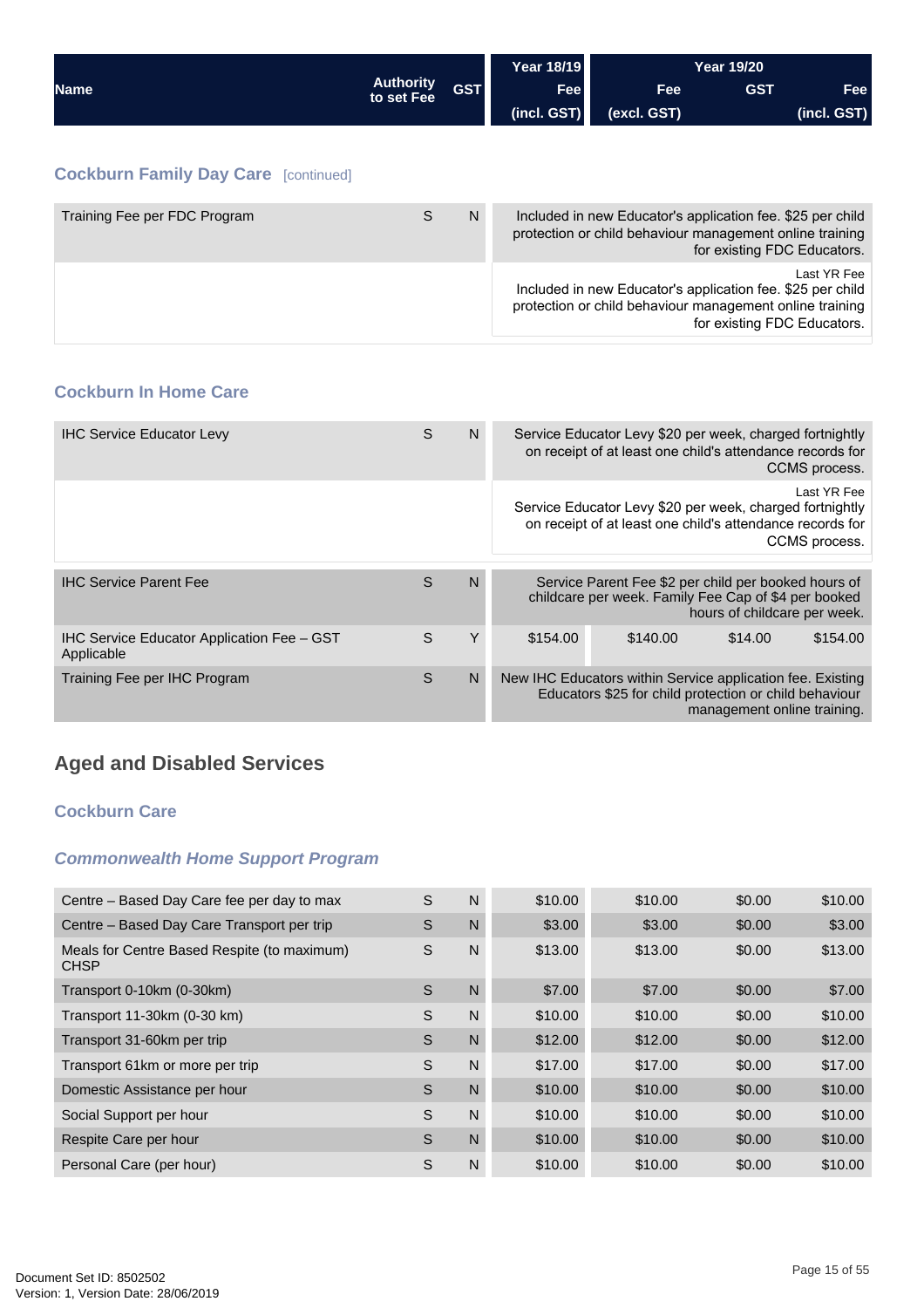<span id="page-15-0"></span>

|                                                                                             |                                |              | <b>Year 18/19</b> |             | <b>Year 19/20</b> |             |
|---------------------------------------------------------------------------------------------|--------------------------------|--------------|-------------------|-------------|-------------------|-------------|
| <b>Name</b>                                                                                 | <b>Authority</b><br>to set Fee | <b>GST</b>   | Fee               | Fee         | <b>GST</b>        | Fee         |
|                                                                                             |                                |              | (incl. GST)       | (excl. GST) |                   | (incl. GST) |
|                                                                                             |                                |              |                   |             |                   |             |
| <b>Home Care Packages</b>                                                                   |                                |              |                   |             |                   |             |
| Care Management Fee - Max per month                                                         |                                | N            | \$0.00            | \$1,200.00  | \$0.00            | \$1,200.00  |
| Package Management Fee - Max per month                                                      |                                | N            | \$0.00            | \$300.00    | \$0.00            | \$300.00    |
| Client Basic Fee per week (to maximum of<br>17.5% of single pension)                        | S                              | $\mathsf{N}$ | \$80.00           | \$80.00     | \$0.00            | \$80.00     |
| Weekly maximum income tested fee                                                            | S                              | N            | \$1,000.00        | \$300.00    | \$0.00            | \$300.00    |
| Hourly fee for individual services (to max)<br>Weekday business hours HCP                   | S                              | N            | \$55.00           | \$65.00     | \$0.00            | \$65.00     |
| Hourly fee for individual services (to max)<br>Saturday business hours HCP                  | S                              | $\mathsf{N}$ | \$65.00           | \$75.00     | \$0.00            | \$75.00     |
| Hourly fee for individual services (to max)<br>Sunday business hours HCP                    | S                              | $\mathsf{N}$ | \$80.00           | \$95.00     | \$0.00            | \$95.00     |
| Hourly fee for individual services (to max)<br>Public Holiday and out of business hours HCP | $\mathsf S$                    | N            | \$130.00          | \$140.00    | \$0.00            | \$140.00    |
| Hourly fee for home maintenance and<br>gardening Weekday business hours                     | S                              | N            | \$70.00           | \$75.00     | \$0.00            | \$75.00     |
| Administration Fee - Calendar Month (To be<br>phased out)                                   | S                              | $\mathsf{N}$ | \$450.00          | \$450.00    | \$0.00            | \$450.00    |
| Case Management Fee - Calendar month (To<br>be phased out)                                  | S                              | N            | \$700.00          | \$700.00    | \$0.00            | \$700.00    |
| Exit Fee - One off maximum fee on exit                                                      | S                              | N            | \$500.00          | \$250.00    | \$0.00            | \$250.00    |

## *NDIS*

## *Group based activities in a centre – Standard needs*

| Hourly Fee Support Ratio 1:2 Public Holiday     | S           | $\mathsf{N}$ | \$0.00 | \$73.00 | \$0.00 | \$73.00 |
|-------------------------------------------------|-------------|--------------|--------|---------|--------|---------|
| Hourly Fee Support Ratio 1:2 Saturday           | S           | $\mathsf{N}$ | \$0.00 | \$48.00 | \$0.00 | \$48.00 |
| Hourly Fee Support Ratio 1:2 Sunday             | S           | N            | \$0.00 | \$60.00 | \$0.00 | \$60.00 |
| Hourly Fee Support Ratio 1:2 Weekday            | S           | $\mathsf{N}$ | \$0.00 | \$36.00 | \$0.00 | \$36.00 |
| Hourly Fee Support Ratio 1:2 Weekday<br>Evening | $\mathsf C$ | N            | \$0.00 | \$39.00 | \$0.00 | \$39.00 |
| Hourly Fee Support Ratio 1:3 Public Holiday     | S           | N            | \$0.00 | \$55.00 | \$0.00 | \$55.00 |
| Hourly Fee Support Ratio 1:3 Saturday           | S           | N            | \$0.00 | \$37.00 | \$0.00 | \$37.00 |
| Hourly Fee Support Ratio 1:3 Sunday             | S           | $\mathsf{N}$ | \$0.00 | \$46.00 | \$0.00 | \$46.00 |
| Hourly Fee Support Ratio 1:3 Weekday            | S           | N            | \$0.00 | \$27.00 | \$0.00 | \$27.00 |
| Hourly Fee Support Ratio 1:3 Weekday<br>Evening |             | N            | \$0.00 | \$30.00 | \$0.00 | \$30.00 |
| Hourly Fee Support Ratio 1:4 Public Holiday     | S           | N            | \$0.00 | \$46.00 | \$0.00 | \$46.00 |
| Hourly Fee Support Ratio 1:4 Saturday           | S           | $\mathsf{N}$ | \$0.00 | \$31.00 | \$0.00 | \$31.00 |
| Hourly Fee Support Ratio 1:4 Sunday             | S           | N            | \$0.00 | \$38.00 | \$0.00 | \$38.00 |
| Hourly Fee Support Ratio 1:4 Weekday            | S           | $\mathsf{N}$ | \$0.00 | \$23.00 | \$0.00 | \$23.00 |
| Hourly Fee Support Ratio 1:4 Weekday<br>Evening | S           | N            | \$0.00 | \$25.00 | \$0.00 | \$25.00 |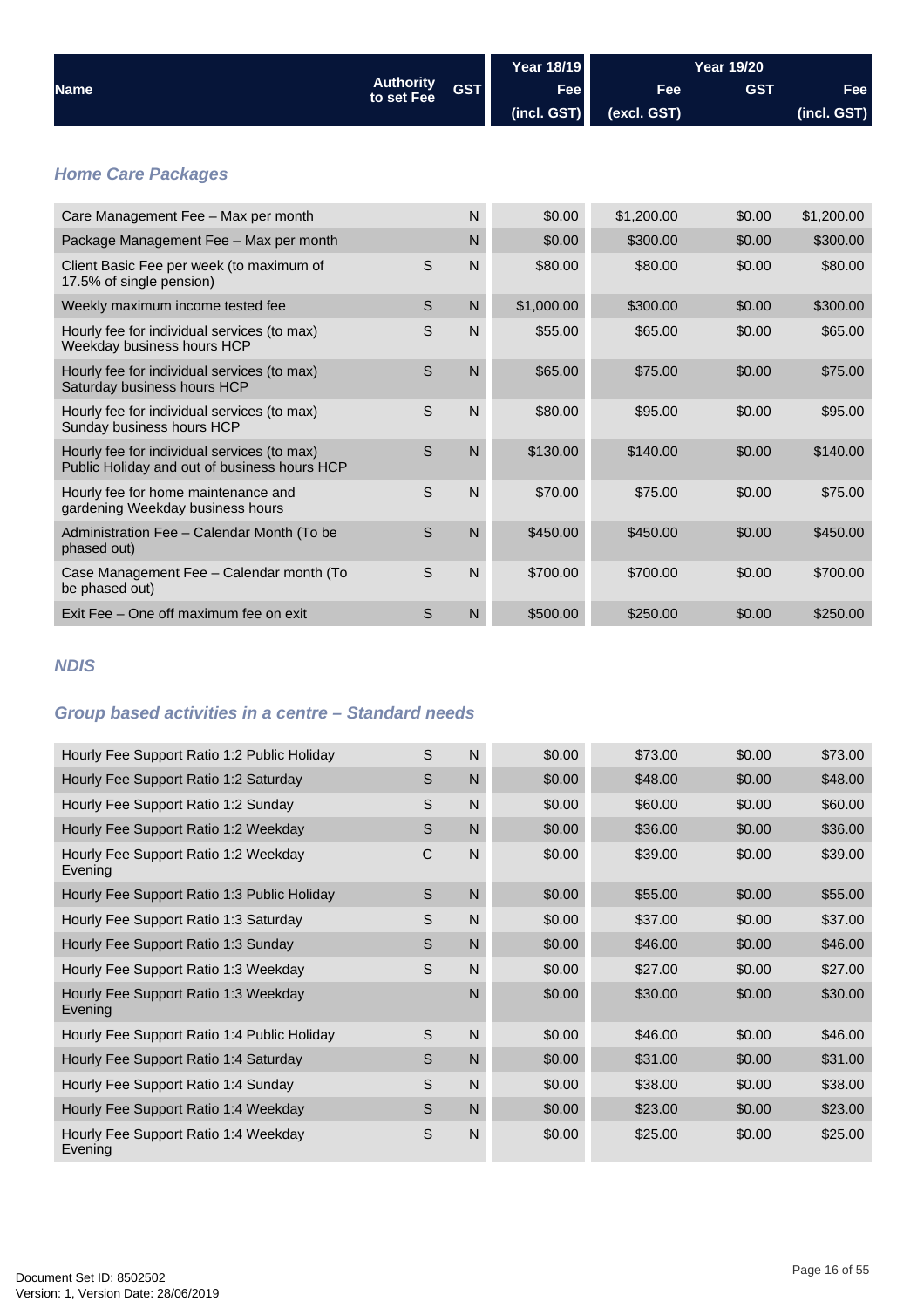<span id="page-16-0"></span>

|                                                                                                      |                                |              | <b>Year 18/19</b> |             | <b>Year 19/20</b> |             |
|------------------------------------------------------------------------------------------------------|--------------------------------|--------------|-------------------|-------------|-------------------|-------------|
| <b>Name</b>                                                                                          | <b>Authority</b><br>to set Fee | <b>GST</b>   | Fee               | Fee         | <b>GST</b>        | Fee         |
|                                                                                                      |                                |              | (incl. GST)       | (excl. GST) |                   | (incl. GST) |
|                                                                                                      |                                |              |                   |             |                   |             |
| Group based activities in a centre - Complex needs                                                   |                                |              |                   |             |                   |             |
| Hourly Fee Support Ratio 1:1 Public Holiday                                                          | S                              | $\mathsf{N}$ | \$0.00            | \$135.00    | \$0.00            | \$135.00    |
| Hourly Fee Support Ratio 1:1 Saturday                                                                | S                              | N            | \$0.00            | \$88.00     | \$0.00            | \$88.00     |
| Hourly Fee Support Ratio 1:1 Sunday                                                                  | S                              | $\mathsf{N}$ | \$0.00            | \$111.00    | \$0.00            | \$111.00    |
| Hourly Fee Support Ratio 1:1 Weekday                                                                 | S                              | $\mathsf{N}$ | \$0.00            | \$65.00     | \$0.00            | \$65.00     |
| Hourly Fee Support Ratio 1:1 Weekday<br>Evening                                                      | S                              | N            | \$0.00            | \$71.00     | \$0.00            | \$71.00     |
| Hourly Fee Support Ratio 1:2 Public Holiday                                                          | S                              | $\mathsf{N}$ | \$0.00            | \$79.00     | \$0.00            | \$79.00     |
| Hourly Fee Support Ratio 1:2 Saturday                                                                | S                              | N            | \$0.00            | \$55.00     | \$0.00            | \$55.00     |
| Hourly Fee Support Ratio 1:2 Sunday                                                                  | S                              | $\mathsf{N}$ | \$0.00            | \$72.00     | \$0.00            | \$72.00     |
| Hourly Fee Support Ratio 1:2 Weekday                                                                 | S                              | N            | \$0.00            | \$39.00     | \$0.00            | \$39.00     |
| Hourly Fee Support Ratio 1:2 Weekday<br>Evening                                                      | S                              | $\mathsf{N}$ | \$0.00            | \$42.00     | \$0.00            | \$42.00     |
|                                                                                                      |                                |              |                   |             |                   |             |
| <b>Private services and Brokered Services</b>                                                        |                                |              |                   |             |                   |             |
| Hourly fee for individual services (to max)<br>Weekday business hours (non HCP)                      | S                              | $\mathsf{N}$ | \$65.00           | \$65.00     | \$0.00            | \$65.00     |
| Hourly fee for individual services (to max)<br>Saturday business hours (non HCP)                     | S                              | $\mathsf{N}$ | \$82.00           | \$82.00     | \$0.00            | \$82.00     |
| Hourly fee for individual services (to max)<br>Sunday business hours (non HCP)                       | S                              | $\mathsf{N}$ | \$130.00          | \$130.00    | \$0.00            | \$130.00    |
| Hourly fee for individual services (to max)<br>Public Holiday and out of business hours (non<br>HCP) | S                              | $\mathsf{N}$ | \$165.00          | \$165.00    | \$0.00            | \$165.00    |
| Centre-Based Day Care Private (max fee per<br>day)                                                   | S                              | $\mathsf{N}$ | \$400.00          | \$400.00    | \$0.00            | \$400.00    |
| Centre-Based Day Care Transport Private                                                              | S                              | $\mathsf{N}$ | \$30.00           | \$30.00     | \$0.00            | \$30.00     |
| Meals for Centre-Based Respite (to maximum)<br>non CHSP                                              | S                              | $\mathsf{N}$ | \$13.00           | \$13.00     | \$0.00            | \$13.00     |
| Transport 0-10km private max (0-30km)                                                                | $\mathbb S$                    | $\mathsf{N}$ | \$65.00           | \$65.00     | \$0.00            | \$65.00     |
| Transport 11-30km private max (0-30km)                                                               | S                              | $\mathsf{N}$ | \$65.00           | \$65.00     | \$0.00            | \$65.00     |
| Transport 31-60km private max per trip                                                               | S                              | $\mathsf{N}$ | \$70.00           | \$70.00     | \$0.00            | \$70.00     |
| Transport 61km or more private max per trip                                                          | $\mathsf S$                    | $\mathsf{N}$ | \$75.00           | \$75.00     | \$0.00            | \$75.00     |
| <b>Youth Services</b>                                                                                |                                |              |                   |             |                   |             |
| <b>Team Vacation Program</b>                                                                         |                                |              |                   |             |                   |             |
| Outrage daily maximum cost recovery fee                                                              | C                              | Υ            | \$32.00           | \$30.00     | \$3.00            | \$33.00     |
| <b>Cockburn Youth Centre</b>                                                                         |                                |              |                   |             |                   |             |
| Main Hall - During centre open hours                                                                 | C                              | Υ            | \$48.00           | \$43.64     | \$4.36            | \$48.00     |
| Fee less 20% for community groups                                                                    |                                |              |                   |             |                   |             |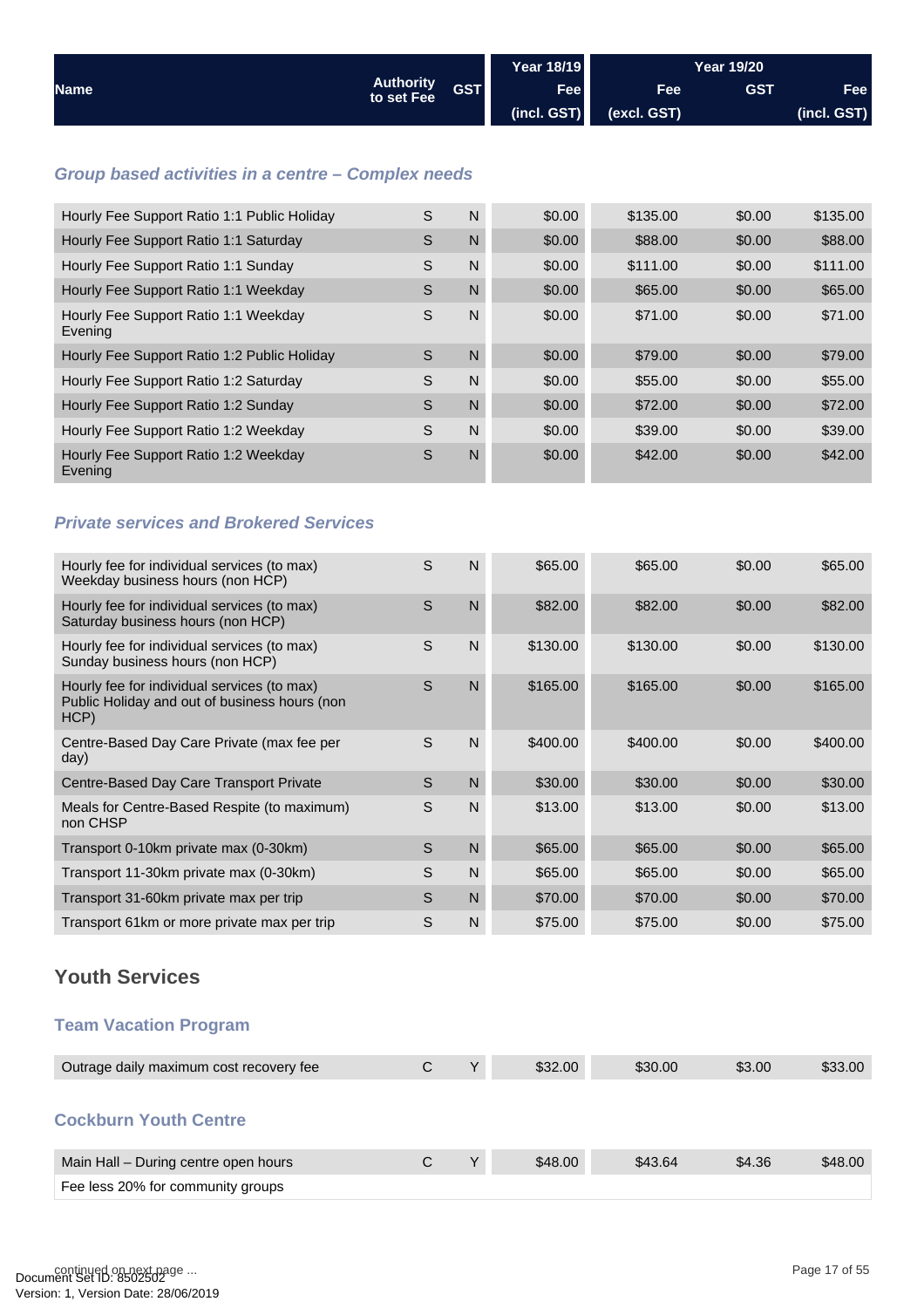<span id="page-17-0"></span>

|                                                                                                                        |                                |            | <b>Year 18/19</b> |             | <b>Year 19/20</b> |             |
|------------------------------------------------------------------------------------------------------------------------|--------------------------------|------------|-------------------|-------------|-------------------|-------------|
| <b>Name</b>                                                                                                            | <b>Authority</b><br>to set Fee | <b>GST</b> | Fee               | Fee         | <b>GST</b>        | Fee         |
|                                                                                                                        |                                |            | (incl. GST)       | (excl. GST) |                   | (incl. GST) |
|                                                                                                                        |                                |            |                   |             |                   |             |
| <b>Cockburn Youth Centre [continued]</b>                                                                               |                                |            |                   |             |                   |             |
| Main Hall - after hours (fee includes staff<br>person to close centre)                                                 | $\mathsf C$                    | Y          | \$57.60           | \$79.09     | \$7.91            | \$87.00     |
| Fee less 20% for community groups," Out of hours and weekend groups may attract additional costs for staff attendance" |                                |            |                   |             |                   |             |
| Main Hall - BOND                                                                                                       | $\mathsf{C}$                   | N          | \$1,000.00        | \$1,000.00  | \$0.00            | \$1,000.00  |
| Hive (Activity or Crèche room) during centre<br>open hours                                                             | С                              | Y          | \$27.00           | \$25.45     | \$2.55            | \$28.00     |
| Fee less 20% for community groups                                                                                      |                                |            |                   |             |                   |             |
| Hive (Activity or Crèche room) after hours (fee<br>includes staff person to close centre)                              | $\mathsf C$                    | Y          | \$35.00           | \$60.91     | \$6.09            | \$67.00     |
| Fee less 20% for community groups," Out of hours and weekend groups may attract additional costs for staff attendance" |                                |            |                   |             |                   |             |
| Hive (Activity/Crèche) BOND                                                                                            | $\mathsf C$                    | ${\sf N}$  | \$500.00          | \$500.00    | \$0.00            | \$500.00    |
| Pod (Computer/Training Room) during centre<br>open hours                                                               | С                              | Y          | \$28.80           | \$27.27     | \$2.73            | \$30.00     |
| Fee less 20% for community groups                                                                                      |                                |            |                   |             |                   |             |
| Pod (Computer/Training Room) after hours                                                                               | $\mathsf C$                    | Υ          | \$39.00           | \$62.73     | \$6.27            | \$69.00     |
| Fee less 20% for community groups," Out of hours and weekend groups may attract additional costs for staff attendance" |                                |            |                   |             |                   |             |
| Pod (Computer/Training Room) BOND                                                                                      | С                              | N          | \$500.00          | \$500.00    | \$0.00            | \$500.00    |
| Blender Activity Room (only avaliable after<br>hours)                                                                  | С                              | Y          | \$54.00           | \$49.09     | \$4.91            | \$54.00     |
| Fee less 20% for community groups," Out of hours and weekend groups may attract additional costs for staff attendance" |                                |            |                   |             |                   |             |
| Kitchen both during and after hours (not only<br>room hired – after hours)                                             | C                              | Υ          | \$21.70           | \$20.00     | \$2.00            | \$22.00     |
| Fee less 20% for community groups                                                                                      |                                |            |                   |             |                   |             |
| Kitchen - BOND                                                                                                         | $\mathsf C$                    | ${\sf N}$  | \$50.00           | \$50.00     | \$0.00            | \$50.00     |
| Music Room $-5$ hour block rate (for bands &<br>group rehearsal only)                                                  | C                              | Y          | \$29.80           | \$27.09     | \$2.71            | \$29.80     |
| Fee less 20% for community groups," Out of hours and weekend groups may attract additional costs for staff attendance" |                                |            |                   |             |                   |             |
| Music Room - BOND                                                                                                      | $\mathsf C$                    | ${\sf N}$  | \$100.00          | \$100.00    | \$0.00            | \$100.00    |
| Foyer/Exhibition Space - Fee per day                                                                                   | $\mathsf C$                    | Υ          | \$60.00           | \$54.55     | \$5.45            | \$60.00     |
| Fee less 20% for community groups," Out of hours and weekend groups may attract additional costs for staff attendance" |                                |            |                   |             |                   |             |
| Foyer/Exhibition Space - Fee per week                                                                                  | $\mathsf C$                    | Y          | \$240.00          | \$218.18    | \$21.82           | \$240.00    |
| Fee less 20% for community groups," Out of hours and weekend groups may attract additional costs for staff attendance" |                                |            |                   |             |                   |             |
| <b>Youth Programs</b>                                                                                                  |                                |            |                   |             |                   |             |

| RYDE Program                                                                                                                               | С | $\mathcal{L}$ | \$15.00 | \$13.64 | \$1.36 | \$15.00 |
|--------------------------------------------------------------------------------------------------------------------------------------------|---|---------------|---------|---------|--------|---------|
| Centre Program Fees (maximum fee charged)                                                                                                  | C | $\mathbf{v}$  | \$30.00 | \$27.27 | \$2.73 | \$30.00 |
| Fees will be waived by the Program Coordinator for young people who are assessed as "at risk" by one of the City's Youth<br><b>Workers</b> |   |               |         |         |        |         |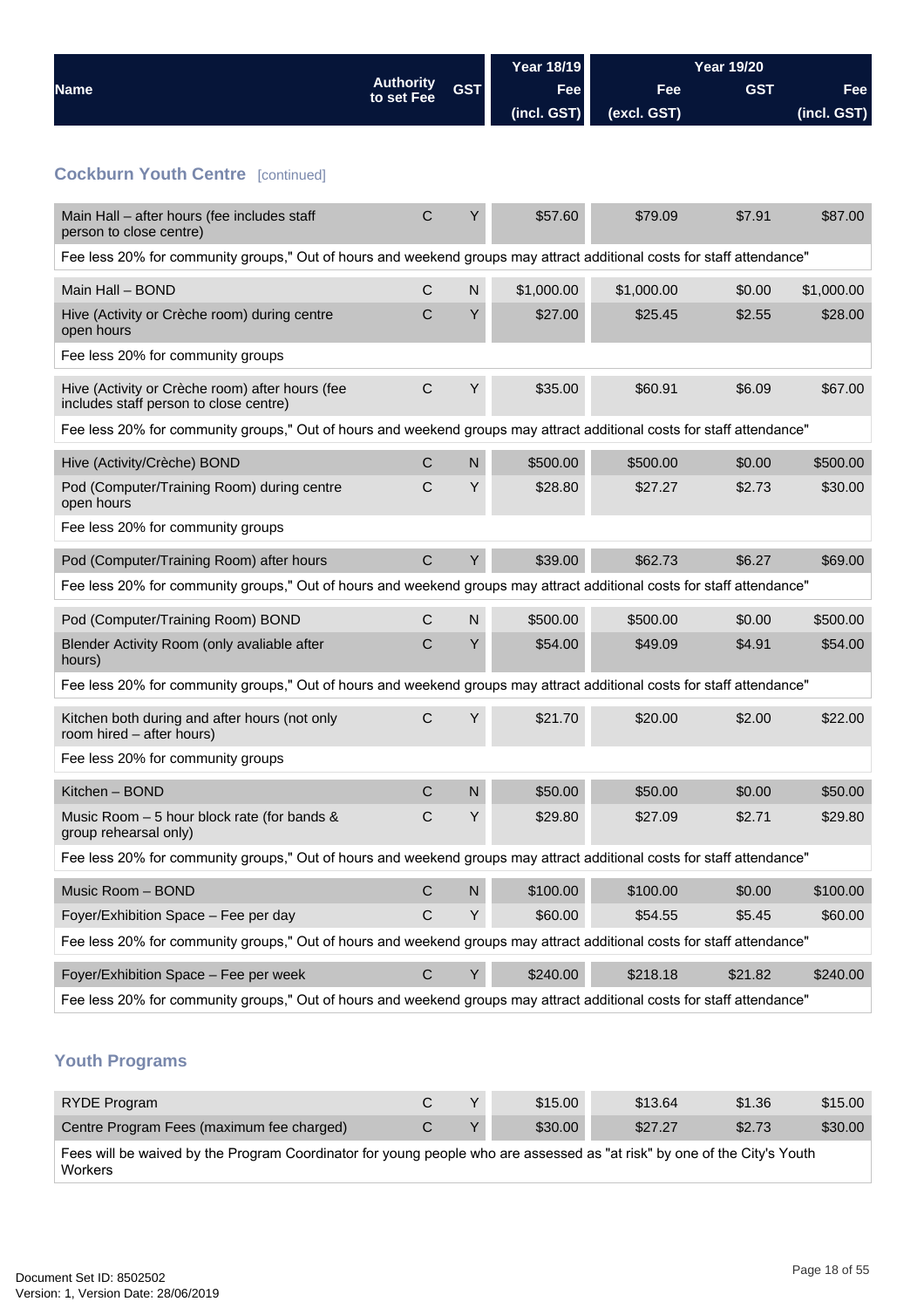<span id="page-18-0"></span>

|                                                                                                                                     |                                |            | <b>Year 18/19</b> | <b>Year 19/20</b> |            |             |  |
|-------------------------------------------------------------------------------------------------------------------------------------|--------------------------------|------------|-------------------|-------------------|------------|-------------|--|
| <b>Name</b>                                                                                                                         | <b>Authority</b><br>to set Fee | <b>GST</b> | <b>Fee</b>        | <b>Fee</b>        | <b>GST</b> | Fee         |  |
|                                                                                                                                     |                                |            | (incl. GST)       | (excl. GST)       |            | (incl. GST) |  |
|                                                                                                                                     |                                |            |                   |                   |            |             |  |
| <b>Youth Holiday Activities</b>                                                                                                     |                                |            |                   |                   |            |             |  |
| Centre Holiday Activity Fees (maximum fee<br>charged)                                                                               | C                              | Υ          | \$30.00           | \$27.27           | \$2.73     | \$30.00     |  |
| Fees will be waived by the Program Coordinator for young people who are assessed as "at risk" by one of the City's Youth<br>Workers |                                |            |                   |                   |            |             |  |
|                                                                                                                                     |                                |            |                   |                   |            |             |  |

## **Youth Events**

| Centre Event Entry Fees (maximum)                                                                                                   |  | \$32.15 | \$29.23 | \$2.92 | \$32.15 |
|-------------------------------------------------------------------------------------------------------------------------------------|--|---------|---------|--------|---------|
| Fees will be waived by the Program Coordinator for young people who are assessed as "at risk" by one of the City's Youth<br>Workers |  |         |         |        |         |

### **Youth Bus Hire**

| Youth Services 8 seater (Kia) - Bond                 | N      | \$200.00 | \$200.00 | \$0.00 | \$200.00 |
|------------------------------------------------------|--------|----------|----------|--------|----------|
| Youth Services 8 seater (Kia) – full day hire fee    |        | \$85,00  | \$77.27  | \$7.73 | \$85.00  |
| Youth Services 8 seater (Kia) - half day hire<br>fee | $\vee$ | \$45.00  | \$40.91  | \$4.09 | \$45.00  |

## **Seniors Services**

#### **Seniors Centre**

| Cafe Foods (Max)                                  |              | Υ | \$0.00  | \$10.91 | \$1.09 | \$12.00 |
|---------------------------------------------------|--------------|---|---------|---------|--------|---------|
| Classes (to a maximum of)                         |              | Y | \$0.00  | \$10.91 | \$1.09 | \$12.00 |
| Coffee/ Tea (Cafe)                                |              | Y | \$0.00  | \$3.64  | \$0.36 | \$4.00  |
| Concerts (to a maximum of)                        |              | Y | \$0.00  | \$27.27 | \$2.73 | \$30.00 |
| Course (to a maximum of)                          |              | Υ | \$0.00  | \$63.64 | \$6.36 | \$70.00 |
| Events (to a maximum of)                          |              | Y | \$0.00  | \$45.45 | \$4.55 | \$50.00 |
| Packet of Biscuits                                |              | Υ | \$0.00  | \$0.45  | \$0.05 | \$0.50  |
| Membership (Annually)                             | $\mathsf{C}$ | Y | \$48.00 | \$44.09 | \$4.41 | \$48.50 |
| Casual Attendance (Daily)                         | C            | Υ | \$4.00  | \$4.09  | \$0.41 | \$4.50  |
| Commercial Room Main Hall Hire (Hourly)           | $\mathsf C$  | Y | \$32.00 | \$29.55 | \$2.95 | \$32.50 |
| Dining Room (Commercial)                          | $\mathsf{C}$ | Y | \$26.50 | \$24.55 | \$2.45 | \$27.00 |
| Activity Room (Commercial)                        | $\mathbf C$  | Y | \$23.50 | \$21.82 | \$2.18 | \$24.00 |
| Art Room (Commercial)                             | $\mathsf C$  | Y | \$23.50 | \$21.82 | \$2.18 | \$24.00 |
| Lounge (Commercial)                               | $\mathsf{C}$ | Y | \$14.00 | \$13.18 | \$1.32 | \$14.50 |
| Community Group Main Hall Hire (Hourly)           | C            | Υ | \$26.50 | \$24.55 | \$2.45 | \$27.00 |
| Dining Room (Community Group)                     | C            | Y | \$19.50 | \$18.18 | \$1.82 | \$20.00 |
| Activity Room (Community Group)                   | $\mathsf C$  | Y | \$13.50 | \$12.73 | \$1.27 | \$14.00 |
| Art Room (Community Group)                        | $\mathsf C$  | Y | \$13.50 | \$12.73 | \$1.27 | \$14.00 |
| Lounge (Community Group)                          | C            | Y | \$8.50  | \$7.73  | \$0.77 | \$8.50  |
| Rent for Hairdresser/Natropath/Massage<br>(daily) | $\mathsf C$  | Y | \$35.00 | \$31.82 | \$3.18 | \$35.00 |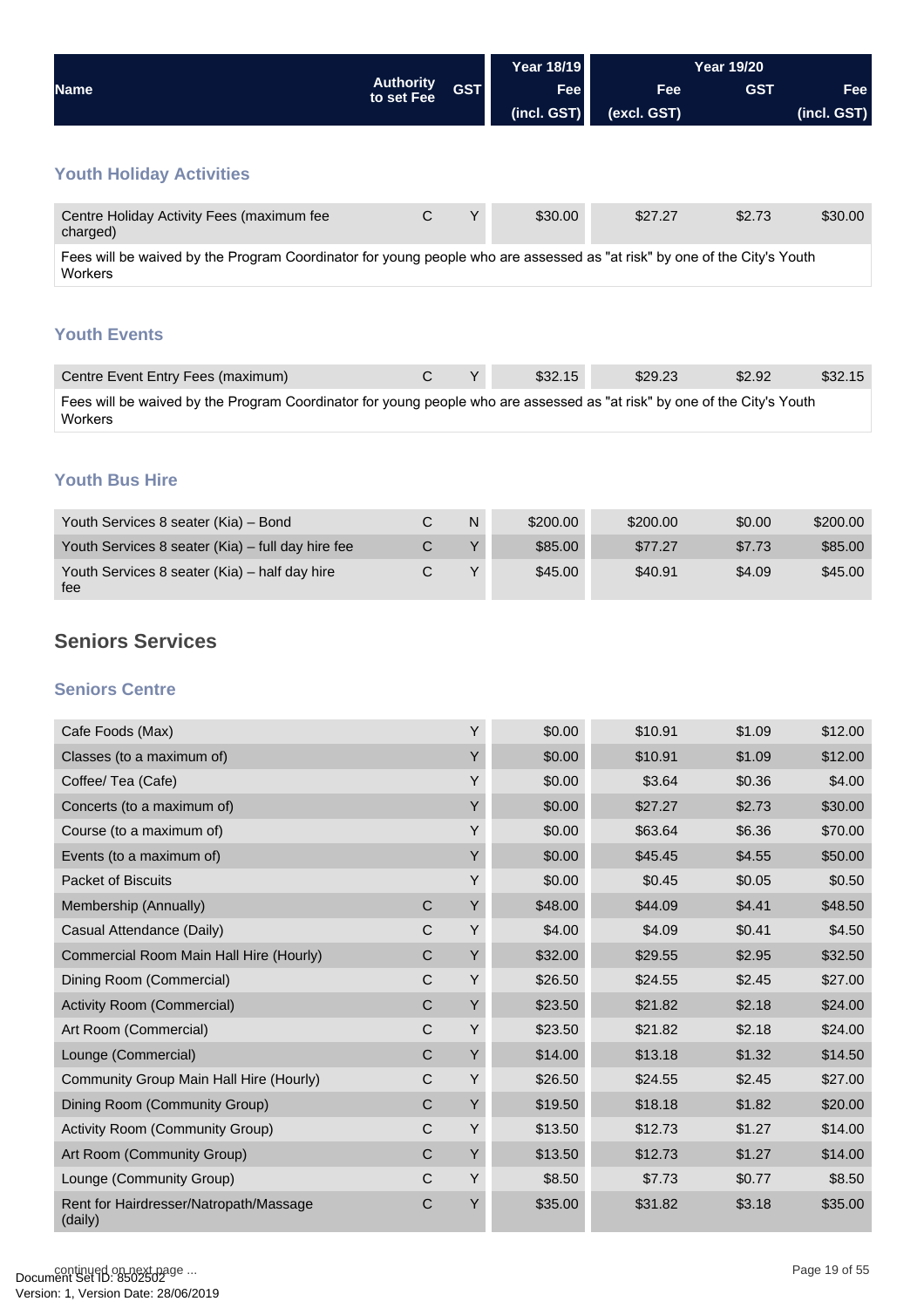<span id="page-19-0"></span>

|                                                                                  |                                |            | <b>Year 18/19</b> |             | <b>Year 19/20</b> |             |
|----------------------------------------------------------------------------------|--------------------------------|------------|-------------------|-------------|-------------------|-------------|
| <b>Name</b>                                                                      | <b>Authority</b><br>to set Fee | <b>GST</b> | Fee               | Fee         | <b>GST</b>        | Fee         |
|                                                                                  |                                |            | (incl. GST)       | (excl. GST) |                   | (incl. GST) |
|                                                                                  |                                |            |                   |             |                   |             |
| <b>Seniors Centre [continued]</b>                                                |                                |            |                   |             |                   |             |
| Rent for Hairdresser/Natropath/Massage (half<br>daily)                           | $\mathsf{C}$                   | Υ          | \$17.50           | \$15.91     | \$1.59            | \$17.50     |
| <b>Meals 2 Courses</b>                                                           | C                              | Υ          | \$10.50           | \$9.55      | \$0.95            | \$10.50     |
| Meals 3 Courses Special Events (to maximum)                                      | C                              | Y          | \$30.00           | \$27.27     | \$2.73            | \$30.00     |
| Main meal only (to maximum)                                                      | С                              | Υ          | \$7.50            | \$6.82      | \$0.68            | \$7.50      |
| Lemon, Lime Bitters                                                              | C                              | Υ          | \$3.00            | \$3.18      | \$0.32            | \$3.50      |
| Can/ stubbie of light or mid strength beer                                       | C                              | Υ          | \$4.00            | \$3.64      | \$0.36            | \$4.00      |
| Can/ stubbie of full strength beer                                               | C                              | Υ          | \$5.00            | \$4.55      | \$0.45            | \$5.00      |
| Soft drink (maximum)                                                             | C                              | Υ          | \$1.50            | \$1.82      | \$0.18            | \$2.00      |
| Glass of wine                                                                    | С                              | Υ          | \$5.00            | \$4.55      | \$0.45            | \$5.00      |
| Cakes and desserts (max)                                                         | C                              | Υ          | \$6.00            | \$5.45      | \$0.55            | \$6.00      |
| Tea, coffee, milo                                                                | C                              | Y          | \$0.50            | \$0.00      | \$0.00            | \$0.00      |
| Endless tea Coffee, Milo                                                         | C                              | Υ          | \$1.00            | \$0.00      | \$0.00            | \$0.00      |
| Round of Sandwiches (max)                                                        | C                              | Y          | \$6.00            | \$5.45      | \$0.55            | \$6.00      |
| Activity (Cost recovery to maximum)                                              | C                              | Υ          | \$12.00           | \$10.91     | \$1.09            | \$12.00     |
| Outing (Cost recovery to daily maximum)                                          | C                              | Y          | \$150.00          | \$136.36    | \$13.64           | \$150.00    |
| Centre Transport (per trip) per person                                           | С                              | Υ          | \$3.00            | \$2.73      | \$0.27            | \$3.00      |
| Centre Transport (per trip) per couple                                           | C                              | Υ          | \$4.00            | \$3.64      | \$0.36            | \$4.00      |
| Bus Fare for Outing Less than 40km round trip<br>(per outing every passenger)    | C                              | Υ          | \$6.50            | \$5.91      | \$0.59            | \$6.50      |
| Bus Fare for Outing greater than 40km round<br>trip (per outing every passenger) | $\mathsf{C}$                   | Υ          | \$12.00           | \$10.91     | \$1.09            | \$12.00     |
| Soup/Dessert                                                                     | C                              | Υ          | \$3.50            | \$3.18      | \$0.32            | \$3.50      |
| <b>Movie Meal Deal</b>                                                           | Ċ                              | Y          | \$12.00           | \$10.91     | \$1.09            | \$12.00     |
| Courses (Max)                                                                    | С                              | Υ          | \$60.00           | \$54.55     | \$5.45            | \$60.00     |
| Computer Class (Max)                                                             | C                              | Υ          | \$60.00           | \$54.55     | \$5.45            | \$60.00     |
|                                                                                  |                                |            |                   |             |                   |             |

## **Seniors Bus Hire**

| Promo 29 Seater Seniors Bus - Bond                                                    | С | N | \$400.00 | \$450.00 | \$0.00  | \$450.00 |
|---------------------------------------------------------------------------------------|---|---|----------|----------|---------|----------|
| Hiace 10 Seater Plus Wheelchair access<br>Seniors Bus - Bond                          | C | N | \$200.00 | \$250.00 | \$0.00  | \$250.00 |
| Promo 29 Seater Seniors Bus - Half day hire<br>(6 hrs or less)                        | C | Υ | \$150.00 | \$136.36 | \$13.64 | \$150.00 |
| Hiace 10 Seater Plus Wheelchair access<br>Seniors Bus – half day hire (6 hrs or less) | C | Y | \$45.00  | \$40.91  | \$4.09  | \$45.00  |
| Promo 29 Seater Seniors Bus - Full day hire                                           | C | Υ | \$300.00 | \$272.73 | \$27.27 | \$300.00 |
| Hiace 10 Seater Plus Wheelchair access<br>Seniors Bus - full day hire                 | C | Υ | \$90.00  | \$81.82  | \$8.18  | \$90.00  |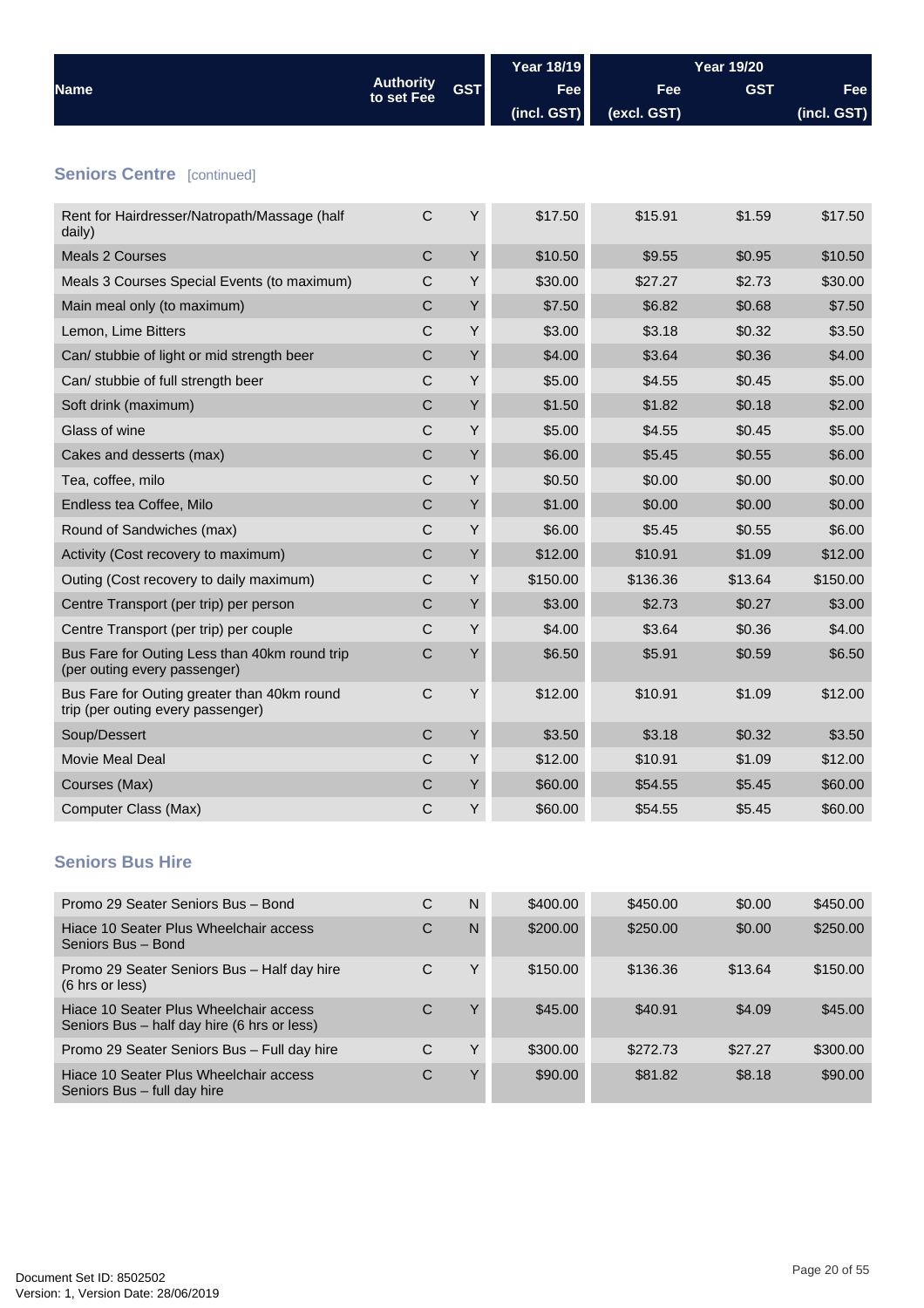<span id="page-20-0"></span>

|             |                                |            | Year 18/19  |             | Year 19/20 |             |
|-------------|--------------------------------|------------|-------------|-------------|------------|-------------|
| <b>Name</b> | <b>Authority</b><br>to set Fee | <b>GST</b> | <b>Fee</b>  | Fee         | <b>GST</b> | Fee         |
|             |                                |            | (incl. GST) | (excl. GST) |            | (incl. GST) |

## **Corporate Communications**

## **Events and Culture**

**Memorial Hall**

*Theatre/Exhibition Hire (per week)*

### *Community/Amateur*

| Main Hall (Community rate)                   | $\mathsf{C}$ | Y | \$550.00   | \$509.09   | \$50.91  | \$560.00   |
|----------------------------------------------|--------------|---|------------|------------|----------|------------|
| Round Room (Community rate)                  | $\mathsf{C}$ | Υ | \$350.00   | \$322.73   | \$32.27  | \$355.00   |
| Whole Facility (Community rate)              | $\mathsf C$  | Υ | \$800.00   | \$745.45   | \$74.55  | \$820.00   |
|                                              |              |   |            |            |          |            |
| <b>Professional Hire</b>                     |              |   |            |            |          |            |
|                                              |              |   |            |            |          |            |
| Main Hall (Professional rate)                | $\mathsf{C}$ | Y | \$800.00   | \$745.45   | \$74.55  | \$820.00   |
| Round Room (Professional rate)               | $\mathsf C$  | Υ | \$550.00   | \$509.09   | \$50.91  | \$560.00   |
| Whole Facility (Professional rate)           | $\mathsf C$  | Υ | \$1,250.00 | \$1,159.09 | \$115.91 | \$1,275.00 |
|                                              |              |   |            |            |          |            |
| <b>Phoenix Theatre (per week)</b>            |              |   |            |            |          |            |
|                                              |              |   |            |            |          |            |
| Main Hall                                    | $\mathsf C$  | Υ | \$500.00   | \$454.55   | \$45.45  | \$500.00   |
|                                              |              |   |            |            |          |            |
| <b>Key Charge</b>                            |              |   |            |            |          |            |
|                                              | $\mathsf C$  | Υ | \$50.00    | \$45.45    |          |            |
| Additional Abloy key                         |              |   |            |            | \$4.55   | \$50.00    |
| <b>Additional Swipe card</b>                 | $\mathsf C$  | Y | \$25.00    | \$22.73    | \$2.27   | \$25.00    |
|                                              |              |   |            |            |          |            |
| <b>Security Call Out Fee</b>                 |              |   |            |            |          |            |
| Casual hirer                                 | $\mathsf C$  | Y | \$80.00    | \$72.73    | \$7.27   | \$80.00    |
| Regular hirer                                | $\mathsf C$  | Υ | \$50.00    | \$45.45    | \$4.55   | \$50.00    |
|                                              |              |   |            |            |          |            |
|                                              |              |   |            |            |          |            |
| <b>Main Hall and Round Room, hourly hire</b> |              |   |            |            |          |            |
| Main Hall - Not for Profit                   |              | Y | \$0.00     | \$20.00    | \$2.00   | \$22.00    |
| Main Hall - Standard                         |              | Υ | \$0.00     | \$32.73    | \$3.27   | \$36.00    |
|                                              |              |   |            |            |          |            |

Round Room – Not for Profit Note 1 | Note 1 | Note 1 | State State State State State State State State State St Round Room – Standard **S** Y \$0.00 \$24.55 \$2.45 \$27.00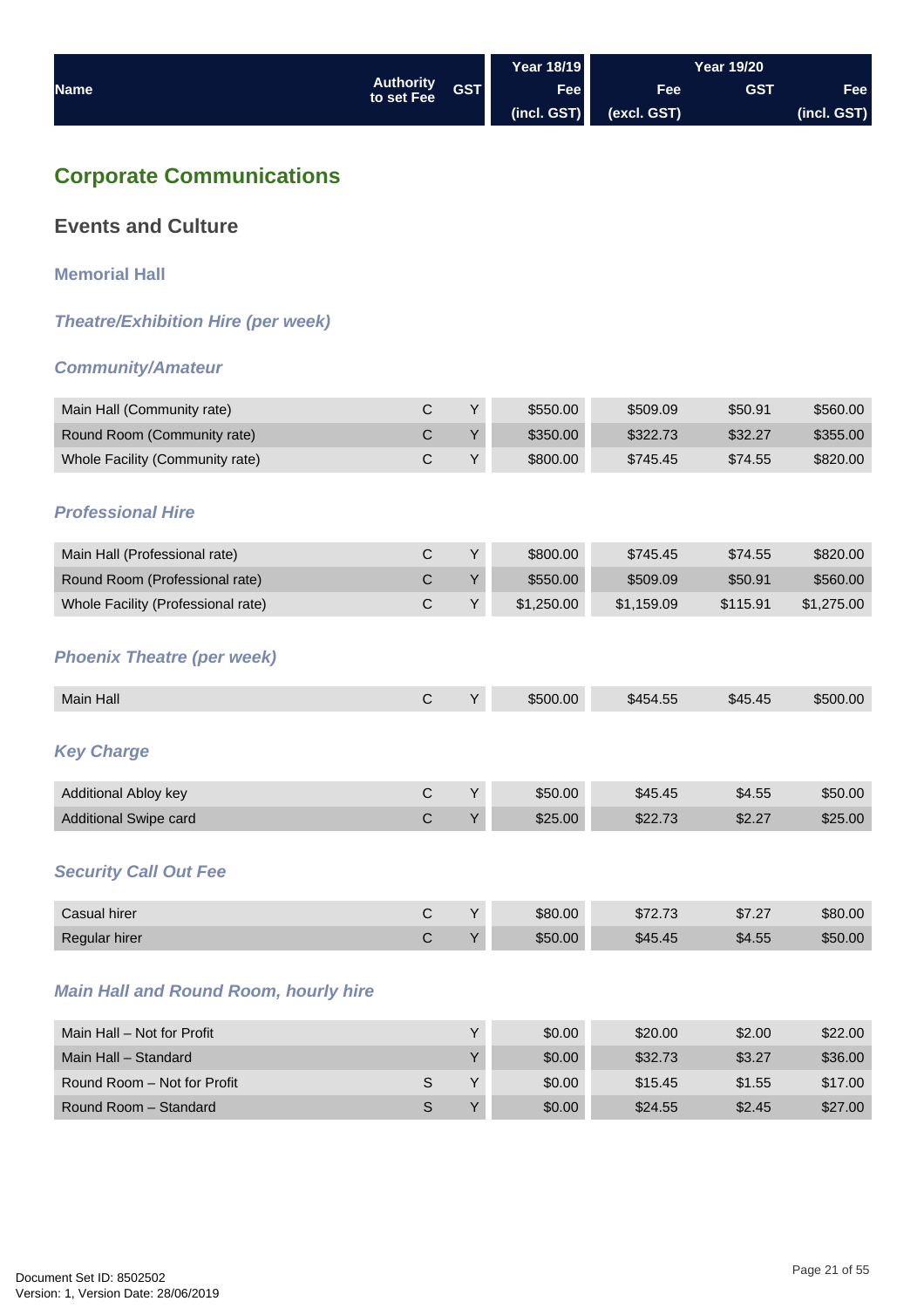<span id="page-21-0"></span>

|             |                                              | <b>Year 18/19</b> |                  | <b>Year 19/20</b> |             |
|-------------|----------------------------------------------|-------------------|------------------|-------------------|-------------|
| <b>Name</b> | <b>Authority</b><br><b>GST</b><br>to set Fee | Fee               | Fee <sup>1</sup> | <b>GST</b>        | Fee l       |
|             |                                              | (incl. GST)       | (excl. GST)      |                   | (incl. GST) |

## **Governance & Risk Management**

## **Governance Services**

## **Freedom of Information (FOI) Fees**

| <b>FOI Application Fee</b>                                                                                                                                                                               | S | N              | \$30.00 | \$30.00 | \$0.00 | \$30.00            |
|----------------------------------------------------------------------------------------------------------------------------------------------------------------------------------------------------------|---|----------------|---------|---------|--------|--------------------|
| Charge for time dealing with application (per<br>hour, or pro-rata for a part of an hour)                                                                                                                | S | $\mathsf{N}$   | \$30.00 | \$30.00 | \$0.00 | \$30.00            |
| Charge for access time supervised by staff (per<br>hour, or pro-rata for a part of an hour)                                                                                                              | S | N              | \$30.00 | \$30.00 | \$0.00 | \$30.00            |
| Per hour, or pro-rata for a part of an hour of<br>staff time                                                                                                                                             | S | N              | \$30.00 | \$30.00 | \$0.00 | \$30.00            |
| Per copy                                                                                                                                                                                                 | S | N              | \$0.20  | \$0.20  | \$0.00 | \$0.20             |
| Charge for time taken by staff transcribing<br>information from a tape or other device (per<br>hour, or pro-rata for part of an hour)                                                                    | S | N              | \$30.00 | \$30.00 | \$0.00 | \$30.00            |
| Charge for duplicating a tape, film or computer<br>information                                                                                                                                           | S | N              |         |         |        | <b>Actual Cost</b> |
| Advance deposit which may be required by<br>agency under Section 18(1) of the Act, as a<br>percentage of the estimated charges which will<br>be payable in excess of the application fee                 | S | $\overline{N}$ |         |         |        | 25%                |
| Further advance deposit which may be<br>required on agency under Section 18(40) of the<br>Act, expressed as a percentage of the<br>estimated charges will be payable in excess of<br>the application fee | S | N              |         |         |        | 75%                |

## **Planning & Development**

## **Statutory Planning Services**

## **Statutory Planning**

| Renewal and Modifications to Development<br>Approvals                                                                      | S | N | \$295.00   | \$295.00   | \$0.00 | \$295.00   |
|----------------------------------------------------------------------------------------------------------------------------|---|---|------------|------------|--------|------------|
| Change of Use                                                                                                              | S | N | \$295.00   | \$295.00   | \$0.00 | \$295.00   |
| Extractive Industry                                                                                                        | S | N | \$739.00   | \$739.00   | \$0.00 | \$739.00   |
| If the development has commenced or been<br>carried out, the following additional fee amount<br>by way of penalty applies. | S | N | \$1,478.00 | \$1,478.00 | \$0.00 | \$1,478.00 |
| Home Occupations - Initial fee                                                                                             | S | N | \$222.00   | \$222.00   | \$0.00 | \$222.00   |
| If the home occupation has commenced, the<br>following additional fee amount by way of<br>penalty applies.                 | S | N | \$444.00   | \$444.00   | \$0.00 | \$444.00   |
| Home Occupations - Renewal fee                                                                                             | S | N | \$73.00    | \$73.00    | \$0.00 | \$73.00    |
| If the approval to be renewed has expired, the<br>following additional fee amount by way of<br>penalty applies             | S | N | \$219.00   | \$219.00   | \$0.00 | \$219.00   |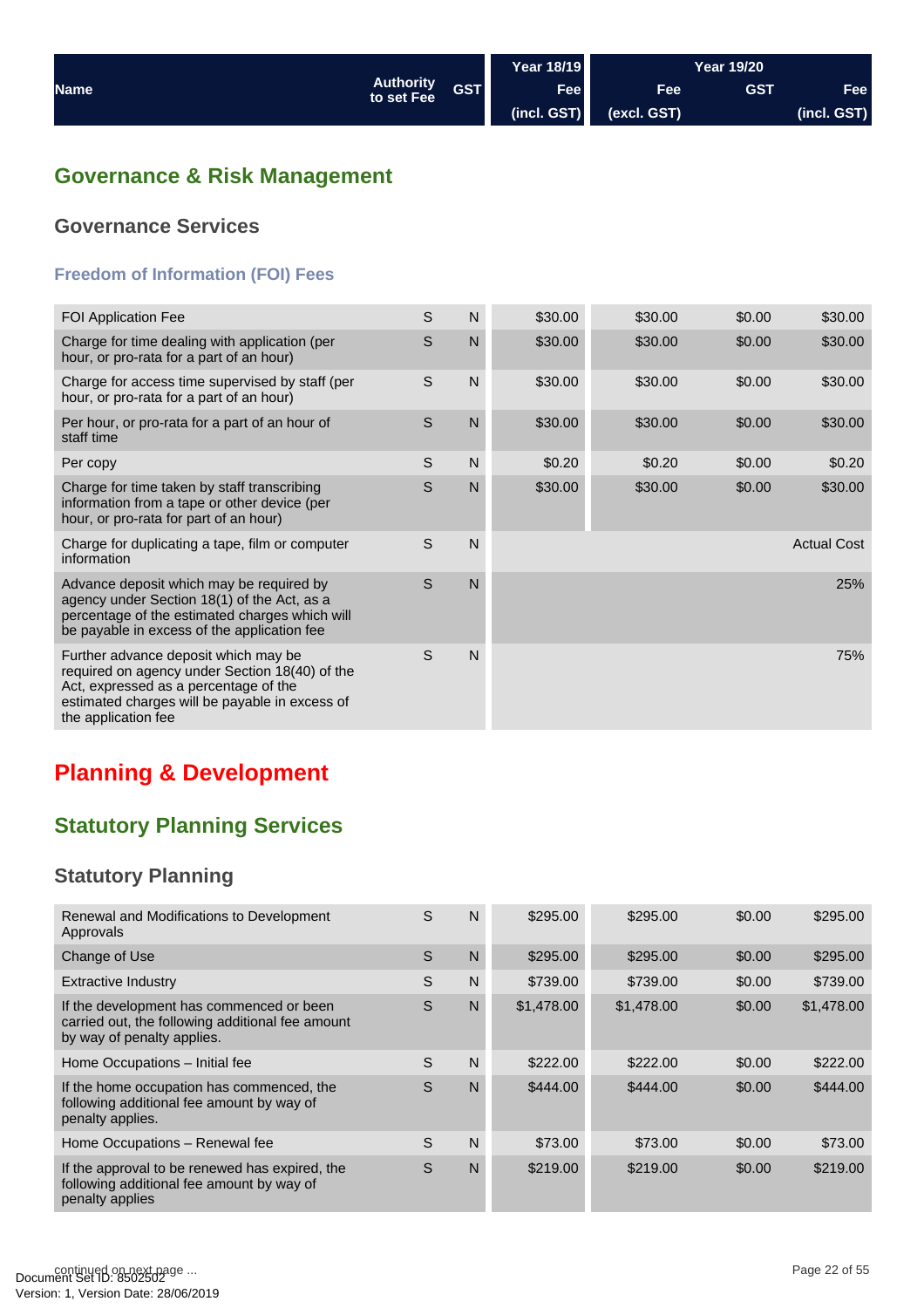<span id="page-22-0"></span>

|                                       |                                | <b>GST</b> | Year 18/19  | <b>Year 19/20</b> |            |             |
|---------------------------------------|--------------------------------|------------|-------------|-------------------|------------|-------------|
| <b>Name</b>                           | <b>Authority</b><br>to set Fee |            | Fee         | <b>Fee</b>        | <b>GST</b> | <b>Fee</b>  |
|                                       |                                |            | (incl. GST) | (excl. GST)       |            | (incl. GST) |
|                                       |                                |            |             |                   |            |             |
| <b>Statutory Planning [continued]</b> |                                |            |             |                   |            |             |

| Application for change of use or for alteration<br>or extension or change of a non conforming<br>use                                                                      | N | \$295.00 | \$295.00 | \$0.00 | \$295.00 |
|---------------------------------------------------------------------------------------------------------------------------------------------------------------------------|---|----------|----------|--------|----------|
| If the change of use or the alteration or<br>extension or change of non conforming use<br>has commenced, the following additional fee<br>amount by way of penalty applies | N | \$590.00 | \$590.00 | \$0.00 | \$590.00 |

#### **Developments Applications (including applications for which discretions under the R codes is required) where the estimated cost of development is:**

| (a) < \$50,000                                                                                                | S | N | \$147.00                                                                                                                                                     | \$147.00                                                  | \$0.00 | \$147.00                            |  |
|---------------------------------------------------------------------------------------------------------------|---|---|--------------------------------------------------------------------------------------------------------------------------------------------------------------|-----------------------------------------------------------|--------|-------------------------------------|--|
| $(b) > $50,000 - $500,000$                                                                                    | S | N |                                                                                                                                                              |                                                           |        | 0.32% of estimated development cost |  |
| $(c) > $500,000 - $2.5M$                                                                                      | S | N |                                                                                                                                                              | \$1,700 + 0.257% for every \$1 in excess of \$500,000     |        |                                     |  |
| $(d) > $2.5M-$5M$                                                                                             | S | N |                                                                                                                                                              | \$7,161 + 0.206% for every \$1 in excess of \$2.5 million |        |                                     |  |
| $(e) > $5M-S21.5M$                                                                                            | S | N |                                                                                                                                                              | \$12,633 + 0.123% for every \$1 in excess of \$5 million  |        |                                     |  |
| (f) More than \$21.5M                                                                                         | S | N | \$34,196.00                                                                                                                                                  | \$34,196.00                                               | \$0.00 | \$34,196.00                         |  |
| If the development has commenced or been<br>carried out, an additional amount by way of<br>penalty is charged | S | N | Twice the amount of the maximum fee payable for the<br>determination of the application under paragraph (a), (b),<br>$(c)$ , $(d)$ , $(e)$ or $(f)$ applies. |                                                           |        |                                     |  |

## **Advertising of development application**

| 0-9 Letters    | С | N | \$220.00   | \$220.00   | \$0.00 | \$220.00   |
|----------------|---|---|------------|------------|--------|------------|
| 10-50 Letters  | С | N | \$330.00   | \$330.00   | \$0.00 | \$330.00   |
| 51-500 Letters | С | N | \$550.00   | \$550.00   | \$0.00 | \$550.00   |
| 501+ Letters   | С | N | \$1,110,00 | \$1,110.00 | \$0.00 | \$1.110.00 |

#### **Built Strata Fees**

| Built Strata – not more than 5 lots         | N | \$65.00 per lot + base rate \$656.00                      |            |        |            |
|---------------------------------------------|---|-----------------------------------------------------------|------------|--------|------------|
| More than 5 lots but not more than 100 lots | N | \$43.50 per lot for lot no. 6 to 100 + base rate \$981.00 |            |        |            |
| More than 100 lots                          | N | \$5.113.50                                                | \$5.113.50 | \$0.00 | \$5.113.50 |

#### **Subdivision clearances**

| Subdivision clearance – not more than 5 lots                                                                                                           | C | N | \$73.00    | \$73.00                                                       | \$0.00 | \$73.00    |
|--------------------------------------------------------------------------------------------------------------------------------------------------------|---|---|------------|---------------------------------------------------------------|--------|------------|
| More than 5 lots but not more than 195 lots                                                                                                            | C | N |            | \$73.00 per lot for first 5 lots & \$35.00 per lot thereafter |        |            |
| More than 195 lots                                                                                                                                     | C | N | \$7,393.00 | \$7,393.00                                                    | \$0.00 | \$7,393.00 |
| Section 40 Liquor Licencing Certificate                                                                                                                | С | N | \$200.00   | \$200.00                                                      | \$0.00 | \$200.00   |
| <b>Zoning Certificates/Statements</b>                                                                                                                  | S | N | \$73.00    | \$73.00                                                       | \$0.00 | \$73.00    |
| Written Planning Advice that a proposal<br>complies with the R codes, TPS no. 3, and/or<br>council policies, and does not require Planning<br>approval | S | N | \$73.00    | \$73.00                                                       | \$0.00 | \$73.00    |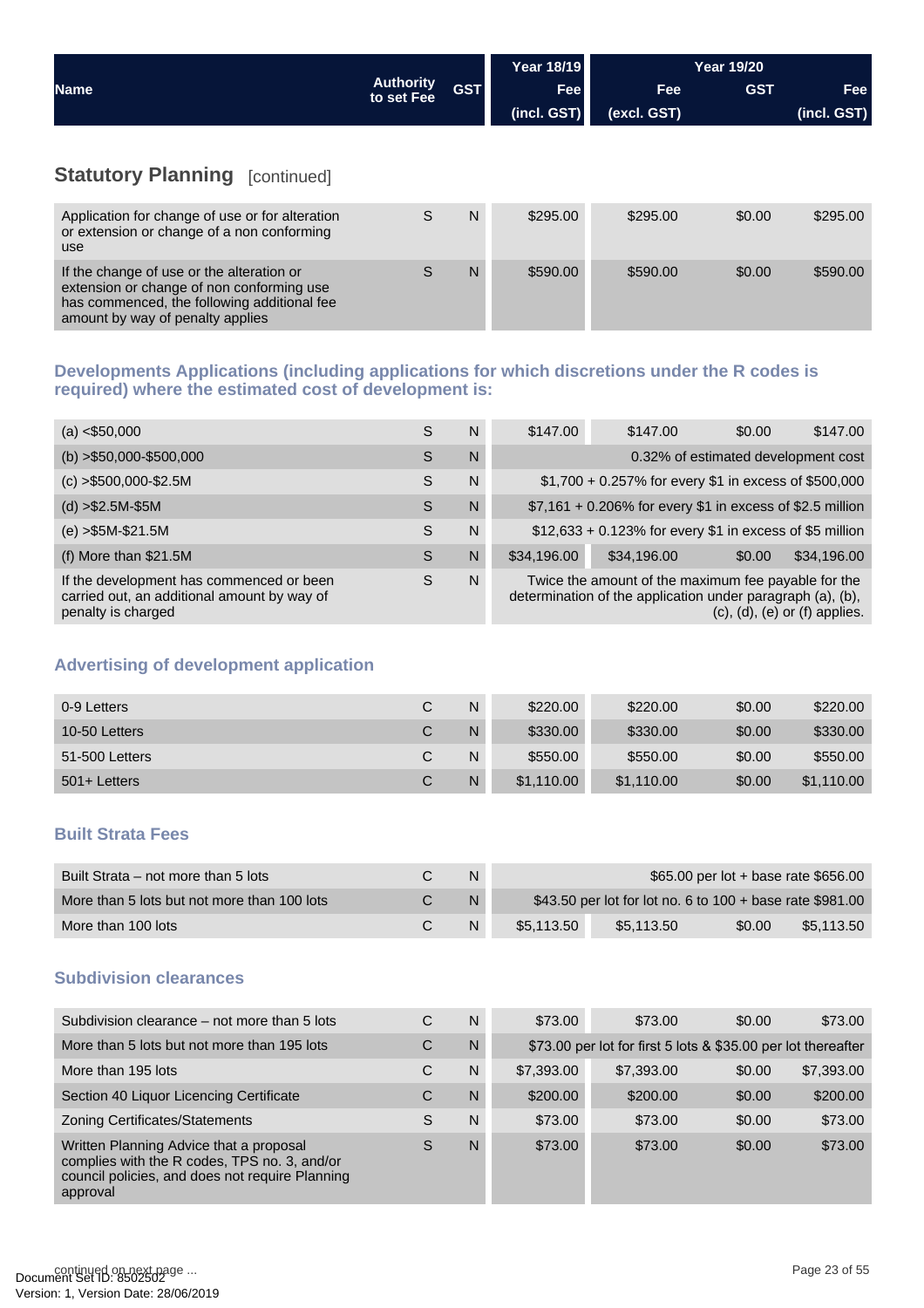<span id="page-23-0"></span>

|                                                                                                                                                         |                                |              | <b>Year 18/19</b> |                                                       |            |                              |
|---------------------------------------------------------------------------------------------------------------------------------------------------------|--------------------------------|--------------|-------------------|-------------------------------------------------------|------------|------------------------------|
| <b>Name</b>                                                                                                                                             | <b>Authority</b><br>to set Fee | <b>GST</b>   | Fee               | Fee                                                   | <b>GST</b> | Fee                          |
|                                                                                                                                                         |                                |              | (incl. GST)       | (excl. GST)                                           |            | (incl. GST)                  |
|                                                                                                                                                         |                                |              |                   |                                                       |            |                              |
| <b>Subdivision clearances</b> [continued]                                                                                                               |                                |              |                   |                                                       |            |                              |
| Written Planning Advice where the advice<br>sought is less specific and warrants more<br>detailed response. (Refer to WAPC Schedule<br>of Fees part 2). | S                              | Y            |                   | (Refer to WAPC Schedule of Fees part 2). Minimum fees |            | of \$73 applied              |
| <b>Local Development Plans</b>                                                                                                                          |                                |              |                   |                                                       |            |                              |
| Local Development Plan                                                                                                                                  | $\mathsf C$                    | $\mathsf{N}$ | \$1,500.00        | \$1,500.00                                            | \$0.00     | \$1,500.00                   |
| Modification to Local Development Plan                                                                                                                  | $\mathsf C$                    | ${\sf N}$    | \$750.00          | \$750.00                                              | \$0.00     | \$750.00                     |
| Planning enquiries-Reply to Property<br>Settlement Questionnaire [2]                                                                                    | $\mathsf{S}$                   | $\mathsf{N}$ | \$73.00           | \$73.00                                               | \$0.00     | \$73.00                      |
| <b>Strategic Planning Services</b><br><b>Strategic Planning</b>                                                                                         |                                |              |                   |                                                       |            |                              |
| <b>Rural Street Numbering Signs</b>                                                                                                                     | $\mathsf{S}$                   | Υ            | \$30.00           | \$27.27                                               | \$2.73     | \$30.00                      |
| <b>Reports</b>                                                                                                                                          |                                |              |                   |                                                       |            |                              |
| <b>Scheme Text</b>                                                                                                                                      | $\mathsf{C}$                   | $\mathsf{N}$ | \$50.00           | \$50.00                                               | \$0.00     | \$50.00                      |
| Other (per page)                                                                                                                                        | C                              | $\mathsf{N}$ | \$0.35            | \$0.35                                                | \$0.00     | \$0.35                       |
| <b>Maps (per sheet)</b>                                                                                                                                 |                                |              |                   |                                                       |            |                              |
| A3 maps                                                                                                                                                 | $\mathsf C$                    | $\mathsf{N}$ | \$15.00           | \$15.00                                               | \$0.00     | \$15.00                      |
| A2 maps                                                                                                                                                 | $\mathsf C$                    | ${\sf N}$    | \$20.00           | \$20.00                                               | \$0.00     | \$20.00                      |
| A1 maps                                                                                                                                                 | $\mathsf C$                    | $\mathsf{N}$ | \$30.00           | \$30.00                                               | \$0.00     | \$30.00                      |
| A0 maps                                                                                                                                                 | $\mathsf C$                    | $\mathsf{N}$ | \$60.00           | \$60.00                                               | \$0.00     | \$60.00                      |
| <b>Scheme Amendments &amp; Structure Plans (Excludes sign and advertising costs.)</b>                                                                   |                                |              |                   |                                                       |            |                              |
| <b>Basic Amendment</b>                                                                                                                                  | $\mathsf{S}$                   | ${\sf N}$    |                   | Fees calculated in accordance with the Planning and   |            | Development Regulations 2009 |
| <b>Standard Amendment</b>                                                                                                                               | $\mathsf S$                    | ${\sf N}$    |                   | Fees calculated in accordance with the Planning and   |            | Development Regulations 2009 |

## **Pedestrian Access Way and Road Closure**

| Administration Fee - PAW & Road Closures |  | \$750.00 | \$750.00                                                  | \$0.00 | \$750.00   |
|------------------------------------------|--|----------|-----------------------------------------------------------|--------|------------|
| Advertising Fee - PAW & Road Closures    |  |          | Additional \$500 to \$750 per application, to be invoiced |        | separately |

Complex Amendment **S** N Fees calculated in accordance with the Planning and Complex Amendment

Development Regulations 2009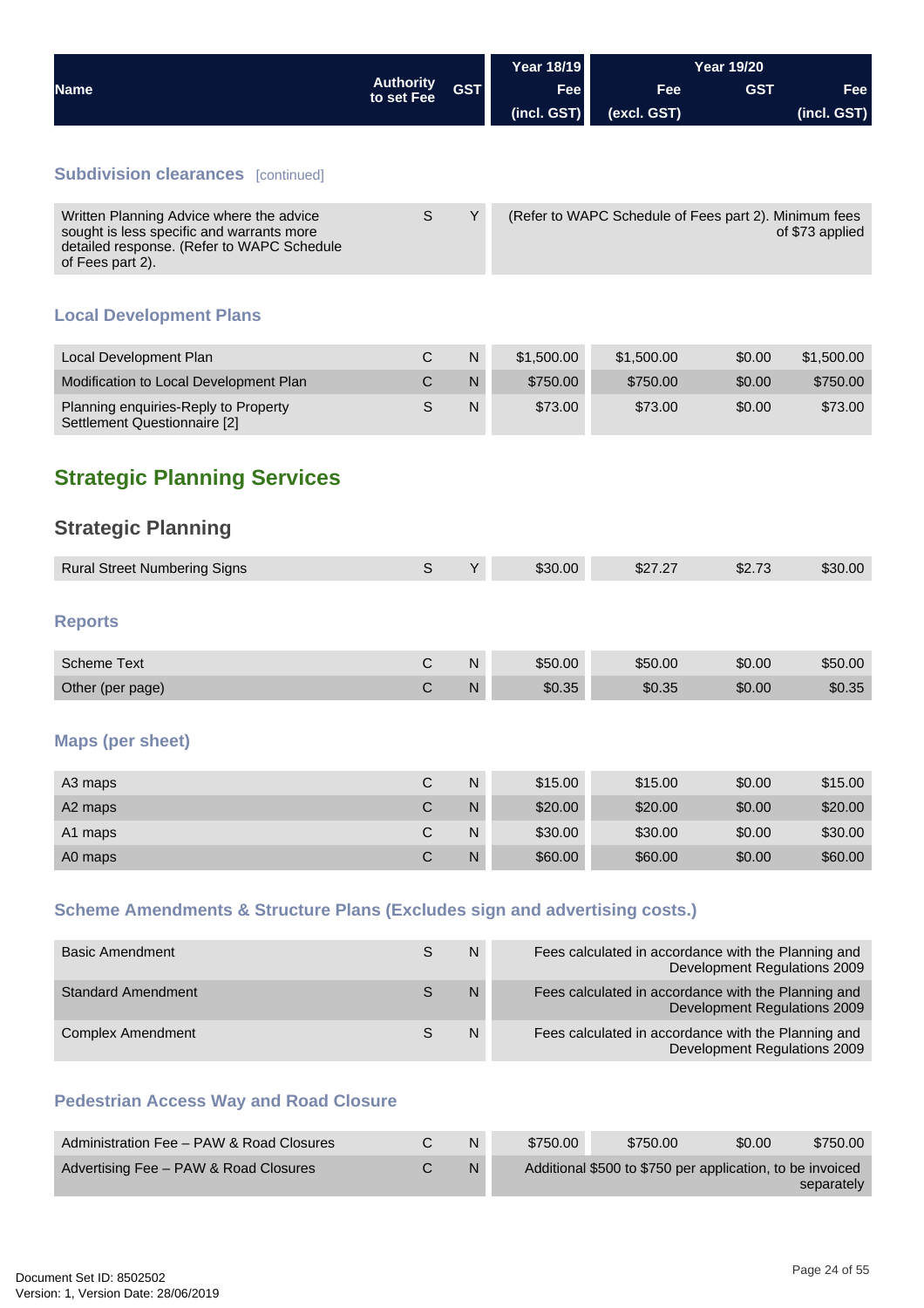<span id="page-24-0"></span>

|                                                |                                |            | <b>Year 18/19</b> | <b>Year 19/20</b>                                 |            |             |
|------------------------------------------------|--------------------------------|------------|-------------------|---------------------------------------------------|------------|-------------|
| <b>Name</b>                                    | <b>Authority</b><br>to set Fee | <b>GST</b> | <b>Fee</b>        | <b>Fee</b>                                        | <b>GST</b> | <b>Fee</b>  |
|                                                |                                |            | (incl. GST)       | (excl. GST)                                       |            | (incl. GST) |
| <b>Naval Base Holiday Park</b>                 |                                |            |                   |                                                   |            |             |
| <b>Shack Lease Fee</b>                         | C                              | N          | \$2,182.00        | \$2,182.00                                        | \$0.00     | \$2,182.00  |
| <b>Shack Removal Levy</b>                      | $\mathsf{C}$                   | N          | \$318.00          | \$318.00                                          | \$0.00     | \$318.00    |
| Shack Lease total                              | C                              | N          | \$2,500.00        | \$2,500.00                                        | \$0.00     | \$2,500.00  |
| Naval Base Lease Changeover Application<br>Fee | C                              | N          | \$250.00          | \$250.00                                          | \$0.00     | \$250.00    |
| Payment Plan Administration Fee                | C                              | Y          | \$20.00           | \$18.18                                           | \$1.82     | \$20.00     |
| Penalty Interest for overdue payments          | C                              | N          |                   | In accordance with Rates penalty interest amounts |            |             |

## **Leasing and Land Administration**

| Licence Agreement for the management of<br>illuminated street signs (per sign), per annum | С | N | \$1,544.00 | \$1,544,00                                           | \$0.00 | \$1,544.00        |
|-------------------------------------------------------------------------------------------|---|---|------------|------------------------------------------------------|--------|-------------------|
| Land Administration and Related Legal<br>Agreements Administration Fee                    |   | Υ |            | \$750 (this will attract minimum 11% interest on any |        | deferred payment) |
| Park Naming Application Fee (plus Advertising<br>Cost)                                    | S | N | \$200.00   | \$200.00                                             | \$0.00 | \$200.00          |
| Road Naming Application Fee (plus Advertising<br>Cost)                                    | S | N | \$200.00   | \$200.00                                             | \$0.00 | \$200.00          |

## **Building Services**

## **Building Control**

## **Building Permits**

| Uncertified Building Permits Application -<br>Class 1 & 10 Buildings s. 16 (I)                      | S | N | 0.32% of the estimated value of the building work as<br>determined by the relevant permit authority, but not less<br>than \$97.70 |                                                                                                                   |        |              |  |
|-----------------------------------------------------------------------------------------------------|---|---|-----------------------------------------------------------------------------------------------------------------------------------|-------------------------------------------------------------------------------------------------------------------|--------|--------------|--|
| Certified Building Permits Application - Class 1<br>& 10 Buildings s. 16 (I)                        | S | N |                                                                                                                                   | 0.19% of the estimated value of the building work as<br>determined by the relevant permit authority, but not less |        | than \$97.70 |  |
| Certified Building Permit Application Class 2 to<br>9 building or incidental structure $-$ s.16 (I) | S | N |                                                                                                                                   | 0.09% of the estimated value of the building work as<br>determined by the relevant permit authority, but not less |        | than \$97.70 |  |
| Application to extend the time during which a<br>Building Permit has effect, (s. 32 (3) (f))        |   | N | \$97.70                                                                                                                           | \$97.70                                                                                                           | \$0.00 | \$97.70      |  |

## **Occupancy Permits – Class 2-9 Buildings**

| Application for an Occupancy Permit for a<br>completed Class 2-9 Building (s.46)                                                             | S | N | \$97.70 | \$97.70 | \$0.00 | \$97.70 |
|----------------------------------------------------------------------------------------------------------------------------------------------|---|---|---------|---------|--------|---------|
| Application for a temporary Occupancy Permit<br>for a incomplete building - Class $2 - 9$ (s.47)                                             | S | N | \$97.70 | \$97.70 | \$0.00 | \$97.70 |
| Application for modification of Occupancy<br>Permit for additional use of a building on a<br>temporary basis - Class $2 - 9$ Building (s.48) | S | N | \$97.70 | \$97.70 | \$0.00 | \$97.70 |
| Application for replacement Occupancy Permit<br>for permanent change of building's use - Class<br>$2-9$ Building $(s.49)$                    | S | N | \$97.70 | \$97.70 | \$0.00 | \$97.70 |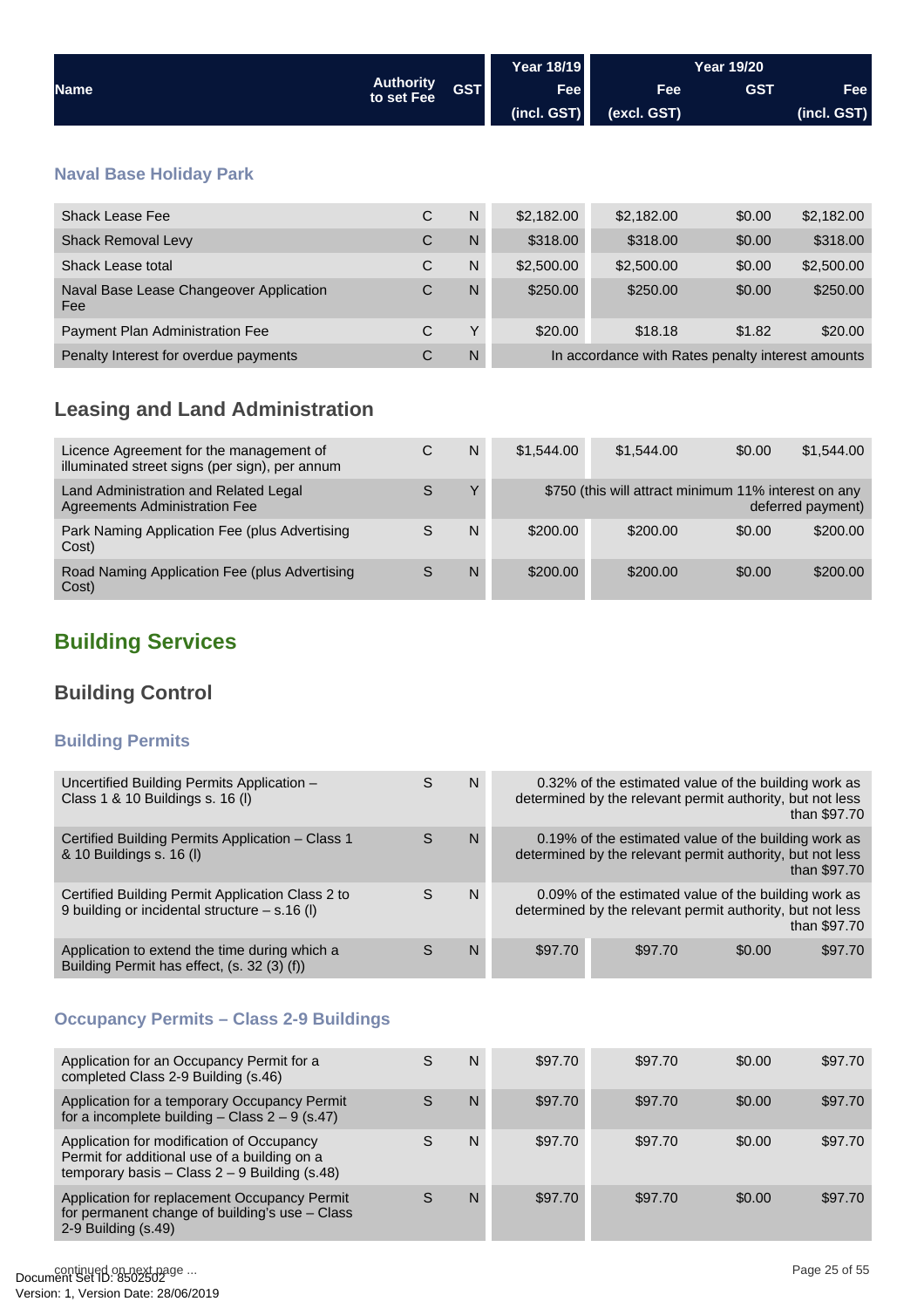<span id="page-25-0"></span>

|             |                                | Year 18/19 |             |             | Year 19/20 |              |
|-------------|--------------------------------|------------|-------------|-------------|------------|--------------|
| <b>Name</b> | <b>Authority</b><br>to set Fee | <b>GST</b> | Fee         | <b>Fee</b>  | <b>GST</b> | <b>Fee</b> l |
|             |                                |            | (incl. GST) | (excl. GST) |            | (incl. GST)  |

## **Occupancy Permits – Class 2-9 Buildings** [continued]

| Application for Occupancy Permit for a building<br>in respect of which unauthorised work has<br>been done $(s.51(2))$  | S | N | \$97.70 | \$97.70 | \$0.00 | \$97.70 |
|------------------------------------------------------------------------------------------------------------------------|---|---|---------|---------|--------|---------|
| Application to replace an Occupancy Permit for<br>an existing building, Class $2 - 9$ Buildings (s.<br>52(1)           |   | N | \$97.70 | \$97.70 | \$0.00 | \$97.70 |
| Application to extend the time during which as<br>Occupancy Permit has affect (s.65 (3)(a))<br>Class $2 - 9$ Buildings | S | N | \$97.70 | \$97.70 | \$0.00 | \$97.70 |

## **Building Approval Certificates – Class 1 & 10 Buildings**

| Application for a Building Approval Certificate<br>for a building in respect of which unauthorised<br>work has been done $(s.51(3))$ – Class 1 & 10<br><b>Buildings</b> | S | N | 0.38% of the estimated value of the building work as<br>determined by the relevant permit authority, but not less<br>than \$97.70 |         |        |         |
|-------------------------------------------------------------------------------------------------------------------------------------------------------------------------|---|---|-----------------------------------------------------------------------------------------------------------------------------------|---------|--------|---------|
| Application for a Building Approval Certificate<br>for an existing building where unauthorised<br>work has not been done, Class 1 & 10<br>Buildings $-$ (s. 52 (2))     | S | N | \$97.70                                                                                                                           | \$97.70 | \$0.00 | \$97.70 |
| Application to extend the time during which a<br>Building Approval Certificate has effect (s.<br>65(3)(a)                                                               |   | N | \$97.70                                                                                                                           | \$97.70 | \$0.00 | \$97.70 |

## **Strata Titles**

| Application for an Occupancy Permit - Strata<br>(Class 2 – 9 Buildings) or plan of strata<br>re-subdivision $(s.50(1)$ and $(2))$                                    | S | N | \$10.80 for each strata unit covered by the application, but<br>not less than \$107.70 |
|----------------------------------------------------------------------------------------------------------------------------------------------------------------------|---|---|----------------------------------------------------------------------------------------|
| Building Approval Certificate - Strata, (Class 1)<br>& 10 Buildings) for registration of strata<br>scheme, or plan of strata re-subdivision<br>$(s.50(1)$ and $(2))$ | S | N | \$10.80 for each strata unit covered by the application, but<br>not less than \$107.70 |

## **Demolition Permits**

| Demolition Permit Application for the issue of<br>permit for demolition work of Class 1 & 10<br>Buildings $(S 16(1))$ | N | \$97.70 | \$97.70 | \$0.00                                  | \$97.70 |
|-----------------------------------------------------------------------------------------------------------------------|---|---------|---------|-----------------------------------------|---------|
| Demolition Permit Application for the issue of<br>permit for demolition work of Class 2 & 9<br>Buildings $(S 16(1))$  | N |         |         | \$97.70 for each storey of the building |         |
| Application to extend the time during which a<br>Demolition Permit has effect, (s. 32 (3) (f))                        | N | \$97.70 | \$97.70 | \$0.00                                  | \$97.70 |

## **Building Levies**

| Building Construction Industry Training Levy,<br>Work Value > \$20,000                        | N |            |            |        | 0.2% of value of work |
|-----------------------------------------------------------------------------------------------|---|------------|------------|--------|-----------------------|
| Local Government approval of battery powered<br>smoke alarms - Building Regulation 61 (3) (b) | N | \$179.40   | \$179.40   | \$0.00 | \$179.40              |
| Application to vary Building Standard-Building<br>Regulations Sch. 2 Div. 3 it. 1             | N | \$2,160.15 | \$2,160.15 | \$0.00 | \$2,160.15            |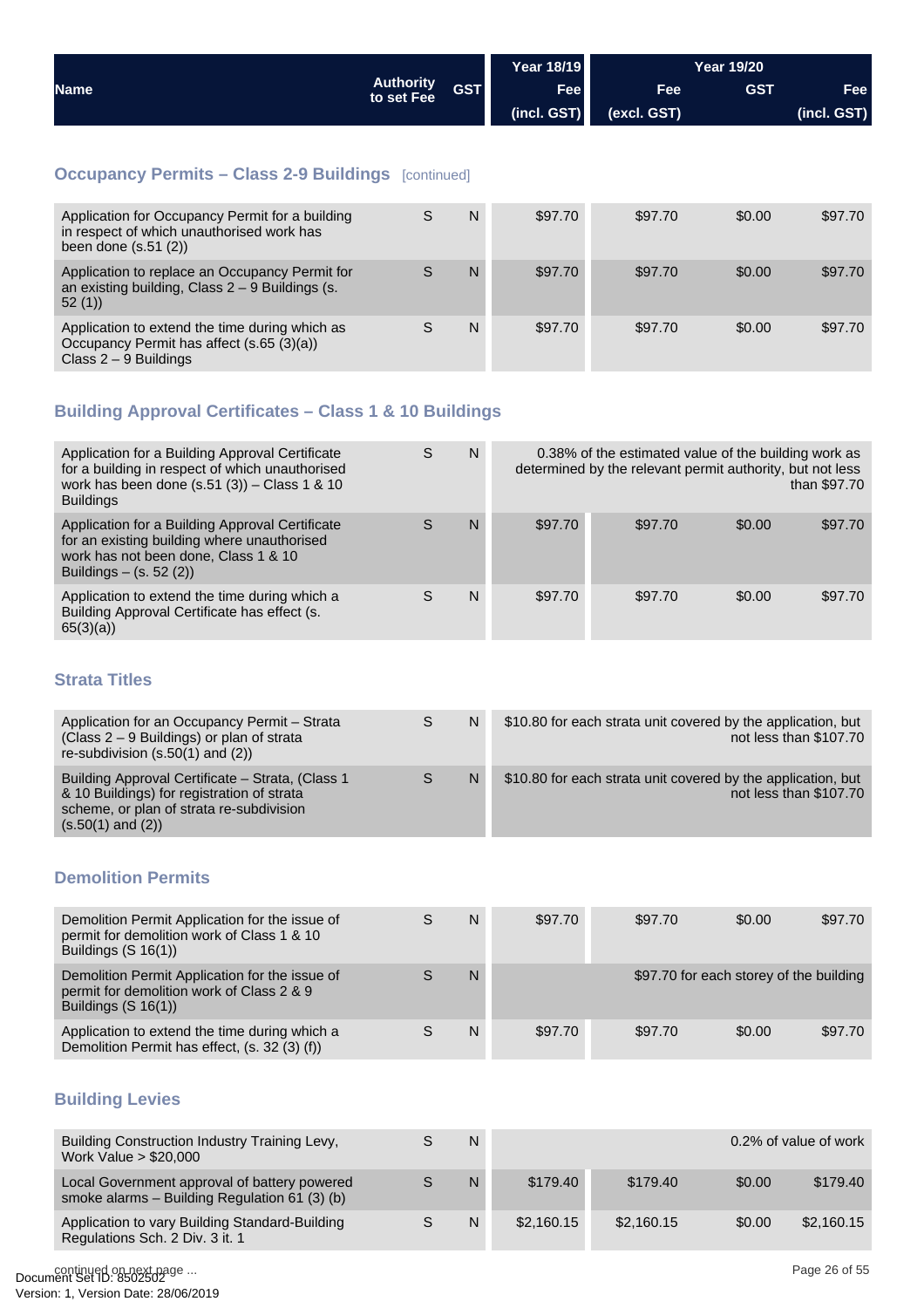<span id="page-26-0"></span>

|                                    |                                |            | <b>Year 18/19</b> | <b>Year 19/20</b> |            |             |
|------------------------------------|--------------------------------|------------|-------------------|-------------------|------------|-------------|
| <b>Name</b>                        | <b>Authority</b><br>to set Fee | <b>GST</b> | Fee               | <b>Fee</b>        | <b>GST</b> | <b>Fee</b>  |
|                                    |                                |            | (incl. GST)       | (excl. GST)       |            | (incl. GST) |
|                                    |                                |            |                   |                   |            |             |
| <b>Building Levies</b> [continued] |                                |            |                   |                   |            |             |
| <b>BCITF Admin, Fee</b>            | S                              | N          | \$8.25            | \$8.25            | \$0.00     | \$8.25      |

BSL Admin. Fee Sand State State State State State State State State State State State State State State State

## *Building Services Levy – Authorised Works*

| Building Permit - Value \$45,000 or less                                                                              | S | N | \$61.65 | \$61.65  | \$0.00                  | \$61.65  |
|-----------------------------------------------------------------------------------------------------------------------|---|---|---------|----------|-------------------------|----------|
| Building Permit - Value > \$45,000                                                                                    | S | N |         |          | 0.137% of value of work |          |
| Demolition Permit - Value \$45,000 or less                                                                            | S | N | \$61.65 | \$61.65  | \$0.00                  | \$61.65  |
| Demolition Permit - Value > \$45,000                                                                                  | S | N |         |          | 0.137% of value of work |          |
| Occupancy Permit - Authorised Works<br>s47,49,50 or 52 of the Building Act                                            | S | N | \$61.65 | \$61.65  | \$0.00                  | \$61.65  |
| Occupancy Permit or Building Approval<br>Certificate for unauthorised building works<br>under s51 of the Building Act | S | N | \$61.65 | \$123.30 | \$0.00                  | \$123.30 |

## *Building Services Levy Exemptions*

| Occupancy Permit Under s46 of the Building<br>Act                                                                  | N | No Levy is Payable |
|--------------------------------------------------------------------------------------------------------------------|---|--------------------|
| Modification of Occupancy Permit for additional<br>use of building on temporary basis under s48<br>of Building Act | N | No Levy is Payable |

## **Additional Council Services**

| Request to provide certificate of Design<br>Compliance - Class 1 & 10 Buildings<br>within/outside the City of Cockburn, based on<br>construction cost                                | Y<br>C  | 0.19% of estimated construction value but not less than                                                                  |          |  |  |
|--------------------------------------------------------------------------------------------------------------------------------------------------------------------------------------|---------|--------------------------------------------------------------------------------------------------------------------------|----------|--|--|
| Request to provide certificate of Design<br>Compliance - Class 2 to 9 Buildings<br>within/outside the City of Cockburn, based on<br>construction $cost - up to $150,000$ in value    | Υ<br>C. | \$270.00<br>\$245.45<br>\$24.55                                                                                          | \$270.00 |  |  |
| Request to provide certificate of Design<br>Compliance - Class 2 to 9 Buildings<br>within/outside the City of Cockburn, based on<br>construction $cost - $150,001$ to \$500,000      | Υ<br>C  | $$270 + 0.15\%$ in excess of \$500,000 in value                                                                          |          |  |  |
| Request to provide certificate of Design<br>Compliance - Class 2 to 9 Buildings<br>within/outside the City of Cockburn, based on<br>construction $cost - $500,001$ to $- $1,000,000$ | Υ<br>C. | $$795 + 0.12\%$ in excess of \$500,000 in value                                                                          |          |  |  |
| Request to provide certificate of Design<br>Compliance - Class 2 to 9 Buildings<br>within/outside the City of Cockburn, based on<br>construction $cost - $1,000,001$ and above       | C<br>Υ  | $$1,395 + 0.1\%$ in excess of \$1,000,000 in value                                                                       |          |  |  |
| Request to provide Certificate of Construction<br>Compliance                                                                                                                         | C       | Min Fee $$220$ (one inspection + advice letter) + hourly rate<br>for any additional inspections and all other attendance |          |  |  |
| Request to provide Certificate of Building<br>Compliance                                                                                                                             | C<br>Υ  | Min Fee $$220$ (one inspection + advice letter) + hourly rate<br>for any additional inspections and all other attendance |          |  |  |
|                                                                                                                                                                                      |         |                                                                                                                          |          |  |  |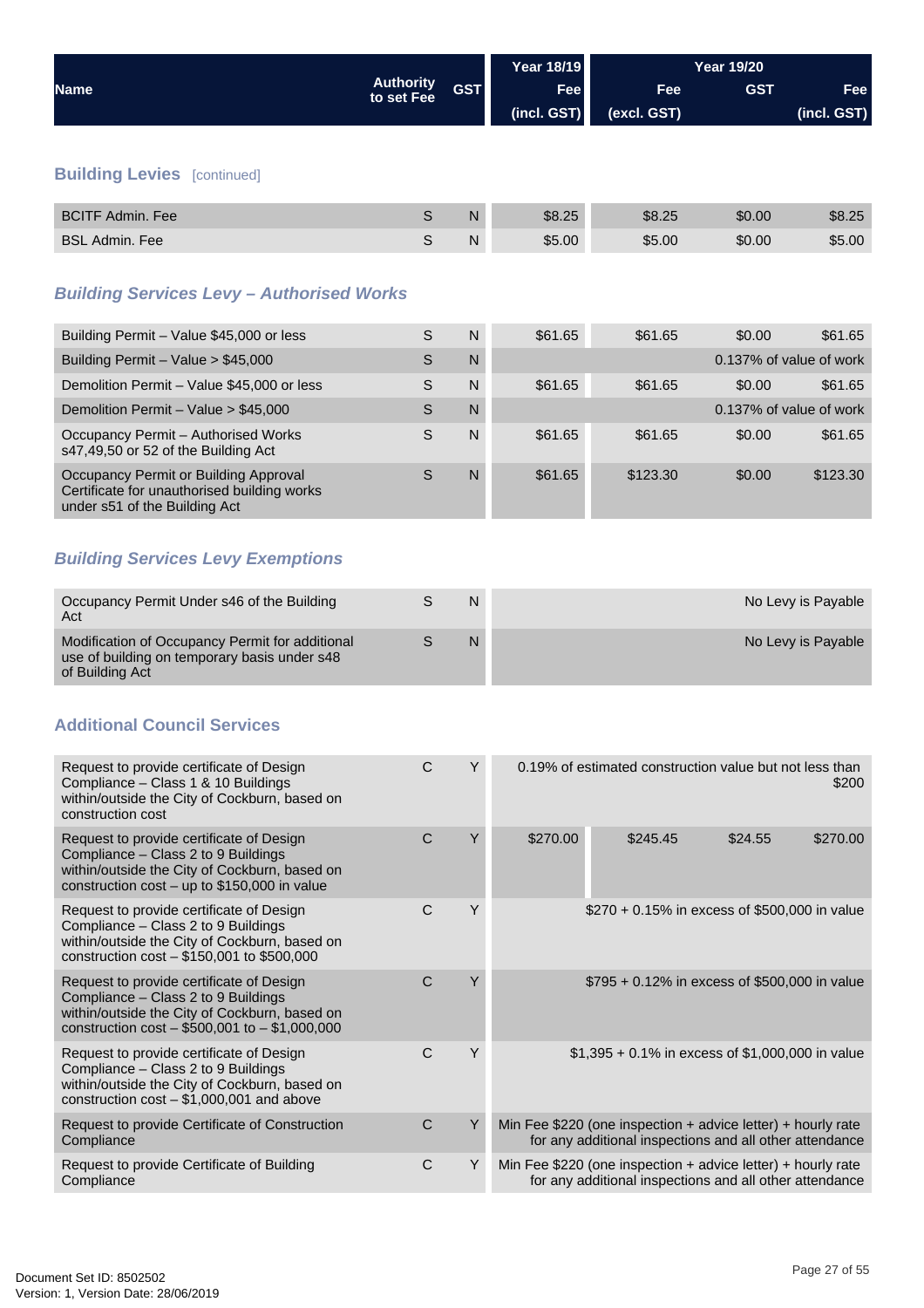<span id="page-27-0"></span>

| <b>Name</b> |                         |            | <b>Year 18/19</b> |             | <b>Year 19/20</b> |             |
|-------------|-------------------------|------------|-------------------|-------------|-------------------|-------------|
|             | Authority<br>to set Fee | <b>GST</b> | Fee               | Fee         | <b>GST</b>        | <b>Fee</b>  |
|             |                         |            | (incl. GST)       | (excl. GST) |                   | (incl. GST) |

## *Request for Professional Advice or Additional Building Surveying Services*

| Level 1 Building Surveyor - per hour                                                               | С | $\checkmark$ | \$126.00 | \$116.82 | \$11.68 | \$128.50 |
|----------------------------------------------------------------------------------------------------|---|--------------|----------|----------|---------|----------|
| Level 2 Building Surveyor - per hour                                                               | С | $\vee$       | \$109.00 | \$99.09  | \$9.91  | \$109.00 |
| Assistant Building Surveyor - per hour                                                             | C | $\checkmark$ | \$92.00  | \$83.64  | \$8.36  | \$92.00  |
| Request for professional advice from the<br>Health, Planning or Engineering Services - per<br>hour | С | $\vee$       | \$126.00 | \$114.55 | \$11.45 | \$126.00 |

## **Signs**

| For Sale /Leasing sign exceeding 0.5 square<br>metres    | S | N            | \$55.00  | \$55.00  | \$0.00 | \$55.00  |
|----------------------------------------------------------|---|--------------|----------|----------|--------|----------|
| Development Signs                                        | S | $\mathsf{N}$ | \$100.00 | \$100.00 | \$0.00 | \$100.00 |
| Display Home Signs                                       | S | N            | \$100.00 | \$100.00 | \$0.00 | \$100.00 |
| <b>Horizontal Sign</b>                                   | S | $\mathsf{N}$ | \$35.00  | \$35.00  | \$0.00 | \$35.00  |
| A hoarding - per annum                                   | S | N            | \$70.00  | \$70.00  | \$0.00 | \$70.00  |
| Pylon Sign or Tower Sign                                 | S | $\mathsf{N}$ | \$35.00  | \$35.00  | \$0.00 | \$35.00  |
| <b>Illuminated Sign</b>                                  | S | N            | \$35.00  | \$35.00  | \$0.00 | \$35.00  |
| On a roof \$5 per sq.m. per 0.1 sq.m. min.               | S | $\mathsf{N}$ | \$50.00  | \$50.00  | \$0.00 | \$50.00  |
| Under verandah                                           | S | N            | \$35.00  | \$35.00  | \$0.00 | \$35.00  |
| A sign other than a pylon sign or an illuminated<br>sign | S | $\mathsf{N}$ | \$55.00  | \$55.00  | \$0.00 | \$55.00  |
| Rural Producer's sign                                    | S | N            | \$35.00  | \$35.00  | \$0.00 | \$35.00  |
| Sign Panel                                               | S | N            | \$35.00  | \$35.00  | \$0.00 | \$35.00  |

## **Plan Copies per Building Permit**

| Per Property - Residential                    |   | N | \$82.00 | \$82.00 | \$0.00 | \$82.00 |
|-----------------------------------------------|---|---|---------|---------|--------|---------|
| Per Building Permit - Residential:            |   | N | \$32.00 | \$32.00 | \$0.00 | \$32.00 |
| Per Building Permit - Commercial/Industrial   |   | N | \$50.00 | \$50.00 | \$0.00 | \$50.00 |
| Additional sheets if required - A3 or smaller | С | N | \$1.50  | \$1.50  | \$0.00 | \$1.50  |
| Additional sheets if required - A1 or smaller |   | N | \$4.50  | \$4.50  | \$0.00 | \$4.50  |

## **Private Swimming Pool Inspection**

| Fee is applicable generally to inspections in<br>addition to those required under legislation<br>every four years (i.e. Property sale/settlement<br>inspection) |   | N | \$70.00 | \$70.00 | \$0.00 | \$70.00 |
|-----------------------------------------------------------------------------------------------------------------------------------------------------------------|---|---|---------|---------|--------|---------|
| Mandatory Swimming Pool Inspection Fees per<br>annum                                                                                                            | С | N | \$36.00 | \$42.95 | \$0.00 | \$42.95 |
| Building Summary-written confirmation of<br>Building Licenses issued for a property                                                                             | С | N | \$44.00 | \$44.00 | \$0.00 | \$44.00 |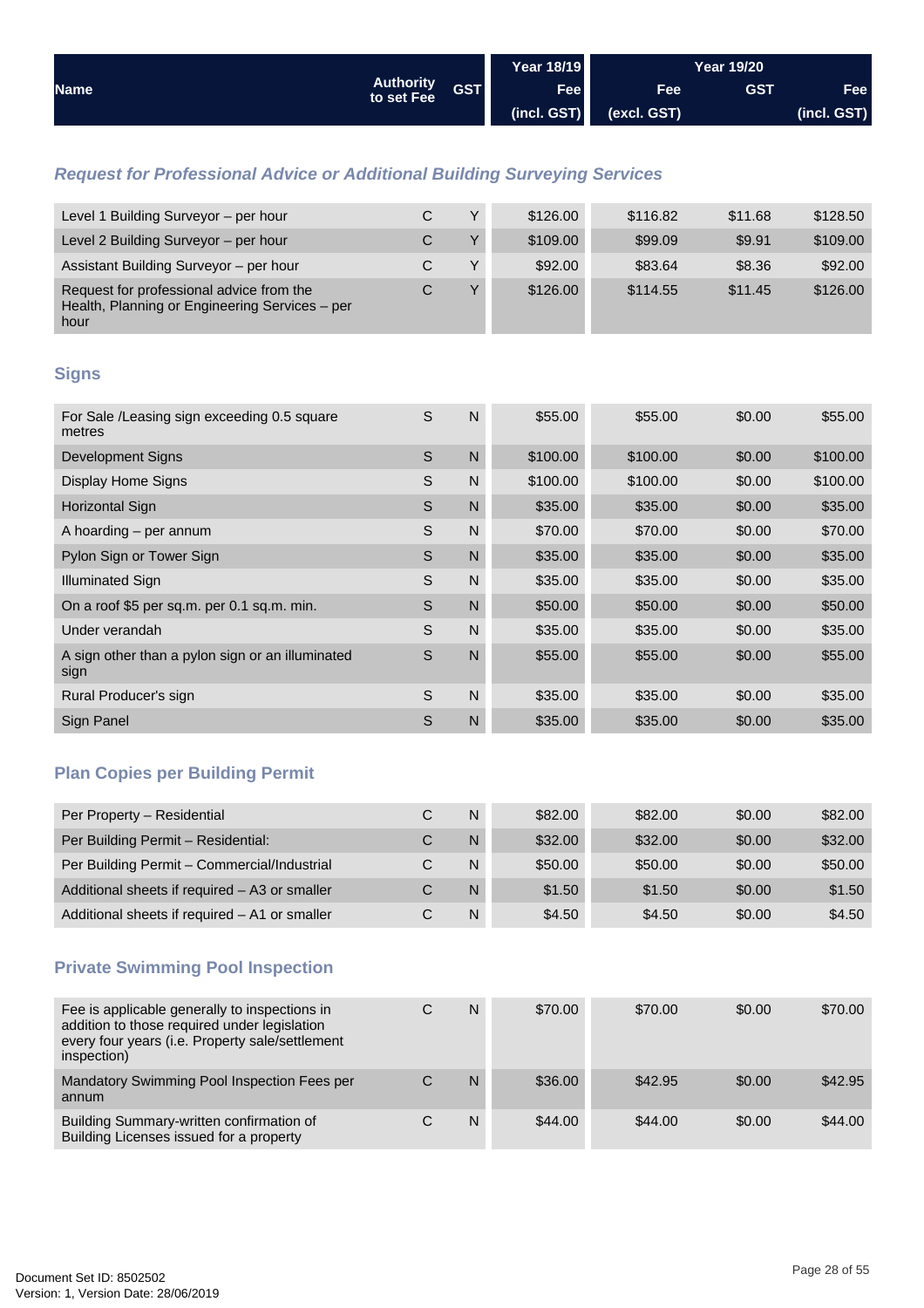<span id="page-28-0"></span>

|             |                                | <b>Year 18/19</b> |             | Year 19/20  |            |             |
|-------------|--------------------------------|-------------------|-------------|-------------|------------|-------------|
| <b>Name</b> | <b>Authority</b><br>to set Fee | <b>GST</b>        | Fee         | <b>Fee</b>  | <b>GST</b> | Fee I       |
|             |                                |                   | (incl. GST) | (excl. GST) |            | (incl. GST) |

## **Environmental Health Services**

## **Environmental Health Management**

| Food stall per event day $+$ \$5.00 for each<br>additional day (same event) | N | \$22.00  | \$22.00  | \$0.00 | \$22.00  |
|-----------------------------------------------------------------------------|---|----------|----------|--------|----------|
| Weekly market/event – per annum                                             | N | \$240.00 | \$243.00 | \$0.00 | \$243.00 |
| Fortnightly market/event – per annum                                        | N | \$120.00 | \$122.00 | \$0.00 | \$122.00 |

### **Licence & Registration Fees – Offensive Trades**

| Transfer of Licence Fee                                                       | S | N | \$41.00  | \$41.00  | \$0.00 | \$41.00  |
|-------------------------------------------------------------------------------|---|---|----------|----------|--------|----------|
| Application for consent to establish an<br>Offensive Trade                    | S | N | \$277.00 | \$277.00 | \$0.00 | \$277.00 |
| <b>Artificial Manure Depots</b>                                               | S | N | \$211.00 | \$211.00 | \$0.00 | \$211.00 |
| Fellmongeries                                                                 | S | N | \$171.00 | \$171.00 | \$0.00 | \$171.00 |
| <b>Manure Works</b>                                                           | S | N | \$211.00 | \$211.00 | \$0.00 | \$211.00 |
| <b>Fish Curing Establishment</b>                                              | S | N | \$211.00 | \$211.00 | \$0.00 | \$211.00 |
| Laundries, Dry Cleaning Establishments                                        | S | N | \$147.00 | \$147.00 | \$0.00 | \$147.00 |
| <b>Poultry Farming</b>                                                        | S | N | \$298.00 | \$298.00 | \$0.00 | \$298.00 |
| Any other Offensive Trade not specified                                       | S | N | \$298.00 | \$298.00 | \$0.00 | \$298.00 |
| Fish processing establishments in which whole<br>fish is cleaned and prepared | S | N | \$298.00 | \$298.00 | \$0.00 | \$298.00 |
| Shellfish and Crustacean Processing                                           | S | N | \$298.00 | \$298.00 | \$0.00 | \$298.00 |
|                                                                               |   |   |          |          |        |          |

## **Fat Melting, Fat Extracting or Tallow Melting Establishment**

| Butcher Shops and similar | N  | \$171.00 | \$171.00 | \$0.00 | \$171.00 |
|---------------------------|----|----------|----------|--------|----------|
| Larger Establishments     | N. | \$298.00 | \$298.00 | \$0.00 | \$298.00 |

### **Caravan Parks (Sch 3)**

| Licence/Renewal                                                                                                                          | S | N | \$200.00 | \$200.00 | \$0.00 | \$200.00 |
|------------------------------------------------------------------------------------------------------------------------------------------|---|---|----------|----------|--------|----------|
| Long stay sites                                                                                                                          | S | N | \$6.00   | \$6.00   | \$0.00 | \$6.00   |
| Short stay sites and sites in transit camps                                                                                              | S | N | \$6.00   | \$6.00   | \$0.00 | \$6.00   |
| Camp site                                                                                                                                | S | N | \$3.00   | \$3.00   | \$0.00 | \$3.00   |
| Overflow site (per site)                                                                                                                 | S | N | \$1.50   | \$2.00   | \$0.00 | \$2.00   |
| Renewal after expiry                                                                                                                     | S | N | \$20.00  | \$20.00  | \$0.00 | \$20.00  |
| Temporary Licence – pro-rata amount of the<br>fee payable for the period of time for which the<br>licence is to be in force (per minute) | S | N | \$100.00 | \$100.00 | \$0.00 | \$100.00 |
| <b>Transfer of Licence</b>                                                                                                               | S | N | \$100.00 | \$100.00 | \$0.00 | \$100.00 |

#### **Onsite Waste Water Disposal**

| Septic Tank Application Fee | N | \$118.00 | \$118.00 | \$0.00 | \$118.00 |
|-----------------------------|---|----------|----------|--------|----------|
|                             |   |          |          |        |          |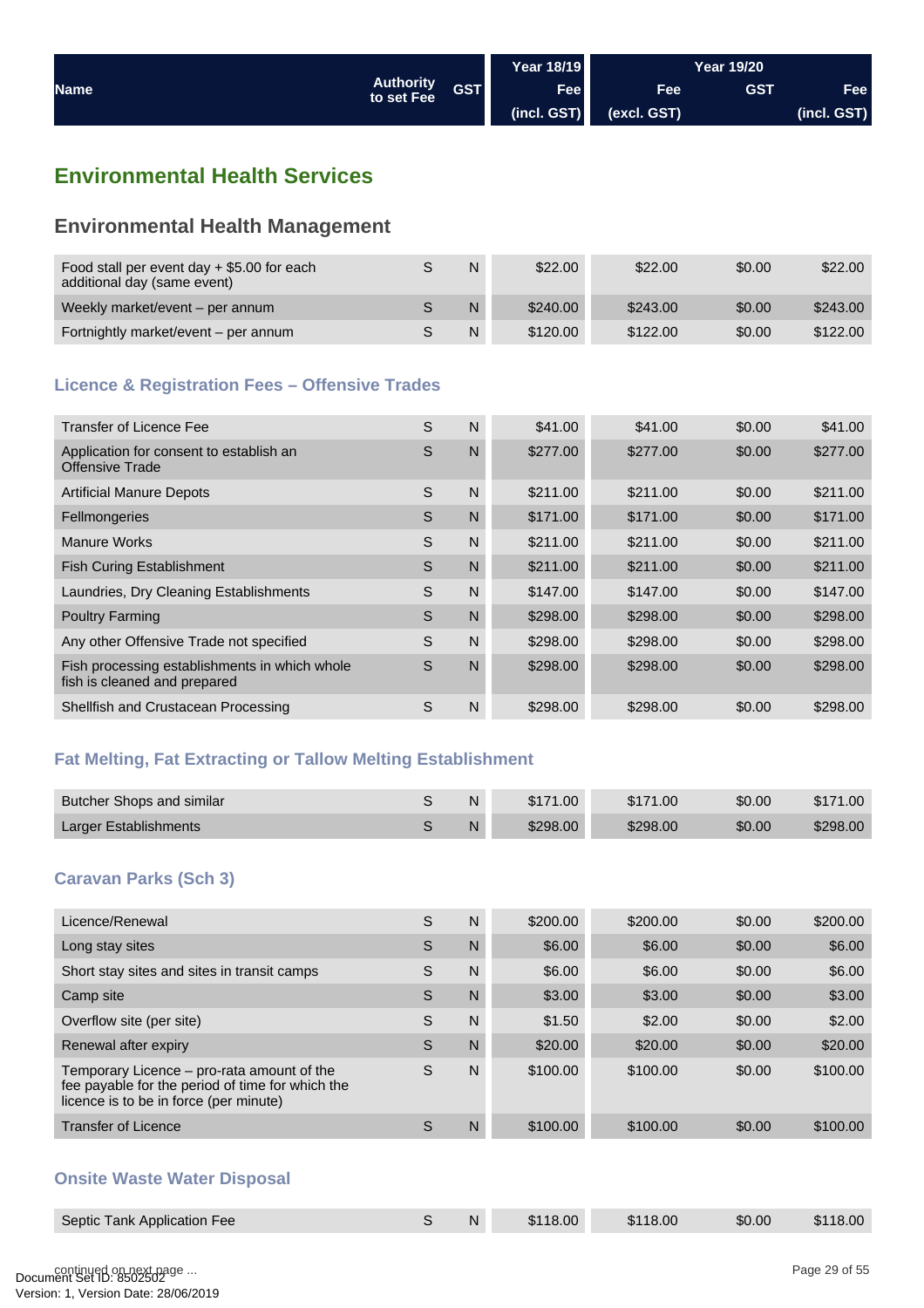<span id="page-29-0"></span>

|                                                                                                                              |                                |              | <b>Year 18/19</b> |             | <b>Year 19/20</b> |             |  |
|------------------------------------------------------------------------------------------------------------------------------|--------------------------------|--------------|-------------------|-------------|-------------------|-------------|--|
| <b>Name</b>                                                                                                                  | <b>Authority</b><br>to set Fee | <b>GST</b>   | Fee               | <b>Fee</b>  | <b>GST</b>        | Fee         |  |
|                                                                                                                              |                                |              | (incl. GST)       | (excl. GST) |                   | (incl. GST) |  |
|                                                                                                                              |                                |              |                   |             |                   |             |  |
| <b>Onsite Waste Water Disposal [continued]</b>                                                                               |                                |              |                   |             |                   |             |  |
| Issuing a permit to use an apparatus                                                                                         | S                              | $\mathsf{N}$ | \$118.00          | \$118.00    | \$0.00            | \$118.00    |  |
|                                                                                                                              |                                |              |                   |             |                   |             |  |
| <b>Food Hawkers, Stallholders and Traders Licences</b>                                                                       |                                |              |                   |             |                   |             |  |
|                                                                                                                              |                                |              |                   |             |                   |             |  |
| Additional Fee for processing late food stall<br>holder applications (received after the closing<br>date) - single day event |                                | $\mathsf{N}$ | \$0.00            | \$22.00     | \$0.00            | \$22.00     |  |
| Licence Fee - Initial & Renewal (food<br>operators)                                                                          | $\mathsf{C}$                   | N            | \$80.00           | \$81.00     | \$0.00            | \$81.00     |  |
| Additional annual charge for weekend and<br>public holidays only (food operators)                                            | $\mathsf C$                    | $\mathsf{N}$ | \$562.00          | \$569.00    | \$0.00            | \$569.00    |  |
| Additional daily charge for non-weekend (food<br>operators)                                                                  | $\mathsf C$                    | $\mathsf{N}$ | \$22.00           | \$22.00     | \$0.00            | \$22.00     |  |
| Additional weekly charge for weekend and<br>public holidays only (food operators)                                            | $\mathsf{C}$                   | $\mathsf{N}$ | \$102.00          | \$104.00    | \$0.00            | \$104.00    |  |
| Additional monthly charge for weekend and<br>public holidays only (food operators)                                           | C                              | $\mathsf{N}$ | \$238.00          | \$241.00    | \$0.00            | \$241.00    |  |
| Additional annual charge for weekdays,<br>weekend and public holidays (food operators)                                       | $\mathsf C$                    | N            | \$2,163.00        | \$2,187.00  | \$0.00            | \$2,187.00  |  |
|                                                                                                                              |                                |              |                   |             |                   |             |  |
| <b>Lodging Houses</b>                                                                                                        |                                |              |                   |             |                   |             |  |
| Lodging House Initial application                                                                                            | C                              | N            | \$491.00          | \$497.00    | \$0.00            | \$497.00    |  |
| Lodging House Annual registration                                                                                            | C                              | N            | \$171.00          | \$173.00    | \$0.00            | \$173.00    |  |
|                                                                                                                              |                                |              |                   |             |                   |             |  |
| <b>Keeping of Animals</b>                                                                                                    |                                |              |                   |             |                   |             |  |
| Annual Renewal of a Kennel Licence                                                                                           | S                              | $\mathsf{N}$ | \$0.00            | \$200.00    | \$0.00            | \$200.00    |  |
| Registration of miniature horse and miniature<br>pig (one-off application)                                                   | $\mathsf C$                    | ${\sf N}$    | \$117.00          | \$119.00    | \$0.00            | \$119.00    |  |
| Approval to keep more than 50 poultry in a<br>rural area                                                                     | $\mathsf C$                    | $\mathsf{N}$ | \$117.00          | \$119.00    | \$0.00            | \$119.00    |  |
| Annual registration of a cattery                                                                                             | $\mathsf C$                    | ${\sf N}$    | \$117.00          | \$119.00    | \$0.00            | \$119.00    |  |
| Annual registration to keep more than 20                                                                                     | $\mathsf C$                    | $\mathsf{N}$ | \$117.00          | \$119.00    | \$0.00            | \$119.00    |  |
| pigeons                                                                                                                      |                                |              |                   |             |                   |             |  |
| Approval to keep a beehive in a residential or<br>Special Rural Zone                                                         | $\mathsf C$                    | $\mathsf{N}$ | \$117.00          | \$119.00    | \$0.00            | \$119.00    |  |
| Approval to keep more than 2 beehives on a<br>non-residential lot                                                            | $\mathbf C$                    | $\mathsf{N}$ | \$117.00          | \$119.00    | \$0.00            | \$119.00    |  |
| Stable Registration: Min. charge                                                                                             | $\mathsf C$                    | $\mathsf{N}$ | \$143.00          | \$145.00    | \$0.00            | \$145.00    |  |
| Stable Registration: Min. per stall                                                                                          | $\mathsf C$                    | N            | \$17.00           | \$18.00     | \$0.00            | \$18.00     |  |
| Kennel Annual Licence (previously per dog<br>charge in 17/18)                                                                | $\mathbb S$                    | ${\sf N}$    | \$200.00          | \$200.00    | \$0.00            | \$200.00    |  |
| <b>Administration Fees</b>                                                                                                   |                                |              |                   |             |                   |             |  |
|                                                                                                                              | $\mathsf C$                    |              |                   |             |                   |             |  |
| Application to establish Hair dressing<br>establishment                                                                      |                                | $\mathsf{N}$ | \$0.00            | \$182.00    | \$0.00            | \$182.00    |  |
|                                                                                                                              |                                |              |                   |             |                   |             |  |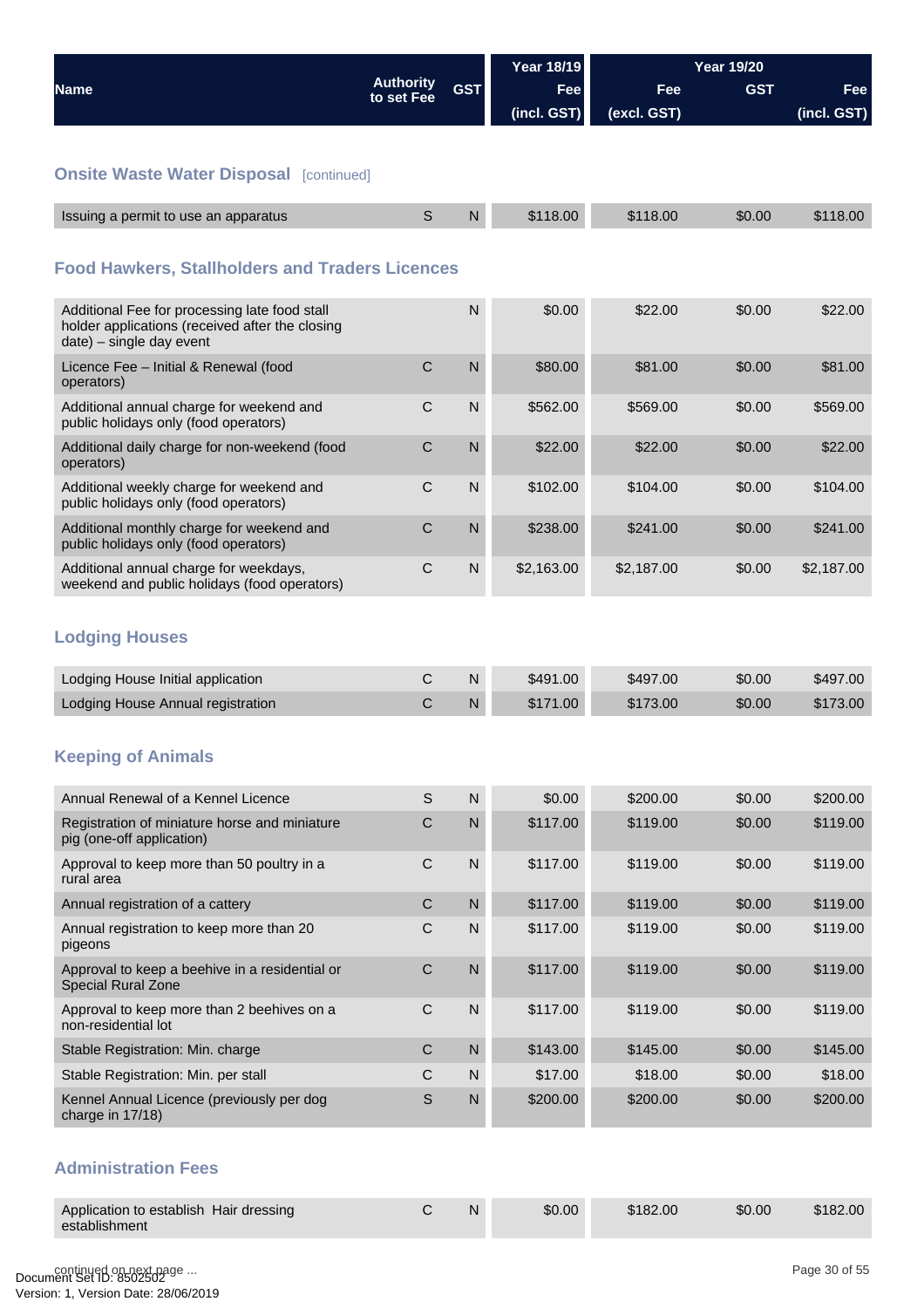<span id="page-30-0"></span>

|                                                                                                                                       |                                |            | Year 18/19  |             | <b>Year 19/20</b> |             |
|---------------------------------------------------------------------------------------------------------------------------------------|--------------------------------|------------|-------------|-------------|-------------------|-------------|
| <b>Name</b>                                                                                                                           | <b>Authority</b><br>to set Fee | <b>GST</b> | <b>Fee</b>  | <b>Fee</b>  | <b>GST</b>        | <b>Fee</b>  |
|                                                                                                                                       |                                |            | (incl. GST) | (excl. GST) |                   | (incl. GST) |
|                                                                                                                                       |                                |            |             |             |                   |             |
| <b>Administration Fees</b> [continued]                                                                                                |                                |            |             |             |                   |             |
| Application to establish a Skin penetrations<br>premises                                                                              | $\mathsf{C}$                   | N          | \$0.00      | \$182.00    | \$0.00            | \$182.00    |
| Provision of Section 39 Certificate (Liquor Act), Section 55 Certificate (Gaming Act) or Written<br><b>Report to Settlement Agent</b> |                                |            |             |             |                   |             |
| No inspection required (S39 or S55)                                                                                                   | C                              | N          | \$90.00     | \$91.00     | \$0.00            | \$91.00     |
| <b>Inspection required (S39 or S55)</b>                                                                                               |                                |            |             |             |                   |             |
| Min. charge (S39 or S55)                                                                                                              | C                              | N          | \$182.00    | \$184.00    | \$0.00            | \$184.00    |

#### *Approval of Dust Management Plan, Noise Management Plan (other than Reg 18 approval) or similar*

Hourly rate > 1 hour (S39 or S55) C N \$90.00 \$91.00 \$0.00 \$91.00

| Min. charge (Dust & Noise Mgmt. Plans)              | N | \$182.00 | \$184.00 | \$0.00 | \$184.00 |
|-----------------------------------------------------|---|----------|----------|--------|----------|
| Hourly rate > 2 hours (Dust & Noise Mgmt.<br>Plans) | N | \$90.00  | \$91.00  | \$0.00 | \$91.00  |

#### *Completion of a Historical File Search for Contaminated Sites Survey; Property Search or similar*

| Min. charge (Historical File Search)           |    | \$182.00 | \$184.00 | \$0.00 | \$184.00 |
|------------------------------------------------|----|----------|----------|--------|----------|
| Hourly rate > 2 hours (Historical File Search) | N. | \$90.00  | \$91.00  | \$0.00 | \$91.00  |

#### *Other Inspections, monitoring or reporting by EHO's on request (subject to approval by MHS)*

| Min. charge (for 2 hours per officer) $-$ Other<br>Health Inspections | N | \$182.00 | \$184.00 | \$0.00 | \$184.00 |
|-----------------------------------------------------------------------|---|----------|----------|--------|----------|
| Hourly rate > 2 hours - Other Health<br><b>Inspections</b>            | N | \$90.00  | \$91.00  | \$0.00 | \$91.00  |

#### *Expedited Approval/Service Fee*

| Minimum (or 25% of normal fee whichever is<br>the greater)        | N | \$182.00 | \$184.00 | \$0.00 | \$184.00 |
|-------------------------------------------------------------------|---|----------|----------|--------|----------|
| Other Health Applications, hourly rate<br>(minimum 1 hour charge) | N | \$90.00  | \$91.00  | \$0.00 | \$91.00  |

#### **Food Premises Fees & Charges (Food Act 2008)**

| Settlement enguiry – no inspection    | N | \$0.00  | \$90.00  | \$0.00 | \$90.00  |
|---------------------------------------|---|---------|----------|--------|----------|
| Settlement enguiry – with inspection  | N | \$0.00  | \$182.00 | \$0.00 | \$182.00 |
| <b>Food Premises Notification Fee</b> | N | \$58.00 | \$59.00  | \$0.00 | \$59.00  |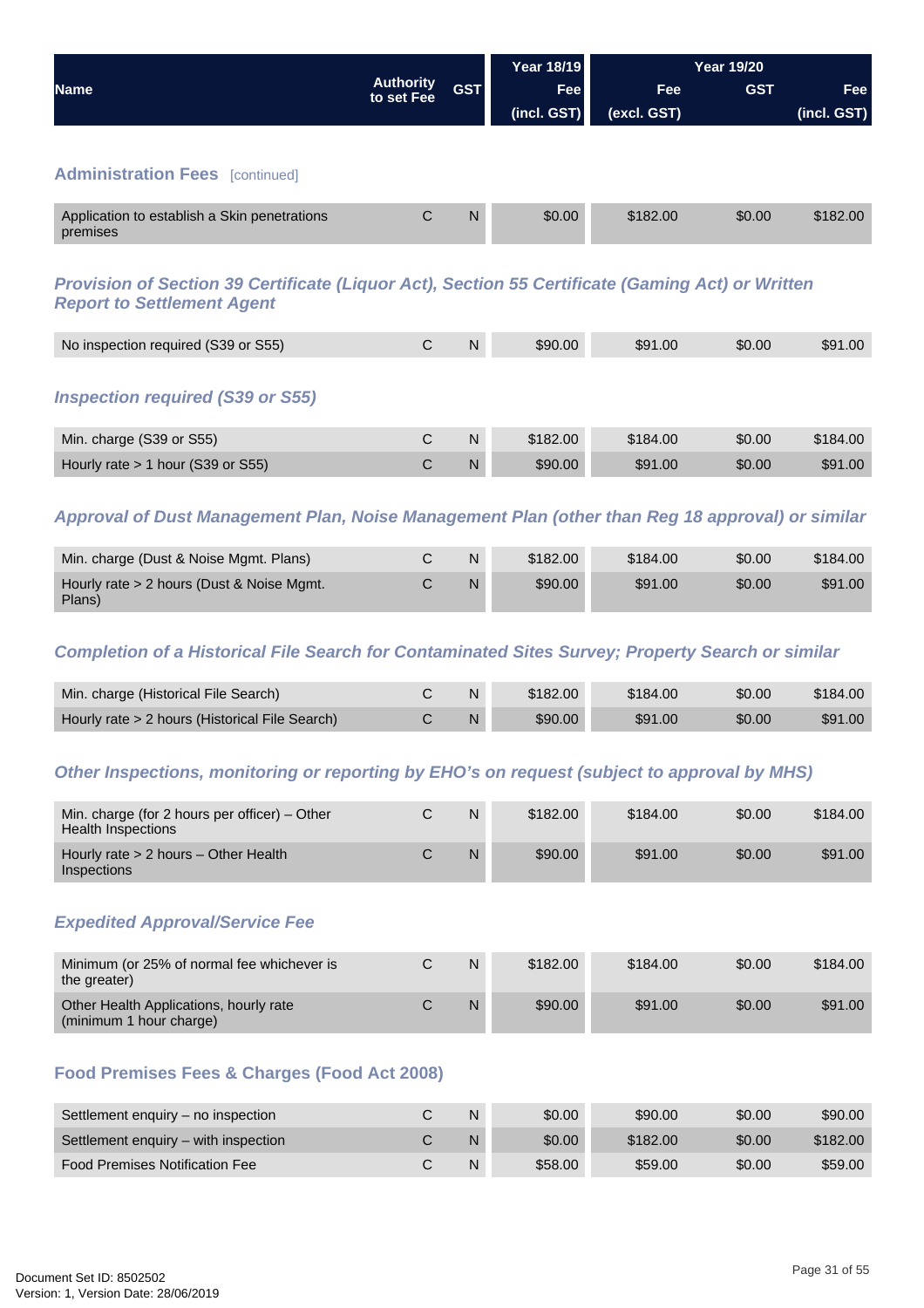<span id="page-31-0"></span>

|             |                                |            | <b>Year 18/19</b> |             | <b>Year 19/20</b> |             |
|-------------|--------------------------------|------------|-------------------|-------------|-------------------|-------------|
| <b>Name</b> | <b>Authority</b><br>to set Fee | <b>GST</b> | <b>Fee</b>        | <b>Fee</b>  | GST               | Fee         |
|             |                                |            | (incl. GST)       | (excl. GST) |                   | (incl. GST) |

#### *Annual Risk Assessment/Inspection Fee*

| Primary Classification - High Risk      | С | N | \$477.00 | \$483.00 | \$0.00 | \$483.00 |
|-----------------------------------------|---|---|----------|----------|--------|----------|
| Primary Classification - Medium Risk    | С | N | \$477.00 | \$483.00 | \$0.00 | \$483.00 |
| Primary Classification - Low Risk       | С | N | \$239.00 | \$242.00 | \$0.00 | \$242.00 |
| Additional Classification - High Risk   | С | N | \$239.00 | \$242.00 | \$0.00 | \$242.00 |
| Additional Classification - Medium Risk | С | N | \$239.00 | \$242.00 | \$0.00 | \$242.00 |
| Additional Classification - Low Risk    | С | N | \$118.00 | \$120.00 | \$0.00 | \$120.00 |

*Application fee construction and establishment of food premises (includes a one off notification fee)*

| New Food Premises - High, Medium Risk | N | \$518.00 | \$524.00 | \$0.00 | \$524.00 |
|---------------------------------------|---|----------|----------|--------|----------|
| New Food Premises – Low Risk          | N | \$275.00 | \$279.00 | \$0.00 | \$279.00 |
| New Food Premises - Very Low Risk     | N | \$58.00  | \$59.00  | \$0.00 | \$59.00  |

#### *Application Fee – Amended or Refurbished Food Premises*

| ⁄ Refurbished Food Premises – Minor ∕ |  | \$182.00 | \$184.00 | \$0.00 | \$184.00 |
|---------------------------------------|--|----------|----------|--------|----------|
| Refurbished Food Premises - Major     |  | \$352.00 | \$356.00 | \$0.00 | \$356.00 |

#### **Safe Food Handler Training Sessions**

| Safe Food Handler Training Sessions.<br>Scheduled session per person (work in food<br>premises in the City) | С | Υ | \$15.00  | \$13.64  | \$1.36  | \$15.00  |
|-------------------------------------------------------------------------------------------------------------|---|---|----------|----------|---------|----------|
| Scheduled session per person (do not work in<br>food premises in the City)                                  | С | Υ | \$82.00  | \$75.45  | \$7.55  | \$83.00  |
| Training session on request outside of<br>business hours (within the City) additional to<br>per person fee  | C | Υ | \$207.00 | \$190.91 | \$19.09 | \$210.00 |
| Training session on request (business not<br>within the City) additional to per person fee                  | С | Υ | \$748.00 | \$688.18 | \$68.82 | \$757.00 |
| Overtime surcharge (for outside of the City)                                                                | С | Υ | \$134.00 | \$123.64 | \$12.36 | \$136.00 |

#### **Public Buildings**

#### *Application for approval to construct, extend or alter a public building*

| Public Buildings - Maximum                                   | S | N | \$913.00 | \$924.00 | \$0.00 | \$924.00 |
|--------------------------------------------------------------|---|---|----------|----------|--------|----------|
| Public Buildings - Minimum (non-community<br>and charitable) | С | N | \$182.00 | \$184.00 | \$0.00 | \$184.00 |
| Public Buildings - Minimum (community and<br>charitable)     |   | N | \$90.00  | \$91.00  | \$0.00 | \$91.00  |
| Public Buildings - Hourly rate                               |   | N | \$90.00  | \$91.00  | \$0.00 | \$91.00  |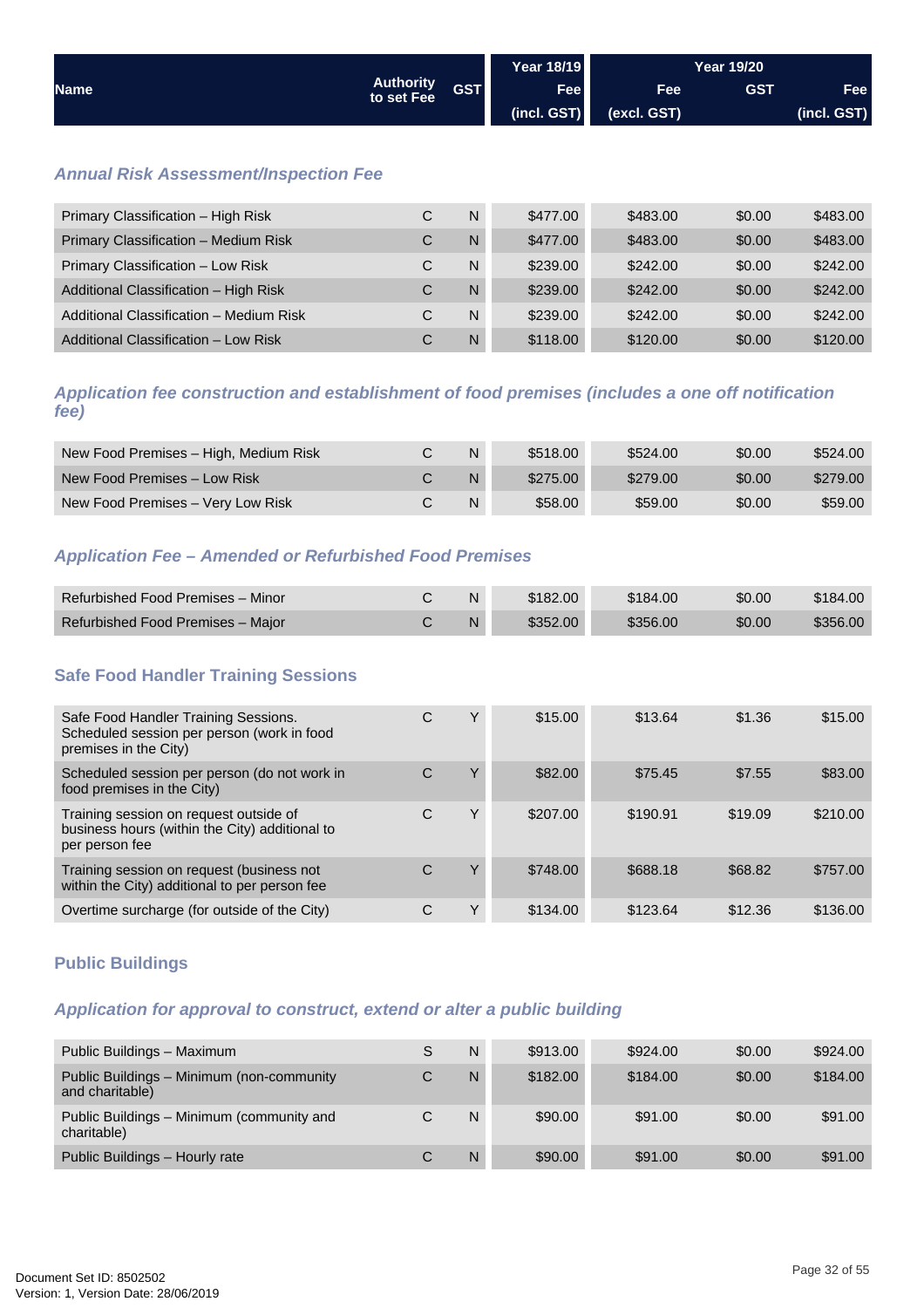<span id="page-32-0"></span>

|                                                                                                             |                                |                | <b>Year 18/19</b> | <b>Year 19/20</b> |            |             |  |
|-------------------------------------------------------------------------------------------------------------|--------------------------------|----------------|-------------------|-------------------|------------|-------------|--|
| <b>Name</b>                                                                                                 | <b>Authority</b><br>to set Fee | <b>GST</b>     | <b>Fee</b>        | Fee               | <b>GST</b> | Fee         |  |
|                                                                                                             |                                |                | (incl. GST)       | (excl. GST)       |            | (incl. GST) |  |
|                                                                                                             |                                |                |                   |                   |            |             |  |
| <b>Noise</b>                                                                                                |                                |                |                   |                   |            |             |  |
| Application fee for Approval of a noise<br>management plan for motor sport venue (Reg<br>16AA)              | S                              | N              | \$0.00            | \$500.00          | \$0.00     | \$500.00    |  |
| Application fee for Approval of a noise<br>management plan for shooting venue (Reg<br>14A)                  | S                              | $\overline{N}$ | \$0.00            | \$500.00          | \$0.00     | \$500.00    |  |
| Application fee for Approval of a noise<br>management plan for specified works (Reg<br>14A)                 | S                              | N              | \$0.00            | \$500.00          | \$0.00     | \$500.00    |  |
| Fee for approval of Noise Management Plan<br>for out of hours construction work (Reg. 13)                   | S                              | $\mathsf{N}$   | \$178.00          | \$180.00          | \$0.00     | \$180.00    |  |
| Application fee for approval of a non-complying<br>sporting, cultural and entertainment event<br>(Reg. 18). | S                              | $\mathsf{N}$   | \$523.00          | \$1,000.00        | \$0.00     | \$1,000.00  |  |
| Noise Monitoring Fee: Minimum Charge 2<br>hours                                                             | C                              | $\mathsf{N}$   | \$182.00          | \$184.00          | \$0.00     | \$184.00    |  |
| Noise Monitoring Fee: Excess hours at flat rate<br>per hour                                                 | $\mathsf{C}$                   | N              | \$90.00           | \$91.00           | \$0.00     | \$91.00     |  |

## **Annual Registration of Aquatic Facility – fees for sampling and inspections**

| Aquatic Facility – annual inspection and water<br>sampling fee                       | N | \$300.00 | \$300.00 | \$0.00 | \$300.00 |
|--------------------------------------------------------------------------------------|---|----------|----------|--------|----------|
| For each additional aquatic facility requiring to<br>be sampled separately per annum | N | \$100.00 | \$100.00 | \$0.00 | \$100.00 |

## **Engineering & Works**

## **Waste Services**

## **Waste Collection Services**

| Waste management service charge -<br>industrial/commercial/unimproved value<br>properties | С            | N | \$458.00 | \$458.00 | \$0.00 | \$458.00 |
|-------------------------------------------------------------------------------------------|--------------|---|----------|----------|--------|----------|
| Rubbish Collection Levy - Exempt Properties                                               | C            | N | \$510.00 | \$510.00 | \$0.00 | \$510.00 |
| Purchase a set of 240 Litre bins "one off"<br>charge                                      | C            | N | \$100.00 | \$100.00 | \$0.00 | \$100.00 |
| Purchase additional 240lt Garden, Recycle or<br>140lt MSW Bin "one off" charge            | C            | N | \$50.00  | \$50.00  | \$0.00 | \$50.00  |
| Purchase of shared 240 Litre Bin Allocation<br>(Strata or Grouped Housing Developments)   | $\mathsf{C}$ | N | \$33.00  | \$33.00  | \$0.00 | \$33.00  |
| Service Charge - 2nd MSW MGB                                                              | C            | N | \$330.00 | \$330.00 | \$0.00 | \$330.00 |
| Service Charge – 2nd REC MGB                                                              | C            | N | \$70.00  | \$70.00  | \$0.00 | \$70.00  |
| Service Charge – 2nd 140lt MSW                                                            | C            | N | \$238.00 | \$238.00 | \$0.00 | \$238.00 |
| Service Charge - 2nd 240 Garden Waste Bin                                                 | C            | N | \$100.00 | \$100.00 | \$0.00 | \$100.00 |
| <b>MSW MGB 6mth Hire</b>                                                                  | C            | N | \$170.00 | \$170.00 | \$0.00 | \$170.00 |
| Recycling MGB 6mth Hire                                                                   | C            | N | \$40.00  | \$40.00  | \$0.00 | \$40.00  |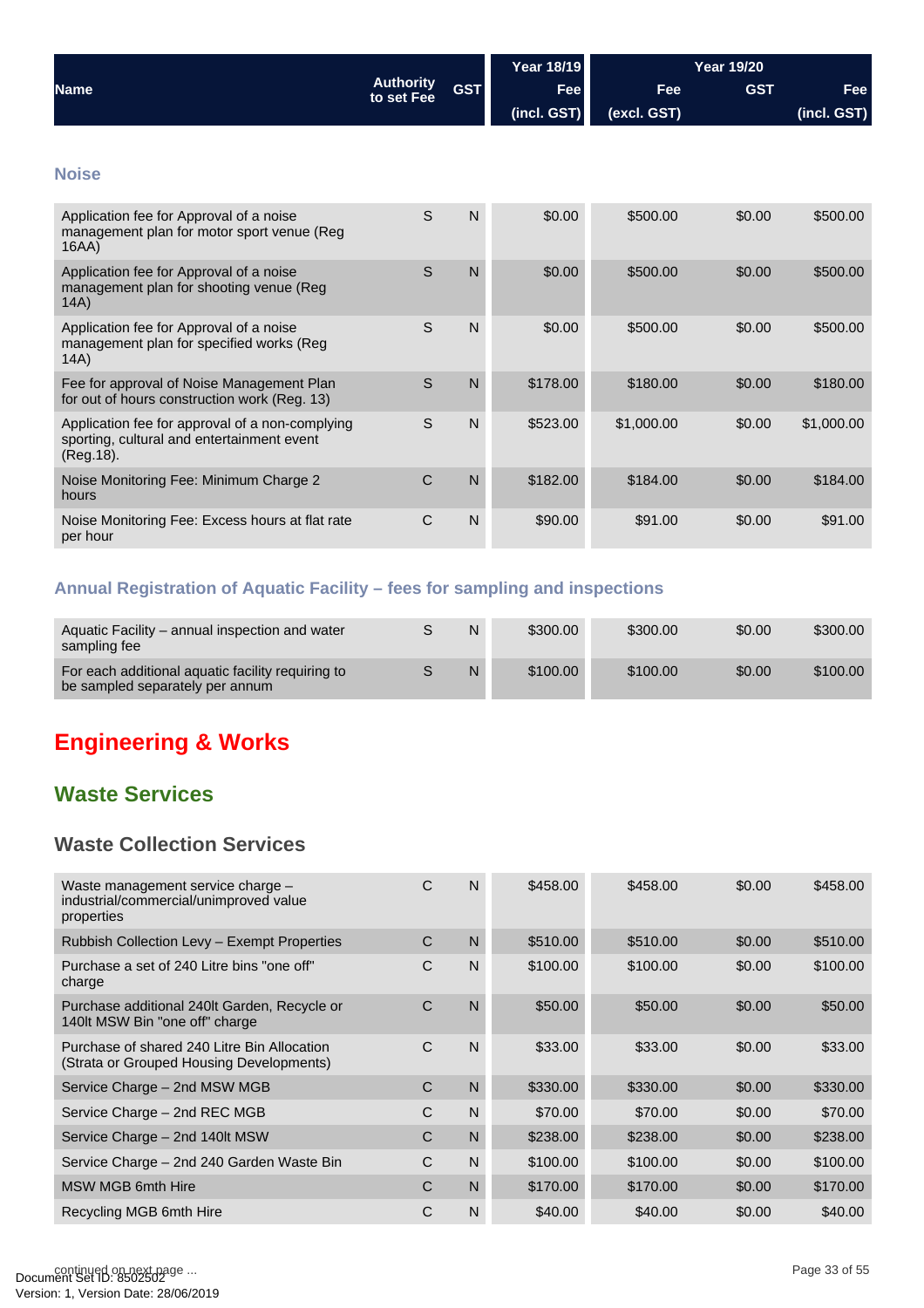<span id="page-33-0"></span>

|             |                                              | Year 18/19  |             | <b>Year 19/20</b> |             |
|-------------|----------------------------------------------|-------------|-------------|-------------------|-------------|
| <b>Name</b> | <b>Authority</b><br><b>GST</b><br>to set Fee | Fee         | <b>Fee</b>  | <b>GST</b>        | Fee l       |
|             |                                              | (incl. GST) | (excl. GST) |                   | (incl. GST) |

## **Waste Collection Services** [continued]

| Service Charge in addition to Waste Levy<br>Charge – Bins removed from & returned to an<br>unmanaged bin store          | C            | N | \$550.00 | \$550.00 | \$0.00 | \$550.00 |
|-------------------------------------------------------------------------------------------------------------------------|--------------|---|----------|----------|--------|----------|
| Service Charge in addition to the Waste Levy<br>Charge – Bins removed from & returned to a<br>unit within a development | C            | N | \$930.00 | \$930.00 | \$0.00 | \$930.00 |
| Service Charge – Litter bin service from<br>non-City of Cockburn land                                                   | C            | N | \$505.00 | \$505.00 | \$0.00 | \$505.00 |
| Service Charge - Additional MSW Bin Service<br>/Week                                                                    | $\mathsf{C}$ | N | \$355.00 | \$355.00 | \$0.00 | \$355.00 |
| Service Charge - Additional Recycle Bin<br>Service /Week                                                                | C            | N | \$105.00 | \$105.00 | \$0.00 | \$105.00 |
| Service Charge – One-off event hire MSW Bin                                                                             | C            | Y | \$40.00  | \$36.36  | \$3.64 | \$40.00  |
| Service Charge - One-off event hire Recycle<br><b>Bin</b>                                                               | C            | Y | \$10.00  | \$9.09   | \$0.91 | \$10.00  |
| Additional Collection of MSW for property with<br>insufficient bin store per trip                                       | $\mathsf{C}$ | N | \$200.00 | \$200.00 | \$0.00 | \$200.00 |
| Additional Collection of recyclables for property<br>with insufficient bin store per trip                               | C            | N | \$200.00 | \$200.00 | \$0.00 | \$200.00 |

### **Commercial Users Bin Hire Rates**

| 1,100 Litre MSW Bin Service Charge                        |   | N | \$0.00   | \$780.00 | \$0.00 | \$780.00 |
|-----------------------------------------------------------|---|---|----------|----------|--------|----------|
| 1,100 Litre Recycle Bin Service Charge                    |   | N | \$0.00   | \$65,00  | \$0.00 | \$65.00  |
| Additional 660 Litre MSW Bin Annual Service<br>Cost       | С | N | \$684.00 | \$705.00 | \$0.00 | \$705.00 |
| Additional 660 Litre Recycling Bin Annual<br>Service Cost | С | N | \$190.00 | \$190.00 | \$0.00 | \$190.00 |
| Purchase a set of 660 Litre bins "one off"<br>Charge      | С | N | \$550.00 | \$550.00 | \$0.00 | \$550.00 |

## **Waste Disposal Services**

## **Gate Entry Fees**

| Per car boot not exceeding 1.0 cu.m.                                           | С | Υ | \$45.00  | \$40.91  | \$4.09  | \$45.00  |
|--------------------------------------------------------------------------------|---|---|----------|----------|---------|----------|
| City of Cockburn Trailer Pass (Residents only),<br>per pass                    | C | Υ | \$60.00  | \$54.55  | \$5.45  | \$60.00  |
| 2nd City of Cockburn Trailer Pass (Residents<br>only), 6 passes                | C | Y | \$360.00 | \$327.27 | \$32.73 | \$360.00 |
| Per car, utility or trailer not exceeding 1.0 cu.m.                            | C | Υ | \$60.00  | \$54.55  | \$5.45  | \$60.00  |
| Per trailer, 1.0 cu.m.-2.5 cu.m.                                               | C | Υ | \$115.00 | \$104.55 | \$10.45 | \$115.00 |
| Per trailer exceeding 2.5 cu.m.                                                | C | Y | \$160.00 | \$145.45 | \$14.55 | \$160.00 |
| Non-Cockburn Resident - Per car boot not<br>exceeding 1.0 cu.m.                | C | Υ | \$50.00  | \$45.45  | \$4.55  | \$50.00  |
| Non-Cockburn Resident - Per car, utility or<br>trailer not exceeding 1.0 cu.m. | C | Υ | \$65.00  | \$59.09  | \$5.91  | \$65.00  |
| Non-Cockburn Resident - Per trailer, 1.0<br>cu.m.-2.5 cu.m.                    | C | Υ | \$130.00 | \$118.18 | \$11.82 | \$130.00 |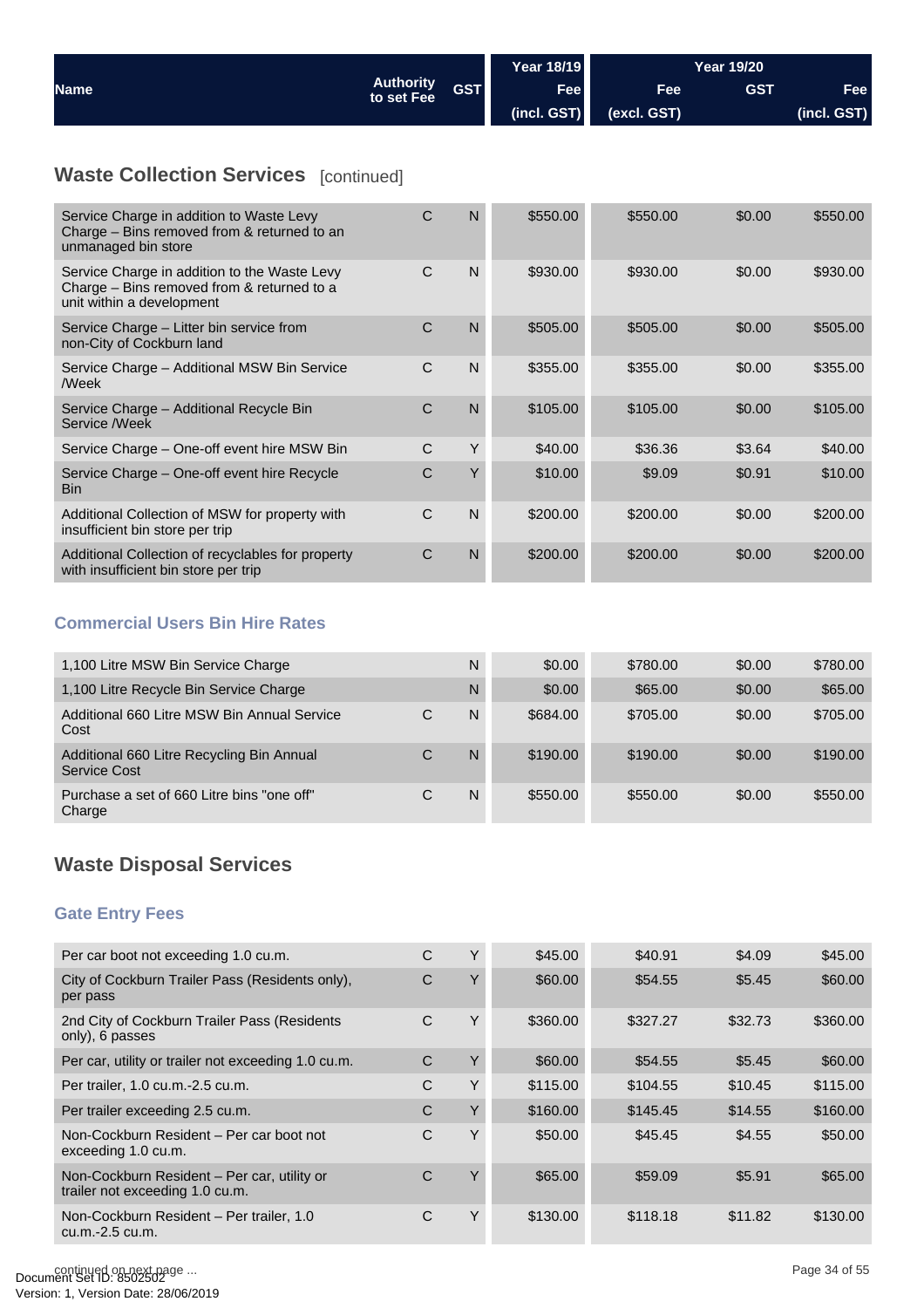<span id="page-34-0"></span>

|                                                                                |                                |            | <b>Year 18/19</b> |             | <b>Year 19/20</b> |             |  |  |
|--------------------------------------------------------------------------------|--------------------------------|------------|-------------------|-------------|-------------------|-------------|--|--|
| <b>Name</b>                                                                    | <b>Authority</b><br>to set Fee | <b>GST</b> | Fee               | Fee         | <b>GST</b>        | Fee         |  |  |
|                                                                                |                                |            | (incl. GST)       | (excl. GST) |                   | (incl. GST) |  |  |
|                                                                                |                                |            |                   |             |                   |             |  |  |
| <b>Gate Entry Fees</b> [continued]                                             |                                |            |                   |             |                   |             |  |  |
| Non-Cockburn Resident - Per trailer exceeding<br>2.5 cu.m.                     | $\mathsf C$                    | Υ          | \$165.00          | \$150.00    | \$15.00           | \$165.00    |  |  |
| <b>Putrescible solid waste</b>                                                 |                                |            |                   |             |                   |             |  |  |
| Minimum Putrescible Load                                                       | C                              | Y          | \$60.00           | \$54.55     | \$5.45            | \$60.00     |  |  |
| Per Tonne MSW                                                                  | $\mathsf C$                    | Υ          | \$160.00          | \$145.45    | \$14.55           | \$160.00    |  |  |
| Per Tonne C&I                                                                  | $\mathsf{C}$                   | Y          | \$160.00          | \$145.45    | \$14.55           | \$160.00    |  |  |
| Per Tonne C&D                                                                  | $\mathsf{C}$                   | Υ          | \$160.00          | \$145.45    | \$14.55           | \$160.00    |  |  |
| <b>Clean Fill</b>                                                              |                                |            |                   |             |                   |             |  |  |
| Minimum Clean Fill Load                                                        | $\mathsf C$                    | Y          | \$60.00           | \$54.55     | \$5.45            | \$60.00     |  |  |
| Per Tonne (Maximum 100 tonne per day)                                          | C                              | Y          | \$60.00           | \$54.55     | \$5.45            | \$60.00     |  |  |
| <b>Inert Waste (Off Liner)</b>                                                 |                                |            |                   |             |                   |             |  |  |
| Minimum Inert Waste Load                                                       | C                              | Y          | \$60.00           | \$54.55     | \$5.45            | \$60.00     |  |  |
| Inert Waste Per Tonne                                                          | $\mathsf C$                    | Υ          | \$100.00          | \$90.91     | \$9.09            | \$100.00    |  |  |
| <b>Environmentally Sensitive (i.e. asbestos) 1 cu.m.</b>                       |                                |            |                   |             |                   |             |  |  |
| Residential Burial Fee - 1 Trailer Pass plus<br>\$9.00 per sheet               | C                              | Υ          | \$8.00            | \$7.27      | \$0.73            | \$8.00      |  |  |
| Non Residential Burial Fee - 1 Cubic Meter<br>Charge plus \$10.00 per sheet    | $\mathsf C$                    | Υ          | \$9.00            | \$8.18      | \$0.82            | \$9.00      |  |  |
| Soil Class 3                                                                   | $\mathbf C$                    | Υ          | \$200.00          | \$181.82    | \$18.18           | \$200.00    |  |  |
| Soil Class 2                                                                   | $\mathsf C$                    | Υ          | \$190.00          | \$172.73    | \$17.27           | \$190.00    |  |  |
| When weighbridge is not in use for putrescible and non-putrescible solid waste |                                |            |                   |             |                   |             |  |  |
| Bins 2-4m3 (1.2 tonnes)                                                        | $\mathsf C$                    | Υ          | \$192.00          | \$174.55    | \$17.45           | \$192.00    |  |  |
| Bins 4-8m3 (2.4 tonnes)                                                        | $\mathsf C$                    | Y          | \$384.00          | \$349.09    | \$34.91           | \$384.00    |  |  |

| Bins $4-8m3$ (2.4 tonnes)                                 | C | Υ | \$384.00   | \$349.09   | \$34.91  | \$384.00   |
|-----------------------------------------------------------|---|---|------------|------------|----------|------------|
| Bins 8-12m3 (5.0 tonnes)                                  | C | Y | \$800.00   | \$727.27   | \$72.73  | \$800.00   |
| Bins 12-19m3 (6.5 tonnes)                                 | C | Υ | \$1,040.00 | \$945.45   | \$94.55  | \$1,040.00 |
| Bins $>$ 20m3 (8.0 tonnes)                                | C | Υ | \$1,280.00 | \$1,163.64 | \$116.36 | \$1,280.00 |
| Compactor trucks <8m3 (1.7 tonnes)                        | C | Y | \$272.00   | \$247.27   | \$24.73  | \$272.00   |
| Compactor trucks 8-12m3 (4.25 tonnes)                     | C | Y | \$680.00   | \$618.18   | \$61.82  | \$680.00   |
| Compactor trucks 12-18m3 (4.34 tonnes)                    | C | Υ | \$694.40   | \$631.27   | \$63.13  | \$694.40   |
| Compactor trucks 18-32m3 (10.6 tonnes)                    | C | Y | \$1,696.00 | \$1,541.82 | \$154.18 | \$1,696.00 |
| Compactor trucks > 32m3 (14.9tonnes)                      | C | Υ | \$2,288.00 | \$2,080.00 | \$208.00 | \$2,288.00 |
| Open trucks, gross weight <5 tonnes<br>$(0.9$ tonnes $)$  | C | Υ | \$48.00    | \$43.64    | \$4.36   | \$48.00    |
| Open trucks, gross weight 5-12tonnes<br>$(1.8$ tonnes $)$ | C | Υ | \$288.00   | \$261.82   | \$26.18  | \$288.00   |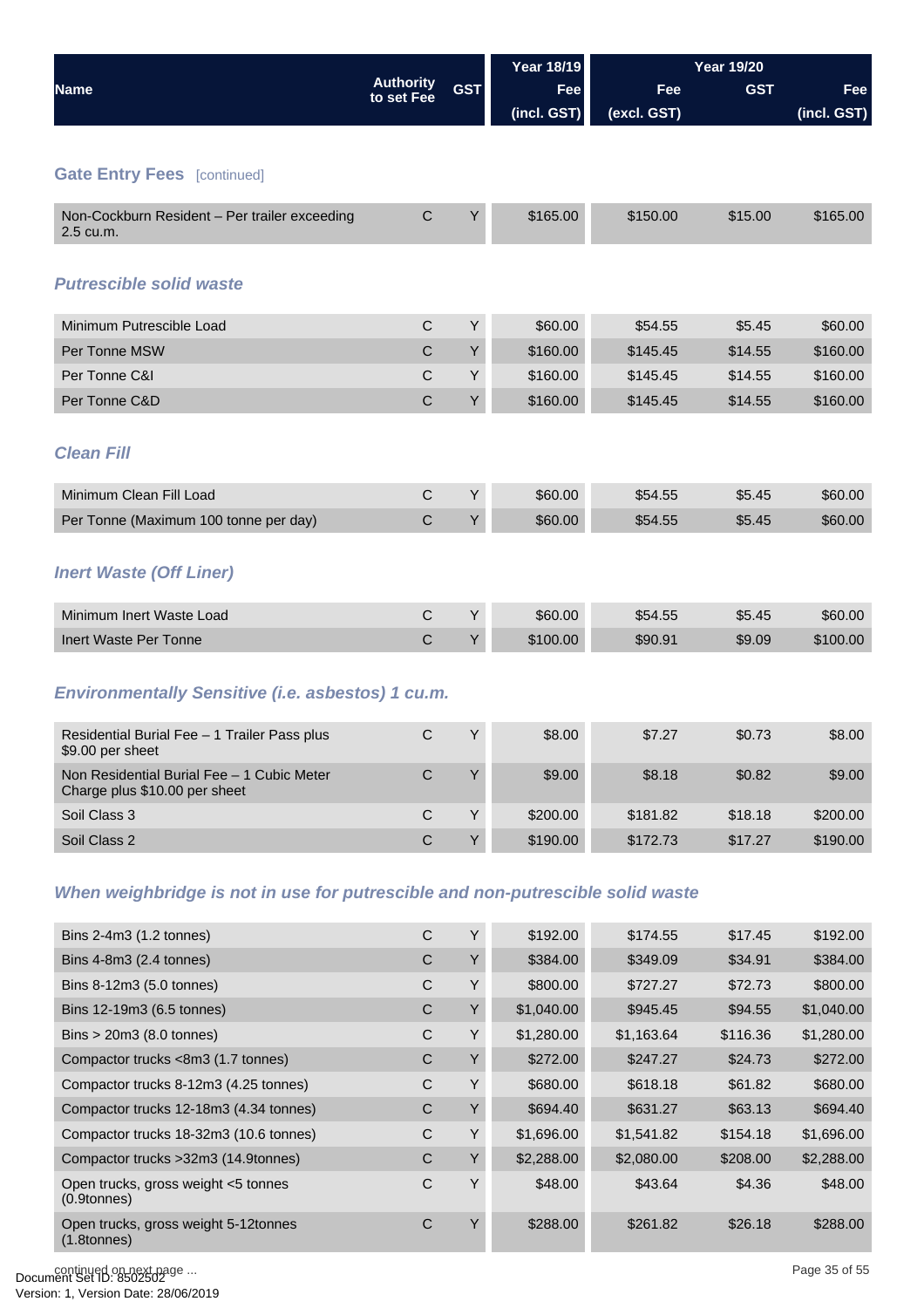<span id="page-35-0"></span>

|             |                                |            | Year 18/19  |             | Year 19/20 |             |
|-------------|--------------------------------|------------|-------------|-------------|------------|-------------|
| <b>Name</b> | <b>Authority</b><br>to set Fee | <b>GST</b> | <b>Fee</b>  | <b>Fee</b>  | <b>GST</b> | Fee         |
|             |                                |            | (incl. GST) | (cscl. GST) |            | (incl. GST) |

## **When weighbridge is not in use for putrescible and non-putrescible solid waste** [continued]

| Open truck $-3$ axles "6 wheeler" (3.0 tonnes)                          | C | Υ      | \$480.00   | \$436.36   | \$43.64  | \$480.00   |
|-------------------------------------------------------------------------|---|--------|------------|------------|----------|------------|
| Open truck – 4 axles "8 wheeler" (3.6 tonnes)                           | C | $\vee$ | \$576.00   | \$523.64   | \$52.36  | \$576.00   |
| Open truck - 5 axles "Bogy Semi or 6 wheel<br>pig trailer" (5.4 tonnes) | C | Y      | \$864.00   | \$785.45   | \$78.55  | \$864.00   |
| Open truck - 6 axles "Tri-axle Semi" (6.0<br>tonnes)                    | C | $\vee$ | \$960.00   | \$872.73   | \$87.27  | \$960.00   |
| Open truck $-8$ axles (7.8 tonnes)                                      | C | Y      | \$1,248,00 | \$1,134.55 | \$113.45 | \$1,248.00 |
| Open truck – 9 axles "8 Wheeler plus trailer"<br>$(9.6 \text{ tonnes})$ | C | Υ      | \$576.00   | \$523.64   | \$52.36  | \$576.00   |
| Open truck – 11 axles "Road Train" (12.0)<br>tonnes)                    | C | Υ      | \$1,920.00 | \$1,745.45 | \$174.55 | \$1,920.00 |

### *Rates for the disposal of environmentally sensitive or extraordinary, Class III or large volumes of waste*

| City of Cockburn Verge Generated<br>Greenwaste (per Tonne)                             |              | Υ | \$0.00     | \$36.36  | \$3.64  | \$40.00    |
|----------------------------------------------------------------------------------------|--------------|---|------------|----------|---------|------------|
| Verge E-Waste delivered to HWRP (per tonne)                                            |              | Y | \$0.00     | \$18.18  | \$1.82  | \$20.00    |
| Timber Packaging Uncontaminated, Untreated,<br>Unpainted and No Composite Wood Product | C            | Y | \$80.00    | \$72.73  | \$7.27  | \$80.00    |
| <b>Timber Packaging Contaminated</b>                                                   | C            | Y | \$160.00   | \$145.45 | \$14.55 | \$160.00   |
| Mattresses in addition to the standard entry fee                                       | $\mathsf{C}$ | Υ | \$15.00    | \$18.18  | \$1.82  | \$20.00    |
| <b>Power Poles</b>                                                                     | C            | Υ | \$160.00   | \$145.45 | \$14.55 | \$160.00   |
| Tyres – Passenger off rims (Max 4 per driver)<br>cost per tyre                         | $\mathsf C$  | Υ | \$8.00     | \$7.27   | \$0.73  | \$8.00     |
| Tyres - Light Truck off rims (Max 4 per driver)<br>cost per tyre                       | $\mathsf{C}$ | Y | \$14.00    | \$12.73  | \$1.27  | \$14.00    |
| Wash-down Bay Facility                                                                 | C            | Y | \$30.00    | \$27.27  | \$2.73  | \$30.00    |
| Burial Fee/Special Handling Minimum Charge<br>per hour                                 | $\mathsf C$  | Υ | \$200.00   | \$181.82 | \$18.18 | \$200.00   |
| Burial Fee - commercial tonnage rate applies.<br>Min Rate \$50 for Commercial.         | $\mathsf C$  | Υ | \$250.00   | \$227.27 | \$22.73 | \$250.00   |
| Burial-Emergency outside business hrs. plus<br>tonnage rate                            | $\mathsf C$  | Y | \$500.00   | \$454.55 | \$45.45 | \$500.00   |
| City of Cockburn Generated Garden Waste Bin<br>(per Tonne)                             | C            | Y | \$40.00    | \$72.73  | \$7.27  | \$80.00    |
| Greenwaste Uncontaminated per tonne                                                    | C            | Y | \$160.00   | \$145.45 | \$14.55 | \$160.00   |
| Greenwaste O/size or Contaminated/tonne                                                | C            | Υ | \$160.00   | \$145.45 | \$14.55 | \$160.00   |
| Non Compliance/Special Handling Fee<br>Maximum (in addition to tonnage rate)           | $\mathsf{C}$ | Υ | \$1,000.00 | \$909.09 | \$90.91 | \$1,000.00 |
| Load Weighing for Information Only                                                     | C            | Y | \$20.00    | \$18.18  | \$1.82  | \$20.00    |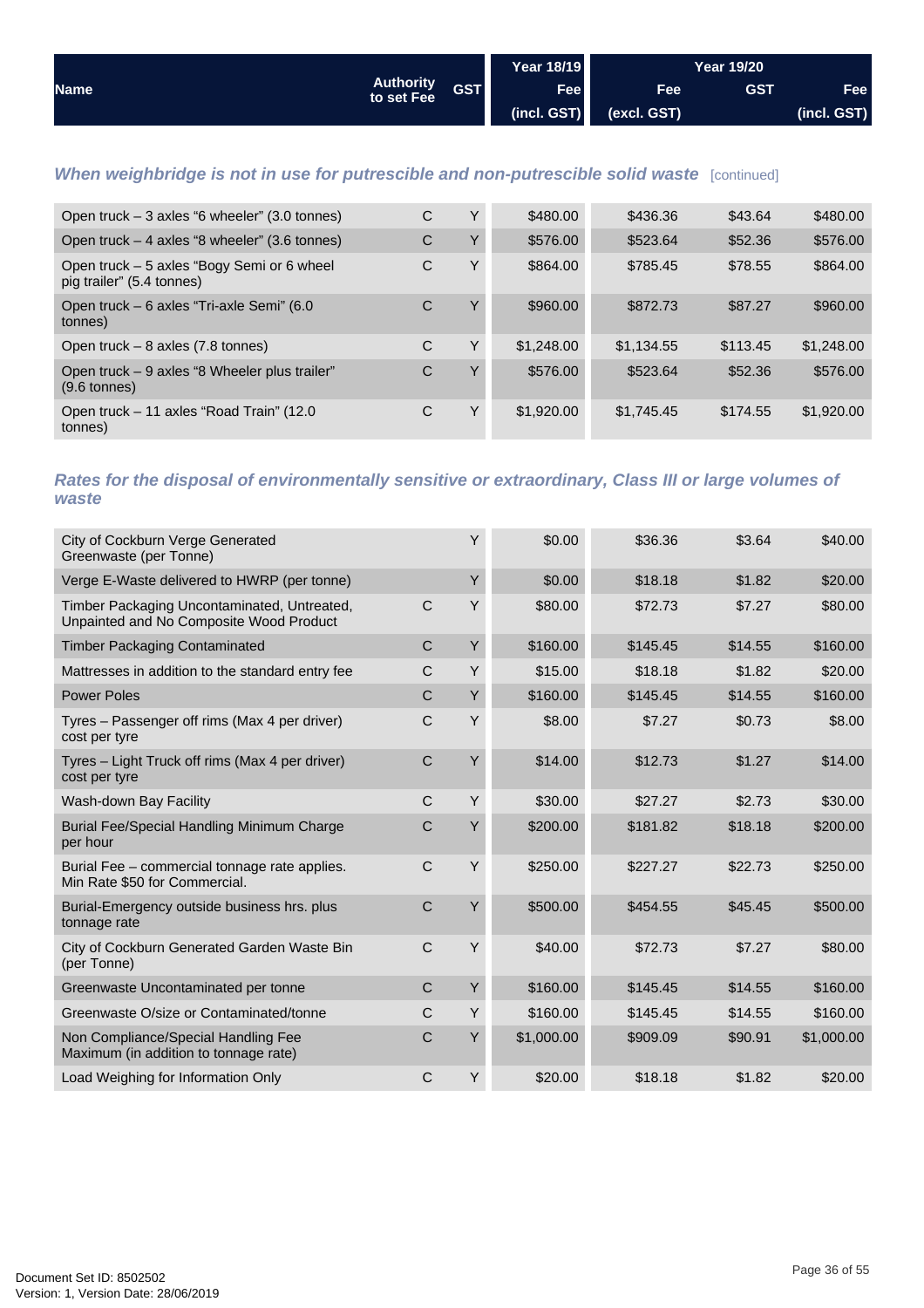<span id="page-36-0"></span>

|             |                                |            | Year 18/19  |             | <b>Year 19/20</b> |             |
|-------------|--------------------------------|------------|-------------|-------------|-------------------|-------------|
| <b>Name</b> | <b>Authority</b><br>to set Fee | <b>GST</b> | Fee         | <b>Fee</b>  | <b>GST</b>        | Fee         |
|             |                                |            | (incl. GST) | (excl. GST) |                   | (incl. GST) |

## **Engineering Services**

## **Road Design**

| Search for traffic data, drawings and<br>stormwater drainage information | С | N | Miscellaneous Engineering Assessment Fees to cover the<br>actual costs and expenses incurred by the City in providing<br>services                |
|--------------------------------------------------------------------------|---|---|--------------------------------------------------------------------------------------------------------------------------------------------------|
|                                                                          |   |   | Last YR Fee<br>Miscellaneous Engineering Assessment Fees to cover the<br>actual costs and expenses incurred by the City in providing<br>services |

## **Photocopy drawings/maps (on paper)**

| A4 drawings/maps                        | N | \$0.31  | \$0.31  | \$0.00 | \$0.31  |
|-----------------------------------------|---|---------|---------|--------|---------|
| A3 drawings/maps                        | N | \$0.41  | \$0.41  | \$0.00 | \$0.41  |
| A1 drawings/maps                        | N | \$5.62  | \$5.62  | \$0.00 | \$5.62  |
| Plan printing from computer (per sheet) | N | \$28.11 | \$28.11 | \$0.00 | \$28.11 |

## **Road Planning & Development Services**

| Vehicle Traffic Data Collection | v | \$306.60 | \$278.73 | \$27.87 | \$306.60 |
|---------------------------------|---|----------|----------|---------|----------|
|                                 |   |          |          |         |          |

#### **Direction Signs**

| Application Fee - Community facility signs | C. | $\checkmark$ | \$45.00  | \$45.45  | \$4.55  | \$50.00  |
|--------------------------------------------|----|--------------|----------|----------|---------|----------|
| Manufacture cost for one sign              | С  | $\mathbf{v}$ | \$143.66 | \$138.18 | \$13.82 | \$152.00 |
| Installation - One sign                    |    | $\mathbf{v}$ | \$130.00 | \$145.45 | \$14.55 | \$160.00 |
| Installation - Two signs                   |    | $\mathbf{v}$ | \$185.00 | \$290.91 | \$29.09 | \$320.00 |

## **Infrastructure Services**

## **Port Coogee Marina**

**Annual Licence Fee for Port Catherine Development Licence Holders**

## *Standard Pens (PCD Licence)*

| 10m Standard Pen (PCD Licence) |   | Υ | \$5,432 - as per 2018/19 PCD Licence Fee            |
|--------------------------------|---|---|-----------------------------------------------------|
|                                |   |   | Last YR Fee<br>Fees now aligned with new penholders |
|                                |   |   |                                                     |
| 12m Standard Pen (PCD Licence) | С |   | \$6,549.50 inc. GST -as per 2018/19 PCD Licence Fee |
|                                |   |   | Last YR Fee<br>Fees now aligned with new penholders |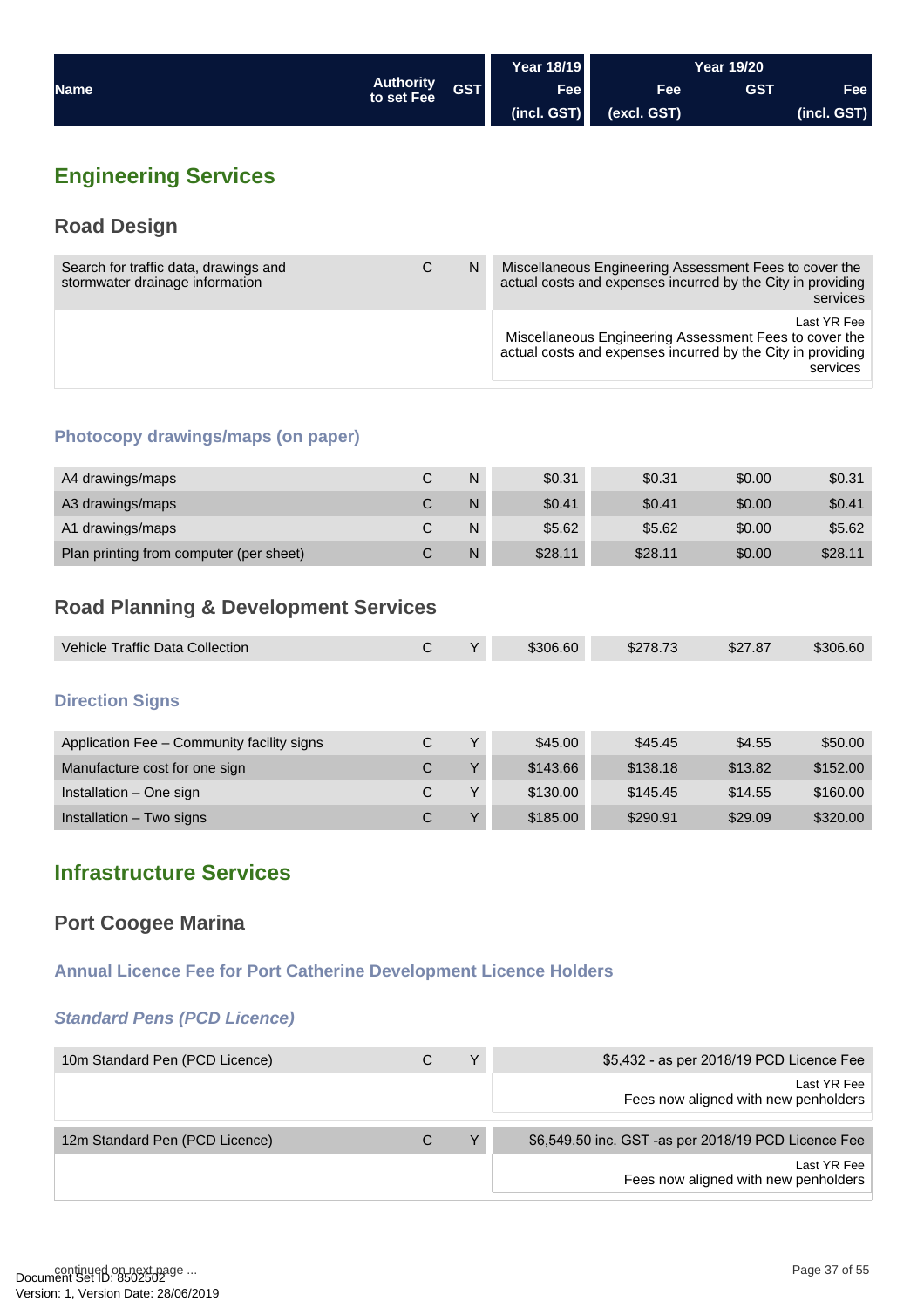<span id="page-37-0"></span>

|             |                                | <b>Year 18/19</b> |             | <b>Year 19/20</b> |            |             |
|-------------|--------------------------------|-------------------|-------------|-------------------|------------|-------------|
| <b>Name</b> | <b>Authority</b><br>to set Fee | <b>GST</b>        | <b>Fee</b>  | Fee               | <b>GST</b> | Fee         |
|             |                                |                   | (incl. GST) | (excl. GST)       |            | (incl. GST) |

## *Standard Pens (PCD Licence)* [continued]

| 15m Standard Pen (PCD Licence) | С | Υ | \$8,487.50 inc. GST - as per 2018/19 PCD Licence Fee |
|--------------------------------|---|---|------------------------------------------------------|
|                                |   |   | Last YR Fee<br>Fees now aligned with new penholders  |
|                                |   |   |                                                      |
| 16m Standard Pen (PCD Licence) | С | Y | \$9,203.50 inc. GST - as per 2018/19 PCD Licence Fee |
|                                |   |   | Last YR Fee<br>Fees now aligned with new penholders  |
|                                |   |   |                                                      |
| 20m Standard Pen (PCD Licence) | С | Υ | \$11,892 inc. GST - as per 2018/19 PCD Licence Fee   |
|                                |   |   | Last YR Fee<br>Fees now aligned with new penholders  |
|                                |   |   |                                                      |

#### *Catamaran Pens (PCD Licence)*

| 12m x 7m Catamaran Pen (PCD Licence)   | C | Y<br>\$9,082 inc.GST - as per 2018/19 PCD Licence Fee      |
|----------------------------------------|---|------------------------------------------------------------|
|                                        |   | Last YR Fee<br>Fee provided separately                     |
|                                        |   |                                                            |
| 12m x 7.5m Catamaran Pen (PCD Licence) | C | Υ<br>\$9,797 inc. GST - as per 2018/19 PCD Licence Fee     |
|                                        |   | Last YR Fee<br>Fee provided separately                     |
|                                        |   |                                                            |
| 15m x 7.5m Catamaran Pen (PCD Licence) | C | Y<br>\$11,761.50 inc. GST - as per 2018/19 PCD Licence Fee |
|                                        |   | Last YR Fee<br>Fee provided separately                     |
|                                        |   |                                                            |
| 15m x 8.5m Catamaran Pen (PCD Licence) | C | \$13,071 inc. GST - as per 2018/19 PCD Licence Fee         |
|                                        |   | Last YR Fee<br>Fee provided separately                     |
|                                        |   |                                                            |

#### **2 Year New Licence Fee**

## *Standard Pens – 2 years (Effective 1/9)*

| 10m Standard Pen - 2 years | C | $\checkmark$ | \$10,864.00 | \$10,320.91 | \$1,032.09 | \$11,353.00 |
|----------------------------|---|--------------|-------------|-------------|------------|-------------|
| 12m Standard Pen - 2 years | C | $\checkmark$ | \$13,099.00 | \$12,443.64 | \$1,244,36 | \$13,688.00 |
| 15m Standard Pen - 2 years | C | $\checkmark$ | \$16,975.00 | \$16,126.36 | \$1.612.64 | \$17,739.00 |
| 16m Standard Pen - 2 years | C | $\checkmark$ | \$18,407.00 | \$17,486.36 | \$1.748.64 | \$19,235.00 |
| 20m Standard Pen - 2 years | C | $\checkmark$ | \$23,784.00 | \$22,595.45 | \$2,259.55 | \$24,855.00 |

## *Catamaran Pens – 2 years (Effective 1/9)*

| 12m x 7m Catamaran Pen - 2 years   | C. | $\checkmark$ | \$18,164,00 | \$17,619.09 | \$1.761.91 | \$19,381,00 |
|------------------------------------|----|--------------|-------------|-------------|------------|-------------|
| 12m x 7.5m Catamaran Pen - 2 years |    |              | \$19,594.00 | \$18,614.55 | \$1,861.45 | \$20,476.00 |
| 15m x 7.5m Catamaran Pen - 2 years | C. |              | \$23,523,00 | \$22,346,36 | \$2,234.64 | \$24,581.00 |
| 15m x 8.5m Catamaran Pen - 2 years |    |              | \$26,142.00 | \$24,834.55 | \$2,483.45 | \$27,318.00 |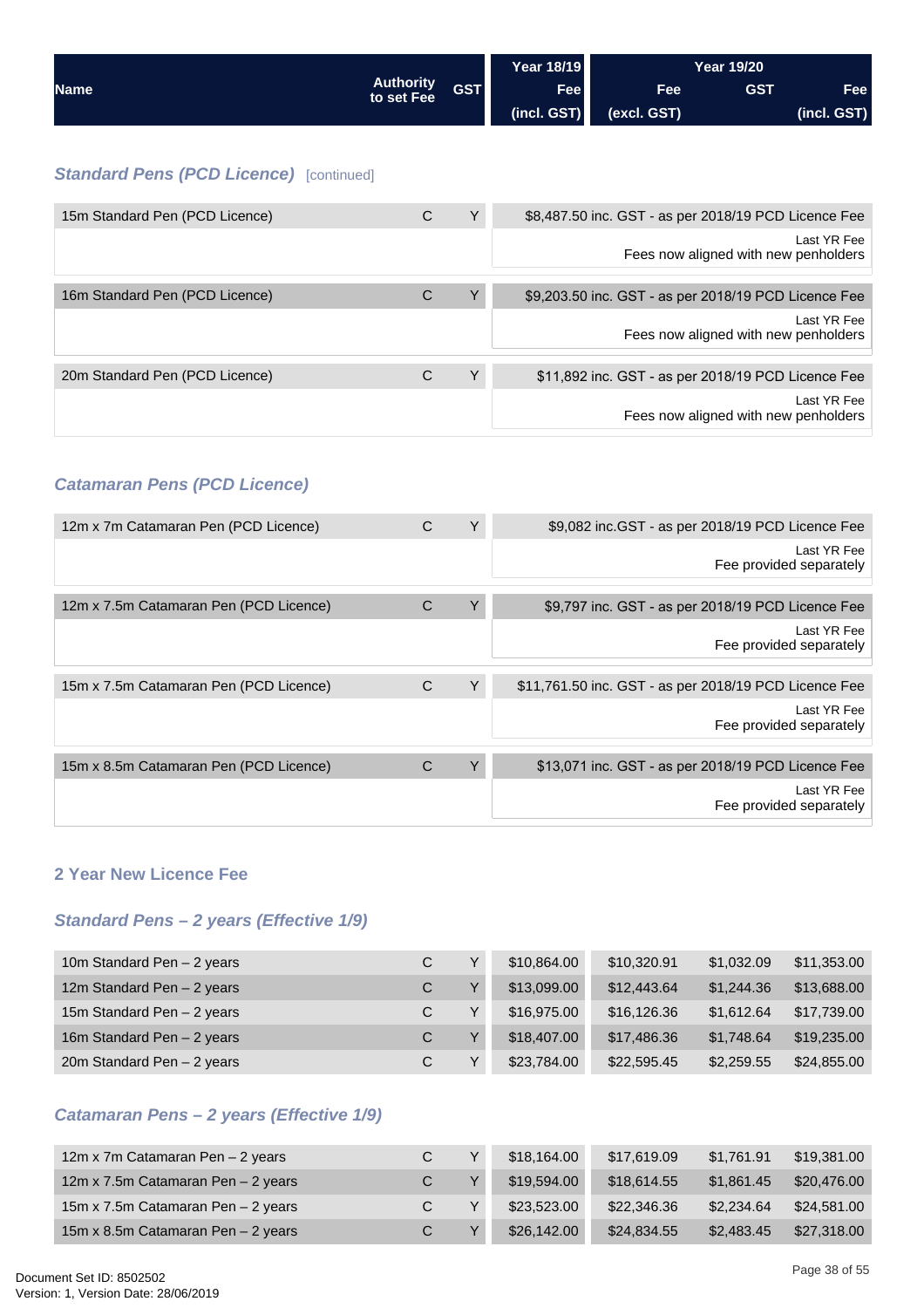<span id="page-38-0"></span>

|             |                                |            | Year 18/19  |             | <b>Year 19/20</b> |                        |
|-------------|--------------------------------|------------|-------------|-------------|-------------------|------------------------|
| <b>Name</b> | <b>Authority</b><br>to set Fee | <b>GST</b> | Fee         | Fee         | <b>GST</b>        | Fee                    |
|             |                                |            | (incl. GST) | (excl. GST) |                   | $( \text{incl. GST} )$ |

#### **Annual Licence Fee New Licences**

#### *Standard Pens – 1 year*

| 10m Standard Pen - 1 year | C. | $\vee$ | \$5,600.00  | \$5,320.00  | \$532.00   | \$5,852.00  |
|---------------------------|----|--------|-------------|-------------|------------|-------------|
| 12m Standard Pen - 1 year | C  | $\vee$ | \$6,752.00  | \$6,414.55  | \$641.45   | \$7,056.00  |
| 15m Standard Pen - 1 year | C. | Y      | \$8,750.00  | \$8,312.73  | \$831.27   | \$9,144.00  |
| 16m Standard Pen - 1 year | C. | $\vee$ | \$9,488.00  | \$9,013.64  | \$901.36   | \$9,915.00  |
| 20m Standard Pen - 1 year | C. |        | \$12,260.00 | \$11,647.27 | \$1,164.73 | \$12,812.00 |

#### *Catamaran Pens – 1 year*

| 12m x 7m Catamaran Pen - 1 year   |    | $\checkmark$ | \$9,560,00  | \$9,081.82  | \$908.18   | \$9,990,00  |
|-----------------------------------|----|--------------|-------------|-------------|------------|-------------|
| 12m x 7.5m Catamaran Pen - 1 year | C. |              | \$10,100,00 | \$9.594.55  | \$959.45   | \$10,554,00 |
| 15m x 7.5m Catamaran Pen - 1 year | C. |              | \$12,125,00 | \$11,519.09 | \$1.151.91 | \$12,671,00 |
| 15m x 8.5m Catamaran Pen - 1 year | C. |              | \$13,475.00 | \$12,800.91 | \$1,280.09 | \$14,081.00 |

#### **New Licence Fee (Terms less than 12 Mths)**

## *Standard Pens – Short Stay Monthly (Effective 1/9)*

| 10m Standard Pen - Monthly | С  | $\checkmark$ | \$672.00   | \$638.18   | \$63.82  | \$702.00   |
|----------------------------|----|--------------|------------|------------|----------|------------|
| 12m Standard Pen - Monthly | C. | $\vee$       | \$810.00   | \$770.00   | \$77.00  | \$847.00   |
| 15m Standard Pen - Monthly | C. | $\checkmark$ | \$1,050,00 | \$997.27   | \$99.73  | \$1,097.00 |
| 16m Standard Pen - Monthly | C. | $\vee$       | \$1,139.00 | \$1,081.82 | \$108.18 | \$1,190.00 |
| 20m Standard Pen - Monthly | C. | $\checkmark$ | \$1,471,00 | \$1,397.27 | \$139.73 | \$1,537.00 |

## *Catamaran Pens – Short Stay Monthly (Effective 1/9)*

| 12m x 7m Catamaran Pen - Monthly   | C. | $\checkmark$ | \$1,147,00 | \$1,090.00 | \$109.00 | \$1,199.00 |
|------------------------------------|----|--------------|------------|------------|----------|------------|
| 12m x 7.5m Catamaran Pen - Monthly | С  |              | \$1,212,00 | \$1,151.82 | \$115.18 | \$1,267.00 |
| 15m x 7.5m Catamaran Pen - Monthly | C. |              | \$1,455,00 | \$1,381.82 | \$138.18 | \$1,520.00 |
| 15m x 8.5m Catamaran Pen - Monthly | C. |              | \$1,617.00 | \$1,536.36 | \$153.64 | \$1,690.00 |

#### *Standard Pens – Short Stay Weekly (Effective 1/9)*

| 10m Standard Pen - Weekly | С | $\checkmark$ | \$224.00 | \$212.73 | \$21.27 | \$234.00 |
|---------------------------|---|--------------|----------|----------|---------|----------|
| 12m Standard Pen - Weekly | С | $\vee$       | \$270.00 | \$256.36 | \$25.64 | \$282.00 |
| 15m Standard Pen - Weekly | С | $\vee$       | \$350.00 | \$332.73 | \$33.27 | \$366.00 |
| 16m Standard Pen - Weekly | С | $\vee$       | \$380.00 | \$360.91 | \$36.09 | \$397.00 |
| 20m Standard Pen - Weekly | С | $\checkmark$ | \$485.00 | \$465.45 | \$46.55 | \$512.00 |

## *Catamaran Pens – Short Stay Weekly (Effective 1/9)*

|  | 12m x 7m Catamaran Pen - Weekly |  |  | \$382.00 | \$363.64 | \$36.36 | \$400.00 |
|--|---------------------------------|--|--|----------|----------|---------|----------|
|--|---------------------------------|--|--|----------|----------|---------|----------|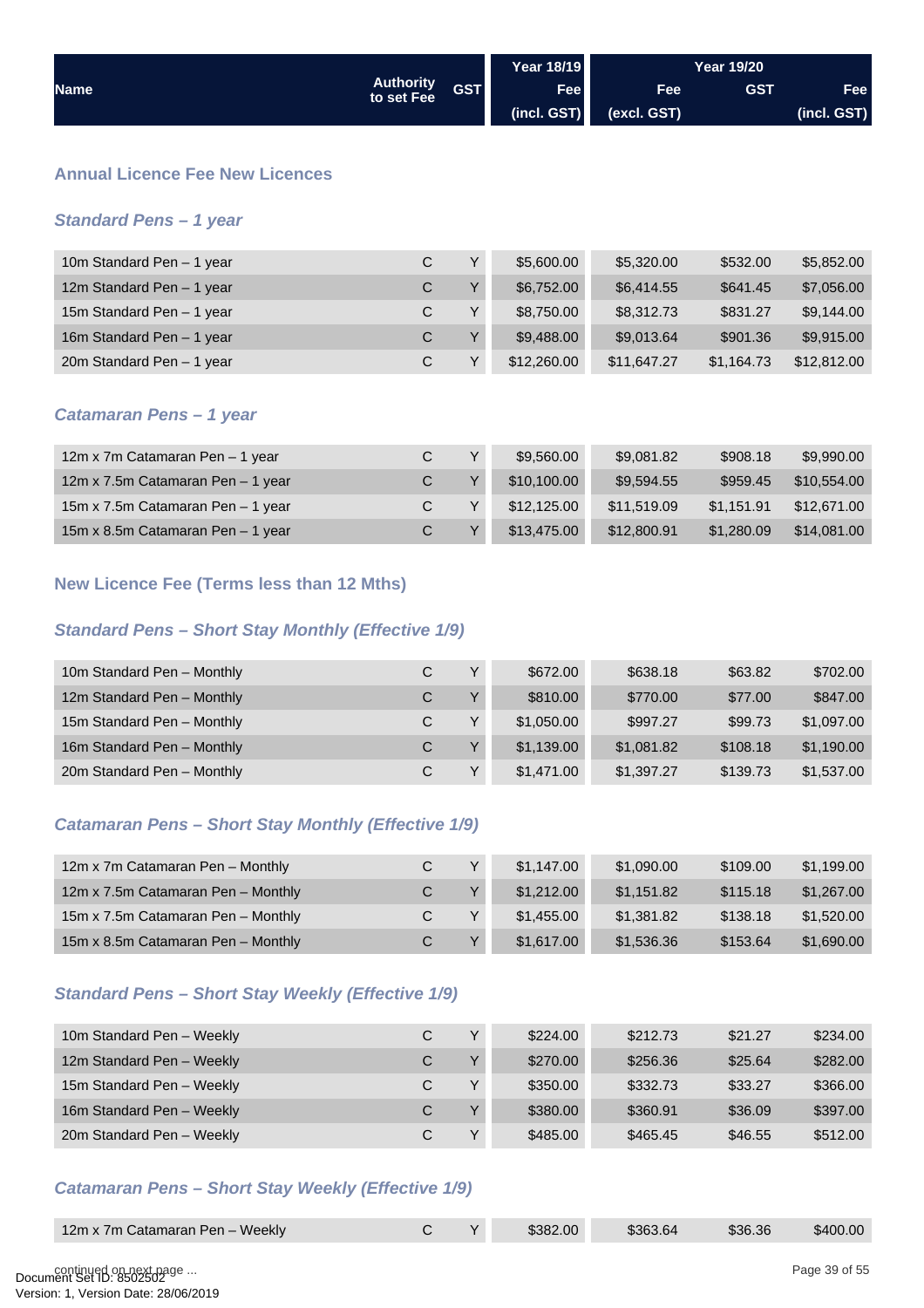<span id="page-39-0"></span>

| <b>Name</b> |                                |            | Year 18/19  | <b>Year 19/20</b> |            |             |
|-------------|--------------------------------|------------|-------------|-------------------|------------|-------------|
|             | <b>Authority</b><br>to set Fee | <b>GST</b> | Fee         | Fee               | <b>GST</b> | Fee         |
|             |                                |            | (incl. GST) | (excl. GST)       |            | (incl. GST) |

## *Catamaran Pens – Short Stay Weekly (Effective 1/9)* [continued]

| 12m x 7.5m Catamaran Pen - Weekly |  | \$404.00 | \$383.64 | \$38.36 | \$422.00 |
|-----------------------------------|--|----------|----------|---------|----------|
| 15m x 7.5m Catamaran Pen - Weekly |  | \$485.00 | \$460.91 | \$46.09 | \$507.00 |
| 15m x 8.5m Catamaran Pen - Weekly |  | \$539.00 | \$511.82 | \$51.18 | \$563,00 |

## *Standard Pens – Short Stay Daily (Effective 1/9)*

| 10m Standard Pen - Daily | C | $\checkmark$ | \$60.00 | \$54.55 | \$5.45 | \$60.00 |
|--------------------------|---|--------------|---------|---------|--------|---------|
| 12m Standard Pen - Daily | С | $\mathbf{v}$ | \$60.00 | \$54.55 | \$5.45 | \$60.00 |
| 15m Standard Pen - Daily | C | $\checkmark$ | \$70.00 | \$63.64 | \$6.36 | \$70.00 |
| 16m Standard Pen - Daily | C | $\mathbf{v}$ | \$70.00 | \$63.64 | \$6.36 | \$70.00 |
| 20m Standard Pen - Daily |   | $\checkmark$ | \$80.00 | \$72.73 | \$7.27 | \$80.00 |

## *Catamaran Pens – Short Stay Daily (Effective 1/9)*

| 12m x 7m Catamaran Pen - Daily   | $\checkmark$ | \$80.00 | \$72.73 | \$7.27 | \$80.00 |
|----------------------------------|--------------|---------|---------|--------|---------|
| 12m x 7.5m Catamaran Pen - Daily | $\checkmark$ | \$80,00 | \$72.73 | \$7.27 | \$80.00 |
| 15m x 7.5m Catamaran Pen - Daily |              | \$80.00 | \$72.73 | \$7.27 | \$80.00 |
| 15m x 8.5m Catamaran Pen - Daily |              | \$80,00 | \$72.73 | \$7.27 | \$80.00 |

## **Bond Deposit (Refundable)**

| Over 1 month  | N | \$500.00 | \$500.00 | \$0.00 | \$500.00 |
|---------------|---|----------|----------|--------|----------|
| Up to 1 month | N | \$100.00 | \$100.00 | \$0.00 | \$100.00 |

#### **Miscellaneous**

| <b>Administration Fee</b> | \$0.00 | \$20.45 | \$2.05 | \$22.50 |
|---------------------------|--------|---------|--------|---------|
| Electricity (per kWh)     | \$0.00 | \$0.19  | \$0.02 | \$0.21  |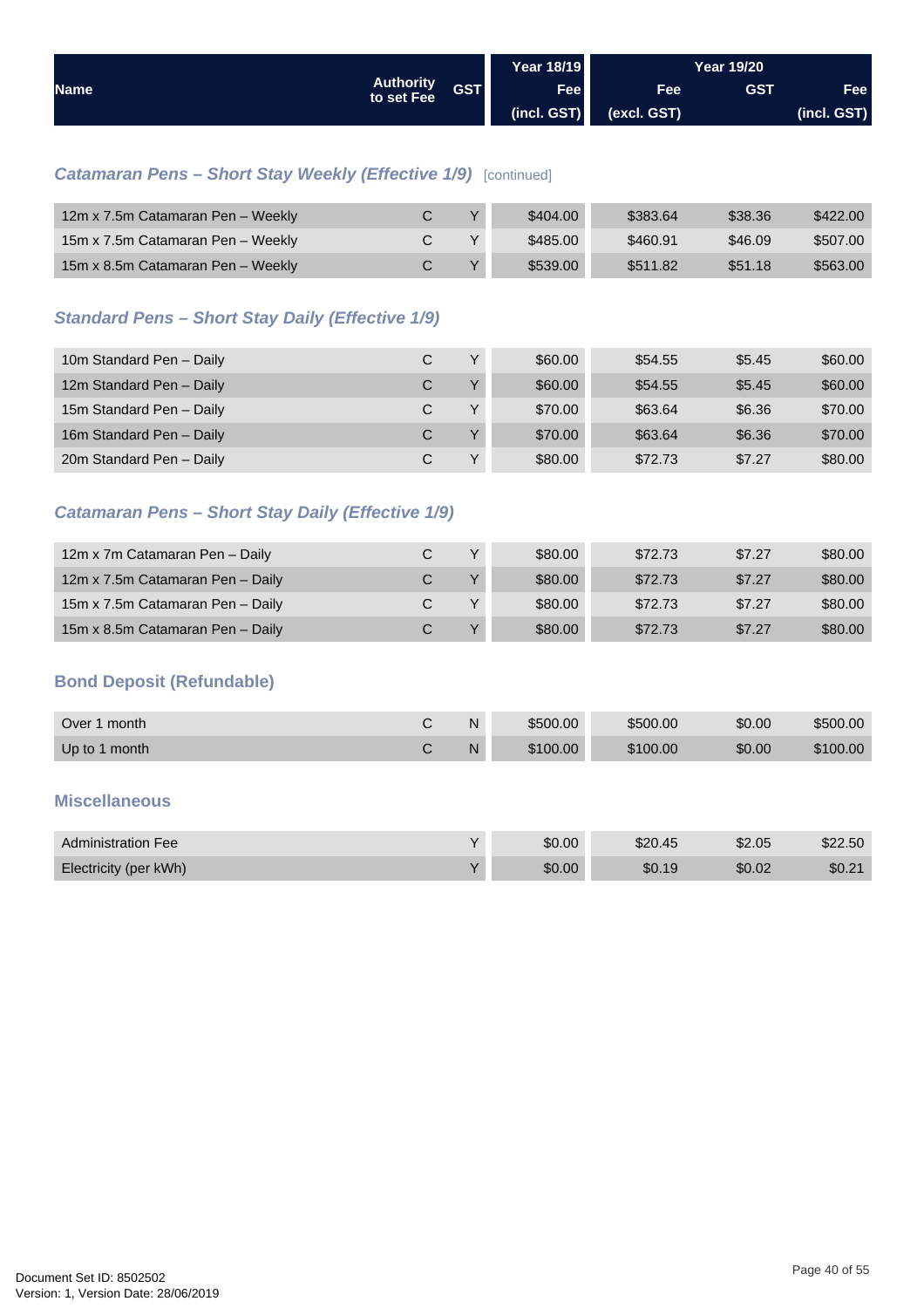## **Index of all fees**

## **Other**

| (a) < \$50,000             | [Developments Applications (including applications for which discretions under the<br>R codes is required) where the estimated cost of development is: |
|----------------------------|--------------------------------------------------------------------------------------------------------------------------------------------------------|
| $(b) > $50,000 - $500,000$ | Developments Applications (including applications for which discretions under the<br>R codes is required) where the estimated cost of development is:  |
| $(c) > $500,000 - $2.5M$   | [Developments Applications (including applications for which discretions under the<br>R codes is required) where the estimated cost of development is: |
| (d) >\$2.5M-\$5M           | Developments Applications (including applications for which discretions under the<br>R codes is required) where the estimated cost of development is:  |
| (e) >\$5M-\$21.5M          | Developments Applications (including applications for which discretions under the<br>R codes is required) where the estimated cost of development is:  |
| (f) More than \$21.5M      | Developments Applications (including applications for which discretions under the<br>R codes is required) where the estimated cost of development is:  |

## **0**

## **1**

23

| (a) < \$50,000                                                              | [Developments Applications (including applications for which discretions under the                                                                     | 23            |
|-----------------------------------------------------------------------------|--------------------------------------------------------------------------------------------------------------------------------------------------------|---------------|
| $(b) > $50,000 - $500,000$                                                  | R codes is required) where the estimated cost of development is:<br>Developments Applications (including applications for which discretions under the  | 23            |
| $(c) > $500,000 - $2.5M$                                                    | R codes is required) where the estimated cost of development is:<br>[Developments Applications (including applications for which discretions under the | 23            |
|                                                                             | R codes is required) where the estimated cost of development is:                                                                                       | 23            |
| $(d) > $2.5M-$5M$                                                           | [Developments Applications (including applications for which discretions under the<br>R codes is required) where the estimated cost of development is: |               |
| $(e) > $5M-S21.5M$                                                          | Developments Applications (including applications for which discretions under the<br>R codes is required) where the estimated cost of development is:  | 23            |
| (f) More than $$21.5M$                                                      | [Developments Applications (including applications for which discretions under the<br>R codes is required) where the estimated cost of development is: | 23            |
| 0                                                                           |                                                                                                                                                        |               |
| 0-9 Letters                                                                 | [Advertising of development application]                                                                                                               | 23            |
| 1                                                                           |                                                                                                                                                        |               |
| 1 session (up to 5 hrs)                                                     | [Recreation Traders Licence]                                                                                                                           | 8             |
| 1,100 Litre MSW Bin Service Charge                                          | [Commercial Users Bin Hire Rates]                                                                                                                      | 34            |
| 1,100 Litre Recycle Bin Service Charge<br>10-50 Letters                     | [Commercial Users Bin Hire Rates]<br>[Advertising of development application]                                                                          | 34<br>23      |
| 10m Standard Pen - 1 year                                                   | [Standard Pens - 1 year]                                                                                                                               | 39            |
| 10m Standard Pen - 2 years                                                  | [Standard Pens - 2 years (Effective 1/9)]                                                                                                              | 38            |
| 10m Standard Pen - Daily                                                    | [Standard Pens – Short Stay Daily (Effective 1/9)]                                                                                                     | 40            |
| 10m Standard Pen - Monthly                                                  | [Standard Pens - Short Stay Monthly (Effective 1/9)]                                                                                                   | 39            |
| 10m Standard Pen - Weekly                                                   | [Standard Pens - Short Stay Weekly (Effective 1/9)]                                                                                                    | 39<br>37      |
| 10m Standard Pen (PCD Licence)<br>12m Standard Pen - 1 year                 | [Standard Pens (PCD Licence)]<br>[Standard Pens - 1 year]                                                                                              | 39            |
| 12m Standard Pen - 2 years                                                  | [Standard Pens - 2 years (Effective 1/9)]                                                                                                              | 38            |
| 12m Standard Pen - Daily                                                    | [Standard Pens – Short Stay Daily (Effective 1/9)]                                                                                                     | 40            |
| 12m Standard Pen - Monthly                                                  | [Standard Pens - Short Stay Monthly (Effective 1/9)]                                                                                                   | 39            |
| 12m Standard Pen - Weekly                                                   | [Standard Pens – Short Stay Weekly (Effective 1/9)]                                                                                                    | 39            |
| 12m Standard Pen (PCD Licence)                                              | [Standard Pens (PCD Licence)]                                                                                                                          | 37<br>39      |
| 12m x 7.5m Catamaran Pen - 1 year<br>12m x 7.5m Catamaran Pen - 2 years     | [Catamaran Pens - 1 year]<br>[Catamaran Pens - 2 years (Effective 1/9)]                                                                                | 38            |
| 12m x 7.5m Catamaran Pen - Daily                                            | [Catamaran Pens - Short Stay Daily (Effective 1/9)]                                                                                                    | 40            |
| 12m x 7.5m Catamaran Pen - Monthly                                          | [Catamaran Pens – Short Stay Monthly (Effective 1/9)]                                                                                                  | 39            |
| 12m x 7.5m Catamaran Pen - Weekly                                           | [Catamaran Pens - Short Stay Weekly (Effective 1/9)]                                                                                                   | 40            |
| 12m x 7.5m Catamaran Pen (PCD Licence)                                      | [Catamaran Pens (PCD Licence)]                                                                                                                         | 38            |
| 12m x 7m Catamaran Pen - 1 year                                             | [Catamaran Pens - 1 year]                                                                                                                              | 39            |
| 12m x 7m Catamaran Pen - 2 years                                            | [Catamaran Pens - 2 years (Effective 1/9)]<br>[Catamaran Pens - Short Stay Daily (Effective 1/9)]                                                      | 38<br>40      |
| 12m x 7m Catamaran Pen - Daily<br>12m x 7m Catamaran Pen - Monthly          | [Catamaran Pens - Short Stay Monthly (Effective 1/9)]                                                                                                  | 39            |
| 12m x 7m Catamaran Pen - Weekly                                             | [Catamaran Pens - Short Stay Weekly (Effective 1/9)]                                                                                                   | 39            |
| 12m x 7m Catamaran Pen (PCD Licence)                                        | [Catamaran Pens (PCD Licence)]                                                                                                                         | 38            |
| 15m Standard Pen - 1 year                                                   | [Standard Pens - 1 year]                                                                                                                               | 39            |
| 15m Standard Pen - 2 years                                                  | [Standard Pens - 2 years (Effective 1/9)]                                                                                                              | 38<br>40      |
| 15m Standard Pen - Daily                                                    | [Standard Pens - Short Stay Daily (Effective 1/9)]                                                                                                     | 39            |
| 15m Standard Pen - Monthly<br>15m Standard Pen - Weekly                     | [Standard Pens – Short Stay Monthly (Effective 1/9)]<br>[Standard Pens - Short Stay Weekly (Effective 1/9)]                                            | 39            |
| 15m Standard Pen (PCD Licence)                                              | [Standard Pens (PCD Licence)]                                                                                                                          | 38            |
| 15m x 7.5m Catamaran Pen - 1 year                                           | [Catamaran Pens - 1 year]                                                                                                                              | 39            |
| 15m x 7.5m Catamaran Pen - 2 years                                          | [Catamaran Pens - 2 years (Effective 1/9)]                                                                                                             | 38            |
| 15m x 7.5m Catamaran Pen - Daily                                            | [Catamaran Pens - Short Stay Daily (Effective 1/9)]                                                                                                    | 40<br>39      |
| 15m x 7.5m Catamaran Pen - Monthly                                          | [Catamaran Pens - Short Stay Monthly (Effective 1/9)]<br>[Catamaran Pens - Short Stay Weekly (Effective 1/9)]                                          | 40            |
| 15m x 7.5m Catamaran Pen - Weekly<br>15m x 7.5m Catamaran Pen (PCD Licence) | [Catamaran Pens (PCD Licence)]                                                                                                                         | 38            |
| 15m x 8.5m Catamaran Pen - 1 year                                           | [Catamaran Pens - 1 year]                                                                                                                              | 39            |
| 15m x 8.5m Catamaran Pen - 2 years                                          | [Catamaran Pens - 2 years (Effective 1/9)]                                                                                                             | 38            |
| 15m x 8.5m Catamaran Pen - Daily                                            | [Catamaran Pens - Short Stay Daily (Effective 1/9)]                                                                                                    | 40            |
| 15m x 8.5m Catamaran Pen - Monthly                                          | [Catamaran Pens - Short Stay Monthly (Effective 1/9)]                                                                                                  | 39            |
| 15m x 8.5m Catamaran Pen - Weekly                                           | [Catamaran Pens - Short Stay Weekly (Effective 1/9)]<br>[Catamaran Pens (PCD Licence)]                                                                 | 40<br>38      |
| 15m x 8.5m Catamaran Pen (PCD Licence)<br>16m Standard Pen - 1 year         | [Standard Pens - 1 year]                                                                                                                               | 39            |
| 16m Standard Pen - 2 years                                                  | [Standard Pens - 2 years (Effective 1/9)]                                                                                                              | 38            |
| 16m Standard Pen - Daily                                                    | [Standard Pens - Short Stay Daily (Effective 1/9)]                                                                                                     | 40            |
| 16m Standard Pen - Monthly                                                  | [Standard Pens - Short Stay Monthly (Effective 1/9)]                                                                                                   | 39            |
| 16m Standard Pen - Weekly                                                   | [Standard Pens - Short Stay Weekly (Effective 1/9)]                                                                                                    | 39            |
| 16m Standard Pen (PCD Licence)                                              | [Standard Pens (PCD Licence)]                                                                                                                          | 38            |
| 2                                                                           |                                                                                                                                                        |               |
|                                                                             |                                                                                                                                                        |               |
| continued on next page                                                      |                                                                                                                                                        | Page 41 of 55 |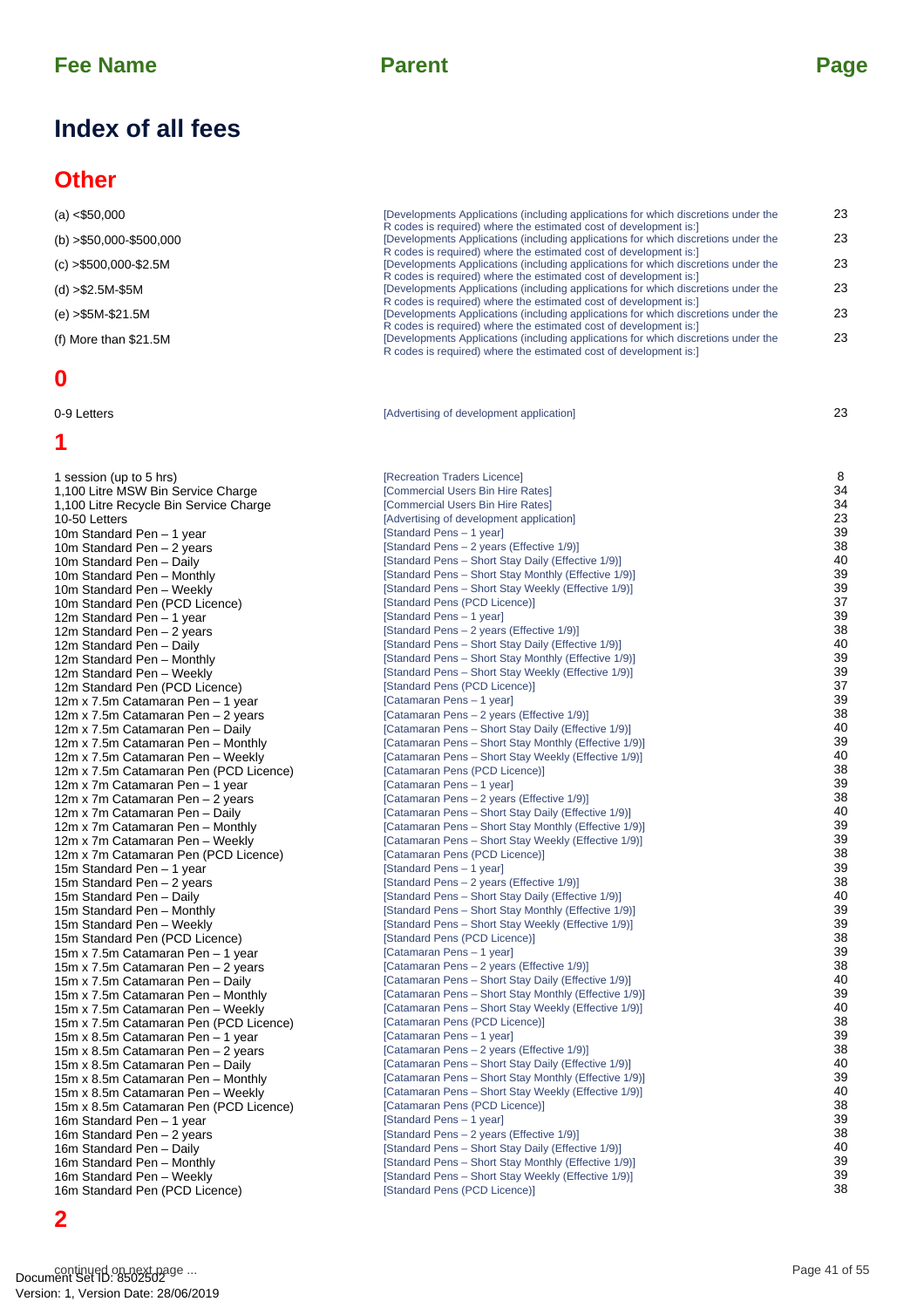## **2** [continued]

| 20m Standard Pen – 1 year<br>20m Standard Pen - 2 years<br>20m Standard Pen – Daily<br>20m Standard Pen - Monthly<br>20m Standard Pen - Weekly<br>20m Standard Pen (PCD Licence)<br>2nd City of Cockburn Trailer Pass (Residents only), 6<br>passes                                                                                                                                                                                                                                                                                                                                                                                                                                                                                                     | [Standard Pens - 1 year]<br>[Standard Pens - 2 years (Effective 1/9)]<br>[Standard Pens - Short Stay Daily (Effective 1/9)]<br>[Standard Pens – Short Stay Monthly (Effective 1/9)]<br>[Standard Pens - Short Stay Weekly (Effective 1/9)]<br>[Standard Pens (PCD Licence)]<br>[Gate Entry Fees]                                                                                                                                                                                                                                                                                                                                   | 39<br>38<br>40<br>39<br>39<br>38<br>34                                                                                          |
|---------------------------------------------------------------------------------------------------------------------------------------------------------------------------------------------------------------------------------------------------------------------------------------------------------------------------------------------------------------------------------------------------------------------------------------------------------------------------------------------------------------------------------------------------------------------------------------------------------------------------------------------------------------------------------------------------------------------------------------------------------|------------------------------------------------------------------------------------------------------------------------------------------------------------------------------------------------------------------------------------------------------------------------------------------------------------------------------------------------------------------------------------------------------------------------------------------------------------------------------------------------------------------------------------------------------------------------------------------------------------------------------------|---------------------------------------------------------------------------------------------------------------------------------|
| 5                                                                                                                                                                                                                                                                                                                                                                                                                                                                                                                                                                                                                                                                                                                                                       |                                                                                                                                                                                                                                                                                                                                                                                                                                                                                                                                                                                                                                    |                                                                                                                                 |
| 501+ Letters<br>51-500 Letters                                                                                                                                                                                                                                                                                                                                                                                                                                                                                                                                                                                                                                                                                                                          | [Advertising of development application]<br>[Advertising of development application]                                                                                                                                                                                                                                                                                                                                                                                                                                                                                                                                               | 23<br>23                                                                                                                        |
| A                                                                                                                                                                                                                                                                                                                                                                                                                                                                                                                                                                                                                                                                                                                                                       |                                                                                                                                                                                                                                                                                                                                                                                                                                                                                                                                                                                                                                    |                                                                                                                                 |
| A hoarding – per annum<br>A sign other than a pylon sign or an illuminated sign<br>A0 maps<br>A1 drawings/maps<br>A1 maps<br>A2 maps<br>A3<br>A3 drawings/maps<br>A3 maps<br>A4<br>A4 and A3 colour double sided<br>A4 and A3 colour single sided<br>A4 and A3 computer print (colour)<br>A4 and A3 computer print (colour) – double sided<br>A4 and A3 computer print (monochrome)<br>A4 and A3 computer print (monochrome) – double sided<br>A4 and A3 monochrome double sided<br>A4 and A3 monochrome single sided<br>A4 drawings/maps<br>Active Reserve Hire per day (Sports Only)<br>Active Reserve Hire per hour (Sports Only)<br>Active Reserve Hire with Lights per hour (Sports Only) -<br>no individual metering<br><b>Active Swim School</b> | [Signs]<br>[Signs]<br>[Maps (per sheet)]<br>[Photocopy drawings/maps (on paper)]<br>[Maps (per sheet)]<br>[Maps (per sheet)]<br>[Document Laminating]<br>[Photocopy drawings/maps (on paper)]<br>[Maps (per sheet)]<br>[Document Laminating]<br>[Printing & Photocopying]<br>[Printing & Photocopying]<br>[Printing & Photocopying]<br>[Printing & Photocopying]<br>[Printing & Photocopying]<br>[Printing & Photocopying]<br>[Printing & Photocopying]<br>[Printing & Photocopying]<br>[Photocopy drawings/maps (on paper)]<br>[Reserve Hire]<br>[Reserve Hire]<br>[Reserve Hire]<br>[Swim School Membership]<br>[Seniors Centre] | 28<br>28<br>24<br>37<br>24<br>24<br>4<br>37<br>24<br>4<br>4<br>4<br>4<br>4<br>4<br>4<br>4<br>4<br>37<br>8<br>8<br>8<br>12<br>20 |
| Activity (Cost recovery to maximum)<br>Activity Room (Commercial)<br><b>Activity Room (Community Group)</b><br>Additional 660 Litre MSW Bin Annual Service Cost                                                                                                                                                                                                                                                                                                                                                                                                                                                                                                                                                                                         | [Seniors Centre]<br>[Seniors Centre]<br>[Commercial Users Bin Hire Rates]                                                                                                                                                                                                                                                                                                                                                                                                                                                                                                                                                          | 19<br>19<br>34                                                                                                                  |
| Additional 660 Litre Recycling Bin Annual Service Cost<br>Additional Abloy key<br>Additional annual charge - other than the weekend                                                                                                                                                                                                                                                                                                                                                                                                                                                                                                                                                                                                                     | [Commercial Users Bin Hire Rates]<br>[Key Charge]<br>[Non-food Hawker and Stallholders and Traders Licences]                                                                                                                                                                                                                                                                                                                                                                                                                                                                                                                       | 34<br>21<br>6                                                                                                                   |
| (non-food operators)<br>Additional annual charge - weekend and public holidays<br>only (non-food operators)                                                                                                                                                                                                                                                                                                                                                                                                                                                                                                                                                                                                                                             | [Non-food Hawker and Stallholders and Traders Licences]                                                                                                                                                                                                                                                                                                                                                                                                                                                                                                                                                                            | 6                                                                                                                               |
| Additional annual charge for weekdays, weekend and<br>public holidays (food operators)                                                                                                                                                                                                                                                                                                                                                                                                                                                                                                                                                                                                                                                                  | [Food Hawkers, Stallholders and Traders Licences]                                                                                                                                                                                                                                                                                                                                                                                                                                                                                                                                                                                  | 30                                                                                                                              |
| Additional annual charge for weekend and public holidays<br>only (food operators)                                                                                                                                                                                                                                                                                                                                                                                                                                                                                                                                                                                                                                                                       | [Food Hawkers, Stallholders and Traders Licences]                                                                                                                                                                                                                                                                                                                                                                                                                                                                                                                                                                                  | 30                                                                                                                              |
| Additional Classification - High Risk<br>Additional Classification - Low Risk<br>Additional Classification - Medium Risk<br>Additional Collection of MSW for property with insufficient                                                                                                                                                                                                                                                                                                                                                                                                                                                                                                                                                                 | [Annual Risk Assessment/Inspection Fee]<br>[Annual Risk Assessment/Inspection Fee]<br>[Annual Risk Assessment/Inspection Fee]<br>[Waste Collection Services]                                                                                                                                                                                                                                                                                                                                                                                                                                                                       | 32<br>32<br>32<br>34                                                                                                            |
| bin store per trip<br>Additional Collection of recyclables for property with                                                                                                                                                                                                                                                                                                                                                                                                                                                                                                                                                                                                                                                                            | [Waste Collection Services]                                                                                                                                                                                                                                                                                                                                                                                                                                                                                                                                                                                                        | 34                                                                                                                              |
| insufficient bin store per trip<br>Additional daily charge - other than the weekend                                                                                                                                                                                                                                                                                                                                                                                                                                                                                                                                                                                                                                                                     | [Non-food Hawker and Stallholders and Traders Licences]                                                                                                                                                                                                                                                                                                                                                                                                                                                                                                                                                                            | 6                                                                                                                               |
| (non-food operators)<br>Additional daily charge for non-weekend (food operators)<br>Additional Fee for processing late food stall holder<br>applications (received after the closing date) – single day                                                                                                                                                                                                                                                                                                                                                                                                                                                                                                                                                 | [Food Hawkers, Stallholders and Traders Licences]<br>[Food Hawkers, Stallholders and Traders Licences]                                                                                                                                                                                                                                                                                                                                                                                                                                                                                                                             | 30<br>30                                                                                                                        |
| event<br>Additional monthly charge - other than the weekend<br>(non-food operators)                                                                                                                                                                                                                                                                                                                                                                                                                                                                                                                                                                                                                                                                     | [Non-food Hawker and Stallholders and Traders Licences]                                                                                                                                                                                                                                                                                                                                                                                                                                                                                                                                                                            | 6                                                                                                                               |
| Additional monthly charge for weekend and public<br>holidays only (food operators)                                                                                                                                                                                                                                                                                                                                                                                                                                                                                                                                                                                                                                                                      | [Food Hawkers, Stallholders and Traders Licences]                                                                                                                                                                                                                                                                                                                                                                                                                                                                                                                                                                                  | 30                                                                                                                              |
| Additional sheets if required – A1 or smaller<br>Additional sheets if required - A3 or smaller<br>Additional Swipe card<br>Additional weekly charge - other than the weekend                                                                                                                                                                                                                                                                                                                                                                                                                                                                                                                                                                            | [Plan Copies per Building Permit]<br>[Plan Copies per Building Permit]<br>[Key Charge]<br>[Non-food Hawker and Stallholders and Traders Licences]                                                                                                                                                                                                                                                                                                                                                                                                                                                                                  | 28<br>28<br>21<br>6                                                                                                             |
| (non-food operators)<br>continued on next page                                                                                                                                                                                                                                                                                                                                                                                                                                                                                                                                                                                                                                                                                                          |                                                                                                                                                                                                                                                                                                                                                                                                                                                                                                                                                                                                                                    | Page 42 of 55                                                                                                                   |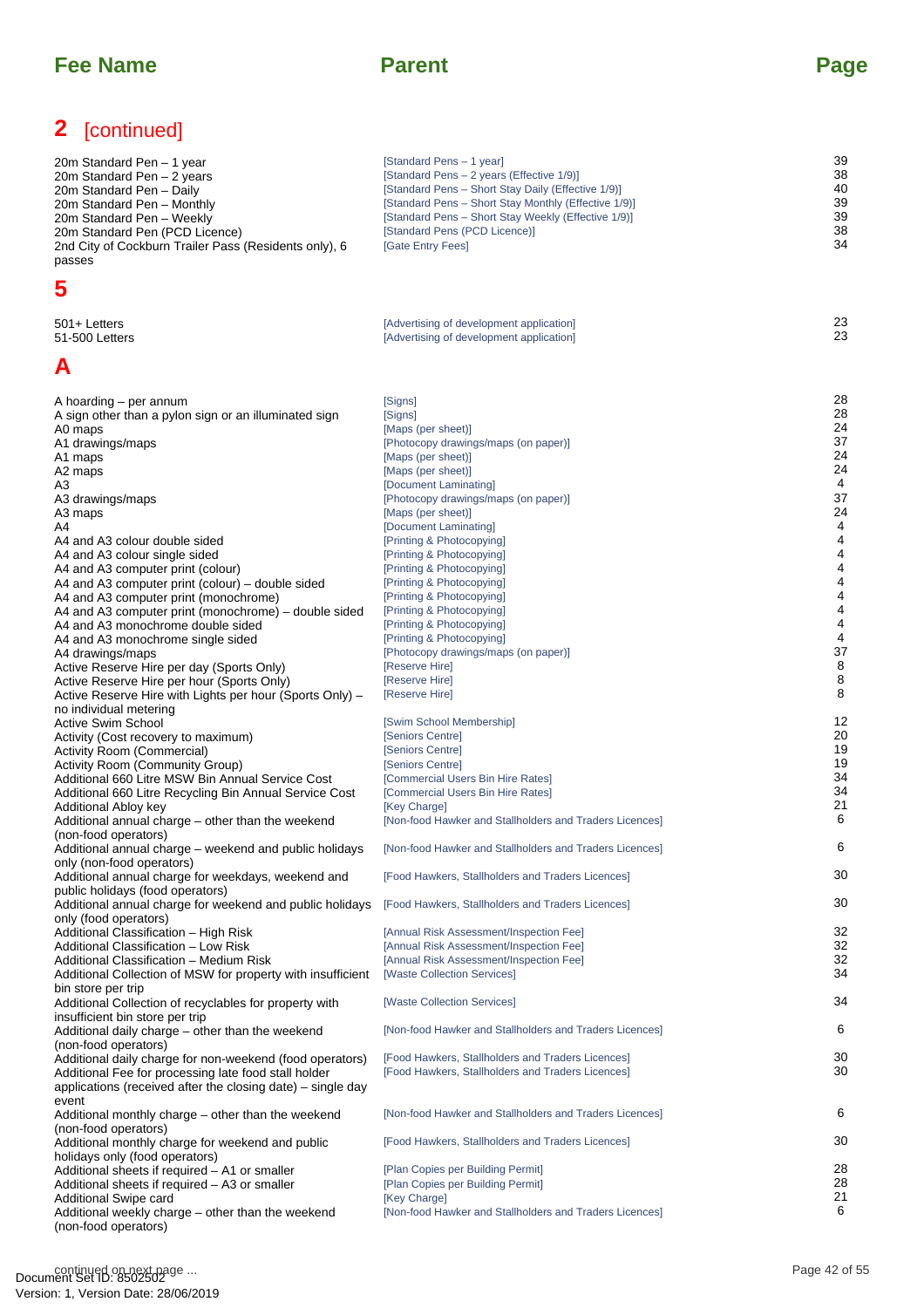## **A** [continued]

| Additional weekly charge for weekend and public holidays [Food Hawkers, Stallholders and Traders Licences]               |                                                           | 30            |
|--------------------------------------------------------------------------------------------------------------------------|-----------------------------------------------------------|---------------|
| only (food operators)<br><b>Administration Fee</b>                                                                       | [Fire Prevention]                                         | 6             |
| <b>Administration Fee</b>                                                                                                | [Miscellaneous]                                           | 40            |
| Administration Fee – Calendar Month (To be phased out)                                                                   | [Home Care Packages]                                      | 16            |
| Administration Fee - PAW & Road Closures                                                                                 | [Pedestrian Access Way and Road Closure]                  | 24            |
| Administration Officer Cost (Per hour)                                                                                   | [Non-food Hawker and Stallholders and Traders Licences]   | 6             |
| Adult Entry (16 years+)<br>Adult Vouchers x 10                                                                           | [Pool General]<br>[Pool General]                          | 13<br>13      |
| Adult Vouchers x 20                                                                                                      | [Pool General]                                            | 13            |
| Adult Vouchers x 40                                                                                                      | [Pool General]                                            | 13            |
| Adult Wellness Lounge Upgrade                                                                                            | [Pool General]                                            | 13            |
| Advance deposit which may be required by agency under                                                                    | [Freedom of Information (FOI) Fees]                       | 22            |
| Section 18(1) of the Act, as a percentage of the estimated<br>charges which will be payable in excess of the application |                                                           |               |
| fee                                                                                                                      |                                                           |               |
| Advertising Fee - PAW & Road Closures                                                                                    | [Pedestrian Access Way and Road Closure]                  | 24            |
| Annual registration of a cattery                                                                                         | [Keeping of Animals]                                      | 30            |
| Annual registration to keep more than 20 pigeons<br>Annual Renewal of a Kennel Licence                                   | [Keeping of Animals]<br>[Keeping of Animals]              | 30<br>30      |
| Any other Offensive Trade not specified                                                                                  | [Licence & Registration Fees - Offensive Trades]          | 29            |
| <b>Application Fee</b>                                                                                                   | [Recreation Traders Licence]                              | 9             |
| Application Fee - Community facility signs                                                                               | [Direction Signs]                                         | 37            |
| Application Fee - Private/Commercial Events                                                                              | [Events Application]                                      | 9             |
| Application fee for Approval of a noise management plan<br>for motor sport venue (Reg 16AA)                              | [Noise]                                                   | 33            |
| Application fee for Approval of a noise management plan                                                                  | [Noise]                                                   | 33            |
| for shooting venue (Reg 14A)                                                                                             |                                                           |               |
| Application fee for Approval of a noise management plan                                                                  | [Noise]                                                   | 33            |
| for specified works (Reg 14A)                                                                                            |                                                           |               |
| Application fee for approval of a non-complying sporting,<br>cultural and entertainment event (Reg.18).                  | [Noise]                                                   | 33            |
| Application for a Building Approval Certificate for a                                                                    | [Building Approval Certificates - Class 1 & 10 Buildings] | 26            |
| building in respect of which unauthorised work has been                                                                  |                                                           |               |
| done $(s.51(3))$ – Class 1 & 10 Buildings                                                                                |                                                           |               |
| Application for a Building Approval Certificate for an                                                                   | [Building Approval Certificates - Class 1 & 10 Buildings] | 26            |
| existing building where unauthorised work has not been<br>done, Class 1 & 10 Buildings - (s. 52 (2))                     |                                                           |               |
| Application for a temporary Occupancy Permit for a                                                                       | [Occupancy Permits - Class 2-9 Buildings]                 | 25            |
| incomplete building $-$ Class 2 $-$ 9 (s.47)                                                                             |                                                           |               |
| Application for an Occupancy Permit - Strata (Class 2 - 9                                                                | [Strata Titles]                                           | 26            |
| Buildings) or plan of strata re-subdivision (s.50(1) and (2))                                                            |                                                           | 25            |
| Application for an Occupancy Permit for a completed<br>Class 2-9 Building (s.46)                                         | [Occupancy Permits - Class 2-9 Buildings]                 |               |
| Application for change of use or for alteration or extension                                                             | [Statutory Planning]                                      | 23            |
| or change of a non conforming use                                                                                        |                                                           |               |
| Application for consent to establish an Offensive Trade                                                                  | [Licence & Registration Fees - Offensive Trades]          | 29<br>25      |
| Application for modification of Occupancy Permit for<br>additional use of a building on a temporary basis - Class 2      | [Occupancy Permits - Class 2-9 Buildings]                 |               |
| – 9 Building (s.48)                                                                                                      |                                                           |               |
| Application for Occupancy Permit for a building in respect                                                               | [Occupancy Permits - Class 2-9 Buildings]                 | 26            |
| of which unauthorised work has been done (s.51 (2))                                                                      |                                                           |               |
| Application for replacement Occupancy Permit for                                                                         | [Occupancy Permits - Class 2-9 Buildings]                 | 25            |
| permanent change of building's use – Class 2-9 Building<br>(s.49)                                                        |                                                           |               |
| Application Hire (for Hazard Reduction Burns) – 12.2                                                                     | [Fire Prevention]                                         | 7             |
| Application Hire (for Hazard Reduction Burns) - 2.4                                                                      | [Fire Prevention]                                         | 6             |
| Application Hire (for Hazard Reduction Burns) – 3.4                                                                      | [Fire Prevention]                                         | 7             |
| Application Hire (for Hazard Reduction Burns) - Light<br>Tanker                                                          | [Fire Prevention]                                         | 6             |
| Application Hire (for Hazard Reduction Burns) – Support                                                                  | [Fire Prevention]                                         | 7             |
| Vehicle                                                                                                                  |                                                           |               |
| Application to establish Hair dressing establishment                                                                     | [Administration Fees]                                     | 30            |
| Application to establish a Skin penetrations premises                                                                    | [Administration Fees]                                     | 31<br>26      |
| Application to extend the time during which a Building<br>Approval Certificate has effect (s. 65(3)(a))                  | [Building Approval Certificates - Class 1 & 10 Buildings] |               |
| Application to extend the time during which a Building                                                                   | [Building Permits]                                        | 25            |
| Permit has effect, $(s. 32(3)$ $(f)$                                                                                     |                                                           |               |
| Application to extend the time during which a Demolition                                                                 | [Demolition Permits]                                      | 26            |
| Permit has effect, $(s. 32(3)$ $(f)$<br>Application to extend the time during which as Occupancy                         | [Occupancy Permits – Class 2-9 Buildings]                 | 26            |
| Permit has affect (s.65 (3)(a)) Class $2 - 9$ Buildings                                                                  |                                                           |               |
| Application to replace an Occupancy Permit for an existing [Occupancy Permits - Class 2-9 Buildings]                     |                                                           | 26            |
| building, Class 2 – 9 Buildings (s. 52 (1))                                                                              |                                                           |               |
| Application to vary Building Standard-Building Regulations [Building Levies]<br>Sch. 2 Div. 3 it. 1                      |                                                           | 26            |
| Approval to keep a beehive in a residential or Special                                                                   | [Keeping of Animals]                                      | 30            |
| <b>Rural Zone</b>                                                                                                        |                                                           |               |
|                                                                                                                          |                                                           |               |
| continued on next page                                                                                                   |                                                           | Page 43 of 55 |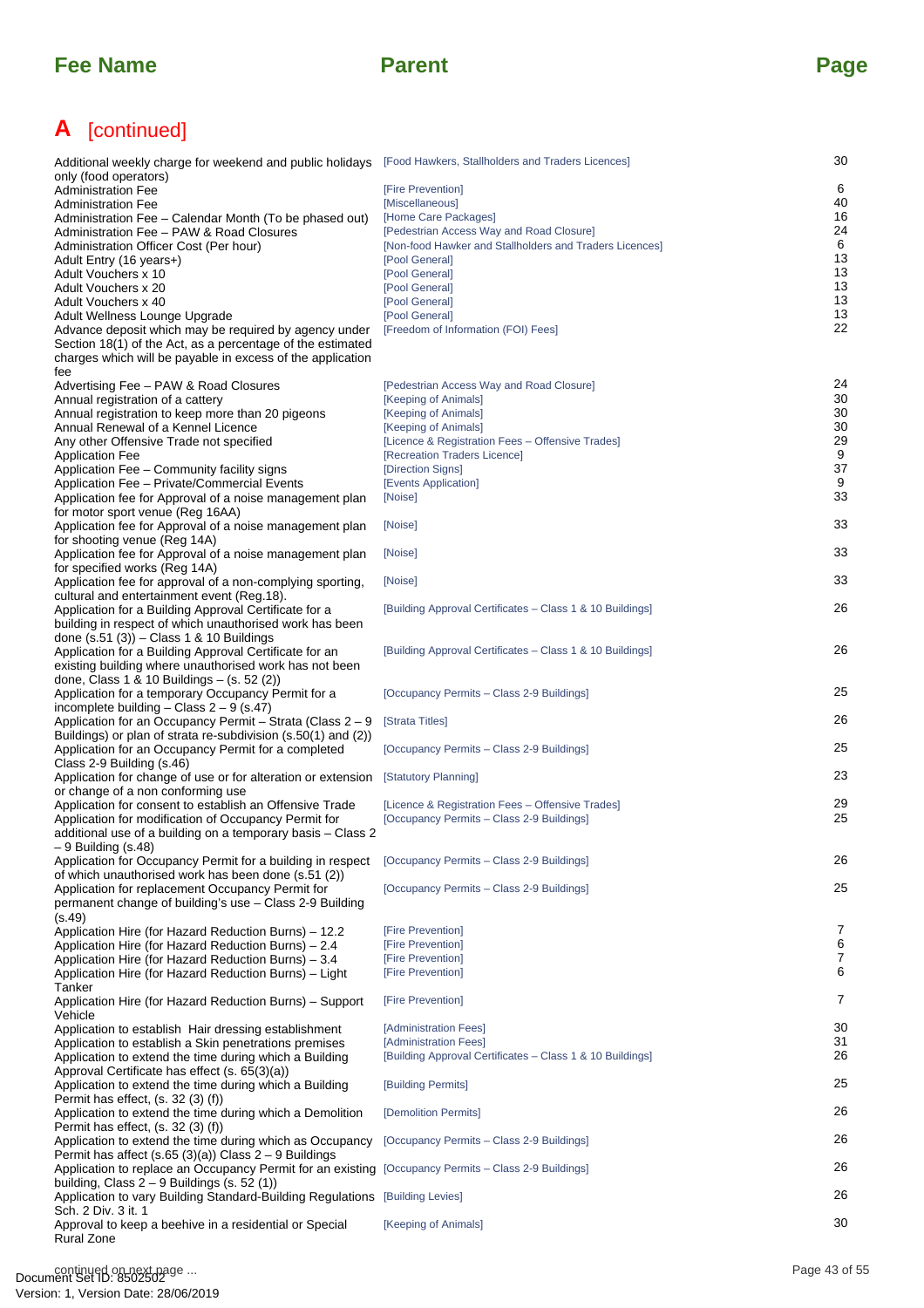# **A** [continued]

| Approval to keep more than 2 beehives on a              | [Keeping of Animals]                                                          | 30 |
|---------------------------------------------------------|-------------------------------------------------------------------------------|----|
| non-residential lot                                     |                                                                               |    |
| Approval to keep more than 50 poultry in a rural area   | [Keeping of Animals]                                                          | 30 |
| Aquatic Birthday Party (per child)                      | [Birthday Parties]                                                            | 13 |
| Aquatic Facility – annual inspection and water sampling | [Annual Registration of Aquatic Facility – fees for sampling and inspections] | 33 |
| fee                                                     |                                                                               |    |
| Art Room (Commercial)                                   | [Seniors Centre]                                                              | 19 |
| Art Room (Community Group)                              | [Seniors Centre]                                                              | 19 |
| <b>Artificial Manure Depots</b>                         | [Licence & Registration Fees - Offensive Trades]                              | 29 |
| Assessment rooms                                        | [Level 1 (Per Hour)]                                                          | 10 |
| Assistant Building Surveyor - per hour                  | [Request for Professional Advice or Additional Building Surveying Services]   | 28 |

## **B**

| Approval to keep more than 2 beehives on a<br>non-residential lot                                   | [Keeping of Animals]                                                                                                                                                 | 30                  |
|-----------------------------------------------------------------------------------------------------|----------------------------------------------------------------------------------------------------------------------------------------------------------------------|---------------------|
| Approval to keep more than 50 poultry in a rural area                                               | [Keeping of Animals]                                                                                                                                                 | 30                  |
| Aquatic Birthday Party (per child)                                                                  | [Birthday Parties]                                                                                                                                                   | 13                  |
| Aquatic Facility – annual inspection and water sampling                                             | [Annual Registration of Aquatic Facility – fees for sampling and inspections]                                                                                        | 33                  |
| fee<br>Art Room (Commercial)                                                                        | [Seniors Centre]                                                                                                                                                     | 19                  |
| Art Room (Community Group)                                                                          | [Seniors Centre]                                                                                                                                                     | 19                  |
| Artificial Manure Depots                                                                            | [Licence & Registration Fees – Offensive Trades]                                                                                                                     | 29                  |
| Assessment rooms<br>Assistant Building Surveyor – per hour                                          | [Level 1 (Per Hour)]<br>[Request for Professional Advice or Additional Building Surveying Services]                                                                  | 10<br>28            |
|                                                                                                     |                                                                                                                                                                      |                     |
| в                                                                                                   |                                                                                                                                                                      |                     |
| Badminton - per court                                                                               | [Sports Hall]                                                                                                                                                        | 10                  |
| <b>Basic Amendment</b>                                                                              | [Scheme Amendments & Structure Plans (Excludes sign and advertising costs.)]                                                                                         | 24<br>27            |
| <b>BCITF Admin. Fee</b><br>Big Kids Creche (holidays only)                                          | [Building Levies]<br>[Crèche]                                                                                                                                        | 12                  |
| Bin Hire for events - Cost/Bin                                                                      | [Events Application]                                                                                                                                                 | 9                   |
| $\text{Bins} > 20 \text{m}$ 3 (8.0 tonnes)                                                          | [When weighbridge is not in use for putrescible and non-putrescible solid waste]                                                                                     | 35                  |
| Bins 12-19m3 (6.5 tonnes)                                                                           | [When weighbridge is not in use for putrescible and non-putrescible solid waste]                                                                                     | 35<br>35            |
| Bins $2-4m3$ (1.2 tonnes)<br>Bins 4-8m3 (2.4 tonnes)                                                | [When weighbridge is not in use for putrescible and non-putrescible solid waste]<br>[When weighbridge is not in use for putrescible and non-putrescible solid waste] | 35                  |
| Bins 8-12m3 (5.0 tonnes)                                                                            | [When weighbridge is not in use for putrescible and non-putrescible solid waste]                                                                                     | 35                  |
| Blender Activity Room (only avaliable after hours)                                                  | [Cockburn Youth Centre]                                                                                                                                              | 18                  |
| Body and Mind Studio – commercial                                                                   | [Level 1 (Per Hour)]                                                                                                                                                 | 10                  |
| Body and Mind Studio - community                                                                    | [Level 1 (Per Hour)]                                                                                                                                                 | 10<br>10            |
| Body and Mind Studio - schools<br><b>Bond - Commercial Special Event</b>                            | [Level 1 (Per Hour)]<br>[Facility/Room Hire]                                                                                                                         | 9                   |
| Bond – Community Special Event                                                                      | [Facility/Room Hire]                                                                                                                                                 | 9                   |
| <b>Bond Category 1</b>                                                                              | [Hall Hire Charges]                                                                                                                                                  | $\overline{7}$      |
| Bond Category 2                                                                                     | [Hall Hire Charges]                                                                                                                                                  | $\overline{7}$      |
| Bond Category 3<br><b>Bond Commercial</b>                                                           | [Hall Hire Charges]<br>[Facility Hire Bond]                                                                                                                          | $\overline{7}$<br>9 |
| <b>Bond Community</b>                                                                               | [Facility Hire Bond]                                                                                                                                                 | $\boldsymbol{9}$    |
| Bookings after closing deadline                                                                     | [Late Application Fee (excludes Wakes)]                                                                                                                              | 9                   |
| Breach of Terms & Conditions Penalty (minimum charge                                                | [Other]                                                                                                                                                              | 9                   |
| per breach)                                                                                         |                                                                                                                                                                      | 27                  |
| <b>BSL Admin. Fee</b><br>Building Approval Certificate - Strata, (Class 1 & 10                      | [Building Levies]<br>[Strata Titles]                                                                                                                                 | 26                  |
| Buildings) for registration of strata scheme, or plan of                                            |                                                                                                                                                                      |                     |
| strata re-subdivision $(s.50(1)$ and $(2))$                                                         |                                                                                                                                                                      |                     |
| Building Construction Industry Training Levy, Work Value                                            | [Building Levies]                                                                                                                                                    | 26                  |
| $>$ \$20,000<br>Building Permit - Value \$45,000 or less                                            | [Building Services Levy - Authorised Works]                                                                                                                          | 27                  |
| Building Permit - Value > \$45,000                                                                  | [Building Services Levy - Authorised Works]                                                                                                                          | 27                  |
| Building Summary-written confirmation of Building                                                   | [Private Swimming Pool Inspection]                                                                                                                                   | 28                  |
| Licenses issued for a property                                                                      |                                                                                                                                                                      |                     |
| Built Strata – not more than 5 lots<br>Burial Fee - commercial tonnage rate applies. Min Rate       | [Built Strata Fees]<br>[Rates for the disposal of environmentally sensitive or extraordinary, Class III or                                                           | 23<br>36            |
| \$50 for Commercial.                                                                                | large volumes of wastel                                                                                                                                              |                     |
| Burial Fee/Special Handling Minimum Charge per hour                                                 | [Rates for the disposal of environmentally sensitive or extraordinary, Class III or                                                                                  | 36                  |
| Burial-Emergency outside business hrs. plus tonnage rate                                            | large volumes of waste]<br>[Rates for the disposal of environmentally sensitive or extraordinary, Class III or                                                       | 36                  |
| Bus Fare for Outing greater than 40km round trip (per                                               | large volumes of waste]<br>[Seniors Centre]                                                                                                                          | 20                  |
| outing every passenger)                                                                             |                                                                                                                                                                      |                     |
| Bus Fare for Outing Less than 40km round trip (per outing                                           | [Seniors Centre]                                                                                                                                                     | 20                  |
| every passenger)<br><b>Business Card</b>                                                            | [Document Laminating]                                                                                                                                                | 4                   |
| Butcher Shops and similar                                                                           | [Fat Melting, Fat Extracting or Tallow Melting Establishment]                                                                                                        | 29                  |
| C                                                                                                   |                                                                                                                                                                      |                     |
| Cafe Foods (Max)                                                                                    | [Seniors Centre]                                                                                                                                                     | 19                  |
| Cakes and desserts (max)                                                                            | [Seniors Centre]                                                                                                                                                     | 20                  |
| Camp site                                                                                           | [Caravan Parks (Sch 3)]                                                                                                                                              | 29                  |
| Can/ stubbie of full strength beer                                                                  | [Seniors Centre]                                                                                                                                                     | 20                  |
| Can/ stubbie of light or mid strength beer<br>Cancellation of Direct Debit – within contract period | [Seniors Centre]<br>[Service Fees – Memberships]                                                                                                                     | 20<br>11            |
| Care Management Fee - Max per month                                                                 | [Home Care Packages]                                                                                                                                                 | 16                  |
| Carnival equipment hire                                                                             | [Service Fees – Aquatic Hire]                                                                                                                                        | 11                  |
| Case Management Fee - Calendar month (To be phased                                                  | [Home Care Packages]                                                                                                                                                 | 16                  |
| out)<br>Casual Attendance (Daily)                                                                   | [Seniors Centre]                                                                                                                                                     | 19                  |
| Casual court admission - per visit                                                                  | [Sports Hall]                                                                                                                                                        | 10                  |
| Casual hirer                                                                                        | [Security Call Out Fee]                                                                                                                                              | 21                  |

## **C**

| <b>Business Card</b>                                       | [Document Laminating]                                         |               |
|------------------------------------------------------------|---------------------------------------------------------------|---------------|
| Butcher Shops and similar                                  | [Fat Melting, Fat Extracting or Tallow Melting Establishment] | 29            |
|                                                            |                                                               |               |
| Cafe Foods (Max)                                           | <b>Seniors Centrel</b>                                        | 19            |
| Cakes and desserts (max)                                   | <b>Seniors Centrel</b>                                        | 20            |
| Camp site                                                  | [Caravan Parks (Sch 3)]                                       | 29            |
| Can/ stubbie of full strength beer                         | <b>Seniors Centrel</b>                                        | 20            |
| Can/ stubbie of light or mid strength beer                 | [Seniors Centre]                                              | 20            |
| Cancellation of Direct Debit – within contract period      | [Service Fees - Memberships]                                  | 11            |
| Care Management Fee - Max per month                        | [Home Care Packages]                                          | 16            |
| Carnival equipment hire                                    | [Service Fees - Aquatic Hire]                                 | 11            |
| Case Management Fee - Calendar month (To be phased<br>out) | [Home Care Packages]                                          | 16            |
| Casual Attendance (Daily)                                  | <b>Seniors Centrel</b>                                        | 19            |
| Casual court admission – per visit                         | [Sports Hall]                                                 | 10            |
| Casual hirer                                               | [Security Call Out Fee]                                       | 21            |
| continued on next page                                     |                                                               | Page 44 of 55 |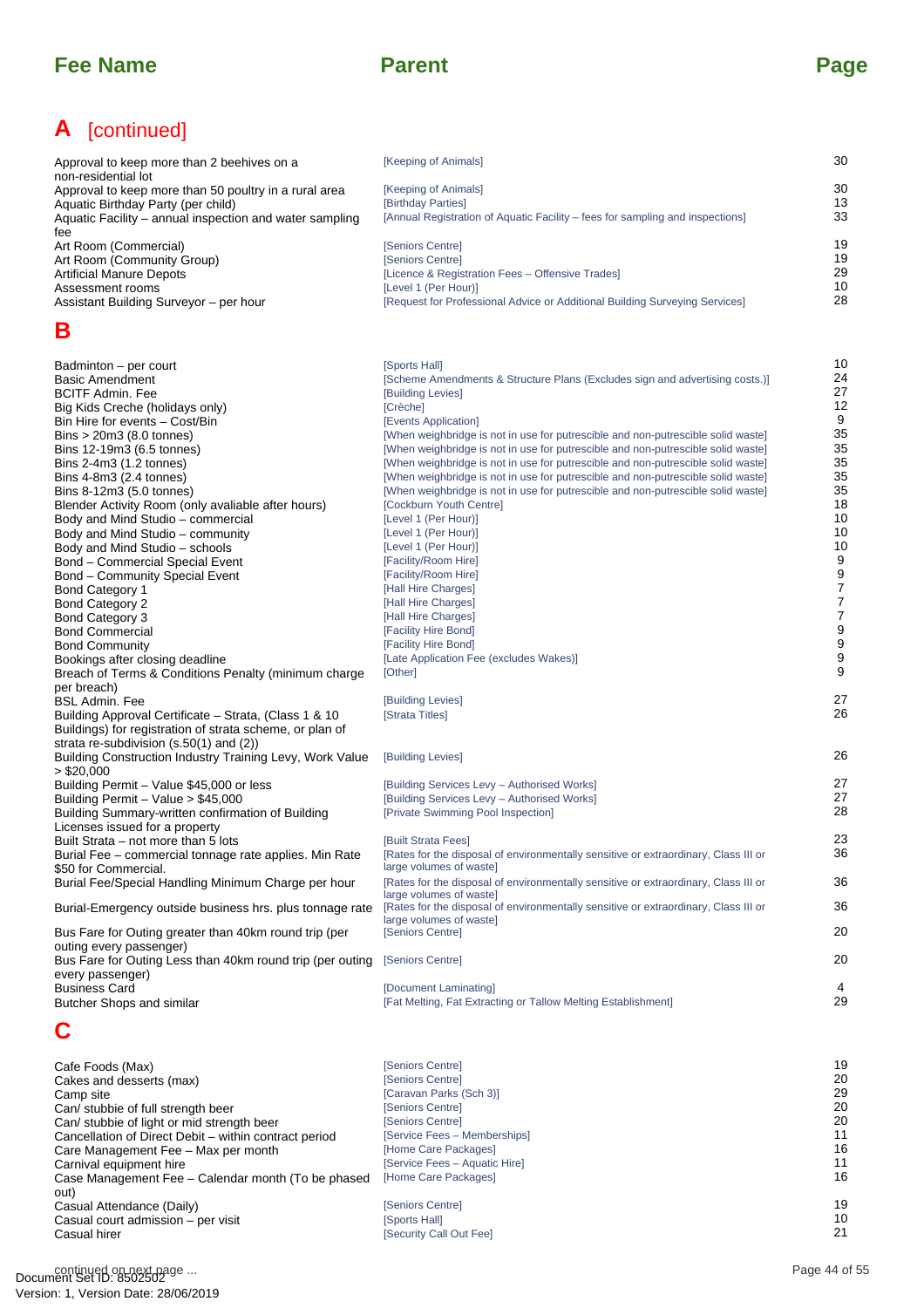## **C** [continued]

| Cat Trap Collection Fee (If no cat is trapped)                                            | [Animal Control]                                                                                               | 5             |
|-------------------------------------------------------------------------------------------|----------------------------------------------------------------------------------------------------------------|---------------|
| Cat Trap Fee                                                                              | [Animal Control]                                                                                               | 5             |
| Cat Trap Weekly Hiring Fee (After the first week)                                         | [Animal Control]                                                                                               | 5<br>6        |
| Cats - Owners Request<br>Cats - Voluntary Surrender                                       | [Euthanasia]<br>[Euthanasia]                                                                                   | 6             |
| Centre – Based Day Care fee per day to max                                                | [Commonwealth Home Support Program]                                                                            | 15            |
| Centre – Based Day Care Transport per trip                                                | [Commonwealth Home Support Program]                                                                            | 15            |
| Centre Event Entry Fees (maximum)                                                         | [Youth Events]                                                                                                 | 19            |
| Centre Holiday Activity Fees (maximum fee charged)                                        | [Youth Holiday Activities]                                                                                     | 19            |
| Centre Program Fees (maximum fee charged)                                                 | [Youth Programs]                                                                                               | 18<br>20      |
| Centre Transport (per trip) per couple<br>Centre Transport (per trip) per person          | [Seniors Centre]<br>[Seniors Centre]                                                                           | 20            |
| Centre-Based Day Care Private (max fee per day)                                           | [Private services and Brokered Services]                                                                       | 17            |
| Centre-Based Day Care Transport Private                                                   | [Private services and Brokered Services]                                                                       | 17            |
| Certified Building Permit Application Class 2 to 9 building                               | [Building Permits]                                                                                             | 25            |
| or incidental structure - s.16 (l)                                                        |                                                                                                                |               |
| Certified Building Permits Application - Class 1 & 10                                     | [Building Permits]                                                                                             | 25            |
| Buildings s. 16 (l)                                                                       | [Statutory Planning]                                                                                           | 22            |
| Change of Use<br>Changeroom Hire per day                                                  | [Reserve Hire]                                                                                                 | 8             |
| Changeroom Hire per hour                                                                  | [Reserve Hire]                                                                                                 | 8             |
| Changerooms/Toilets (Juniors)                                                             | [Juniors Fees (per player) – 6 months]                                                                         | 8             |
| Changerooms/Toilets (Seniors)                                                             | [Seniors Fees (per player) – 6 months]                                                                         | 8             |
| Charge for access time supervised by staff (per hour, or                                  | [Freedom of Information (FOI) Fees]                                                                            | 22            |
| pro-rata for a part of an hour)                                                           |                                                                                                                |               |
| Charge for duplicating a tape, film or computer information                               | [Freedom of Information (FOI) Fees]<br>[Freedom of Information (FOI) Fees]                                     | 22<br>22      |
| Charge for time dealing with application (per hour, or<br>pro-rata for a part of an hour) |                                                                                                                |               |
| Charge for time taken by staff transcribing information                                   | [Freedom of Information (FOI) Fees]                                                                            | 22            |
| from a tape or other device (per hour, or pro-rata for part                               |                                                                                                                |               |
| of an hour)                                                                               |                                                                                                                |               |
| Child Vouchers x 10                                                                       | [Pool General]                                                                                                 | 13            |
| Child Vouchers x 20                                                                       | [Pool General]                                                                                                 | 13            |
| Child Vouchers x 40                                                                       | [Pool General]                                                                                                 | 13<br>36      |
| City of Cockburn Generated Garden Waste Bin (per<br>Tonne)                                | [Rates for the disposal of environmentally sensitive or extraordinary, Class III or<br>large volumes of waste] |               |
| City of Cockburn Trailer Pass (Residents only), per pass                                  | [Gate Entry Fees]                                                                                              | 34            |
| City of Cockburn Verge Generated Greenwaste (per                                          | [Rates for the disposal of environmentally sensitive or extraordinary, Class III or                            | 36            |
| Tonne)                                                                                    | large volumes of waste]                                                                                        |               |
| Classes (to a maximum of)                                                                 | [Seniors Centre]                                                                                               | 19            |
| Cleaning Costs - Special Event                                                            | [Facility/Room Hire]                                                                                           | 9             |
| Client Basic Fee per week (to maximum of 17.5% of single [Home Care Packages]             |                                                                                                                | 16            |
| pension)<br>Clubrooms/Canteen (Juniors)                                                   | [Juniors Fees (per player) – 6 months]                                                                         | 8             |
| Clubrooms/Canteen (Seniors)                                                               | [Seniors Fees (per player) – 6 months]                                                                         | 8             |
| Coffee/ Tea (Cafe)                                                                        | [Seniors Centre]                                                                                               | 19            |
| Commercial - per stallholder                                                              | [Community Markets]                                                                                            | 9             |
| Commercial - Special Event                                                                | [Facility/Room Hire]                                                                                           | 9             |
| Commercial Room Main Hall Hire (Hourly)                                                   | [Seniors Centre]                                                                                               | 19            |
| Community Group Main Hall Hire (Hourly)                                                   | [Seniors Centre]                                                                                               | 19<br>4       |
| Community Rooms 1 & 2<br>Compactor trucks <8m3 (1.7 tonnes)                               | [Library Services]<br>[When weighbridge is not in use for putrescible and non-putrescible solid waste]         | 35            |
| Compactor trucks > 32m 3 (14.9tonnes)                                                     | [When weighbridge is not in use for putrescible and non-putrescible solid waste]                               | 35            |
| Compactor trucks 12-18m3 (4.34 tonnes)                                                    | [When weighbridge is not in use for putrescible and non-putrescible solid waste]                               | 35            |
| Compactor trucks 18-32m3 (10.6 tonnes)                                                    | [When weighbridge is not in use for putrescible and non-putrescible solid waste]                               | 35            |
| Compactor trucks 8-12m3 (4.25 tonnes)                                                     | [When weighbridge is not in use for putrescible and non-putrescible solid waste]                               | 35            |
| Complex Amendment                                                                         | [Scheme Amendments & Structure Plans (Excludes sign and advertising costs.)]                                   | 24            |
| Computer Class (Max)                                                                      | [Seniors Centre]                                                                                               | 20<br>19      |
| Concerts (to a maximum of)                                                                | [Seniors Centre]<br>[Pool General]                                                                             | 13            |
| Concession or Child Entry<br>Conference Room                                              | [Library Services]                                                                                             | 4             |
| Course (to a maximum of)                                                                  | [Seniors Centre]                                                                                               | 19            |
| Courses (Max)                                                                             | [Seniors Centre]                                                                                               | 20            |
| D                                                                                         |                                                                                                                |               |
|                                                                                           |                                                                                                                |               |
| Dangerous Dog - Declaration hourly rate                                                   | [Animal Control]                                                                                               | 5             |
| Dangerous Dog - Inspection of property                                                    | [Animal Control]                                                                                               | 5             |
| Day pass (gym, group fitness, indoor cycle, pools)                                        | [Service Fees - Memberships]                                                                                   | 11            |
| excluding wellness lounge                                                                 |                                                                                                                |               |
| Debt Clearance Letter                                                                     | [Rates & Revenue Services]                                                                                     | 3<br>27       |
| Demolition Permit - Value \$45,000 or less<br>Demolition Permit - Value > \$45,000        | [Building Services Levy - Authorised Works]<br>[Building Services Levy - Authorised Works]                     | 27            |
| Demolition Permit Application for the issue of permit for                                 | [Demolition Permits]                                                                                           | 26            |
| demolition work of Class 1 & 10 Buildings (S 16(1))                                       |                                                                                                                |               |
| Demolition Permit Application for the issue of permit for                                 | [Demolition Permits]                                                                                           | 26            |
| demolition work of Class 2 & 9 Buildings (S 16(1))                                        |                                                                                                                |               |
| Development Signs                                                                         | [Signs]                                                                                                        | 28            |
| continued on next page                                                                    |                                                                                                                | Page 45 of 55 |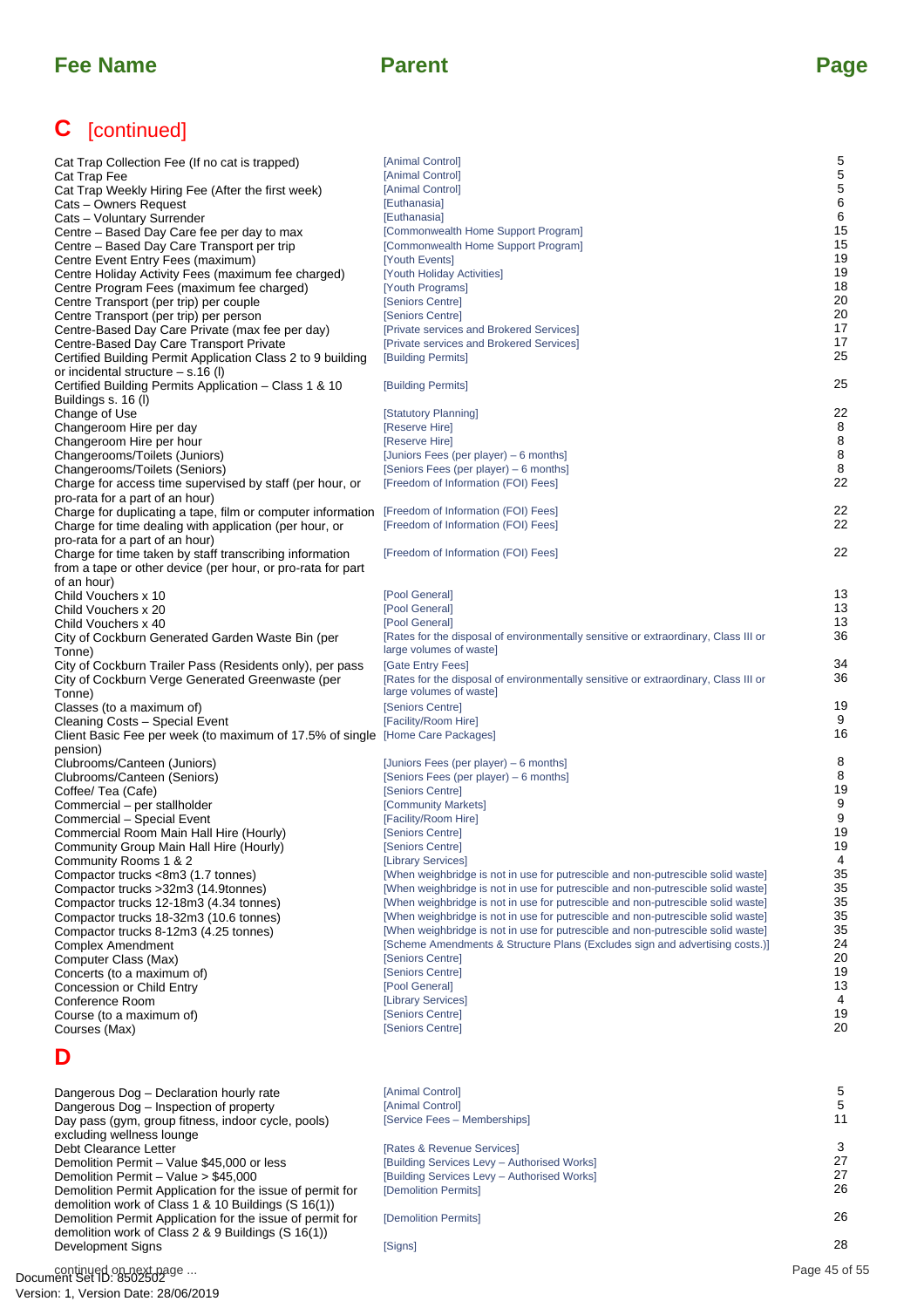| D<br>[continued]                                                                                                                                                                                                                                                                                                                                                                                                                                                                                                                                                                                                                                                           |                                                                                                                                                                                                                                                                                                                                                                        |                                                                                |
|----------------------------------------------------------------------------------------------------------------------------------------------------------------------------------------------------------------------------------------------------------------------------------------------------------------------------------------------------------------------------------------------------------------------------------------------------------------------------------------------------------------------------------------------------------------------------------------------------------------------------------------------------------------------------|------------------------------------------------------------------------------------------------------------------------------------------------------------------------------------------------------------------------------------------------------------------------------------------------------------------------------------------------------------------------|--------------------------------------------------------------------------------|
| Dining Room (Commercial)<br>Dining Room (Community Group)<br>Direct Debit Default Fee<br>Dishonoured Cheque Processing Fee<br>Display Home Signs<br>Dog Microchipping<br>Dogs - Owners Request<br>Dogs - Voluntary Surrender<br>Domestic Assistance per hour<br>Dry Birthday Party (per child)                                                                                                                                                                                                                                                                                                                                                                             | [Seniors Centre]<br>[Seniors Centre]<br>[Rates & Revenue Services]<br>[Rates & Revenue Services]<br>[Signs]<br>[Impounding Dogs]<br>[Euthanasia]<br>[Euthanasia]<br>[Commonwealth Home Support Program]<br>[Birthday Parties]                                                                                                                                          | 19<br>19<br>3<br>3<br>28<br>5<br>6<br>6<br>15<br>12                            |
| Ε                                                                                                                                                                                                                                                                                                                                                                                                                                                                                                                                                                                                                                                                          |                                                                                                                                                                                                                                                                                                                                                                        |                                                                                |
| Earbuds for public access computers<br>Electricity (per kWh)<br>Endless tea Coffee, Milo<br>Equipment hire (ball, racquet)<br>Event Reserve Hire<br>Events (to a maximum of)<br>Exit Fee - One off maximum fee on exit<br><b>Extractive Industry</b>                                                                                                                                                                                                                                                                                                                                                                                                                       | [Library Services]<br>[Miscellaneous]<br>[Seniors Centre]<br>[Team Sports]<br>[Events Application]<br>[Seniors Centre]<br>[Home Care Packages]<br>[Statutory Planning]                                                                                                                                                                                                 | 4<br>40<br>20<br>13<br>9<br>19<br>16<br>22                                     |
| F                                                                                                                                                                                                                                                                                                                                                                                                                                                                                                                                                                                                                                                                          |                                                                                                                                                                                                                                                                                                                                                                        |                                                                                |
| Facility/Park Clean per hour<br>Family Pass (2x adult, 2x child or 1 x adult, 3 x child)<br>Fax 1st page (Australia NZ & PG)<br>Fax 1st page (International)<br>Fax 1st page (metro)<br>Fax Subsequent pages (Australia NZ & PG)<br>Fax Subsequent pages (International)<br>Fax Subsequent pages (metro)<br>FDC Service Educator Application Fee – GST Applicable                                                                                                                                                                                                                                                                                                          | [Events Application]<br>[Pool General]<br>[Rest of Australia, NZ & PG]<br>[Rest of the World]<br>[Metropolitan Area – up to 100kms.]<br>[Rest of Australia, NZ & PG]<br>[Rest of the World]<br>[Metropolitan Area – up to 100kms.]<br>[Cockburn Family Day Care]                                                                                                       | 9<br>13<br>4<br>5<br>4<br>5<br>5<br>$\overline{4}$<br>14                       |
| FDC Service Educator Levy<br><b>FDC Service Parent Fee</b><br>Fee for approval of Noise Management Plan for out of                                                                                                                                                                                                                                                                                                                                                                                                                                                                                                                                                         | [Cockburn Family Day Care]<br>[Cockburn Family Day Care]<br>[Noise]                                                                                                                                                                                                                                                                                                    | 14<br>14<br>33                                                                 |
| hours construction work (Reg. 13)<br>Fee is applicable generally to inspections in addition to<br>those required under legislation every four years (i.e.                                                                                                                                                                                                                                                                                                                                                                                                                                                                                                                  | [Private Swimming Pool Inspection]                                                                                                                                                                                                                                                                                                                                     | 28                                                                             |
| Property sale/settlement inspection)<br>Fellmongeries<br>FIFO Active, Conditions Apply<br>Fire Break Inspection Fee for repeat offenders: 2nd visit<br><b>Fish Curing Establishment</b><br>Fish processing establishments in which whole fish is                                                                                                                                                                                                                                                                                                                                                                                                                           | [Licence & Registration Fees - Offensive Trades]<br>[Membership General]<br>[Fire Prevention]<br>[Licence & Registration Fees - Offensive Trades]<br>[Licence & Registration Fees - Offensive Trades]                                                                                                                                                                  | 29<br>11<br>6<br>29<br>29                                                      |
| cleaned and prepared<br>Flexi Active<br>Flexi Aquatic<br><b>FOI Application Fee</b><br>Food Premises Notification Fee<br>Food stall per event day $+$ \$5.00 for each additional day                                                                                                                                                                                                                                                                                                                                                                                                                                                                                       | [Membership General]<br>[Membership General]<br>[Freedom of Information (FOI) Fees]<br>[Food Premises Fees & Charges (Food Act 2008)]<br>[Environmental Health Management]                                                                                                                                                                                             | 12<br>12<br>22<br>31<br>29                                                     |
| (same event)<br>For each additional aquatic facility requiring to be sampled                                                                                                                                                                                                                                                                                                                                                                                                                                                                                                                                                                                               | [Annual Registration of Aquatic Facility – fees for sampling and inspections]                                                                                                                                                                                                                                                                                          | 33                                                                             |
| separately per annum<br>For Sale /Leasing sign exceeding 0.5 square metres<br>Forfeit fees<br>Fortnightly market/event - per annum<br><b>Foundation Stage 1</b><br><b>Foundation Stage 2</b><br><b>Foundation Stage 3</b><br>Foyer/Exhibition Space - Fee per day<br>Foyer/Exhibition Space - Fee per week<br>Full court - commercial<br>Full court – community<br>Full court – schools<br>Full Day Reserve Hire (Over 5hrs)<br>Function Supervisor - After Hours<br>Further advance deposit which may be required on<br>agency under Section 18(40) of the Act, expressed as a<br>percentage of the estimated charges will be payable in<br>excess of the application fee | [Signs]<br>[Team Sports]<br>[Environmental Health Management]<br>[Membership Foundation]<br>[Membership Foundation]<br>[Membership Foundation]<br>[Cockburn Youth Centre]<br>[Cockburn Youth Centre]<br>[Sports Hall]<br>[Sports Hall]<br>[Sports Hall]<br>[School/Junior Program Rates (18 and under)]<br>[Facility/Room Hire]<br>[Freedom of Information (FOI) Fees] | 28<br>14<br>29<br>12<br>12<br>12<br>18<br>18<br>10<br>10<br>10<br>8<br>9<br>22 |
| G                                                                                                                                                                                                                                                                                                                                                                                                                                                                                                                                                                                                                                                                          |                                                                                                                                                                                                                                                                                                                                                                        |                                                                                |
| Glass of wine<br><b>Grass Fees</b>                                                                                                                                                                                                                                                                                                                                                                                                                                                                                                                                                                                                                                         | [Seniors Centre]<br>[Juniors Fees (per player) - 6 months]                                                                                                                                                                                                                                                                                                             | 20<br>8                                                                        |
| continued on next page                                                                                                                                                                                                                                                                                                                                                                                                                                                                                                                                                                                                                                                     |                                                                                                                                                                                                                                                                                                                                                                        | Page 46 of 55                                                                  |

## **G**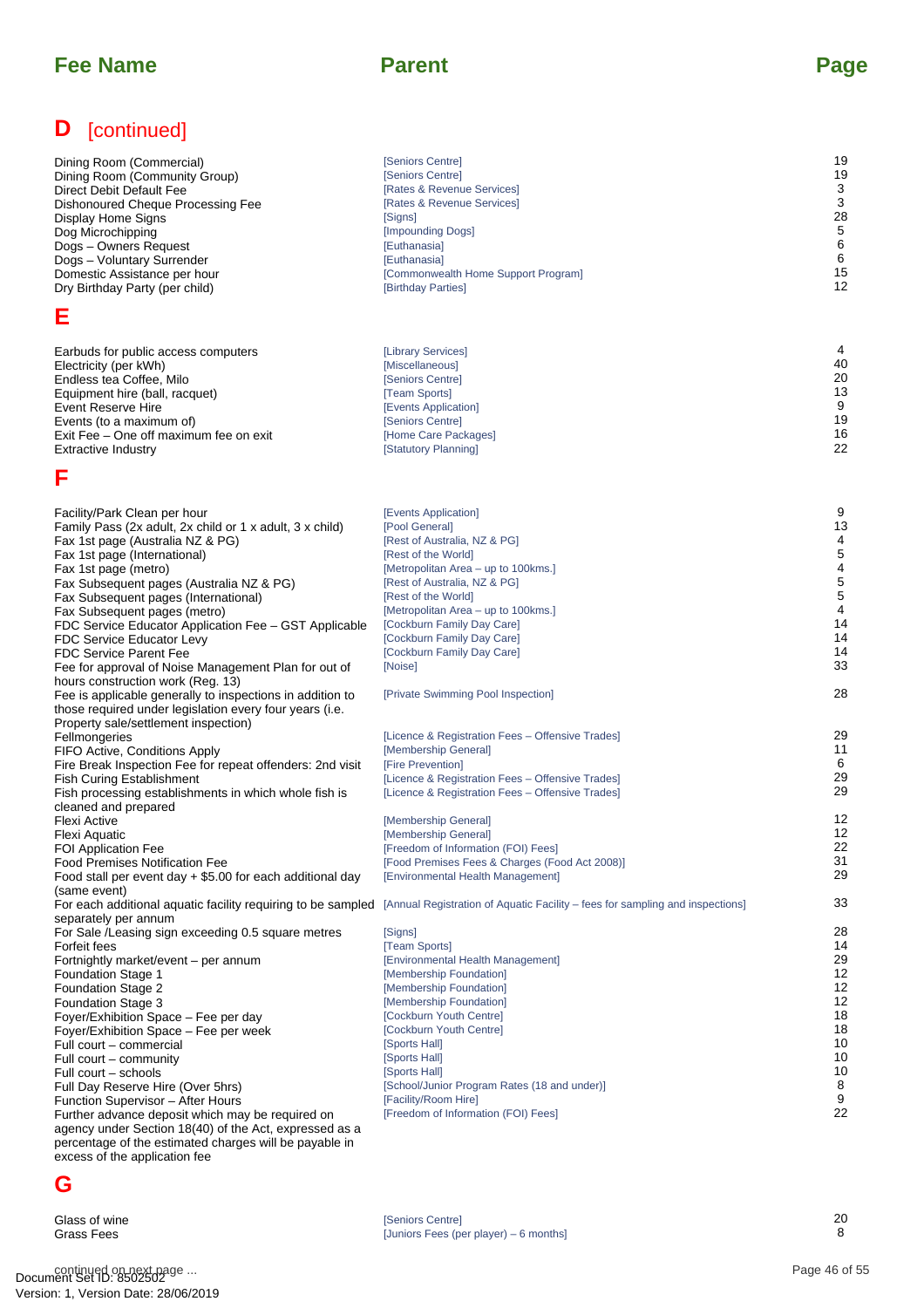## **G** [continued]

| Grass Fees (Match)<br>Grass Fees (Training and Match)<br>Grass Fees (Training)<br>Greenwaste O/size or Contaminated/tonne                                                                                                                                                            | [Seniors Fees (per player) – 6 months]<br>[Seniors Fees (per player) - 6 months]<br>[Seniors Fees (per player) - 6 months]<br>[Rates for the disposal of environmentally sensitive or extraordinary, Class III or                                                                                       | 8<br>8<br>8<br>36                            |
|--------------------------------------------------------------------------------------------------------------------------------------------------------------------------------------------------------------------------------------------------------------------------------------|---------------------------------------------------------------------------------------------------------------------------------------------------------------------------------------------------------------------------------------------------------------------------------------------------------|----------------------------------------------|
| Greenwaste Uncontaminated per tonne                                                                                                                                                                                                                                                  | large volumes of waste]<br>[Rates for the disposal of environmentally sensitive or extraordinary, Class III or                                                                                                                                                                                          | 36                                           |
| Group Discount / Corporate 5 or more members<br>Group Fitness Casual Entry<br>Group Fitness Casual Entry - Senior<br>Group Fitness Instructor<br>Group Fitness Studio - commercial<br>Group Fitness Studio – community<br>Group Fitness Studio - schools<br>Group Sessions (2 hours) | large volumes of wastel<br>[Service Fees – Discounts, to apply to Memberships, Single Aquatic Entry Only]<br>[Service Fees - Memberships]<br>[Service Fees - Memberships]<br>[Service Fees - Room Hire]<br>[Level 1 (Per Hour)]<br>[Level 1 (Per Hour)]<br>[Level 1 (Per Hour)]<br>[Indoor Play Centre] | 14<br>11<br>11<br>10<br>10<br>10<br>10<br>12 |
| н                                                                                                                                                                                                                                                                                    |                                                                                                                                                                                                                                                                                                         |                                              |
| Half court – commercial<br>Half court – community<br>Half court – schools<br>Half Day Reserve Hire<br>Half yearly license                                                                                                                                                            | [Sports Hall]<br>[Sports Hall]<br>[Sports Hall]<br>[School/Junior Program Rates (18 and under)]<br>[Recreation Traders Licence]                                                                                                                                                                         | 10<br>10<br>10<br>8<br>9<br>8                |
| Hard Court Fees (Match)<br>Hard Court Fees (Training and Match)<br>Hard Court Fees (Training)<br>Hawkers License (Per day)<br>Hazard Reduction Burning Prescription Planning (Private                                                                                                | [Seniors Fees (per player) – 6 months]<br>[Seniors Fees (per player) – 6 months]<br>[Seniors Fees (per player) - 6 months]<br>[Non-food Hawker and Stallholders and Traders Licences]<br>[Fire Prevention]                                                                                              | 8<br>8<br>6<br>6                             |
| Property) per hour<br>Hazard Reduction Burning Prescription Planning (State                                                                                                                                                                                                          | [Fire Prevention]                                                                                                                                                                                                                                                                                       | 6                                            |
| Government) per hour<br>Hiace 10 Seater Plus Wheelchair access Seniors Bus -                                                                                                                                                                                                         | [Seniors Bus Hire]                                                                                                                                                                                                                                                                                      | 20                                           |
| <b>Bond</b><br>Hiace 10 Seater Plus Wheelchair access Seniors Bus -                                                                                                                                                                                                                  | [Seniors Bus Hire]                                                                                                                                                                                                                                                                                      | 20                                           |
| full day hire<br>Hiace 10 Seater Plus Wheelchair access Seniors Bus -<br>half day hire (6 hrs or less)                                                                                                                                                                               | [Seniors Bus Hire]                                                                                                                                                                                                                                                                                      | 20                                           |
| Hive (Activity or Crèche room) after hours (fee includes<br>staff person to close centre)                                                                                                                                                                                            | [Cockburn Youth Centre]                                                                                                                                                                                                                                                                                 | 18                                           |
| Hive (Activity or Crèche room) during centre open hours<br>Hive (Activity/Crèche) BOND                                                                                                                                                                                               | [Cockburn Youth Centre]<br>[Cockburn Youth Centre]                                                                                                                                                                                                                                                      | 18<br>18                                     |
| Holding fee (per day)<br>Home Occupations - Initial fee                                                                                                                                                                                                                              | [Impounding Vehicles]<br>[Statutory Planning]                                                                                                                                                                                                                                                           | 6<br>22                                      |
| Home Occupations - Renewal fee<br>Horizontal Sign                                                                                                                                                                                                                                    | [Statutory Planning]<br>[Signs]                                                                                                                                                                                                                                                                         | 22<br>28                                     |
| Hourly fee for home maintenance and gardening Weekday [Home Care Packages]<br>business hours                                                                                                                                                                                         |                                                                                                                                                                                                                                                                                                         | 16                                           |
| Hourly fee for individual services (to max) Public Holiday<br>and out of business hours (non HCP)                                                                                                                                                                                    | [Private services and Brokered Services]                                                                                                                                                                                                                                                                | 17                                           |
| Hourly fee for individual services (to max) Public Holiday [Home Care Packages]<br>and out of business hours HCP                                                                                                                                                                     |                                                                                                                                                                                                                                                                                                         | 16                                           |
| Hourly fee for individual services (to max) Saturday<br>business hours (non HCP)                                                                                                                                                                                                     | [Private services and Brokered Services]                                                                                                                                                                                                                                                                | 17                                           |
| Hourly fee for individual services (to max) Saturday<br>business hours HCP                                                                                                                                                                                                           | [Home Care Packages]                                                                                                                                                                                                                                                                                    | 16<br>17                                     |
| Hourly fee for individual services (to max) Sunday<br>business hours (non HCP)                                                                                                                                                                                                       | [Private services and Brokered Services]<br>[Home Care Packages]                                                                                                                                                                                                                                        | 16                                           |
| Hourly fee for individual services (to max) Sunday<br>business hours HCP<br>Hourly fee for individual services (to max) Weekday                                                                                                                                                      | [Private services and Brokered Services]                                                                                                                                                                                                                                                                | 17                                           |
| business hours (non HCP)<br>Hourly fee for individual services (to max) Weekday                                                                                                                                                                                                      | [Home Care Packages]                                                                                                                                                                                                                                                                                    | 16                                           |
| business hours HCP<br>Hourly Fee Support Ratio 1:1 Public Holiday                                                                                                                                                                                                                    | [Group based activities in a centre – Complex needs]                                                                                                                                                                                                                                                    | 17                                           |
| Hourly Fee Support Ratio 1:1 Saturday                                                                                                                                                                                                                                                | [Group based activities in a centre – Complex needs]<br>[Group based activities in a centre – Complex needs]                                                                                                                                                                                            | 17<br>17                                     |
| Hourly Fee Support Ratio 1:1 Sunday<br>Hourly Fee Support Ratio 1:1 Weekday                                                                                                                                                                                                          | [Group based activities in a centre – Complex needs]                                                                                                                                                                                                                                                    | 17                                           |
| Hourly Fee Support Ratio 1:1 Weekday Evening                                                                                                                                                                                                                                         | [Group based activities in a centre – Complex needs]                                                                                                                                                                                                                                                    | 17                                           |
| Hourly Fee Support Ratio 1:2 Public Holiday                                                                                                                                                                                                                                          | [Group based activities in a centre – Standard needs]                                                                                                                                                                                                                                                   | 16                                           |
| Hourly Fee Support Ratio 1:2 Public Holiday                                                                                                                                                                                                                                          | [Group based activities in a centre – Complex needs]                                                                                                                                                                                                                                                    | 17                                           |
| Hourly Fee Support Ratio 1:2 Saturday                                                                                                                                                                                                                                                | [Group based activities in a centre – Standard needs]                                                                                                                                                                                                                                                   | 16<br>17                                     |
| Hourly Fee Support Ratio 1:2 Saturday<br>Hourly Fee Support Ratio 1:2 Sunday                                                                                                                                                                                                         | [Group based activities in a centre – Complex needs]<br>[Group based activities in a centre – Standard needs]                                                                                                                                                                                           | 16                                           |
| Hourly Fee Support Ratio 1:2 Sunday                                                                                                                                                                                                                                                  | [Group based activities in a centre – Complex needs]                                                                                                                                                                                                                                                    | 17                                           |
| Hourly Fee Support Ratio 1:2 Weekday                                                                                                                                                                                                                                                 | [Group based activities in a centre – Standard needs]                                                                                                                                                                                                                                                   | 16                                           |
| Hourly Fee Support Ratio 1:2 Weekday                                                                                                                                                                                                                                                 | [Group based activities in a centre – Complex needs]                                                                                                                                                                                                                                                    | 17                                           |
| Hourly Fee Support Ratio 1:2 Weekday Evening                                                                                                                                                                                                                                         | [Group based activities in a centre – Standard needs]<br>[Group based activities in a centre – Complex needs]                                                                                                                                                                                           | 16<br>17                                     |
| Hourly Fee Support Ratio 1:2 Weekday Evening<br>continued on next page                                                                                                                                                                                                               |                                                                                                                                                                                                                                                                                                         | Page 47 of 55                                |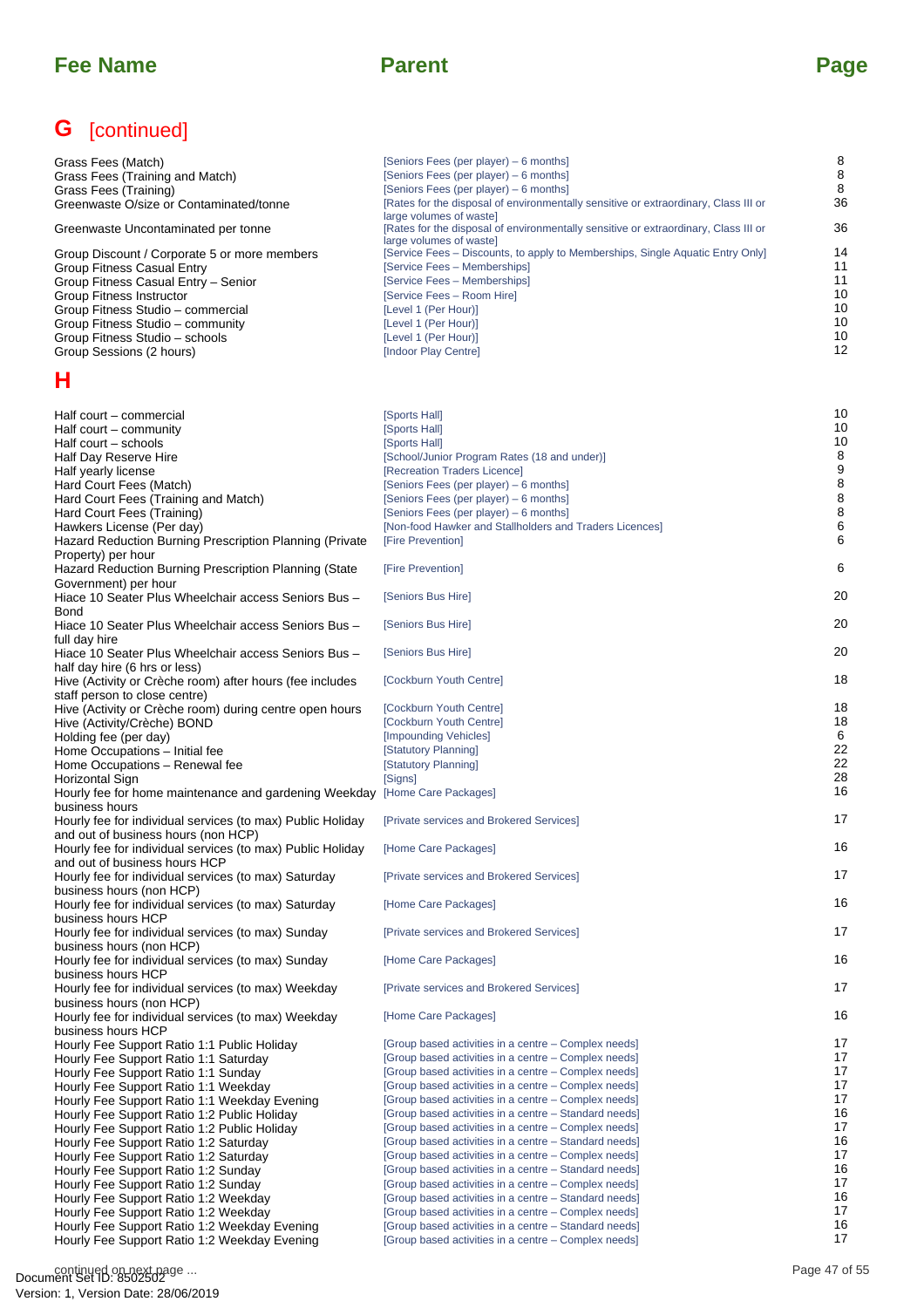## **H** [continued]

- Hourly Fee Support Ratio 1:3 Public Holiday [\[Group based activities in a centre Standard needs\]](#page-15-0)<br>Hourly Fee Support Ratio 1:3 Saturday [Group based activities in a centre Standard needs] 10101010101010101111111212131415151516161616161616161616181822222223232528303031313131353737 Hourly Fee Support Ratio 1:3 Saturday [\[Group based activities in a centre – Standard needs\]](#page-15-0)<br>Hourly Fee Support Ratio 1:3 Sunday [Group based activities in a centre – Standard needs] Hourly Fee Support Ratio 1:3 Sunday The Compress of Group based activities in a centre – Standard needs]<br>Hourly Fee Support Ratio 1:3 Weekday The Croup based activities in a centre – Standard needs] [\[Group based activities in a centre – Standard needs\]](#page-15-0)  $16$ <br>
IGroup based activities in a centre – Standard needs [Hourly Fee Support Ratio 1:3 Weekday Evening](#page-15-0) [Group based activities in a centre – Standard needs]<br>Hourly Fee Support Ratio 1:4 Public Holiday [Group based activities in a centre – Standard needs] Hourly Fee Support Ratio 1:4 Public Holiday (Group based activities in a centre – Standard needs) 16<br>Hourly Fee Support Ratio 1:4 Saturday (Group based activities in a centre – Standard needs) 16 Hourly Fee Support Ratio 1:4 Saturday [\[Group based activities in a centre – Standard needs\]](#page-15-0) 16<br>Hourly Fee Support Ratio 1:4 Sunday [Group based activities in a centre – Standard needs] 16 Hourly Fee Support Ratio 1:4 Sunday and the Stroman and Croup based activities in a centre – Standard needs] to the Support Ratio 1:4 Weekday and the Stroup based activities in a centre – Standard needs] the Support Ratio [\[Group based activities in a centre – Standard needs\]](#page-15-0) [Group based activities in a centre – Standard needs] [Croup based activities in a centre – Standard needs] [Hourly Fee Support Ratio 1:4 Weekday Evening](#page-15-0) [Group based activities in a centre – Standard needs]<br>Hourly rate > 1 hour (S39 or S55) 31 [Hourly rate > 1 hour \(S39 or S55\)](#page-30-0)<br>
Hourly rate > 1 hour (S39 or S55) [Inspection required (S39 or S55)]<br>
Hourly rate > 2 hours – Other Health Inspections [Other Inspections, monitoring or reporting by EHO's on request (sub [Other Inspections, monitoring or reporting by EHO's on request (subject to approval by MHS)] Hourly rate > 2 hours (Dust & Noise Mgmt. Plans) [\[Approval of Dust Management Plan, Noise Management Plan \(other than Reg 18](#page-30-0)  31 approval) or similarl Hourly rate > 2 hours (Historical File Search) [\[Completion of a Historical File Search for Contaminated Sites Survey; Property](#page-30-0)  31 Search or similar] **I** [If the approval to be renewed has expired, the following](#page-21-0)  [Statutory Planning] additional fee amount by way of penalty applies [Statutory Planning] 23 [If the change of use or the alteration or extension or](#page-22-0)  change of non conforming use has commenced, the following additional fee amount by way of penalty applies If the development has commenced or been carried out, [\[Developments Applications \(including applications for which discretions under the](#page-22-0)  23 R codes is required) where the estimated cost of development is:] an additional amount by way of penalty is charged [Statutory Planning] [If the development has commenced or been carried out,](#page-21-0)  the following additional fee amount by way of penalty applies. [If the home occupation has commenced, the following](#page-21-0)  [Statutory Planning] additional fee amount by way of penalty applies. [IHC Service Educator Application Fee – GST Applicable](#page-14-0) [Cockburn In Home Care] 15<br>IHC Service Educator I evv [Cockburn In Home Care] [Cockburn In Home Care] 15 [IHC Service Educator Levy](#page-14-0) **COCKburn In Home Care]** [Cockburn In Home Care] **15**<br>IHC Service Parent Fee **COCKburn In Home Care**] [Cockburn In Home Care] [IHC Service Parent Fee](#page-14-0) (Cockburn In Home Care]<br>
Illuminated Sign (Signs)<br>
28 [Illuminated Sign](#page-27-0) [Signs] Impounded after the hours of 7pm – 7am [\[Impounding Livestock, Other Animals & Signs\]](#page-4-0)<br>Impounded Trolley 5 6 Impounded Trolley [\[Impounding Vehicles\]](#page-5-0) [\[Impounding Livestock, Other Animals & Signs\]](#page-4-0)<br>[Impounding Cats] **Impounding Cat and Cats Impounding Cats Impounding Cats Impounding Cats Impounding Dogs** 5 Impounding Dog 5 5 Impounding Signs and Commercial the Commercial of the Commercial of the Commercial of the Commercial of the Commercial of the Commercial of the Commercial of the Commercial of the Commercial of the Commercial of the Commer [Indoor cycle – commercial](#page-9-0) and the commercial of the community of the community of the community of the community of the community of the community of the community of the community of the community of the community of the [Indoor cycle – community](#page-9-0) [Level 1 (Per Hour)] [Indoor cycle – schools](#page-9-0) and the control of the cycle of the cycle of the cycle of the cycle of the cycle of the cycle of the cycle of the cycle of the cycle of the cycle of the cycle of the cycle of the cycle of the cycle o [Inert Waste Per Tonne](#page-34-0) (Inert Waste (Off Liner) 35<br>
Inflatable Birthday Party (per child) [Birthday Parties] [Inert Waste (Off Liner)] 35<br>
13 [Inflatable Birthday Party \(per child\)](#page-12-0) [Birthday Parties] [Installation – One sign](#page-36-0) [Direction Signs] [Installation – Two signs](#page-36-0) and the Contract of Chinese Energy (Direction Signs) and the Installation – Two signs and the Instructor of the Instructor of the Instructor of the Instructor of the Instructor of the Instructor of Service Fees – Aquatic Hire] (Service Fees – Aquatic Hire) (30)<br>
Instructor (Onsite Waste Water Disposal) [Issuing a permit to use an apparatus](#page-29-0) **J**
- [Joining fee Adult Active](#page-11-0) [Membership General] [\[Membership General\]](#page-11-0) 12<br>| Team Sports| 14 [Junior Weekly Team Fees \(all sports\)](#page-13-0) [Kennel Annual Licence \(previously per dog charge in](#page-29-0)  17/18)<br>Kitchen – BOND [Keeping of Animals] Expedition (Cockburn Youth Centre) 18<br>
Expedition – BOND [\[Cockburn Youth Centre\]](#page-17-0) [Kitchen both during and after hours \(not only room hired –](#page-17-0)  after hours) [Cockburn Youth Centre] **K** [Land Administration and Related Legal Agreements](#page-24-0)  Administration Fee [Leasing and Land Administration] [Lane Hire \(indoor\) – commercial](#page-9-0) entitled and the community of the community of the community of the community of the community of the community of the community of the community of the community of the community of the com [Lane Hire \(indoor\) – community](#page-9-0) entitled and the community of the community of the community of the community of the community of the community of the community of the community of the community of the community of the comm [Lane Hire \(indoor\) – schools](#page-9-0) in the commercial of the contract of the contract Lane Hire]<br>
Lane Hire (outdoor) – commercial in the commercial of the contract Lane Hirel in the commercial of the commercial of the commercial [Lane Hire \(outdoor\) – commercial](#page-9-0) entity of the commercial contract and the commercial contract the community of the community of the community of the community of the community of the community of the community of the comm **L** Page 48 of 55 5

[Lane Hire \(outdoor\) – community](#page-9-0) and the community of the community of the community of the community of the community of the community of the community of the community of the community of the community of the community of [Lane Hire \(outdoor\) – schools](#page-10-0) in the community of the control of the control of the control of the control of t<br>Cane Hire (outdoor) 25m – commercial in the control of the control of the control of the control of the contro

Lane Hire (outdoor)  $25m -$  commercial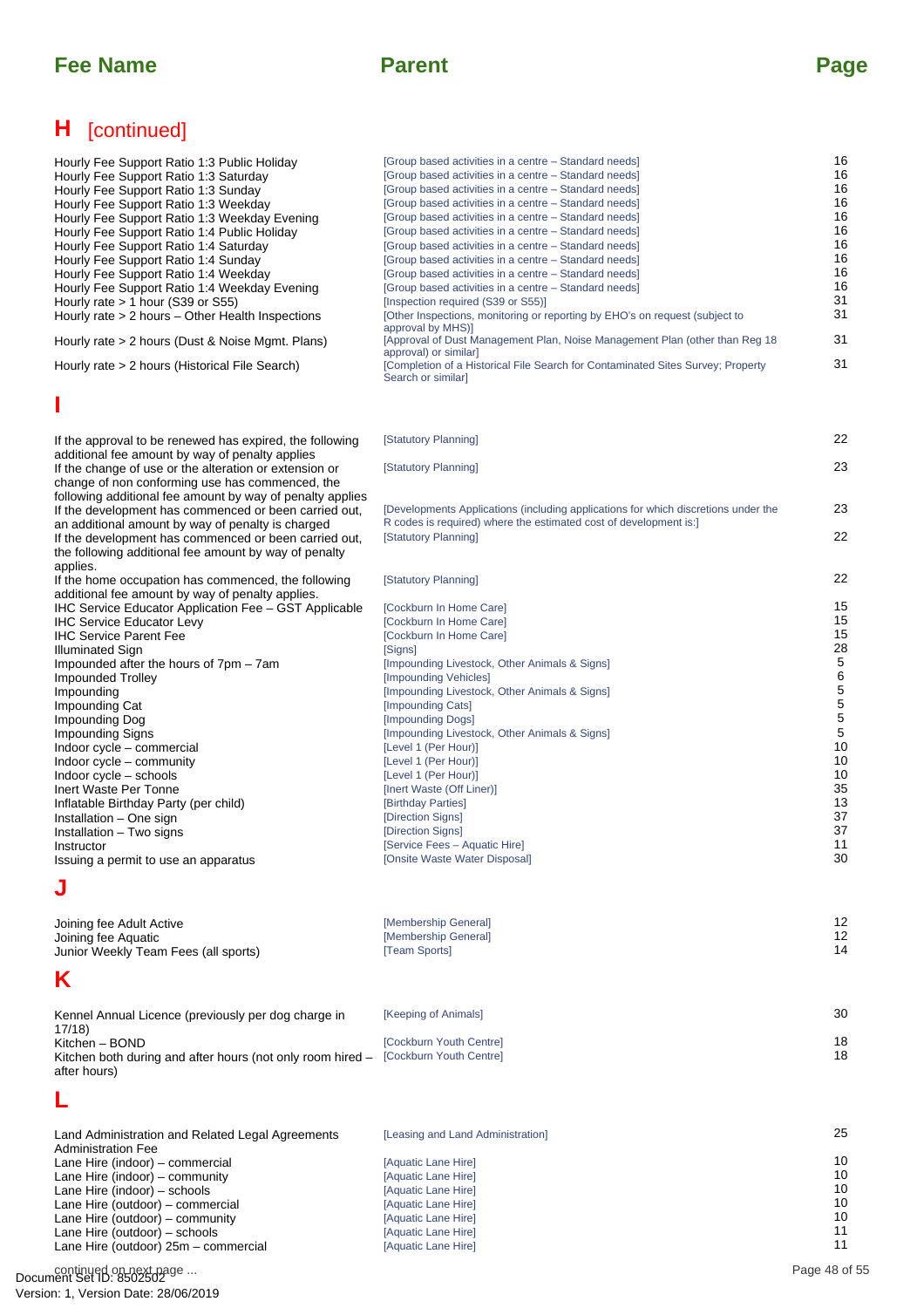## **L** [continued]

## **M**

| Lane Hire (outdoor) 25m – community                  | [Aquatic Lane Hire]                                                                 | 11             |
|------------------------------------------------------|-------------------------------------------------------------------------------------|----------------|
| Lane Hire (outdoor) 25m – schools                    | [Aquatic Lane Hire]                                                                 | 11             |
| Large Halls (150+ people)                            | [Hall Hire – Function Charges (Bookings of 5 or more hours on Fri/Sat/Sun)]         | 7              |
| Large Room - Not for Profit Rate p/h                 | [Hall Hire Charges]                                                                 | $\overline{7}$ |
| Large Room - Standard Rate p/h                       | [Hall Hire Charges]                                                                 | $\overline{7}$ |
| Larger Establishments                                | [Fat Melting, Fat Extracting or Tallow Melting Establishment]                       | 29             |
| Laundries, Dry Cleaning Establishments               | [Licence & Registration Fees - Offensive Trades]                                    | 29             |
| Learn to swim pool - commercial                      | [Aquatic Lane Hire]                                                                 | 11             |
| Learn to swim pool - community                       | [Aquatic Lane Hire]                                                                 | 11             |
| Learn to swim pool - schools                         | [Aquatic Lane Hire]                                                                 | 11             |
| Legal Fees                                           | [Rates & Revenue Services]                                                          | $\mathbf{3}$   |
| Lemon, Lime Bitters                                  | [Seniors Centre]                                                                    | 20             |
| Level 1 Building Surveyor - per hour                 | [Request for Professional Advice or Additional Building Surveying Services]         | 28             |
| Level 2 Building Surveyor – per hour                 | [Request for Professional Advice or Additional Building Surveying Services]         | 28             |
| Library Bags                                         | [Library Services]                                                                  | $\overline{4}$ |
| Library Program Booking Fee                          | [Library Services]                                                                  | $\overline{4}$ |
| Licence Agreement for the management of illuminated  | [Leasing and Land Administration]                                                   | 25             |
| street signs (per sign), per annum                   |                                                                                     |                |
| Licence Fee - Initial & Renewal (food operators)     | [Food Hawkers, Stallholders and Traders Licences]                                   | 30             |
| Licence Fee - Initial & Renewal (non-food operators) | [Non-food Hawker and Stallholders and Traders Licences]                             | 6              |
| Licence/Renewal                                      | [Caravan Parks (Sch 3)]                                                             | 29             |
| Lifeguard                                            | [Service Fees - Aquatic Hire]                                                       | 11             |
| Lifestyle Active                                     | [Membership General]                                                                | 12             |
| Lifestyle Aquatic                                    | [Membership General]                                                                | 12             |
| Load Weighing for Information Only                   | [Rates for the disposal of environmentally sensitive or extraordinary, Class III or | 36             |
|                                                      | large volumes of waste]                                                             |                |
| Local Development Plan                               | [Local Development Plans]                                                           | 24             |
| Local Government approval of battery powered smoke   | [Building Levies]                                                                   | 26             |
| alarms – Building Regulation 61 (3) (b)              |                                                                                     |                |
| Locker Hire (Casual)                                 | [Service Fees - Aquatic Hire]                                                       | 11             |
| Lodging House Annual registration                    | [Lodging Houses]                                                                    | 30             |
| Lodging House Initial application                    | [Lodging Houses]                                                                    | 30             |
| Long stay sites                                      | [Caravan Parks (Sch 3)]                                                             | 29             |
| Lost and damaged items                               | [Library Services]                                                                  | $\overline{4}$ |
| Lost card fee / Wrist band                           | [Service Fees - Memberships]                                                        | 11             |
| Lost Cat Trap                                        | [Animal Control]                                                                    | 5              |
| Lounge (Commercial)                                  | <b>ISeniors Centrel</b>                                                             | 19             |

| Lane Hire (outdoor) 25m – community                         | [Aquatic Lane Hire]                                                                                                                     | 11             |
|-------------------------------------------------------------|-----------------------------------------------------------------------------------------------------------------------------------------|----------------|
| Lane Hire (outdoor) 25m – schools                           | [Aquatic Lane Hire]                                                                                                                     | 11             |
| Large Halls (150+ people)                                   | [Hall Hire – Function Charges (Bookings of 5 or more hours on Fri/Sat/Sun)]                                                             | 7<br>7         |
| Large Room - Not for Profit Rate p/h                        | [Hall Hire Charges]                                                                                                                     | $\overline{7}$ |
| Large Room – Standard Rate p/h<br>Larger Establishments     | [Hall Hire Charges]<br>[Fat Melting, Fat Extracting or Tallow Melting Establishment]                                                    | 29             |
| Laundries, Dry Cleaning Establishments                      | [Licence & Registration Fees - Offensive Trades]                                                                                        | 29             |
| Learn to swim pool – commercial                             | [Aquatic Lane Hire]                                                                                                                     | 11             |
| Learn to swim pool – community                              | [Aquatic Lane Hire]                                                                                                                     | 11             |
| Learn to swim pool - schools                                | [Aquatic Lane Hire]                                                                                                                     | 11             |
| Legal Fees                                                  | [Rates & Revenue Services]                                                                                                              | 3              |
| Lemon, Lime Bitters                                         | [Seniors Centre]                                                                                                                        | 20             |
| Level 1 Building Surveyor - per hour                        | [Request for Professional Advice or Additional Building Surveying Services]                                                             | 28             |
| Level 2 Building Surveyor – per hour                        | [Request for Professional Advice or Additional Building Surveying Services]                                                             | 28             |
| Library Bags                                                | [Library Services]                                                                                                                      | 4              |
| Library Program Booking Fee                                 | [Library Services]                                                                                                                      | 4              |
| Licence Agreement for the management of illuminated         | [Leasing and Land Administration]                                                                                                       | 25             |
| street signs (per sign), per annum                          |                                                                                                                                         |                |
| Licence Fee – Initial & Renewal (food operators)            | [Food Hawkers, Stallholders and Traders Licences]                                                                                       | 30             |
| Licence Fee - Initial & Renewal (non-food operators)        | [Non-food Hawker and Stallholders and Traders Licences]                                                                                 | 6<br>29        |
| Licence/Renewal                                             | [Caravan Parks (Sch 3)]<br>[Service Fees - Aquatic Hire]                                                                                | 11             |
| Lifeguard<br>Lifestyle Active                               | [Membership General]                                                                                                                    | 12             |
| Lifestyle Aquatic                                           | [Membership General]                                                                                                                    | 12             |
| Load Weighing for Information Only                          | [Rates for the disposal of environmentally sensitive or extraordinary, Class III or                                                     | 36             |
|                                                             | large volumes of waste]                                                                                                                 |                |
| Local Development Plan                                      | [Local Development Plans]                                                                                                               | 24             |
| Local Government approval of battery powered smoke          | [Building Levies]                                                                                                                       | 26             |
| alarms - Building Regulation 61 (3) (b)                     |                                                                                                                                         |                |
| Locker Hire (Casual)                                        | [Service Fees - Aquatic Hire]                                                                                                           | 11             |
| Lodging House Annual registration                           | [Lodging Houses]                                                                                                                        | 30             |
| Lodging House Initial application                           | [Lodging Houses]                                                                                                                        | 30             |
| Long stay sites                                             | [Caravan Parks (Sch 3)]                                                                                                                 | 29             |
| Lost and damaged items                                      | [Library Services]                                                                                                                      | 4              |
| Lost card fee / Wrist band                                  | [Service Fees - Memberships]<br>[Animal Control]                                                                                        | 11<br>5        |
| Lost Cat Trap<br>Lounge (Commercial)                        | [Seniors Centre]                                                                                                                        | 19             |
| Lounge (Community Group)                                    | [Seniors Centre]                                                                                                                        | 19             |
|                                                             |                                                                                                                                         |                |
| M                                                           |                                                                                                                                         |                |
|                                                             |                                                                                                                                         |                |
| Main Hall                                                   | [Phoenix Theatre (per week)]                                                                                                            | 21             |
| Main Hall – after hours (fee includes staff person to close | [Cockburn Youth Centre]                                                                                                                 | 18             |
| centre)                                                     |                                                                                                                                         |                |
| Main Hall - BOND                                            | [Cockburn Youth Centre]                                                                                                                 | 18             |
| Main Hall - During centre open hours                        | [Cockburn Youth Centre]                                                                                                                 | 17             |
| Main Hall - Not for Profit                                  | [Main Hall and Round Room, hourly hire]                                                                                                 | 21             |
| Main Hall – Standard                                        | [Main Hall and Round Room, hourly hire]                                                                                                 | 21             |
| Main Hall (Community rate)                                  | [Community/Amateur]                                                                                                                     | 21             |
| Main Hall (Professional rate)                               | [Professional Hire]                                                                                                                     | 21             |
| Main meal only (to maximum)                                 | [Seniors Centre]                                                                                                                        | 20             |
| Mandatory Swimming Pool Inspection Fees per annum           | [Private Swimming Pool Inspection]                                                                                                      | 28             |
| Manufacture cost for one sign                               | [Direction Signs]                                                                                                                       | 37<br>29       |
| <b>Manure Works</b>                                         | [Licence & Registration Fees – Offensive Trades]<br>[Rates for the disposal of environmentally sensitive or extraordinary, Class III or | 36             |
| Mattresses in addition to the standard entry fee            | large volumes of wastel                                                                                                                 |                |
| Meals 2 Courses                                             | [Seniors Centre]                                                                                                                        | 20             |
| Meals 3 Courses Special Events (to maximum)                 | [Seniors Centre]                                                                                                                        | 20             |
| Meals for Centre Based Respite (to maximum) CHSP            | [Commonwealth Home Support Program]                                                                                                     | 15             |
| Meals for Centre-Based Respite (to maximum) non CHSP        | [Private services and Brokered Services]                                                                                                | 17             |
| Medium Halls (50-150 people)                                | [Hall Hire – Function Charges (Bookings of 5 or more hours on Fri/Sat/Sun)]                                                             | 7              |
| Medium Room - Not for Profit Rate p/h                       | [Hall Hire Charges]                                                                                                                     | 7              |
| Medium Room - Standard Rate p/h                             | [Hall Hire Charges]                                                                                                                     | $\overline{7}$ |
| Meeting room – commercial                                   | [Level 1 (Per Hour)]                                                                                                                    | 10             |
| Meeting room – community                                    | [Level 1 (Per Hour)]                                                                                                                    | 10             |
| Meeting room - schools                                      | [Level 1 (Per Hour)]<br>[Seniors Centre]                                                                                                | 10<br>19       |
| Membership (Annually)<br>Membership administration fee      | [Service Fees – Memberships]                                                                                                            | 11             |
| Memorandum of Consent Order                                 | [Rates & Revenue Services]                                                                                                              | 3              |
| Min. charge (Dust & Noise Mgmt. Plans)                      | [Approval of Dust Management Plan, Noise Management Plan (other than Reg 18)                                                            | 31             |
|                                                             | approval) or similar]                                                                                                                   |                |
| Min. charge (for 2 hours per officer) – Other Health        |                                                                                                                                         | 31             |
| Inspections                                                 | [Other Inspections, monitoring or reporting by EHO's on request (subject to                                                             |                |
|                                                             | approval by MHS)]                                                                                                                       |                |
| Min. charge (Historical File Search)                        | [Completion of a Historical File Search for Contaminated Sites Survey; Property                                                         | 31             |
|                                                             | Search or similar]                                                                                                                      |                |
| Min. charge (S39 or S55)                                    | [Inspection required (S39 or S55)]                                                                                                      | 31             |
| Minimum (or 25% of normal fee whichever is the greater)     | [Expedited Approval/Service Fee]                                                                                                        | 31             |
| Minimum Clean Fill Load                                     | [Clean Fill]                                                                                                                            | 35             |
| continued on next page                                      |                                                                                                                                         | Page 49 of 55  |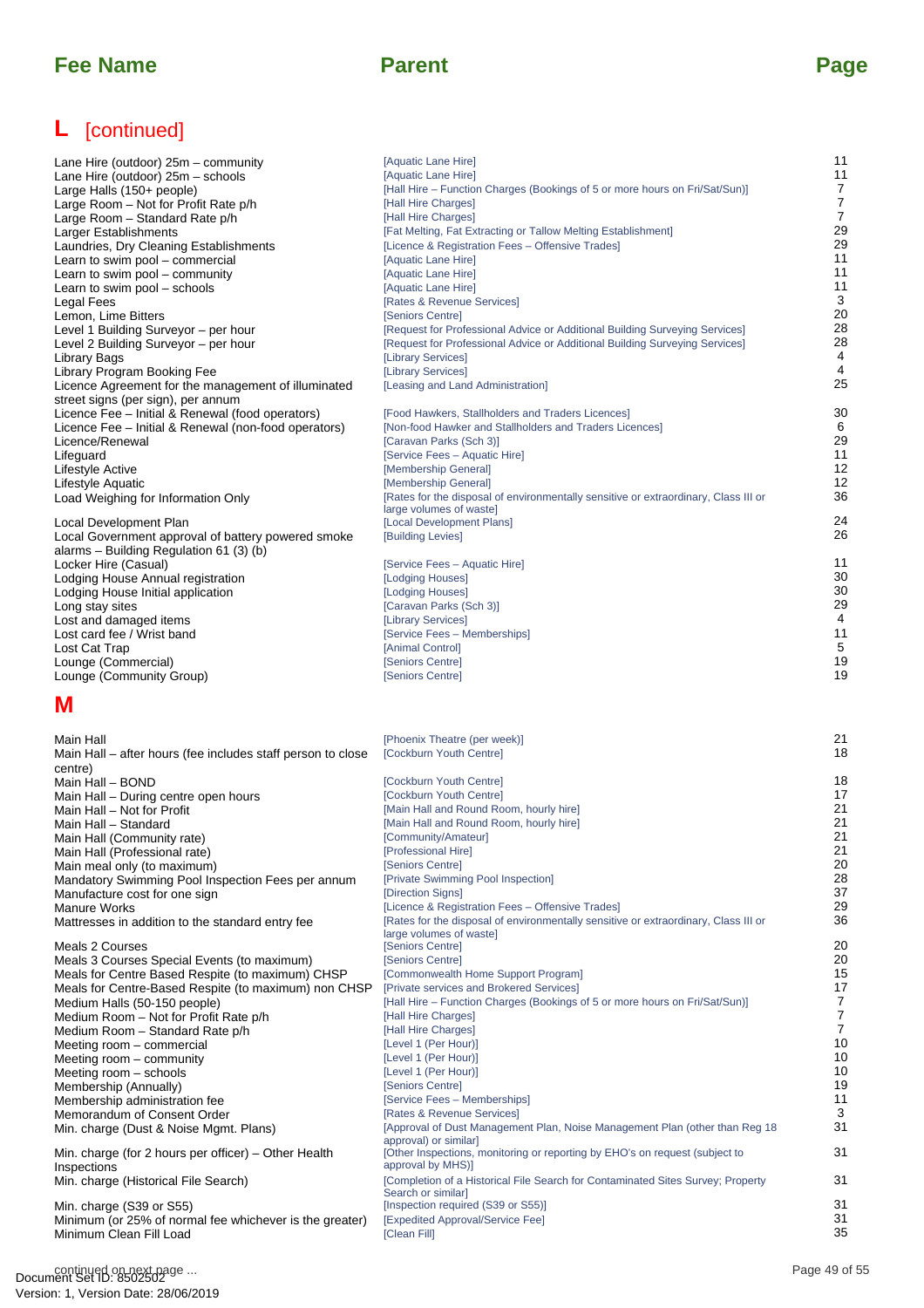## **M** [continued]

| Minimum Inert Waste Load                                                                                           | [Inert Waste (Off Liner)]                                                                                                            | 35         |
|--------------------------------------------------------------------------------------------------------------------|--------------------------------------------------------------------------------------------------------------------------------------|------------|
| Minimum Putrescible Load                                                                                           | [Putrescible solid waste]                                                                                                            | 35         |
| Modification of Occupancy Permit for additional use of                                                             | [Building Services Levy Exemptions]                                                                                                  | 27         |
| building on temporary basis under s48 of Building Act<br>Modification to Local Development Plan                    | [Local Development Plans]                                                                                                            | 24         |
| Monthly License Fee (3 sessions per week)                                                                          | [Recreation Traders Licence]                                                                                                         | 9          |
| More than 100 lots                                                                                                 | [Built Strata Fees]                                                                                                                  | 23         |
| More than 195 lots                                                                                                 | [Subdivision clearances]                                                                                                             | 23         |
| More than 5 lots but not more than 100 lots                                                                        | [Built Strata Fees]                                                                                                                  | 23         |
| More than 5 lots but not more than 195 lots                                                                        | [Subdivision clearances]                                                                                                             | 23         |
| Movie Meal Deal                                                                                                    | [Seniors Centre]                                                                                                                     | 20<br>33   |
| MSW MGB 6mth Hire<br>Multiple Dog Application                                                                      | [Waste Collection Services]<br>[Animal Control]                                                                                      | $\sqrt{5}$ |
| Music Room – 5 hour block rate (for bands & group                                                                  | [Cockburn Youth Centre]                                                                                                              | 18         |
| rehearsal only)                                                                                                    |                                                                                                                                      |            |
| Music Room - BOND                                                                                                  | [Cockburn Youth Centre]                                                                                                              | 18         |
| N                                                                                                                  |                                                                                                                                      |            |
|                                                                                                                    |                                                                                                                                      |            |
| Naval Base Lease Changeover Application Fee                                                                        | [Naval Base Holiday Park]                                                                                                            | 25         |
| New Food Premises – High, Medium Risk                                                                              | [Application fee construction and establishment of food premises (includes a one                                                     | 32         |
| New Food Premises - Low Risk                                                                                       | off notification fee)]<br>[Application fee construction and establishment of food premises (includes a one<br>off notification fee)] | 32         |
| New Food Premises - Very Low Risk                                                                                  | [Application fee construction and establishment of food premises (includes a one<br>off notification fee)]                           | 32         |
| No inspection required (S39 or S55)                                                                                | [Provision of Section 39 Certificate (Liquor Act), Section 55 Certificate (Gaming<br>Act) or Written Report to Settlement Agent]     | 31         |
| Noise Monitoring Fee: Excess hours at flat rate per hour                                                           | [Noise]                                                                                                                              | 33         |
| Noise Monitoring Fee: Minimum Charge 2 hours                                                                       | [Noise]                                                                                                                              | 33         |
| Non Compliance/Special Handling Fee Maximum (in                                                                    | [Rates for the disposal of environmentally sensitive or extraordinary, Class III or                                                  | 36         |
| addition to tonnage rate)<br>Non Residential Burial Fee - 1 Cubic Meter Charge plus                                | large volumes of waste]<br>[Environmentally Sensitive (i.e. asbestos) 1 cu.m.]                                                       | 35         |
| \$10.00 per sheet<br>Non-Cockburn Resident - Per car boot not exceeding 1.0                                        | [Gate Entry Fees]                                                                                                                    | 34         |
| cu.m.<br>Non-Cockburn Resident – Per car, utility or trailer not                                                   | [Gate Entry Fees]                                                                                                                    | 34         |
| exceeding 1.0 cu.m.<br>Non-Cockburn Resident – Per trailer exceeding 2.5 cu.m.                                     | [Gate Entry Fees]                                                                                                                    | 35         |
| Non-Cockburn Resident - Per trailer, 1.0 cu.m.-2.5 cu.m.                                                           | [Gate Entry Fees]                                                                                                                    | 34         |
| Õ                                                                                                                  |                                                                                                                                      |            |
| Occupancy Permit – Authorised Works s47,49,50 or 52 of                                                             | [Building Services Levy - Authorised Works]                                                                                          | 27         |
| the Building Act                                                                                                   |                                                                                                                                      |            |
| Occupancy Permit or Building Approval Certificate for<br>unauthorised building works under s51 of the Building Act | [Building Services Levy - Authorised Works]                                                                                          | 27         |
| Occupancy Permit Under s46 of the Building Act                                                                     | [Building Services Levy Exemptions]                                                                                                  | 27         |
| On a roof \$5 per sq.m. per 0.1 sq.m. min.                                                                         | [Signs]                                                                                                                              | 28         |
| Open truck - 11 axles "Road Train" (12.0 tonnes)                                                                   | [When weighbridge is not in use for putrescible and non-putrescible solid waste]                                                     | 36         |
| Open truck - 3 axles "6 wheeler" (3.0 tonnes)                                                                      | [When weighbridge is not in use for putrescible and non-putrescible solid waste]                                                     | 36         |
| Open truck – 4 axles "8 wheeler" (3.6 tonnes)                                                                      | [When weighbridge is not in use for putrescible and non-putrescible solid waste]                                                     | 36         |
| Open truck – 5 axles "Bogy Semi or 6 wheel pig trailer"                                                            | [When weighbridge is not in use for putrescible and non-putrescible solid waste]                                                     | 36         |
| $(5.4 \text{ tonnes})$<br>Open truck - 6 axles "Tri-axle Semi" (6.0 tonnes)                                        | [When weighbridge is not in use for putrescible and non-putrescible solid waste]                                                     | 36         |
| Open truck $-8$ axles (7.8 tonnes)                                                                                 | [When weighbridge is not in use for putrescible and non-putrescible solid waste]                                                     | 36         |
| Open truck – 9 axles "8 Wheeler plus trailer" (9.6 tonnes)                                                         | [When weighbridge is not in use for putrescible and non-putrescible solid waste]                                                     | 36         |
| Open trucks, gross weight <5 tonnes (0.9 tonnes)                                                                   | [When weighbridge is not in use for putrescible and non-putrescible solid waste]                                                     | 35         |
| Open trucks, gross weight 5-12tonnes (1.8tonnes)                                                                   | [When weighbridge is not in use for putrescible and non-putrescible solid waste]                                                     | 35<br>24   |
| Other (per page)<br>Other Health Applications, hourly rate (minimum 1 hour                                         | [Reports]<br>[Expedited Approval/Service Fee]                                                                                        | 31         |
| charge)                                                                                                            |                                                                                                                                      |            |
| Outdoor meeting room – commercial                                                                                  | [Service Fees – Aquatic Hire]                                                                                                        | 11         |
| Outdoor meeting room - community                                                                                   | [Service Fees – Aquatic Hire]                                                                                                        | 11         |
| Outdoor meeting room - schools                                                                                     | [Service Fees – Aquatic Hire]                                                                                                        | 11<br>20   |
| Outing (Cost recovery to daily maximum)<br>Outrage daily maximum cost recovery fee                                 | [Seniors Centre]<br>[Team Vacation Program]                                                                                          | 17         |
| Over 1 month                                                                                                       | [Bond Deposit (Refundable)]                                                                                                          | 40         |
| Overdue Book Fine                                                                                                  | [Library Services]                                                                                                                   | 4          |
| Overflow site (per site)                                                                                           | [Caravan Parks (Sch 3)]                                                                                                              | 29         |
| Overtime surcharge (for outside of the City)                                                                       | [Safe Food Handler Training Sessions]                                                                                                | 32         |
| Р                                                                                                                  |                                                                                                                                      |            |
| Package Management Fee - Max per month                                                                             | [Home Care Packages]                                                                                                                 | 16         |
| <b>Packet of Biscuits</b>                                                                                          | [Seniors Centre]                                                                                                                     | 19         |
| Park Naming Application Fee (plus Advertising Cost)                                                                | [Leasing and Land Administration]                                                                                                    | 25         |

## **O**

| Occupancy Permit - Authorised Works s47,49,50 or 52 of [Building Services Levy - Authorised Works]<br>the Building Act |                                                                                  | 27            |
|------------------------------------------------------------------------------------------------------------------------|----------------------------------------------------------------------------------|---------------|
| Occupancy Permit or Building Approval Certificate for                                                                  | [Building Services Levy - Authorised Works]                                      | 27            |
| unauthorised building works under s51 of the Building Act                                                              |                                                                                  |               |
| Occupancy Permit Under s46 of the Building Act                                                                         | [Building Services Levy Exemptions]                                              | 27            |
|                                                                                                                        | [Signs]                                                                          | 28            |
| On a roof \$5 per sq.m. per 0.1 sq.m. min.                                                                             |                                                                                  | 36            |
| Open truck - 11 axles "Road Train" (12.0 tonnes)                                                                       | [When weighbridge is not in use for putrescible and non-putrescible solid waste] | 36            |
| Open truck – 3 axles "6 wheeler" (3.0 tonnes)                                                                          | [When weighbridge is not in use for putrescible and non-putrescible solid waste] | 36            |
| Open truck – 4 axles "8 wheeler" (3.6 tonnes)                                                                          | [When weighbridge is not in use for putrescible and non-putrescible solid waste] | 36            |
| Open truck - 5 axles "Bogy Semi or 6 wheel pig trailer"<br>(5.4 tonnes)                                                | [When weighbridge is not in use for putrescible and non-putrescible solid waste] |               |
| Open truck – 6 axles "Tri-axle Semi" (6.0 tonnes)                                                                      | [When weighbridge is not in use for putrescible and non-putrescible solid waste] | 36            |
| Open truck $-8$ axles (7.8 tonnes)                                                                                     | [When weighbridge is not in use for putrescible and non-putrescible solid waste] | 36            |
| Open truck – 9 axles "8 Wheeler plus trailer" (9.6 tonnes)                                                             | [When weighbridge is not in use for putrescible and non-putrescible solid waste] | 36            |
| Open trucks, gross weight <5 tonnes (0.9tonnes)                                                                        | [When weighbridge is not in use for putrescible and non-putrescible solid waste] | 35            |
| Open trucks, gross weight 5-12tonnes (1.8tonnes)                                                                       | [When weighbridge is not in use for putrescible and non-putrescible solid waste] | 35            |
| Other (per page)                                                                                                       | [Reports]                                                                        | 24            |
| Other Health Applications, hourly rate (minimum 1 hour                                                                 | [Expedited Approval/Service Fee]                                                 | 31            |
| charge)                                                                                                                |                                                                                  |               |
| Outdoor meeting room - commercial                                                                                      | [Service Fees - Aquatic Hire]                                                    | 11            |
| Outdoor meeting room - community                                                                                       | [Service Fees - Aquatic Hire]                                                    | 11            |
| Outdoor meeting room - schools                                                                                         | [Service Fees - Aquatic Hire]                                                    | 11            |
| Outing (Cost recovery to daily maximum)                                                                                | [Seniors Centre]                                                                 | 20            |
| Outrage daily maximum cost recovery fee                                                                                | [Team Vacation Program]                                                          | 17            |
| Over 1 month                                                                                                           | [Bond Deposit (Refundable)]                                                      | 40            |
| Overdue Book Fine                                                                                                      | [Library Services]                                                               | 4             |
| Overflow site (per site)                                                                                               | [Caravan Parks (Sch 3)]                                                          | 29            |
| Overtime surcharge (for outside of the City)                                                                           | [Safe Food Handler Training Sessions]                                            | 32            |
| Ρ                                                                                                                      |                                                                                  |               |
| Package Management Fee - Max per month                                                                                 | [Home Care Packages]                                                             | 16            |
| <b>Packet of Biscuits</b>                                                                                              | [Seniors Centre]                                                                 | 19            |
| Park Naming Application Fee (plus Advertising Cost)                                                                    | [Leasing and Land Administration]                                                | 25            |
| continued on next page                                                                                                 |                                                                                  | Page 50 of 55 |

## **P**

| Package Management Fee - Max per month              | [Home Care Packages]                     |  |
|-----------------------------------------------------|------------------------------------------|--|
| Packet of Biscuits                                  | <b>Seniors Centrel</b>                   |  |
| Park Naming Application Fee (plus Advertising Cost) | <b>ILeasing and Land Administration1</b> |  |

continued on next page ...<br>Document Set ID: 8502502 Version: 1, Version Date: 28/06/2019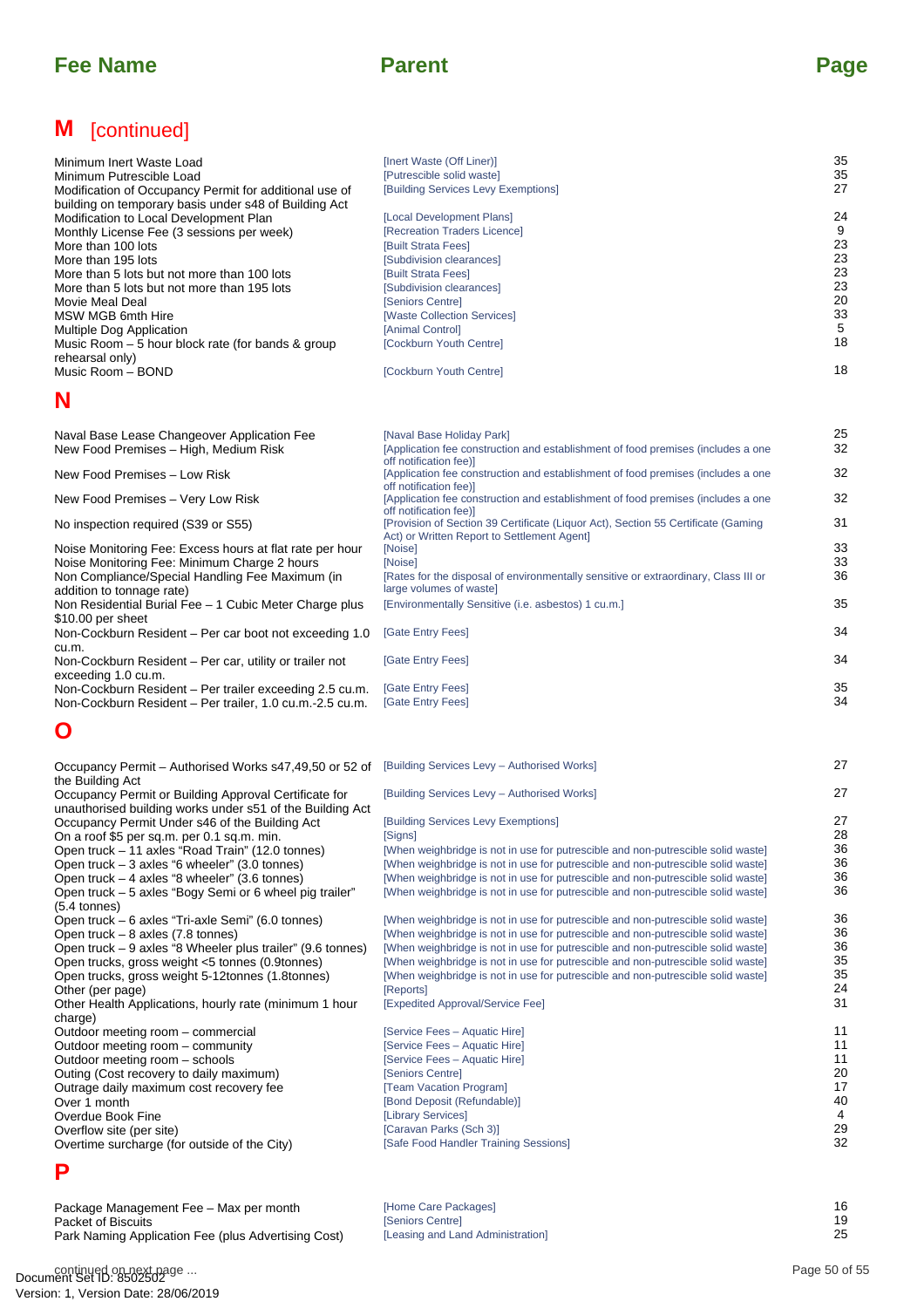# **P** [continued]

| Payment Arrangement Admin Fee<br>Payment Plan Administration Fee<br>Penalty Interest for overdue payments<br>Pension Cardholders - Owners Request<br>Pension Cardholders - Voluntary Surrender<br>Per Building Permit - Commercial/Industrial<br>Per Building Permit - Residential:<br>Per car boot not exceeding 1.0 cu.m.<br>Per car, utility or trailer not exceeding 1.0 cu.m.<br>Per child (2 hours)<br>Per child (3 hours)<br>Per child (per session)<br>Per copy<br>Per hour, or pro-rata for a part of an hour of staff time<br>Per Property - Residential<br>Per Tonne (Maximum 100 tonne per day)<br>Per Tonne C&D<br>Per Tonne C&I<br>Per Tonne MSW | [Rates & Revenue Services]<br>[Naval Base Holiday Park]<br>[Naval Base Holiday Park]<br>[Euthanasia]<br>[Euthanasia]<br>[Plan Copies per Building Permit]<br>[Plan Copies per Building Permit]<br>[Gate Entry Fees]<br>[Gate Entry Fees]<br>[Crèche]<br>[Crèche]<br>[Indoor Play Centre]<br>[Freedom of Information (FOI) Fees]<br>[Freedom of Information (FOI) Fees]<br>[Plan Copies per Building Permit]<br>[Clean Fill]<br>[Putrescible solid waste]<br>[Putrescible solid waste]<br>[Putrescible solid waste] | 3<br>25<br>25<br>6<br>6<br>28<br>28<br>34<br>34<br>12<br>12<br>12<br>22<br>22<br>28<br>35<br>35<br>35<br>35<br>34 |
|----------------------------------------------------------------------------------------------------------------------------------------------------------------------------------------------------------------------------------------------------------------------------------------------------------------------------------------------------------------------------------------------------------------------------------------------------------------------------------------------------------------------------------------------------------------------------------------------------------------------------------------------------------------|--------------------------------------------------------------------------------------------------------------------------------------------------------------------------------------------------------------------------------------------------------------------------------------------------------------------------------------------------------------------------------------------------------------------------------------------------------------------------------------------------------------------|-------------------------------------------------------------------------------------------------------------------|
| Per trailer exceeding 2.5 cu.m.<br>Per trailer, 1.0 cu.m.-2.5 cu.m.                                                                                                                                                                                                                                                                                                                                                                                                                                                                                                                                                                                            | [Gate Entry Fees]<br>[Gate Entry Fees]                                                                                                                                                                                                                                                                                                                                                                                                                                                                             | 34                                                                                                                |
| Personal Care (per hour)                                                                                                                                                                                                                                                                                                                                                                                                                                                                                                                                                                                                                                       | [Commonwealth Home Support Program]                                                                                                                                                                                                                                                                                                                                                                                                                                                                                | 15                                                                                                                |
| Plan printing from computer (per sheet)<br>Planning enquiries-Reply to Property Settlement                                                                                                                                                                                                                                                                                                                                                                                                                                                                                                                                                                     | [Photocopy drawings/maps (on paper)]<br>[Local Development Plans]                                                                                                                                                                                                                                                                                                                                                                                                                                                  | 37<br>24                                                                                                          |
| Questionnaire [2]<br>Play Active - Casual Visit                                                                                                                                                                                                                                                                                                                                                                                                                                                                                                                                                                                                                | [Children Programming]                                                                                                                                                                                                                                                                                                                                                                                                                                                                                             | 13                                                                                                                |
| Play Active - Term Program (per session)                                                                                                                                                                                                                                                                                                                                                                                                                                                                                                                                                                                                                       | [Children Programming]                                                                                                                                                                                                                                                                                                                                                                                                                                                                                             | 13                                                                                                                |
| Pod (Computer/Training Room) after hours                                                                                                                                                                                                                                                                                                                                                                                                                                                                                                                                                                                                                       | [Cockburn Youth Centre]                                                                                                                                                                                                                                                                                                                                                                                                                                                                                            | 18                                                                                                                |
| Pod (Computer/Training Room) BOND<br>Pod (Computer/Training Room) during centre open hours                                                                                                                                                                                                                                                                                                                                                                                                                                                                                                                                                                     | [Cockburn Youth Centre]<br>[Cockburn Youth Centre]                                                                                                                                                                                                                                                                                                                                                                                                                                                                 | 18<br>18                                                                                                          |
| Pool General - Under 3 years                                                                                                                                                                                                                                                                                                                                                                                                                                                                                                                                                                                                                                   | [Pool General]                                                                                                                                                                                                                                                                                                                                                                                                                                                                                                     | 13                                                                                                                |
| Pool inflatable hire (hire cost only, excludes staff costs)                                                                                                                                                                                                                                                                                                                                                                                                                                                                                                                                                                                                    | [Service Fees - Aquatic Hire]                                                                                                                                                                                                                                                                                                                                                                                                                                                                                      | 11                                                                                                                |
| <b>Poultry Farming</b><br>Power Poles                                                                                                                                                                                                                                                                                                                                                                                                                                                                                                                                                                                                                          | [Licence & Registration Fees - Offensive Trades]<br>[Rates for the disposal of environmentally sensitive or extraordinary, Class III or                                                                                                                                                                                                                                                                                                                                                                            | 29<br>36                                                                                                          |
|                                                                                                                                                                                                                                                                                                                                                                                                                                                                                                                                                                                                                                                                | large volumes of waste]                                                                                                                                                                                                                                                                                                                                                                                                                                                                                            |                                                                                                                   |
| Primary Classification – High Risk                                                                                                                                                                                                                                                                                                                                                                                                                                                                                                                                                                                                                             | [Annual Risk Assessment/Inspection Fee]<br>[Annual Risk Assessment/Inspection Fee]                                                                                                                                                                                                                                                                                                                                                                                                                                 | 32<br>32                                                                                                          |
| Primary Classification - Low Risk<br>Primary Classification - Medium Risk                                                                                                                                                                                                                                                                                                                                                                                                                                                                                                                                                                                      | [Annual Risk Assessment/Inspection Fee]                                                                                                                                                                                                                                                                                                                                                                                                                                                                            | 32                                                                                                                |
| Proactive Parking Patrolling (For profit private events, per                                                                                                                                                                                                                                                                                                                                                                                                                                                                                                                                                                                                   | [Impounding Vehicles]                                                                                                                                                                                                                                                                                                                                                                                                                                                                                              | 6                                                                                                                 |
| hour per officer)                                                                                                                                                                                                                                                                                                                                                                                                                                                                                                                                                                                                                                              |                                                                                                                                                                                                                                                                                                                                                                                                                                                                                                                    | 20                                                                                                                |
| Promo 29 Seater Seniors Bus - Bond<br>Promo 29 Seater Seniors Bus - Full day hire                                                                                                                                                                                                                                                                                                                                                                                                                                                                                                                                                                              | [Seniors Bus Hire]<br>[Seniors Bus Hire]                                                                                                                                                                                                                                                                                                                                                                                                                                                                           | 20                                                                                                                |
| Promo 29 Seater Seniors Bus – Half day hire (6 hrs or                                                                                                                                                                                                                                                                                                                                                                                                                                                                                                                                                                                                          | [Seniors Bus Hire]                                                                                                                                                                                                                                                                                                                                                                                                                                                                                                 | 20                                                                                                                |
| less)                                                                                                                                                                                                                                                                                                                                                                                                                                                                                                                                                                                                                                                          |                                                                                                                                                                                                                                                                                                                                                                                                                                                                                                                    |                                                                                                                   |
| Public Buildings – Hourly rate<br>Public Buildings - Maximum                                                                                                                                                                                                                                                                                                                                                                                                                                                                                                                                                                                                   | [Application for approval to construct, extend or alter a public building]<br>[Application for approval to construct, extend or alter a public building]                                                                                                                                                                                                                                                                                                                                                           | 32<br>32                                                                                                          |
| Public Buildings – Minimum (community and charitable)                                                                                                                                                                                                                                                                                                                                                                                                                                                                                                                                                                                                          | [Application for approval to construct, extend or alter a public building]                                                                                                                                                                                                                                                                                                                                                                                                                                         | 32                                                                                                                |
| Public Buildings – Minimum (non-community and                                                                                                                                                                                                                                                                                                                                                                                                                                                                                                                                                                                                                  | [Application for approval to construct, extend or alter a public building]                                                                                                                                                                                                                                                                                                                                                                                                                                         | 32                                                                                                                |
| charitable)<br>Pups – Owners Request                                                                                                                                                                                                                                                                                                                                                                                                                                                                                                                                                                                                                           | [Euthanasia]                                                                                                                                                                                                                                                                                                                                                                                                                                                                                                       | 6                                                                                                                 |
| Pups - Voluntary Surrender                                                                                                                                                                                                                                                                                                                                                                                                                                                                                                                                                                                                                                     | [Euthanasia]                                                                                                                                                                                                                                                                                                                                                                                                                                                                                                       | 6                                                                                                                 |
| Purchase a set of 240 Litre bins "one off" charge                                                                                                                                                                                                                                                                                                                                                                                                                                                                                                                                                                                                              | [Waste Collection Services]                                                                                                                                                                                                                                                                                                                                                                                                                                                                                        | 33                                                                                                                |
| Purchase a set of 660 Litre bins "one off" Charge                                                                                                                                                                                                                                                                                                                                                                                                                                                                                                                                                                                                              | [Commercial Users Bin Hire Rates]                                                                                                                                                                                                                                                                                                                                                                                                                                                                                  | 34<br>33                                                                                                          |
| Purchase additional 240lt Garden, Recycle or 140lt MSW<br>Bin "one off" charge                                                                                                                                                                                                                                                                                                                                                                                                                                                                                                                                                                                 | [Waste Collection Services]                                                                                                                                                                                                                                                                                                                                                                                                                                                                                        |                                                                                                                   |
| Purchase of shared 240 Litre Bin Allocation (Strata or                                                                                                                                                                                                                                                                                                                                                                                                                                                                                                                                                                                                         | [Waste Collection Services]                                                                                                                                                                                                                                                                                                                                                                                                                                                                                        | 33                                                                                                                |
| Grouped Housing Developments)<br>Pylon Sign or Tower Sign                                                                                                                                                                                                                                                                                                                                                                                                                                                                                                                                                                                                      | [Signs]                                                                                                                                                                                                                                                                                                                                                                                                                                                                                                            | 28                                                                                                                |
|                                                                                                                                                                                                                                                                                                                                                                                                                                                                                                                                                                                                                                                                |                                                                                                                                                                                                                                                                                                                                                                                                                                                                                                                    |                                                                                                                   |
| R                                                                                                                                                                                                                                                                                                                                                                                                                                                                                                                                                                                                                                                              |                                                                                                                                                                                                                                                                                                                                                                                                                                                                                                                    |                                                                                                                   |
| Ranger, hourly rate chargeable after the first fifteen<br>minutes                                                                                                                                                                                                                                                                                                                                                                                                                                                                                                                                                                                              | [Impounding Livestock, Other Animals & Signs]                                                                                                                                                                                                                                                                                                                                                                                                                                                                      | 5                                                                                                                 |
| Rate Account Search                                                                                                                                                                                                                                                                                                                                                                                                                                                                                                                                                                                                                                            | [Rates & Revenue Services]                                                                                                                                                                                                                                                                                                                                                                                                                                                                                         | 3                                                                                                                 |
| Rate Notice Reprint per notice up to max \$100 per                                                                                                                                                                                                                                                                                                                                                                                                                                                                                                                                                                                                             | [Rates & Revenue Services]                                                                                                                                                                                                                                                                                                                                                                                                                                                                                         | 3                                                                                                                 |
| property (prior years)                                                                                                                                                                                                                                                                                                                                                                                                                                                                                                                                                                                                                                         |                                                                                                                                                                                                                                                                                                                                                                                                                                                                                                                    | 3                                                                                                                 |
| Rates Instalment Fee (per instalment)<br>Rates Settlement Statement Reprint/Resend Fee                                                                                                                                                                                                                                                                                                                                                                                                                                                                                                                                                                         | [Rates & Revenue Services]<br>[Rates & Revenue Services]                                                                                                                                                                                                                                                                                                                                                                                                                                                           | 3                                                                                                                 |
| Recovery pools                                                                                                                                                                                                                                                                                                                                                                                                                                                                                                                                                                                                                                                 | [Aquatic Lane Hire]                                                                                                                                                                                                                                                                                                                                                                                                                                                                                                | 11                                                                                                                |
| Recycling MGB 6mth Hire                                                                                                                                                                                                                                                                                                                                                                                                                                                                                                                                                                                                                                        | [Waste Collection Services]                                                                                                                                                                                                                                                                                                                                                                                                                                                                                        | 33                                                                                                                |
| Referees, umpires etc.                                                                                                                                                                                                                                                                                                                                                                                                                                                                                                                                                                                                                                         | [Service Fees - Sports]                                                                                                                                                                                                                                                                                                                                                                                                                                                                                            | 10<br>3                                                                                                           |
| Refund Fee (including bank reversal initiated by ratepayer) [Rates & Revenue Services]<br>Refurbished Food Premises - Major                                                                                                                                                                                                                                                                                                                                                                                                                                                                                                                                    | [Application Fee - Amended or Refurbished Food Premises]                                                                                                                                                                                                                                                                                                                                                                                                                                                           | 32                                                                                                                |
| Refurbished Food Premises - Minor                                                                                                                                                                                                                                                                                                                                                                                                                                                                                                                                                                                                                              | [Application Fee - Amended or Refurbished Food Premises]                                                                                                                                                                                                                                                                                                                                                                                                                                                           | 32                                                                                                                |
| Registration of miniature horse and miniature pig (one-off                                                                                                                                                                                                                                                                                                                                                                                                                                                                                                                                                                                                     | [Keeping of Animals]                                                                                                                                                                                                                                                                                                                                                                                                                                                                                               | 30                                                                                                                |
| application)<br>Regular Hire Storage Large (p/month)                                                                                                                                                                                                                                                                                                                                                                                                                                                                                                                                                                                                           | [Hall Hire Charges]                                                                                                                                                                                                                                                                                                                                                                                                                                                                                                | 7                                                                                                                 |
| Regular Hire Storage Medium (p/month)                                                                                                                                                                                                                                                                                                                                                                                                                                                                                                                                                                                                                          | [Hall Hire Charges]                                                                                                                                                                                                                                                                                                                                                                                                                                                                                                | 7                                                                                                                 |
|                                                                                                                                                                                                                                                                                                                                                                                                                                                                                                                                                                                                                                                                |                                                                                                                                                                                                                                                                                                                                                                                                                                                                                                                    | Page 51 of 55                                                                                                     |
| continued on next page                                                                                                                                                                                                                                                                                                                                                                                                                                                                                                                                                                                                                                         |                                                                                                                                                                                                                                                                                                                                                                                                                                                                                                                    |                                                                                                                   |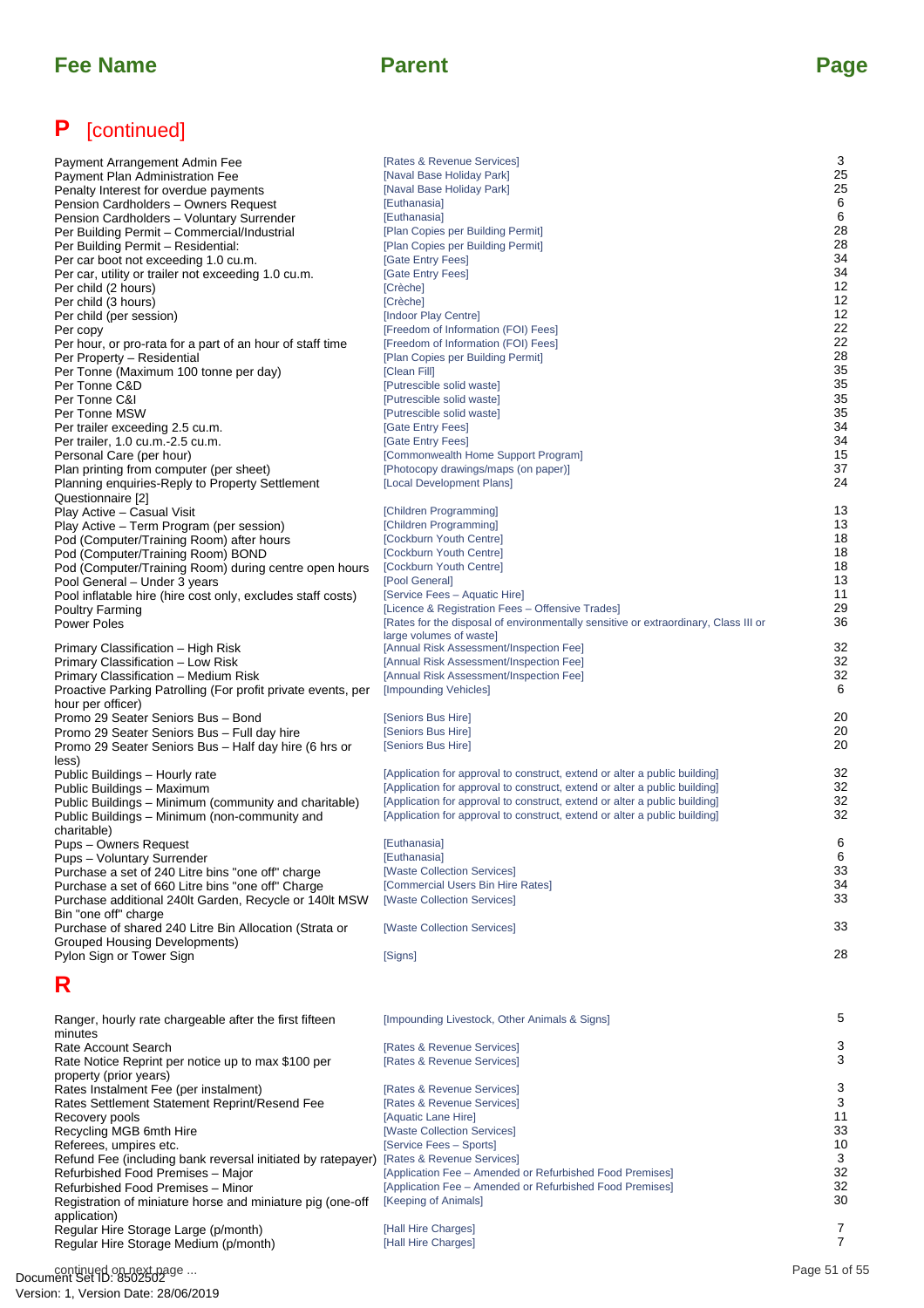## **R** [continued]

| Regular Hire Storage Small (p/month)<br>Regular hirer<br>Renewal after expiry<br>Renewal and Modifications to Development Approvals<br>Rent for Hairdresser/Natropath/Massage (daily)<br>Rent for Hairdresser/Natropath/Massage (half daily)                                     | [Hall Hire Charges]<br>[Security Call Out Fee]<br>[Caravan Parks (Sch 3)]<br>[Statutory Planning]<br>[Seniors Centre]<br>[Seniors Centre] | 7<br>21<br>29<br>22<br>19<br>20 |
|----------------------------------------------------------------------------------------------------------------------------------------------------------------------------------------------------------------------------------------------------------------------------------|-------------------------------------------------------------------------------------------------------------------------------------------|---------------------------------|
| Replacement plastic readers' ticket<br>Request for professional advice from the Health, Planning                                                                                                                                                                                 | [Library Services]<br>[Request for Professional Advice or Additional Building Surveying Services]                                         | 4<br>28                         |
| or Engineering Services - per hour<br>Request to provide Certificate of Building Compliance<br>Request to provide Certificate of Construction Compliance<br>Request to provide certificate of Design Compliance -<br>Class 1 & 10 Buildings within/outside the City of Cockburn, | [Additional Council Services]<br>[Additional Council Services]<br>[Additional Council Services]                                           | 27<br>27<br>27                  |
| based on construction cost<br>Request to provide certificate of Design Compliance -<br>Class 2 to 9 Buildings within/outside the City of Cockburn,                                                                                                                               | [Additional Council Services]                                                                                                             | 27                              |
| based on construction $cost - $1,000,001$ and above<br>Request to provide certificate of Design Compliance -<br>Class 2 to 9 Buildings within/outside the City of Cockburn,<br>based on construction $cost - $150,001$ to $$500,000$                                             | [Additional Council Services]                                                                                                             | 27                              |
| Request to provide certificate of Design Compliance -<br>Class 2 to 9 Buildings within/outside the City of Cockburn,<br>based on construction cost $-$ \$500,001 to $-$ \$1,000,000                                                                                              | [Additional Council Services]                                                                                                             | 27                              |
| Request to provide certificate of Design Compliance -<br>Class 2 to 9 Buildings within/outside the City of Cockburn,<br>based on construction cost – up to \$150,000 in value                                                                                                    | [Additional Council Services]                                                                                                             | 27                              |
| Reserve Hire – Weddings<br>Reserve Power (if power required a call out fee of \$50.00<br>is charged)                                                                                                                                                                             | [Reserve Hire]<br>[School/Junior Program Rates (18 and under)]                                                                            | 8<br>8                          |
| Reserve Power Charge per day<br>Residential Burial Fee - 1 Trailer Pass plus \$9.00 per<br>sheet                                                                                                                                                                                 | [Reserve Hire]<br>[Environmentally Sensitive (i.e. asbestos) 1 cu.m.]                                                                     | 8<br>35                         |
| Respite Care per hour<br>Retail shop sales<br>Reviewing CCTV Footage hourly rate                                                                                                                                                                                                 | [Commonwealth Home Support Program]<br>[Retail]<br>[Security]                                                                             | 15<br>14<br>$\overline{7}$      |
| Road Naming Application Fee (plus Advertising Cost)<br>Round of Sandwiches (max)<br>Round Room - Not for Profit                                                                                                                                                                  | [Leasing and Land Administration]<br>[Seniors Centre]<br>[Main Hall and Round Room, hourly hire]                                          | 25<br>20<br>21                  |
| Round Room - Standard<br>Round Room (Community rate)<br>Round Room (Professional rate)                                                                                                                                                                                           | [Main Hall and Round Room, hourly hire]<br>[Community/Amateur]<br>[Professional Hire]                                                     | 21<br>21<br>21                  |
| Rubbish Collection Levy - Exempt Properties<br>Rural Producer's sign<br><b>Rural Street Numbering Signs</b><br><b>RYDE Program</b>                                                                                                                                               | [Waste Collection Services]<br>[Signs]<br>[Strategic Planning]<br>[Youth Programs]                                                        | 33<br>28<br>24<br>18            |
| S                                                                                                                                                                                                                                                                                |                                                                                                                                           |                                 |
| Safe Food Handler Training Sessions. Scheduled session [Safe Food Handler Training Sessions]<br>per person (work in food premises in the City)                                                                                                                                   |                                                                                                                                           | 32                              |
| Scheduled session per person (do not work in food<br>premises in the City)<br>Scheme Text                                                                                                                                                                                        | [Safe Food Handler Training Sessions]<br>[Reports]                                                                                        | 32<br>24                        |
| School Entry<br>Schools Discount (off Community Rate)<br>Search for traffic data, drawings and stormwater drainage<br>information                                                                                                                                                | [Pool General]<br>[Service Fees – Discounts, to apply to Memberships, Single Aquatic Entry Only]<br>[Road Design]                         | 13<br>14<br>37                  |
| Section 40 Liquor Licencing Certificate<br>Security Levy<br>Senior Weekly Team Fees (all sports)                                                                                                                                                                                 | [Subdivision clearances]<br>[Security]<br>[Team Sports]                                                                                   | 23<br>7<br>14                   |
| Seniors and Concession Card Holder Discount (seniors &<br>pension card, war and veterans card, health care card,<br>student card, very important volunteer card)                                                                                                                 | [Service Fees – Discounts, to apply to Memberships, Single Aquatic Entry Only]                                                            | 14                              |
| Septic Tank Application Fee<br>Service Charge – 2nd 140lt MSW<br>Service Charge - 2nd 240 Garden Waste Bin<br>Service Charge – 2nd MSW MGB                                                                                                                                       | [Onsite Waste Water Disposal]<br>[Waste Collection Services]<br>[Waste Collection Services]<br>[Waste Collection Services]                | 29<br>33<br>33<br>33            |
| Service Charge – 2nd REC MGB<br>Service Charge - Additional MSW Bin Service /Week<br>Service Charge – Additional Recycle Bin Service /Week<br>Service Charge – Litter bin service from non-City of                                                                               | [Waste Collection Services]<br>[Waste Collection Services]<br>[Waste Collection Services]<br>[Waste Collection Services]                  | 33<br>34<br>34<br>34            |
| Cockburn land<br>Service Charge - One-off event hire MSW Bin<br>Service Charge - One-off event hire Recycle Bin<br>Service Charge in addition to the Waste Levy Charge –<br>Bins removed from & returned to a unit within a<br>development                                       | [Waste Collection Services]<br>[Waste Collection Services]<br>[Waste Collection Services]                                                 | 34<br>34<br>34                  |
| continued on next page                                                                                                                                                                                                                                                           |                                                                                                                                           | Page 52 of 55                   |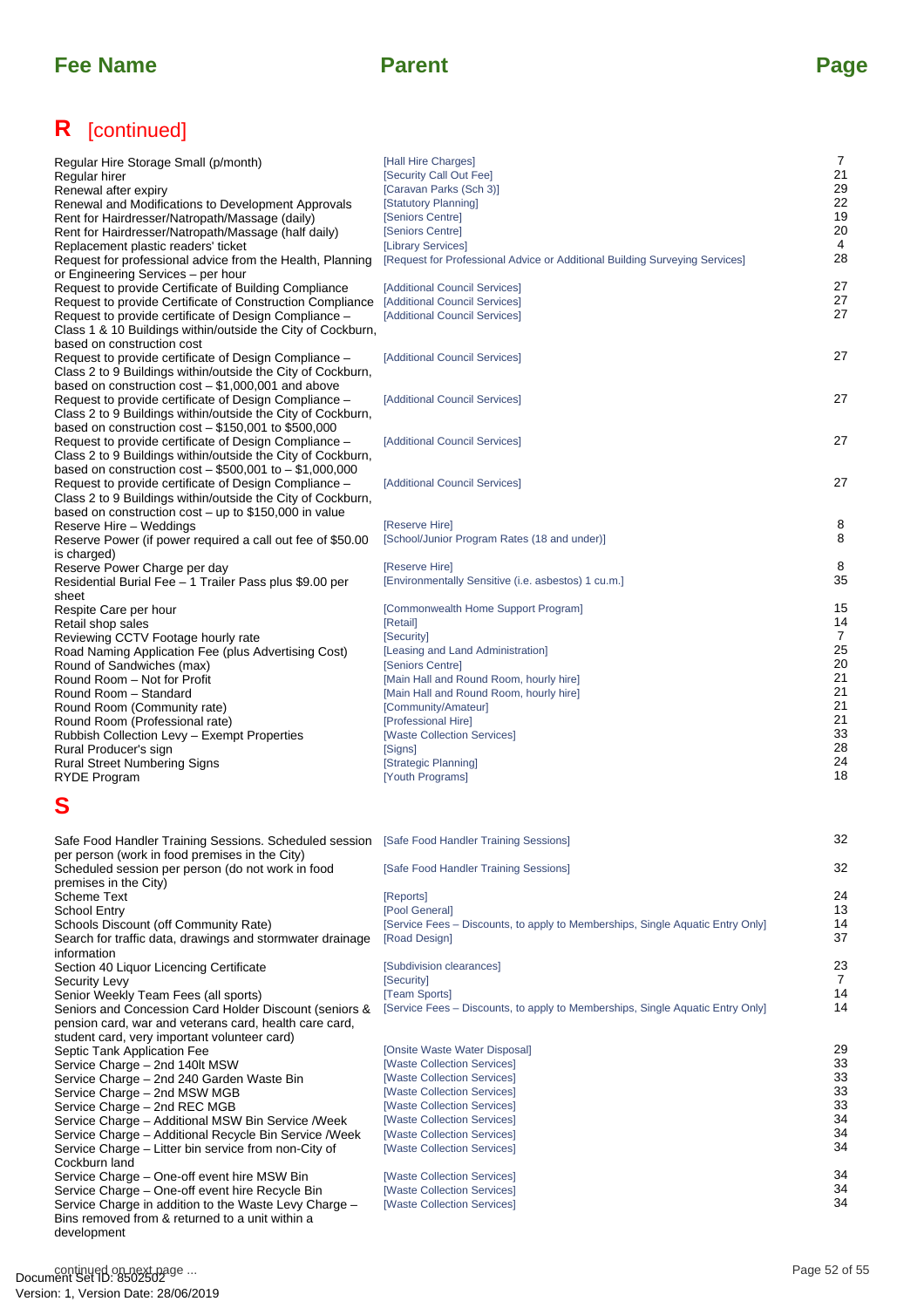[Waste Collection Services]

## **S** [continued]

## **T**

| Service Charge in addition to Waste Levy Charge – Bins                                                                                                                                                            | [Waste Collection Services]                                                                                                                                                | 34                               |
|-------------------------------------------------------------------------------------------------------------------------------------------------------------------------------------------------------------------|----------------------------------------------------------------------------------------------------------------------------------------------------------------------------|----------------------------------|
| removed from & returned to an unmanaged bin store                                                                                                                                                                 |                                                                                                                                                                            | 31                               |
| Settlement enquiry – no inspection<br>Settlement enquiry – with inspection                                                                                                                                        | [Food Premises Fees & Charges (Food Act 2008)]<br>[Food Premises Fees & Charges (Food Act 2008)]                                                                           | 31                               |
| Setup/ pack down fee (per hour)                                                                                                                                                                                   | [Service Fees - Room Hire]                                                                                                                                                 | 10                               |
| Shack Lease Fee                                                                                                                                                                                                   | [Naval Base Holiday Park]                                                                                                                                                  | 25                               |
| Shack Lease total                                                                                                                                                                                                 | [Naval Base Holiday Park]                                                                                                                                                  | 25                               |
| Shack Removal Levy                                                                                                                                                                                                | [Naval Base Holiday Park]                                                                                                                                                  | 25                               |
| Shellfish and Crustacean Processing                                                                                                                                                                               | [Licence & Registration Fees - Offensive Trades]                                                                                                                           | 29                               |
| Short stay sites and sites in transit camps                                                                                                                                                                       | [Caravan Parks (Sch 3)]                                                                                                                                                    | 29                               |
| Sign Panel                                                                                                                                                                                                        | [Signs]                                                                                                                                                                    | 28                               |
| Small Halls (0-50 people)                                                                                                                                                                                         | [Hall Hire – Function Charges (Bookings of 5 or more hours on Fri/Sat/Sun)]                                                                                                | 7                                |
| Small Room - Standard Rate p/h                                                                                                                                                                                    | [Hall Hire Charges]                                                                                                                                                        | $\overline{7}$<br>$\overline{7}$ |
| Small Rooms – Not for Profit Rate p/h                                                                                                                                                                             | [Hall Hire Charges]<br>[Commonwealth Home Support Program]                                                                                                                 | 15                               |
| Social Support per hour<br>Soft drink (maximum)                                                                                                                                                                   | [Seniors Centre]                                                                                                                                                           | 20                               |
| Soil Class 2                                                                                                                                                                                                      | [Environmentally Sensitive (i.e. asbestos) 1 cu.m.]                                                                                                                        | 35                               |
| Soil Class 3                                                                                                                                                                                                      | [Environmentally Sensitive (i.e. asbestos) 1 cu.m.]                                                                                                                        | 35                               |
| Soup/Dessert                                                                                                                                                                                                      | [Seniors Centre]                                                                                                                                                           | 20                               |
| Spa, Sauna, Steam, Wellness pool                                                                                                                                                                                  | [Pool General]                                                                                                                                                             | 13                               |
| <b>Spectator Entry</b>                                                                                                                                                                                            | [Pool General]                                                                                                                                                             | 13                               |
| Sports Lighting Charge                                                                                                                                                                                            | [Reserve Hire]                                                                                                                                                             | 8                                |
| Sports Office                                                                                                                                                                                                     | [Sports Hall]                                                                                                                                                              | 10                               |
| Squad Active (12 years and under) Conditions apply                                                                                                                                                                | [South Lake Dolphins Access Membership]                                                                                                                                    | 12                               |
| Squad Active (13 years and above) Conditions apply                                                                                                                                                                | [South Lake Dolphins Access Membership]                                                                                                                                    | 12                               |
| Stable Registration: Min. charge                                                                                                                                                                                  | [Keeping of Animals]                                                                                                                                                       | 30<br>30                         |
| Stable Registration: Min. per stall                                                                                                                                                                               | [Keeping of Animals]<br>[Scheme Amendments & Structure Plans (Excludes sign and advertising costs.)]                                                                       | 24                               |
| <b>Standard Amendment</b><br>Subdivision clearance – not more than 5 lots                                                                                                                                         | [Subdivision clearances]                                                                                                                                                   | 23                               |
| <b>Success Function Room</b>                                                                                                                                                                                      | [Hall Hire – Function Charges (Bookings of 5 or more hours on Fri/Sat/Sun)]                                                                                                | 7                                |
| Success Function Room - Not for profit rate                                                                                                                                                                       | [Hall Hire Charges]                                                                                                                                                        | 7                                |
| Success Function Room - Standard Rate                                                                                                                                                                             | [Hall Hire Charges]                                                                                                                                                        | 7                                |
| Sustenance (per day of part thereof)                                                                                                                                                                              | [Impounding Livestock, Other Animals & Signs]                                                                                                                              | 5                                |
| Sustenance of cats (per day or part thereof)                                                                                                                                                                      | [Impounding Cats]                                                                                                                                                          | $\mathbf 5$                      |
| Sustenance of dogs (per day or part thereof)                                                                                                                                                                      | [Impounding Dogs]                                                                                                                                                          | 5                                |
| Swim school – Access and Inclusion – 15 minutes                                                                                                                                                                   | [Swim School Membership]                                                                                                                                                   | 12                               |
| Swim school – Access and Inclusion – 30 minutes<br>Swim Wall – set up / pack down                                                                                                                                 | [Swim School Membership]<br>[Aquatic Lane Hire]                                                                                                                            | 12<br>11                         |
| Т                                                                                                                                                                                                                 |                                                                                                                                                                            |                                  |
| Tea, coffee, milo                                                                                                                                                                                                 | [Seniors Centre]                                                                                                                                                           | 20                               |
| Temporary Licence – pro-rata amount of the fee payable                                                                                                                                                            | [Caravan Parks (Sch 3)]                                                                                                                                                    | 29                               |
| for the period of time for which the licence is to be in force                                                                                                                                                    |                                                                                                                                                                            |                                  |
|                                                                                                                                                                                                                   |                                                                                                                                                                            |                                  |
| (per minute)                                                                                                                                                                                                      |                                                                                                                                                                            |                                  |
|                                                                                                                                                                                                                   | [Tennis Courts]                                                                                                                                                            | 7                                |
|                                                                                                                                                                                                                   | [Rates for the disposal of environmentally sensitive or extraordinary, Class III or                                                                                        | 36                               |
| Tennis Courts with lights (per hour)<br>Timber Packaging Contaminated                                                                                                                                             | large volumes of waste]                                                                                                                                                    | 36                               |
| Timber Packaging Uncontaminated, Untreated, Unpainted                                                                                                                                                             | [Rates for the disposal of environmentally sensitive or extraordinary, Class III or<br>large volumes of wastel                                                             |                                  |
| and No Composite Wood Product<br>Toilet Block Hire per day                                                                                                                                                        | [Reserve Hire]                                                                                                                                                             | 8                                |
|                                                                                                                                                                                                                   | [Reserve Hire]                                                                                                                                                             | 8                                |
|                                                                                                                                                                                                                   | [School/Junior Program Rates (18 and under)]                                                                                                                               | 8                                |
| Toilet Block Hire per hour<br>Toilet/Changerooms - Full Day<br>Toilet/Changerooms - Half Day                                                                                                                      | [School/Junior Program Rates (18 and under)]                                                                                                                               | 8                                |
| <b>Towing Fee</b>                                                                                                                                                                                                 | [Impounding Vehicles]                                                                                                                                                      | 6                                |
| Training Fee per FDC Program                                                                                                                                                                                      | [Cockburn Family Day Care]                                                                                                                                                 | 15                               |
| Training Fee per IHC Program                                                                                                                                                                                      | [Cockburn In Home Care]                                                                                                                                                    | 15                               |
| Training session on request (business not within the City)                                                                                                                                                        | [Safe Food Handler Training Sessions]                                                                                                                                      | 32                               |
| additional to per person fee                                                                                                                                                                                      |                                                                                                                                                                            |                                  |
| Training session on request outside of business hours                                                                                                                                                             | [Safe Food Handler Training Sessions]                                                                                                                                      | 32                               |
| (within the City) additional to per person fee                                                                                                                                                                    | [Rates & Revenue Services]                                                                                                                                                 | 3                                |
| <b>Transaction Information Search/Rates Certificate</b><br><b>Transfer of Licence</b>                                                                                                                             | [Caravan Parks (Sch 3)]                                                                                                                                                    | 29                               |
| Transfer of Licence Fee                                                                                                                                                                                           | [Licence & Registration Fees - Offensive Trades]                                                                                                                           | 29                               |
| Transport 0-10km (0-30km)                                                                                                                                                                                         | [Commonwealth Home Support Program]                                                                                                                                        | 15                               |
|                                                                                                                                                                                                                   | [Private services and Brokered Services]                                                                                                                                   | 17                               |
| Transport 0-10km private max (0-30km)<br>Transport 11-30km (0-30 km)                                                                                                                                              | [Commonwealth Home Support Program]                                                                                                                                        | 15                               |
|                                                                                                                                                                                                                   | [Private services and Brokered Services]                                                                                                                                   | 17                               |
|                                                                                                                                                                                                                   | [Commonwealth Home Support Program]                                                                                                                                        | 15                               |
|                                                                                                                                                                                                                   | [Private services and Brokered Services]                                                                                                                                   | 17                               |
|                                                                                                                                                                                                                   | [Commonwealth Home Support Program]<br>[Private services and Brokered Services]                                                                                            | 15<br>17                         |
| Transport 11-30km private max (0-30km)<br>Transport 31-60km per trip<br>Transport 31-60km private max per trip<br>Transport 61km or more per trip<br>Transport 61km or more private max per trip<br>Transport Fee | [Cockburn Family Day Care]                                                                                                                                                 | 14                               |
|                                                                                                                                                                                                                   | [Rates for the disposal of environmentally sensitive or extraordinary, Class III or                                                                                        | 36                               |
| Tyres – Light Truck off rims (Max 4 per driver) cost per<br>tyre                                                                                                                                                  | large volumes of waste                                                                                                                                                     |                                  |
|                                                                                                                                                                                                                   | Tyres - Passenger off rims (Max 4 per driver) cost per tyre [Rates for the disposal of environmentally sensitive or extraordinary, Class III or<br>large volumes of waste] | 36                               |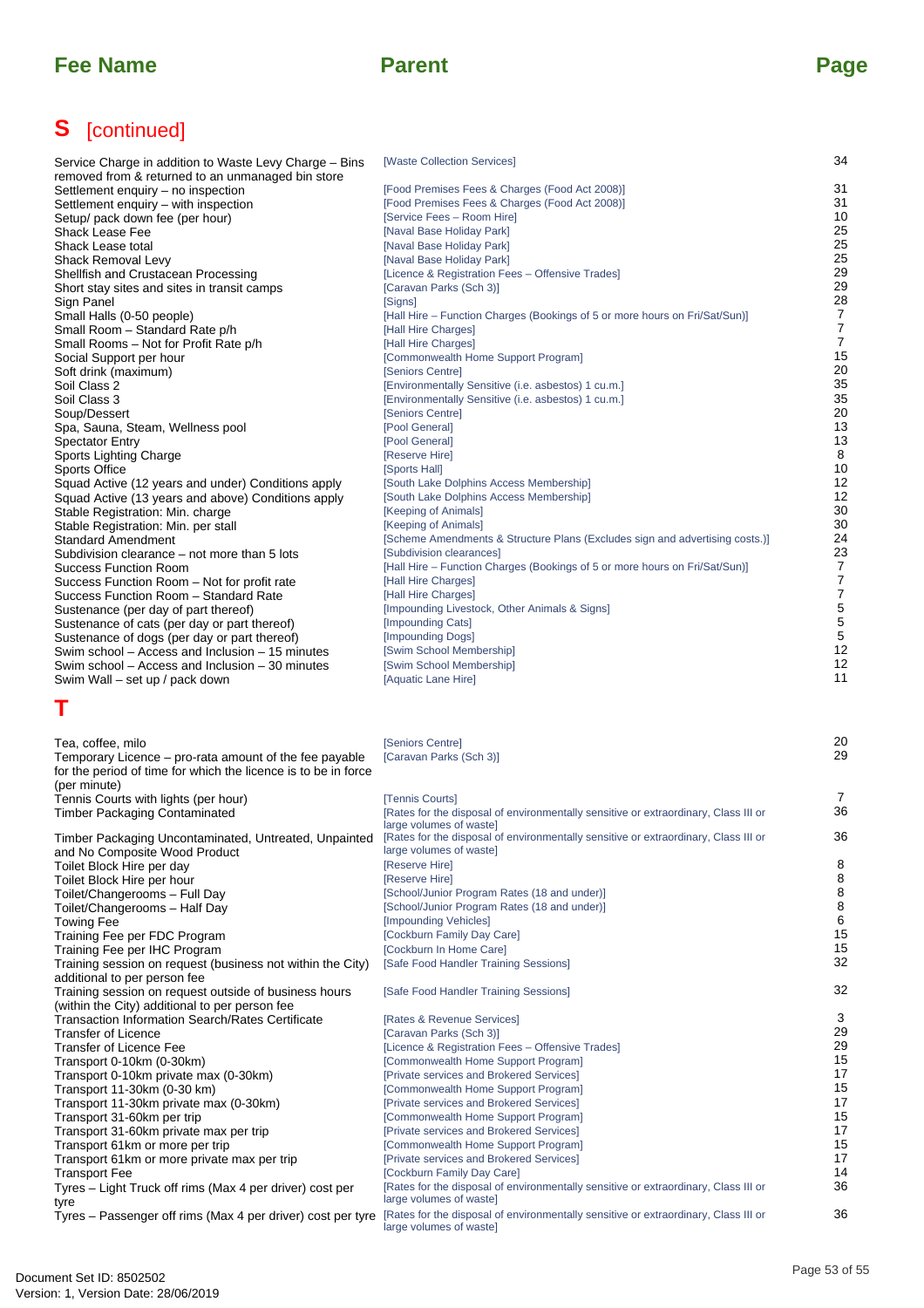| U                                                                                                                                                                                                                                                                                                                                                                                                                                                                                                                                                                                                                                                                                                                                      |                                                                                                                                                                                                                                                                                                                                                                                                                                                                            |                                                                                        |
|----------------------------------------------------------------------------------------------------------------------------------------------------------------------------------------------------------------------------------------------------------------------------------------------------------------------------------------------------------------------------------------------------------------------------------------------------------------------------------------------------------------------------------------------------------------------------------------------------------------------------------------------------------------------------------------------------------------------------------------|----------------------------------------------------------------------------------------------------------------------------------------------------------------------------------------------------------------------------------------------------------------------------------------------------------------------------------------------------------------------------------------------------------------------------------------------------------------------------|----------------------------------------------------------------------------------------|
| Umpire room<br>Uncertified Building Permits Application - Class 1 & 10<br>Buildings s. 16 (I)<br>Under verandah<br>Up to 1 month<br>Upfront payment option – on season fees<br>USB Sticks for public access computers                                                                                                                                                                                                                                                                                                                                                                                                                                                                                                                  | [Sports Hall]<br>[Building Permits]<br>[Signs]<br>[Bond Deposit (Refundable)]<br>[Team Sports]<br>[Library Services]                                                                                                                                                                                                                                                                                                                                                       | 10<br>25<br>28<br>40<br>14<br>4                                                        |
| V                                                                                                                                                                                                                                                                                                                                                                                                                                                                                                                                                                                                                                                                                                                                      |                                                                                                                                                                                                                                                                                                                                                                                                                                                                            |                                                                                        |
| VacSwim spectator entry<br>VacSwim swimmer entry<br>Vehicle Traffic Data Collection<br>Verge E-Waste delivered to HWRP (per tonne)                                                                                                                                                                                                                                                                                                                                                                                                                                                                                                                                                                                                     | [VacSwim Entry]<br>[VacSwim Entry]<br>[Road Planning & Development Services]<br>[Rates for the disposal of environmentally sensitive or extraordinary, Class III or<br>large volumes of waste]                                                                                                                                                                                                                                                                             | 13<br>13<br>37<br>36                                                                   |
| W                                                                                                                                                                                                                                                                                                                                                                                                                                                                                                                                                                                                                                                                                                                                      |                                                                                                                                                                                                                                                                                                                                                                                                                                                                            |                                                                                        |
| Warm water pool $-1/3$<br>Warm water pool - Full<br>Wash-down Bay Facility<br>Waste management service charge -<br>industrial/commercial/unimproved value properties<br>Water Polo Hire (outdoor) 50m deep end - water polo only<br>Waterbubs session<br>Waterslide Birthday Exclusive (per child)<br>Waterslide Birthday Non-Exclusive (per child)<br>Waterslide Entry (Adult & Child) per person<br>Waterslide hire (hire cost only, excludes staff costs)<br>Weekly market/event - per annum<br>Weekly maximum income tested fee<br>Whole Facility (Community rate)<br>Whole Facility (Professional rate)<br>Written Planning Advice that a proposal complies with the<br>R codes, TPS no. 3, and/or council policies, and does not | [Aquatic Lane Hire]<br>[Aquatic Lane Hire]<br>[Rates for the disposal of environmentally sensitive or extraordinary, Class III or<br>large volumes of waste]<br>[Waste Collection Services]<br>[Aquatic Lane Hire]<br>[Pool General]<br>[Birthday Parties]<br>[Birthday Parties]<br>[Water Slides]<br>[Service Fees - Aquatic Hire]<br>[Environmental Health Management]<br>[Home Care Packages]<br>[Community/Amateur]<br>[Professional Hire]<br>[Subdivision clearances] | 11<br>11<br>36<br>33<br>11<br>13<br>13<br>13<br>13<br>11<br>29<br>16<br>21<br>21<br>23 |
| require Planning approval<br>Written Planning Advice where the advice sought is less<br>specific and warrants more detailed response. (Refer to<br>WAPC Schedule of Fees part 2).                                                                                                                                                                                                                                                                                                                                                                                                                                                                                                                                                      | [Subdivision clearances]                                                                                                                                                                                                                                                                                                                                                                                                                                                   | 24                                                                                     |
| Y                                                                                                                                                                                                                                                                                                                                                                                                                                                                                                                                                                                                                                                                                                                                      |                                                                                                                                                                                                                                                                                                                                                                                                                                                                            |                                                                                        |
| <b>Yearly License Fee</b><br>Youth Active<br>Youth Services 8 seater (Kia) - Bond<br>Youth Services 8 seater (Kia) – full day hire fee<br>Youth Services 8 seater (Kia) - half day hire fee                                                                                                                                                                                                                                                                                                                                                                                                                                                                                                                                            | [Recreation Traders Licence]<br>[Membership General]<br>[Youth Bus Hire]<br>[Youth Bus Hire]<br>[Youth Bus Hire]                                                                                                                                                                                                                                                                                                                                                           | 9<br>12<br>19<br>19<br>19                                                              |
| Z                                                                                                                                                                                                                                                                                                                                                                                                                                                                                                                                                                                                                                                                                                                                      |                                                                                                                                                                                                                                                                                                                                                                                                                                                                            |                                                                                        |
| Zoning Certificates/Statements                                                                                                                                                                                                                                                                                                                                                                                                                                                                                                                                                                                                                                                                                                         | [Subdivision clearances]                                                                                                                                                                                                                                                                                                                                                                                                                                                   | 23                                                                                     |
|                                                                                                                                                                                                                                                                                                                                                                                                                                                                                                                                                                                                                                                                                                                                        |                                                                                                                                                                                                                                                                                                                                                                                                                                                                            | Page 54 of 55                                                                          |